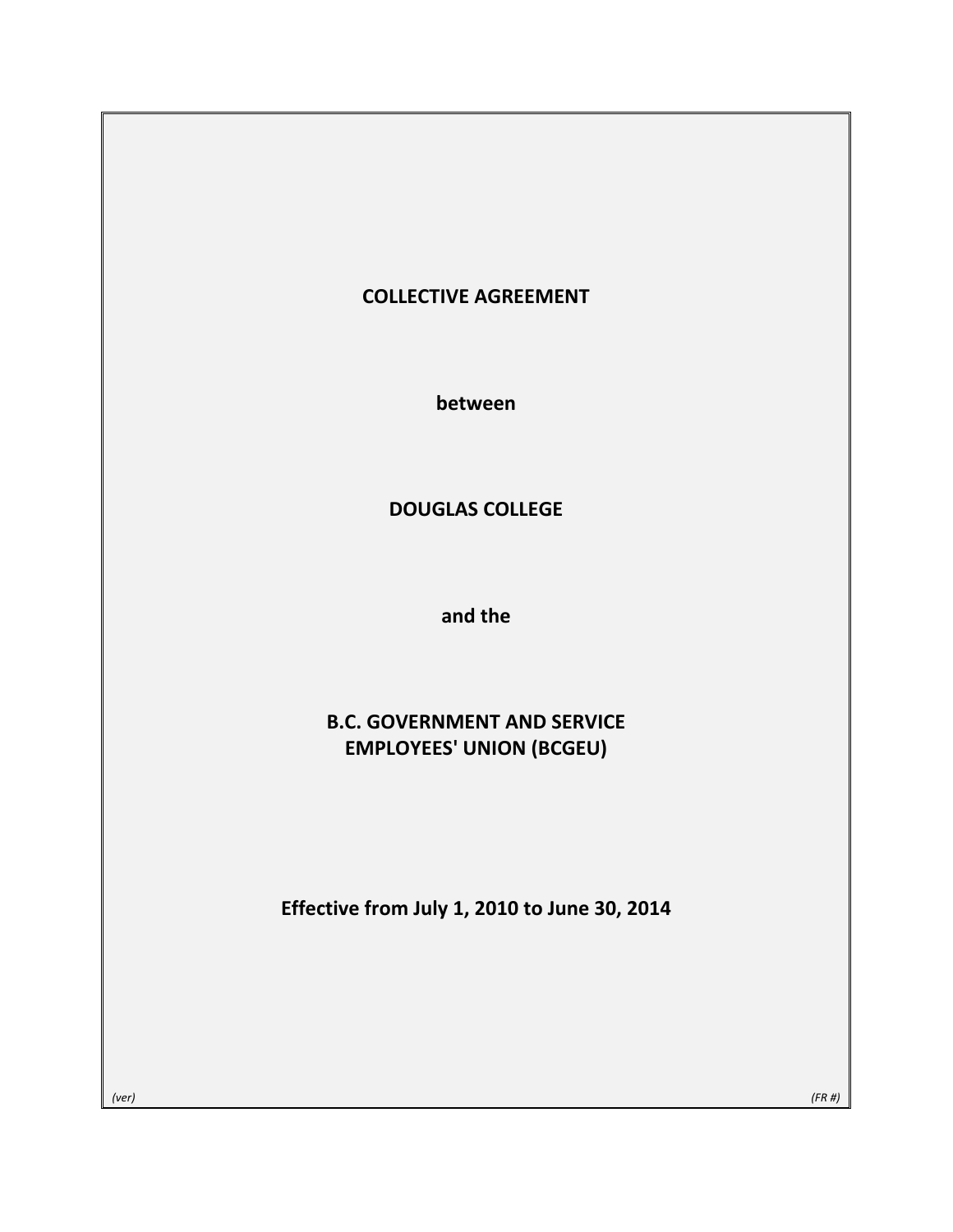| 1.1  |  |
|------|--|
| 1.2  |  |
| 1.3  |  |
| 1.4  |  |
| 1.5  |  |
|      |  |
| 2.1  |  |
| 2.2  |  |
| 2.3  |  |
| 2.4  |  |
| 2.5  |  |
| 2.6  |  |
| 2.7  |  |
|      |  |
| 3.1  |  |
| 3.2  |  |
| 3.3  |  |
| 3.4  |  |
| 3.5  |  |
| 3.6  |  |
| 3.7  |  |
| 3.8  |  |
| 3.9  |  |
| 3.10 |  |
| 3.11 |  |
| 3.12 |  |
| 3.13 |  |
| 3.14 |  |
| 3.15 |  |
|      |  |
|      |  |
| 4.1  |  |
| 4.2  |  |
|      |  |
|      |  |
|      |  |
| 7.1  |  |
| 7.2  |  |
|      |  |
| 8.1  |  |
| 8.2  |  |
| 8.3  |  |
| 8.4  |  |
|      |  |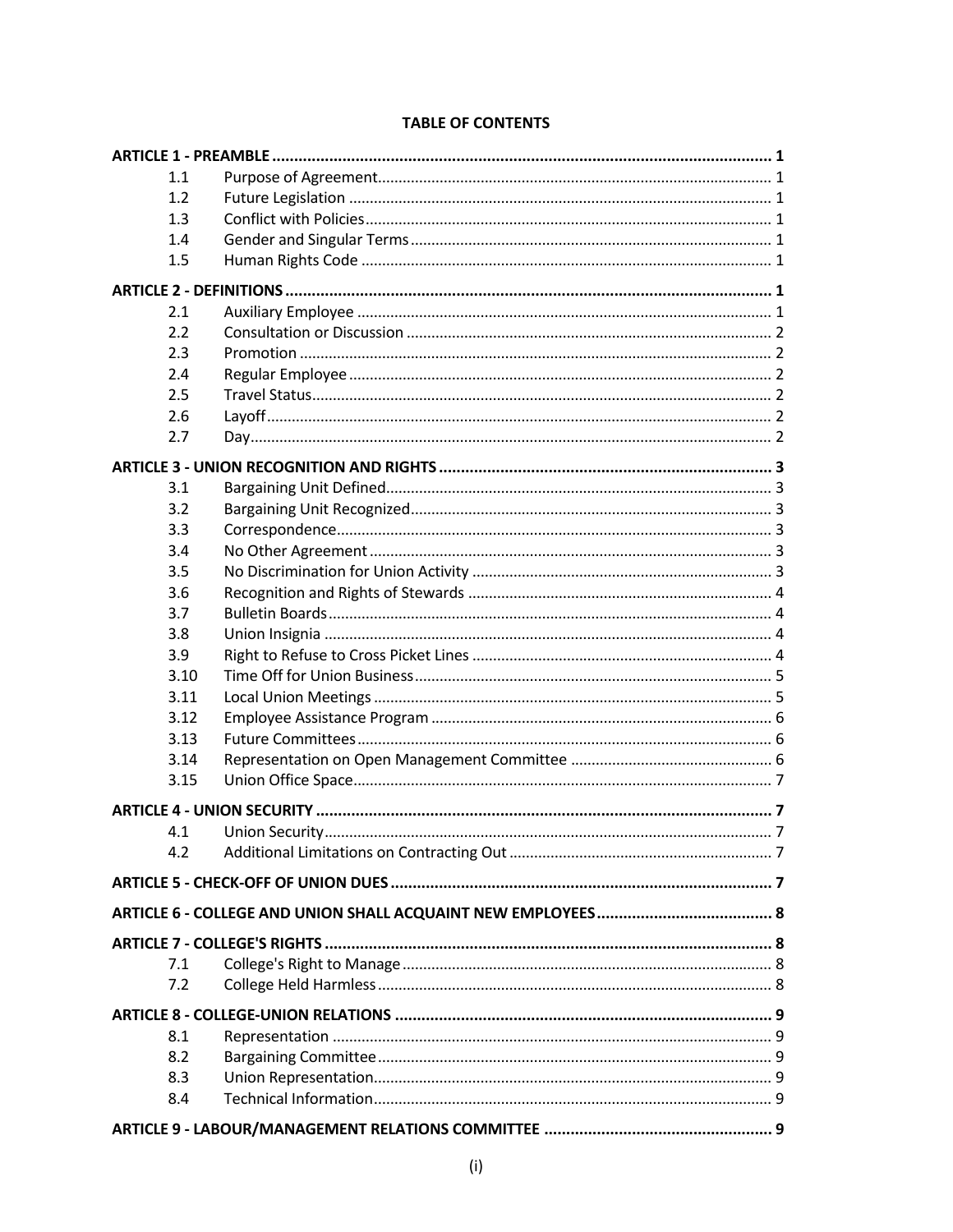| 9.1   |                                                                           |  |
|-------|---------------------------------------------------------------------------|--|
| 9.2   |                                                                           |  |
| 9.3   |                                                                           |  |
|       |                                                                           |  |
| 10.1  |                                                                           |  |
| 10.2  |                                                                           |  |
| 10.3  |                                                                           |  |
| 10.4  |                                                                           |  |
| 10.5  |                                                                           |  |
| 10.6  |                                                                           |  |
| 10.7  |                                                                           |  |
| 10.8  |                                                                           |  |
| 10.9  |                                                                           |  |
| 10.10 |                                                                           |  |
| 10.11 |                                                                           |  |
| 10.12 |                                                                           |  |
| 10.13 |                                                                           |  |
| 10.14 |                                                                           |  |
|       |                                                                           |  |
| 11.1  |                                                                           |  |
| 11.2  |                                                                           |  |
| 11.3  |                                                                           |  |
| 11.4  |                                                                           |  |
| 11.5  |                                                                           |  |
| 11.6  |                                                                           |  |
| 11.7  |                                                                           |  |
|       |                                                                           |  |
| 11.8  |                                                                           |  |
|       |                                                                           |  |
| 12.1  |                                                                           |  |
| 12.2  |                                                                           |  |
| 12.3  |                                                                           |  |
| 12.4  |                                                                           |  |
| 12.5  |                                                                           |  |
| 12.6  |                                                                           |  |
| 12.7  |                                                                           |  |
| 12.8  | Personal Harassment Based Upon Discriminatory Grounds 16                  |  |
| 12.9  |                                                                           |  |
| 12.10 | Complaint Procedure for Sexual Harassment or Personal Harassment based on |  |
|       |                                                                           |  |
|       |                                                                           |  |
| 13.1  |                                                                           |  |
| 13.2  |                                                                           |  |
| 13.3  |                                                                           |  |
| 13.4  |                                                                           |  |
| 13.5  |                                                                           |  |
|       |                                                                           |  |
| 14.1  |                                                                           |  |
|       |                                                                           |  |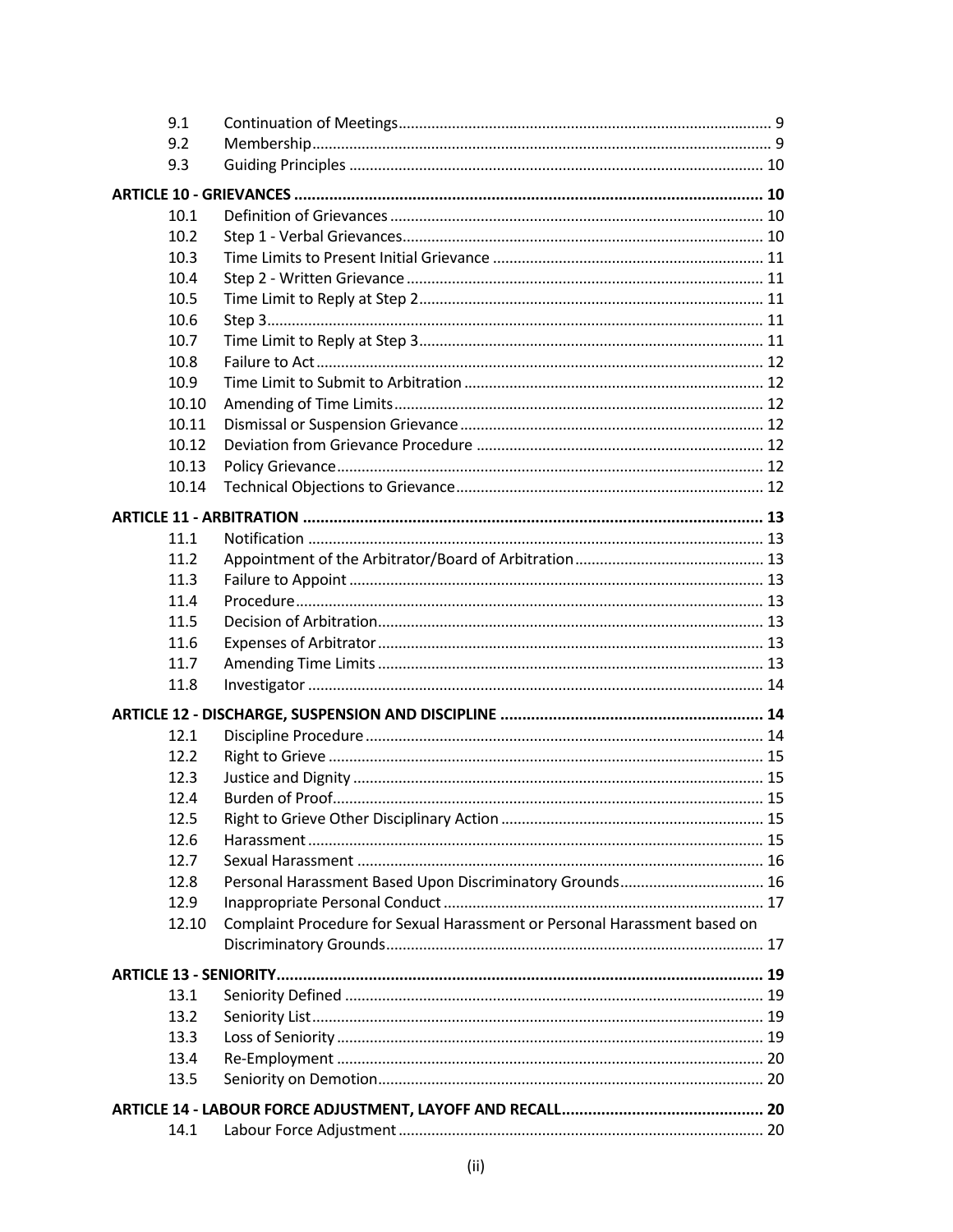| 14.2  |  |
|-------|--|
| 14.3  |  |
| 14.4  |  |
| 14.5  |  |
| 14.6  |  |
| 14.7  |  |
| 14.8  |  |
| 14.9  |  |
| 14.10 |  |
| 14.11 |  |
| 14.12 |  |
| 14.13 |  |
| 14.14 |  |
|       |  |
| 15.1  |  |
| 15.2  |  |
| 15.3  |  |
| 15.4  |  |
| 15.5  |  |
| 15.6  |  |
| 15.7  |  |
| 15.8  |  |
|       |  |
|       |  |
| 16.1  |  |
| 16.2  |  |
| 16.3  |  |
| 16.4  |  |
| 16.5  |  |
| 16.6  |  |
| 16.7  |  |
|       |  |
| 17.1  |  |
| 17.2  |  |
| 17.3  |  |
| 17.4  |  |
| 17.5  |  |
| 17.6  |  |
| 17.7  |  |
| 17.8  |  |
| 17.9  |  |
| 17.10 |  |
| 17.11 |  |
|       |  |
| 18.1  |  |
| 18.2  |  |
| 18.3  |  |
| 18.4  |  |
| 18.5  |  |
|       |  |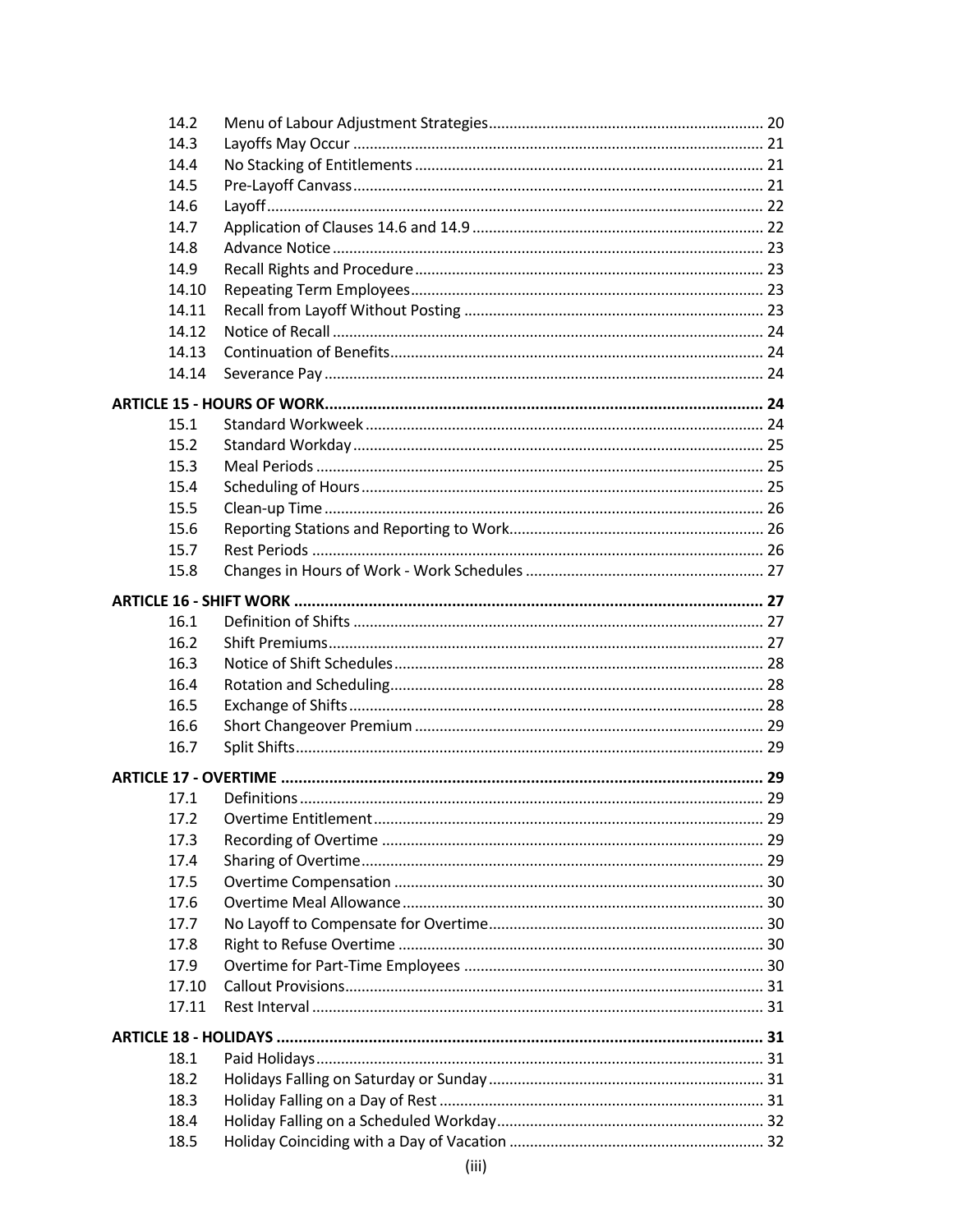| 18.6  |                                                                         |  |
|-------|-------------------------------------------------------------------------|--|
|       |                                                                         |  |
| 19.1  |                                                                         |  |
| 19.2  |                                                                         |  |
| 19.3  |                                                                         |  |
| 19.4  |                                                                         |  |
| 19.5  |                                                                         |  |
| 19.6  |                                                                         |  |
| 19.7  |                                                                         |  |
| 19.8  |                                                                         |  |
| 19.9  |                                                                         |  |
| 19.10 |                                                                         |  |
| 19.11 |                                                                         |  |
| 19.12 |                                                                         |  |
| 19.13 |                                                                         |  |
| 19.14 |                                                                         |  |
|       |                                                                         |  |
| 20.1  |                                                                         |  |
| 20.2  |                                                                         |  |
| 20.3  |                                                                         |  |
| 20.4  |                                                                         |  |
| 20.5  | Group Life, Short-Term Disability and Long-Term Disability Insurance 35 |  |
| 20.6  |                                                                         |  |
| 20.7  |                                                                         |  |
| 20.8  |                                                                         |  |
| 20.9  |                                                                         |  |
| 20.10 |                                                                         |  |
| 20.11 |                                                                         |  |
| 20.12 |                                                                         |  |
| 20.13 |                                                                         |  |
| 20.14 |                                                                         |  |
| 20.15 |                                                                         |  |
| 20.16 |                                                                         |  |
| 20.17 |                                                                         |  |
|       |                                                                         |  |
| 21.1  |                                                                         |  |
| 21.2  |                                                                         |  |
| 21.3  |                                                                         |  |
| 21.4  |                                                                         |  |
| 21.5  |                                                                         |  |
| 21.6  |                                                                         |  |
| 21.7  |                                                                         |  |
| 21.8  |                                                                         |  |
| 21.9  |                                                                         |  |
| 21.10 |                                                                         |  |
|       |                                                                         |  |
| 22.1  |                                                                         |  |
| 22.2  |                                                                         |  |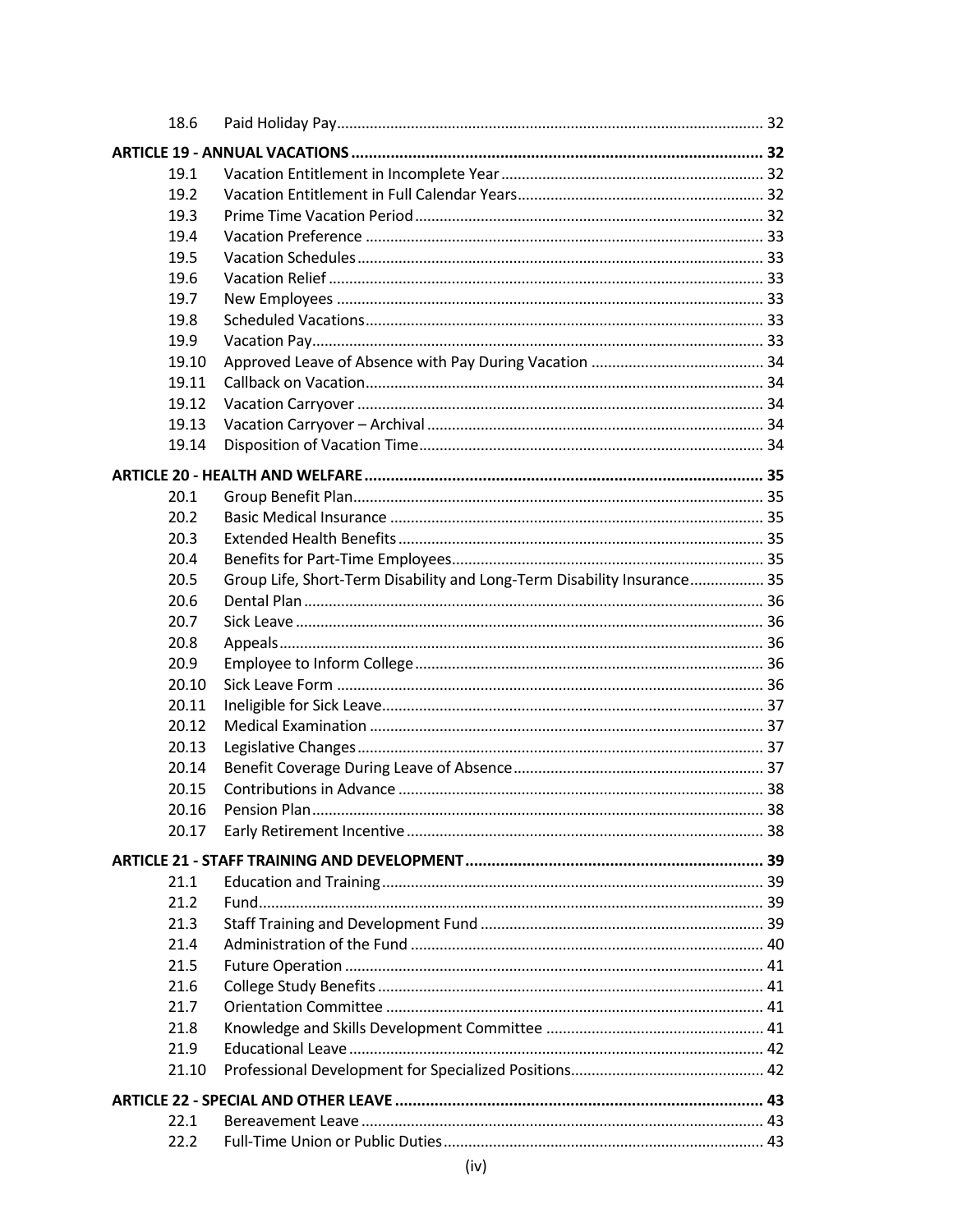| 22.3  |                                                                      |  |
|-------|----------------------------------------------------------------------|--|
| 22.4  |                                                                      |  |
| 22.5  |                                                                      |  |
| 22.6  |                                                                      |  |
| 22.7  |                                                                      |  |
| 22.8  |                                                                      |  |
| 22.9  |                                                                      |  |
| 22.10 |                                                                      |  |
|       |                                                                      |  |
| 23.1  |                                                                      |  |
| 23.2  |                                                                      |  |
| 23.3  | Supplemental Employment Benefit for Maternity and Parental Leave  46 |  |
| 23.4  |                                                                      |  |
| 23.5  |                                                                      |  |
| 23.6  |                                                                      |  |
|       |                                                                      |  |
|       |                                                                      |  |
| 24.1  |                                                                      |  |
|       |                                                                      |  |
| 25.1  |                                                                      |  |
| 25.2  |                                                                      |  |
| 25.3  |                                                                      |  |
| 25.4  |                                                                      |  |
| 25.5  |                                                                      |  |
| 25.6  |                                                                      |  |
| 25.7  |                                                                      |  |
| 25.8  |                                                                      |  |
| 25.9  |                                                                      |  |
| 25.10 |                                                                      |  |
| 25.11 |                                                                      |  |
| 25.12 |                                                                      |  |
| 25.13 |                                                                      |  |
| 25.14 |                                                                      |  |
|       |                                                                      |  |
| 26.1  |                                                                      |  |
| 26.2  |                                                                      |  |
| 26.3  |                                                                      |  |
|       |                                                                      |  |
| 27.1  |                                                                      |  |
| 27.2  |                                                                      |  |
| 27.3  |                                                                      |  |
| 27.4  |                                                                      |  |
| 27.5  |                                                                      |  |
| 27.6  |                                                                      |  |
| 27.7  |                                                                      |  |
|       |                                                                      |  |
|       |                                                                      |  |
| 28.1  |                                                                      |  |
| 28.2  |                                                                      |  |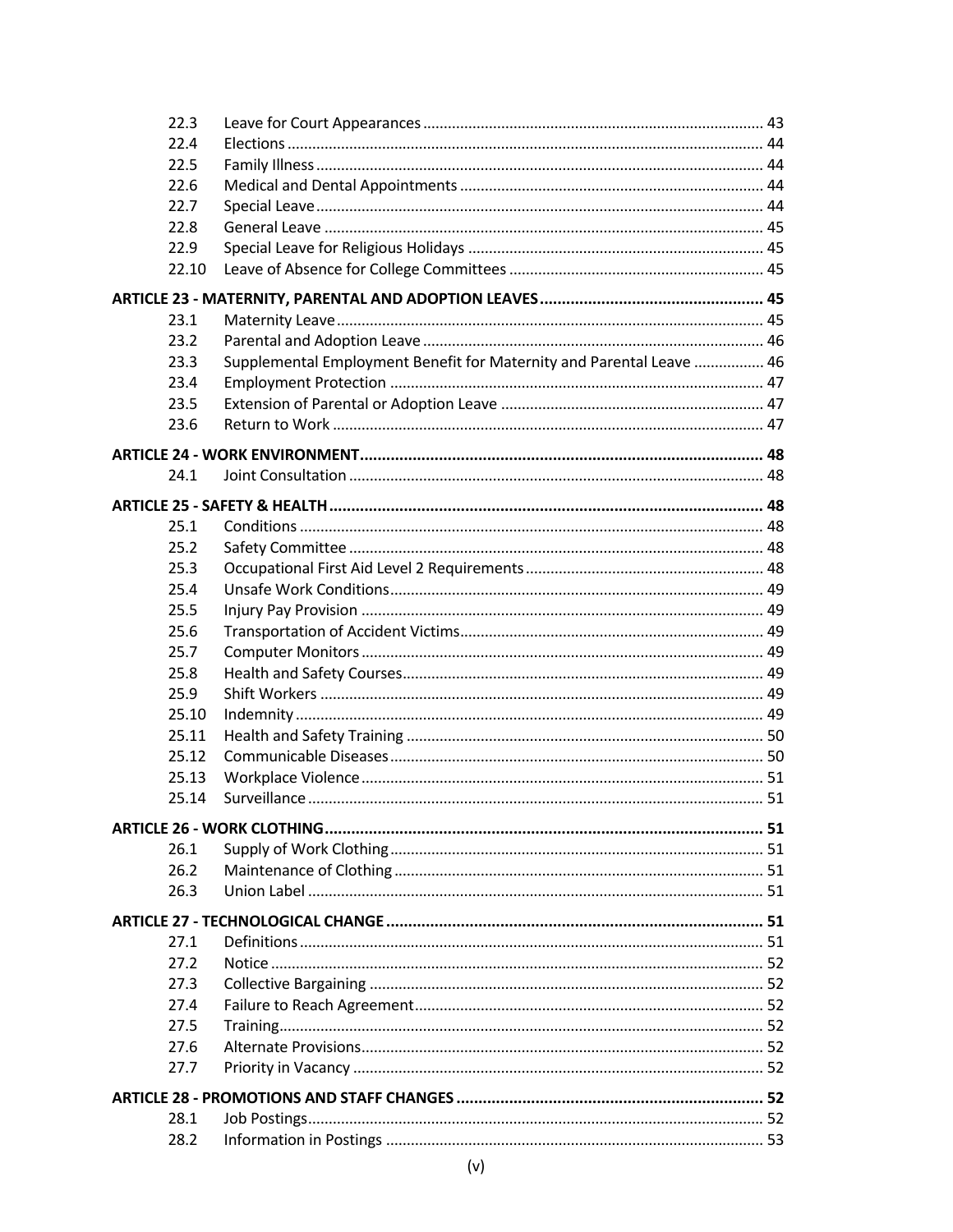| 28.3         |  |
|--------------|--|
| 28.4         |  |
| 28.5         |  |
| 28.6         |  |
| 28.7         |  |
| 28.8         |  |
| 28.9         |  |
| 28.10        |  |
| 28.11        |  |
| 28.12        |  |
| 28.13        |  |
| 28.14        |  |
| 28.15        |  |
|              |  |
| 29.1         |  |
| 29.2         |  |
| 29.3         |  |
| 29.4         |  |
| 29.5         |  |
| 29.6         |  |
| 29.7         |  |
| 29.8         |  |
| 29.9         |  |
|              |  |
|              |  |
|              |  |
|              |  |
|              |  |
| 32.1         |  |
| 32.2         |  |
| 32.3         |  |
| 32.4         |  |
|              |  |
| 32.5         |  |
| 32.6         |  |
| 32.7         |  |
| 32.8         |  |
| 32.9         |  |
| 32.10        |  |
| 32.11        |  |
| 32.12        |  |
| 32.13        |  |
| 32.14        |  |
| 32.15        |  |
| 32.16        |  |
| 32.17        |  |
|              |  |
| 33.1         |  |
| 33.2<br>33.3 |  |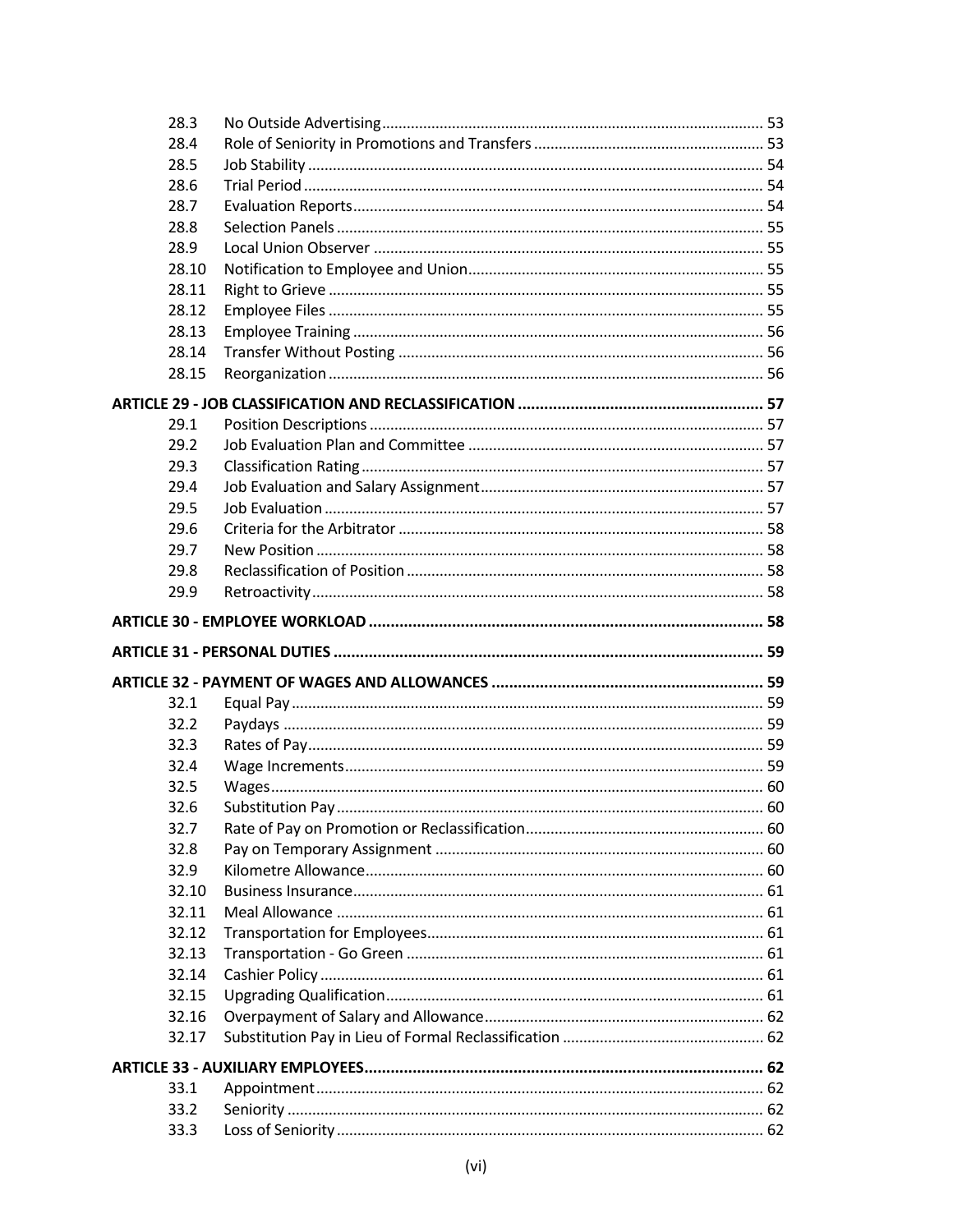| 33.4  |                                                                                  |  |
|-------|----------------------------------------------------------------------------------|--|
| 33.5  |                                                                                  |  |
| 33.6  |                                                                                  |  |
| 33.7  |                                                                                  |  |
| 33.8  |                                                                                  |  |
| 33.9  |                                                                                  |  |
| 33.10 |                                                                                  |  |
| 33.11 |                                                                                  |  |
|       |                                                                                  |  |
| 34.1  |                                                                                  |  |
| 34.2  |                                                                                  |  |
| 34.3  |                                                                                  |  |
| 34.4  |                                                                                  |  |
| 34.5  |                                                                                  |  |
| 34.6  |                                                                                  |  |
|       |                                                                                  |  |
| 35.1  |                                                                                  |  |
| 35.2  |                                                                                  |  |
| 35.3  |                                                                                  |  |
| 35.4  |                                                                                  |  |
| 35.5  |                                                                                  |  |
| 35.6  |                                                                                  |  |
| 35.7  |                                                                                  |  |
|       |                                                                                  |  |
|       |                                                                                  |  |
|       |                                                                                  |  |
|       |                                                                                  |  |
|       |                                                                                  |  |
|       |                                                                                  |  |
|       | LETTER OF UNDERSTANDING #3 - Re: Job Training for Students in the Consumer and   |  |
|       |                                                                                  |  |
|       | LETTER OF UNDERSTANDING #4 - Re: Cooperative Education Student Training          |  |
|       |                                                                                  |  |
|       |                                                                                  |  |
|       | LETTER OF UNDERSTANDING #5 - Re: Alphabetical Listing of Collective Agreement 83 |  |
|       |                                                                                  |  |
|       |                                                                                  |  |
|       |                                                                                  |  |
|       |                                                                                  |  |
|       |                                                                                  |  |
|       | LETTER OF UNDERSTANDING #10 - Re: System-Wide Electronic Job Registry  87        |  |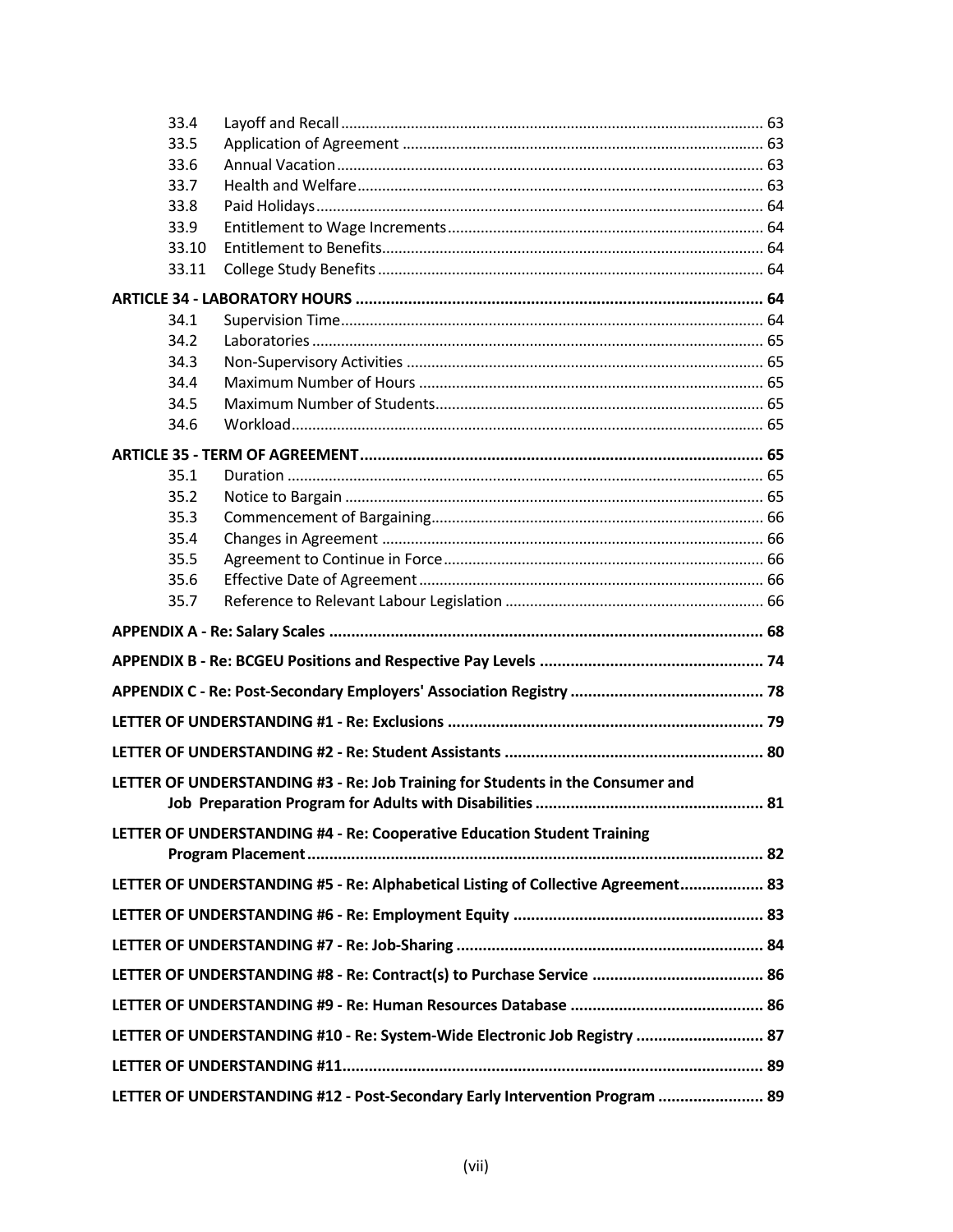| MEMORANDUM OF AGREEMENT #1 - Re: Market Value Stipend for Selected |  |  |  |  |
|--------------------------------------------------------------------|--|--|--|--|
|                                                                    |  |  |  |  |
|                                                                    |  |  |  |  |
|                                                                    |  |  |  |  |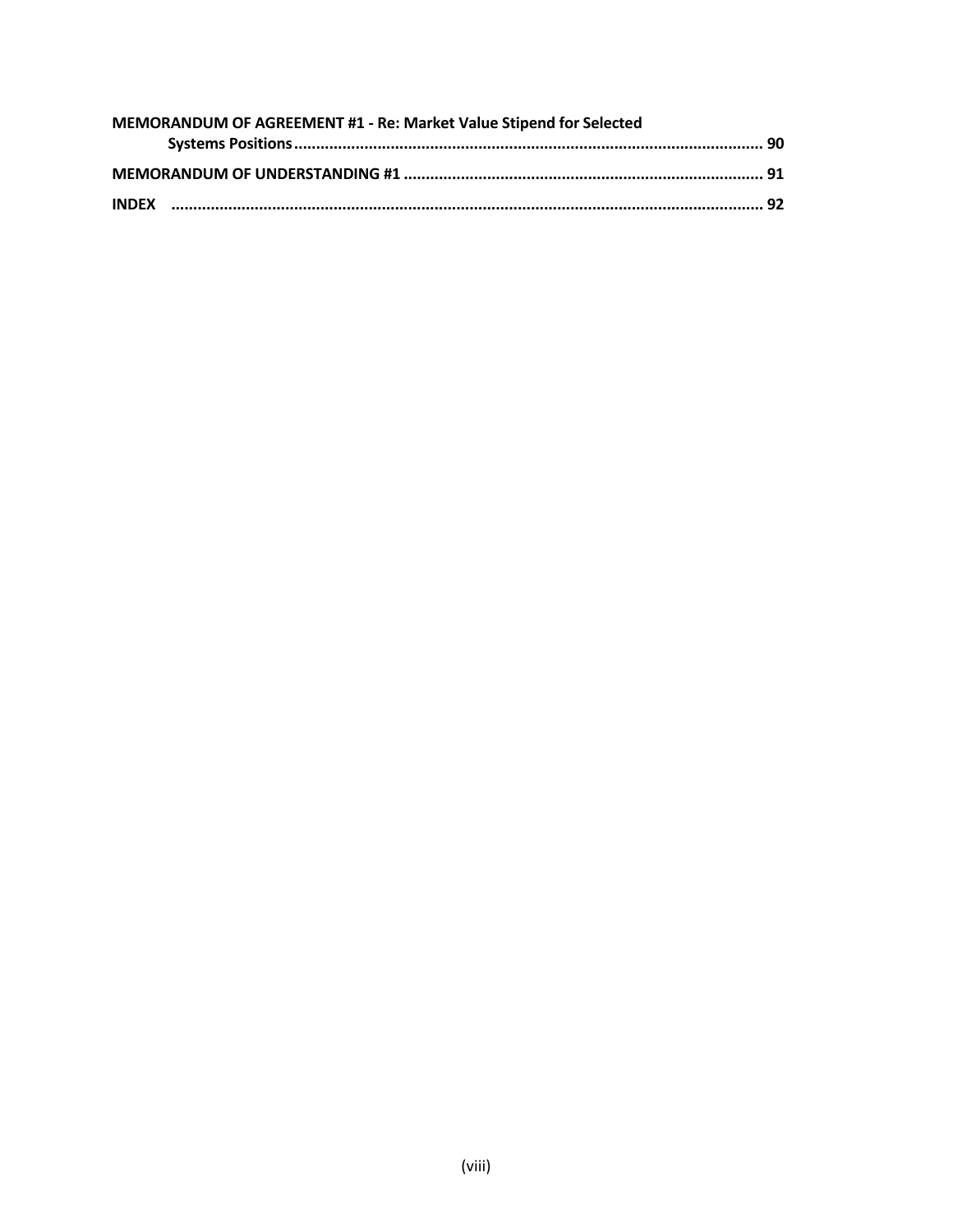## **ARTICLE 1 ‐ PREAMBLE**

#### **1.1 Purpose of Agreement**

(a) The purpose of this Agreement is to establish and maintain orderly collective bargaining procedures between the College Board, hereinafter referred to as the College, and the Union.

(b) Notwithstanding the foregoing, the College Board may at its sole discretion delegate functions related to its authority as employer to the College President or others.

(c) The parties to this Agreement share a desire to improve the quality of the educational services provided at Douglas College. Accordingly they are determined to establish, within the framework provided by the law, an effective working relationship at all levels of the College in which members of the bargaining unit are employed.

## **1.2 Future Legislation**

In the event that any future legislation renders null and void or materially alters any provision of this Agreement, the parties will negotiate a mutually agreeable provision to be substituted for the provision rendered null and void or materially altered. All other provisions of the Agreement shall remain in full force and effect.

## **1.3 Conflict with Policies**

Every reasonable effort will be made to harmonize college policies with the provisions of this Agreement. In the event of a conflict between the contents of this Agreement and any policies made by the College, the term of this Agreement will prevail.

## **1.4 Gender and Singular Terms**

(a) The words "*employee*" or "*employees*" are used throughout this Agreement for convenience only and the same shall be construed as meaning and including any person employed by the College under this Agreement.

(b) Wherever the singular is used in the Collective Agreement, the same shall be construed as meaning the plural if the context requires unless otherwise specifically stated.

## **1.5 Human Rights Code**

The parties hereto subscribe to the principles of the *Human Rights Code* of British Columbia.

## **ARTICLE 2 ‐ DEFINITIONS**

The following specific definitions of words, terms or phrases shall be used to establish the intent and meaning of the language of this Agreement:

## **2.1 Auxiliary Employee**

Means an employee who is employed for:

(a) special projects; or

(b) temporary positions created by the College of eight (8) months' duration or less. These positions of seventeen and one‐half (17½) hours or more per week may only be filled for consecutive terms totalling sixteen (16) months; or

(c) replacement of employees on leave; or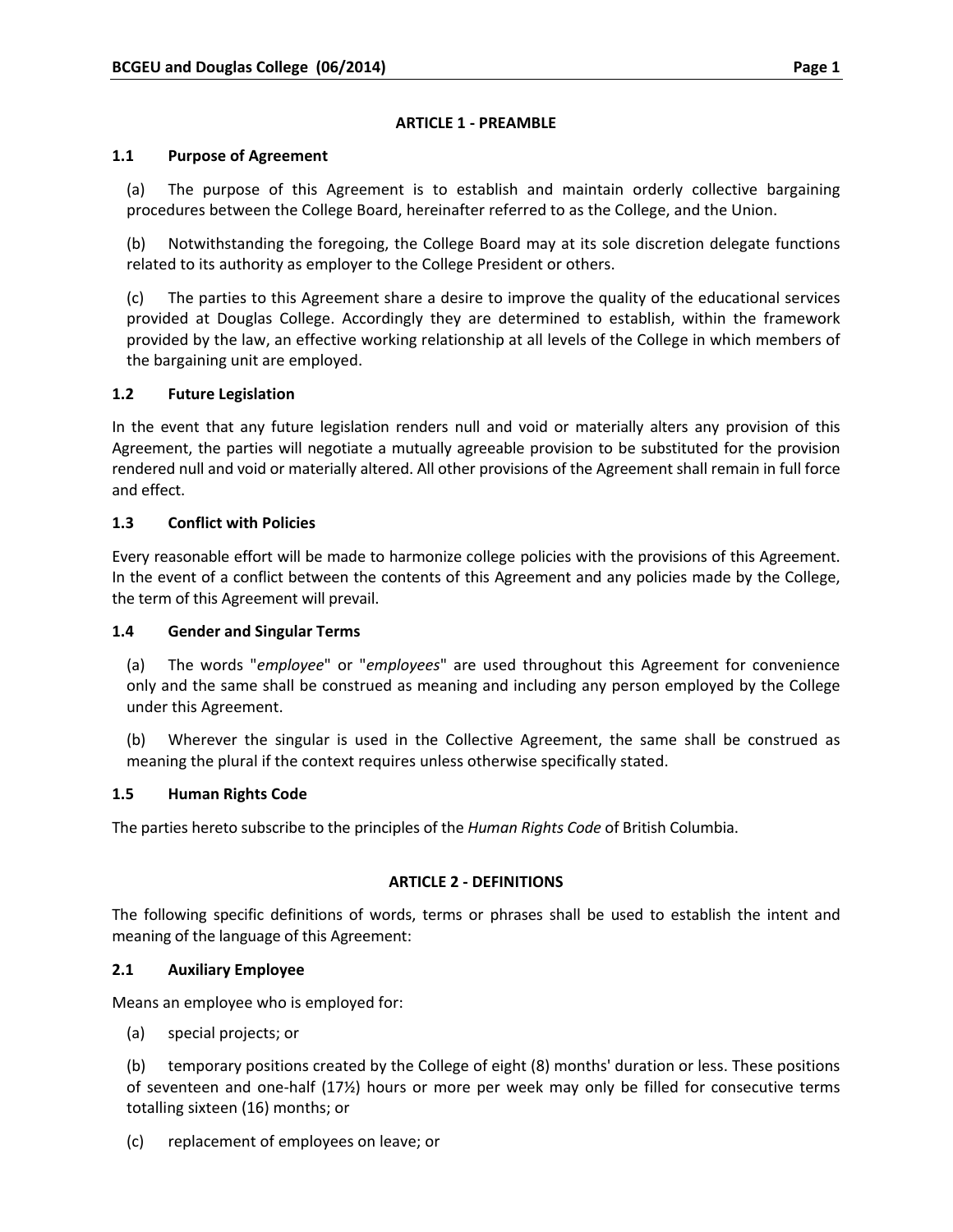- (d) part‐time work of less than seventeen and one‐half (17½) hours per week; or
- (e) positions as identified in Article 28.1(c).

It is understood and agreed that temporary positions created by the College shall be reviewed by the College after four (4) months in order to determine whether or not the position should be made permanent. The College shall report on the results of such reviews at the Labour/Management Relations Committee.

## **2.2 Consultation or Discussion**

A process intended as a vehicle through which the parties may make known their respective views and opinions, but not intended to connote consensus or mutual agreement.

# **2.3 Promotion**

Means a change from an employee's position to one with a higher maximum salary level.

# **2.4 Regular Employee**

Means an employee who is appointed to a:

- (a) continuous full‐time position; or
- (b) continuous part‐time position of seventeen and one‐half (17½) hours or more per week; or

(c) repeating fixed term positions (minimum seventeen and one‐half [17½] hours per week) having a term of at least eight (8) months.

*Note: Benefits, wage increments, vacations and holidays for part‐time regular employees will be paid on* a pro rata basis, i.e., proportionate to their time worked; and will be in accordance with the terms of the *policies with the carriers.*

## **2.5 Travel Status**

Travel by an employee, outside the college region on college business, where authorization for such travel has been requested in advance on the appropriate form, and approved by the College.

## **2.6 Layoff**

Layoff is a cessation of employment, or elimination of a job resulting from a decrease in the amount of work required to be done by the College, or reduction in hours that changes the employee's status, a reorganization, program termination, technological change, closure, shortage of operating funds as determined by the College, or other material change in organization.

# **2.7 Day**

For the purpose of time lines in the Collective Agreement:

(a) a day shall mean a calendar day;

(b) a working day shall mean any weekday day excluding Saturday, Sunday and excluding any day the College is closed for a paid holiday.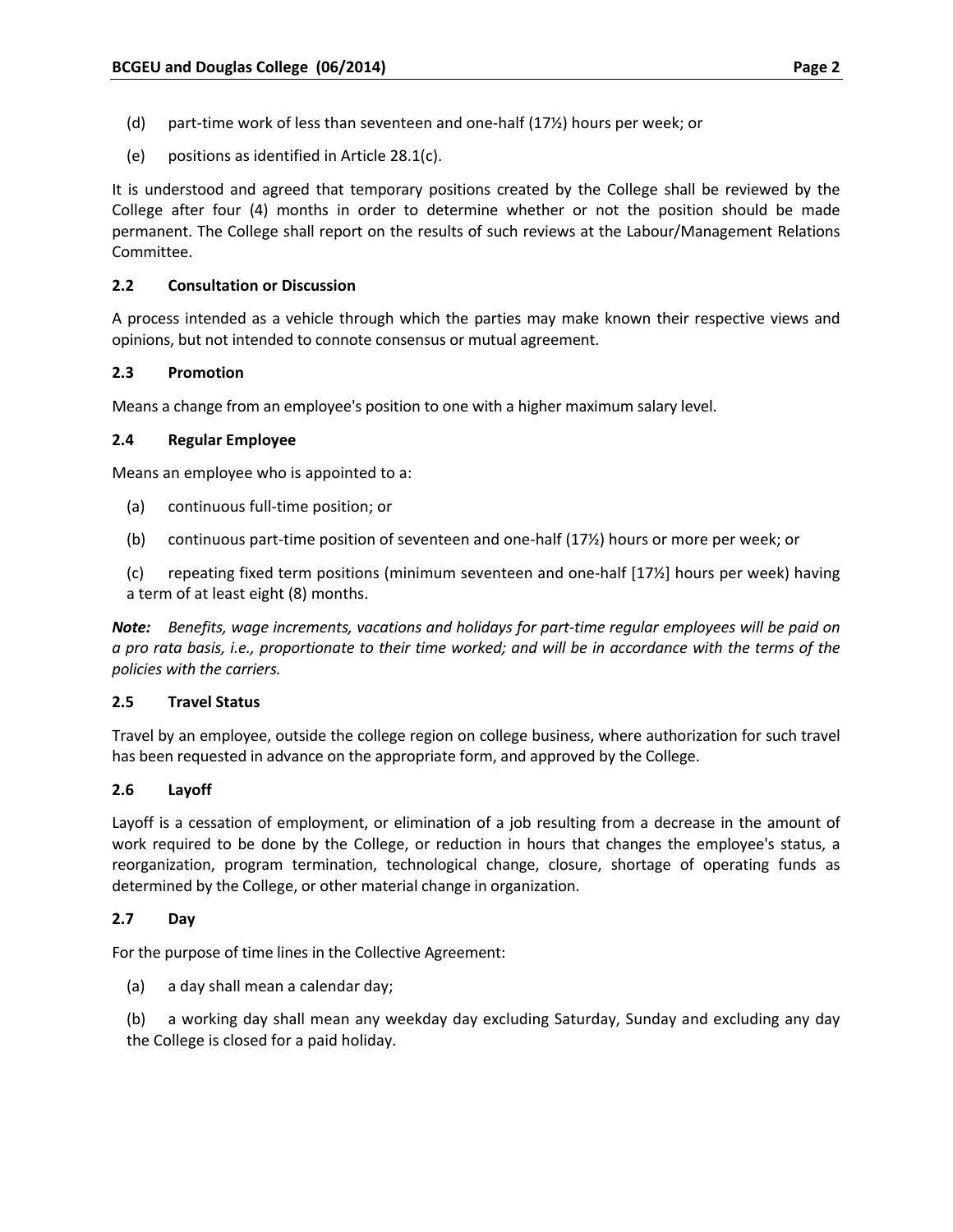# **ARTICLE 3 ‐ UNION RECOGNITION AND RIGHTS**

## **3.1 Bargaining Unit Defined**

The bargaining unit shall comprise all employees included in the bargaining unit as described in the certificate at each college or institution, issued by the Labour Relations Board of British Columbia, except positions excluded by mutual agreement between the parties or excluded by the Labour Relations Board of British Columbia.

(a) The question of inclusion or exclusion of a new position created by the College will be negotiated with the Union prior to any posting of the position. In the event the parties cannot agree, the question of inclusion or exclusion may be referred to the relevant labour relations legislation. Where the parties fail to agree and pending a decision from the relevant body administering the labour relations legislation, the position may be filled and worked.

The College will provide the Union with a copy of the organizational chart for the immediate branch or program where the position is located, a copy of the position's job description and a copy of the job description for the position which supervises the position in question.

(b) If an existing position is changed, such that the Union has concerns about its status, the information as described in (a) above will be supplied upon request. In the event the parties cannot agree, the question of inclusion or exclusion may be referred to the relevant labour relations legislation. Where the parties fail to agree and pending a decision from the relevant body administering the labour relations legislation, the position may be filled and worked in the jurisdiction in which the position is currently contained.

## **3.2 Bargaining Unit Recognized**

The College recognizes the B.C. Government and Service Employees' Union, as the exclusive bargaining agent for all employees to whom the certification issued by the Labour Relations Board on December 20, 1974, and as amended by the Labour Relations Board on September 4, 1981, applies.

## **3.3 Correspondence**

The College agrees that all correspondence between the College and the Union related to matters covered in this Agreement shall be sent to the President of the Union or his/her designate, with a copy to the Chairperson of the bargaining unit. The College agrees that a copy of any correspondence between the College or College's official and any employee in the bargaining unit covered by this Agreement, pertaining to the interpretation or application of any clause in this Agreement as it applies to that employee's employment, shall be forwarded to the President of the Union or his/her designate and to the Chairperson of the bargaining unit.

## **3.4 No Other Agreement**

No employee covered by this Agreement shall be required or permitted to make a written or oral agreement with the College or its representative which may conflict with the terms of this Agreement.

## **3.5 No Discrimination for Union Activity**

The College and the Union agree that there shall be no discrimination, interference, restriction, or coercion exercised or practised with respect to any employee for reason of membership or legitimate and lawful union activity.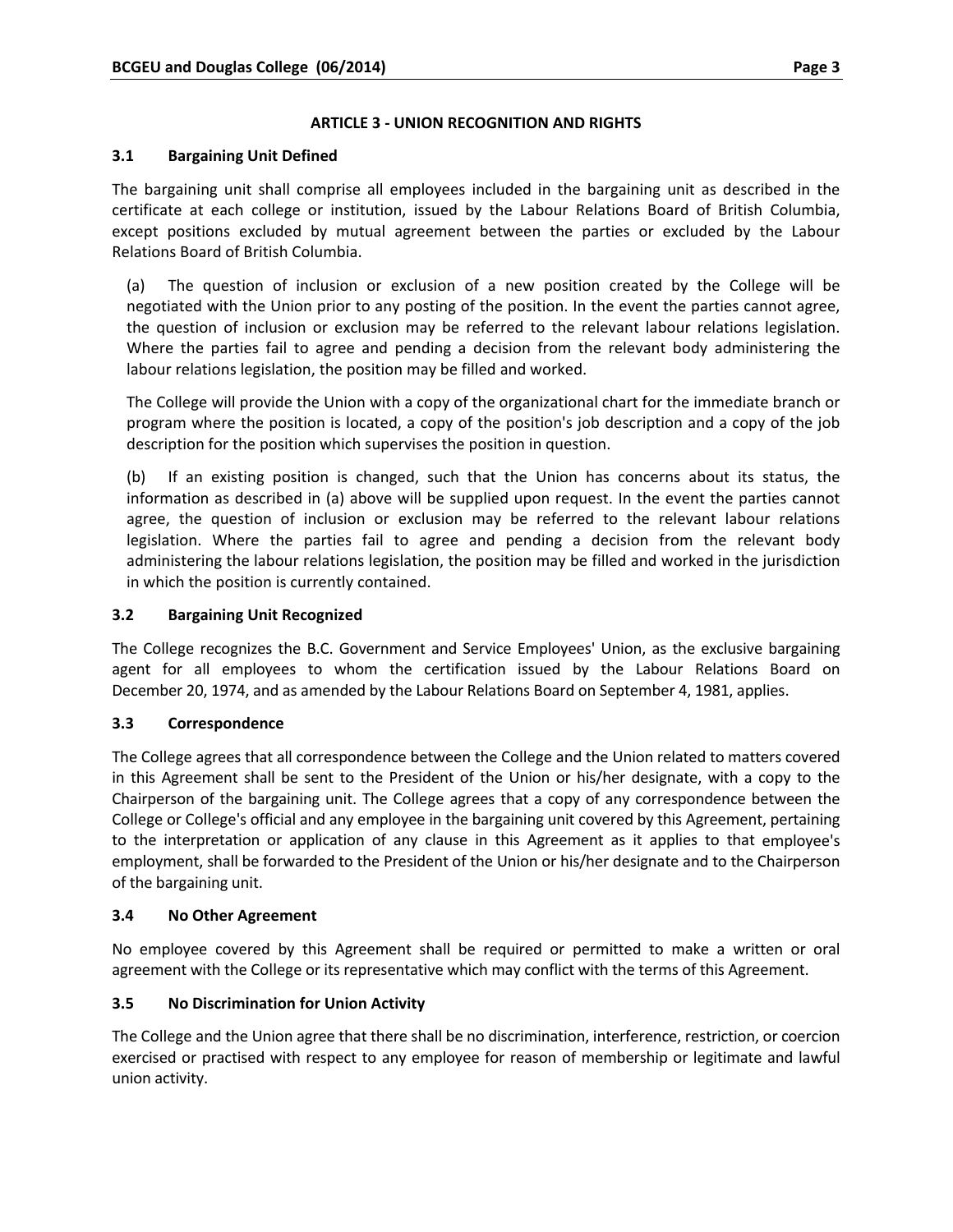## **3.6 Recognition and Rights of Stewards**

The College recognizes the Union's right to select stewards to represent employees. The College and the Union will agree on the number of stewards, taking into account both operational and geographical considerations. The Union agrees to provide the College with a list of the employees designated as stewards. Stewards shall obtain the permission of their immediate supervisor before leaving their work to perform their duties as a steward. Such permission shall not be unreasonably withheld. On resuming normal duties, stewards shall notify their supervisors. The duties of stewards shall include but are not restricted to:

(a) investigation of complaints of an urgent nature;

(b) investigation of grievances and assisting any employee whom the steward represents in preparing and presenting a grievance in accordance with the grievance procedure;

- (c) supervision of ballot boxes and other related functions during ratification votes;
- (d) carrying out duties within the realm of safety responsibilities.

The Union agrees that stewards will not abuse the rights given by this clause.

## **3.7 Bulletin Boards**

The College will provide glassed‐in bulletin boards for the exclusive use of the Union. A glassed‐in bulletin board will be provided at each campus. The location of the bulletin board on each campus will be determined by mutual agreement.

#### **3.8 Union Insignia**

(a) A union member shall have the right to wear or display the recognized insignia of the Union.

(b) The Union agrees to supply union shop cards for each of the College's places of operation covered by this Agreement, to be displayed at the entrance to each building; such shop cards remain the property of the Union, and shall be surrendered upon demand by the Union.

(c) The recognized insignia of the Union will include the designation "*BCGEU*". This designation may be placed on stenography typed by a member of the Union. This designation shall be placed below the signatory initials in the typewritten correspondence.

## **3.9 Right to Refuse to Cross Picket Lines**

(a) All employees covered by this Agreement shall have the right to refuse to cross a picket line arising out of a strike as defined in the relevant labour legislation.

(b) No employee shall be required to cross, or suffer loss of pay for failure to cross, a picket line where the employee is apprehensive for his or her personal safety.

(c) Failure to cross a picket line encountered in carrying out the College's business shall not be considered a violation of this Agreement nor shall it be grounds for disciplinary action.

(d) Employees should not expect to receive pay for work not performed, statutory holiday pay or vacation pay as a result of observance of picket lines. Health and welfare benefits will be continued and the Union will pay the costs normally paid by the College.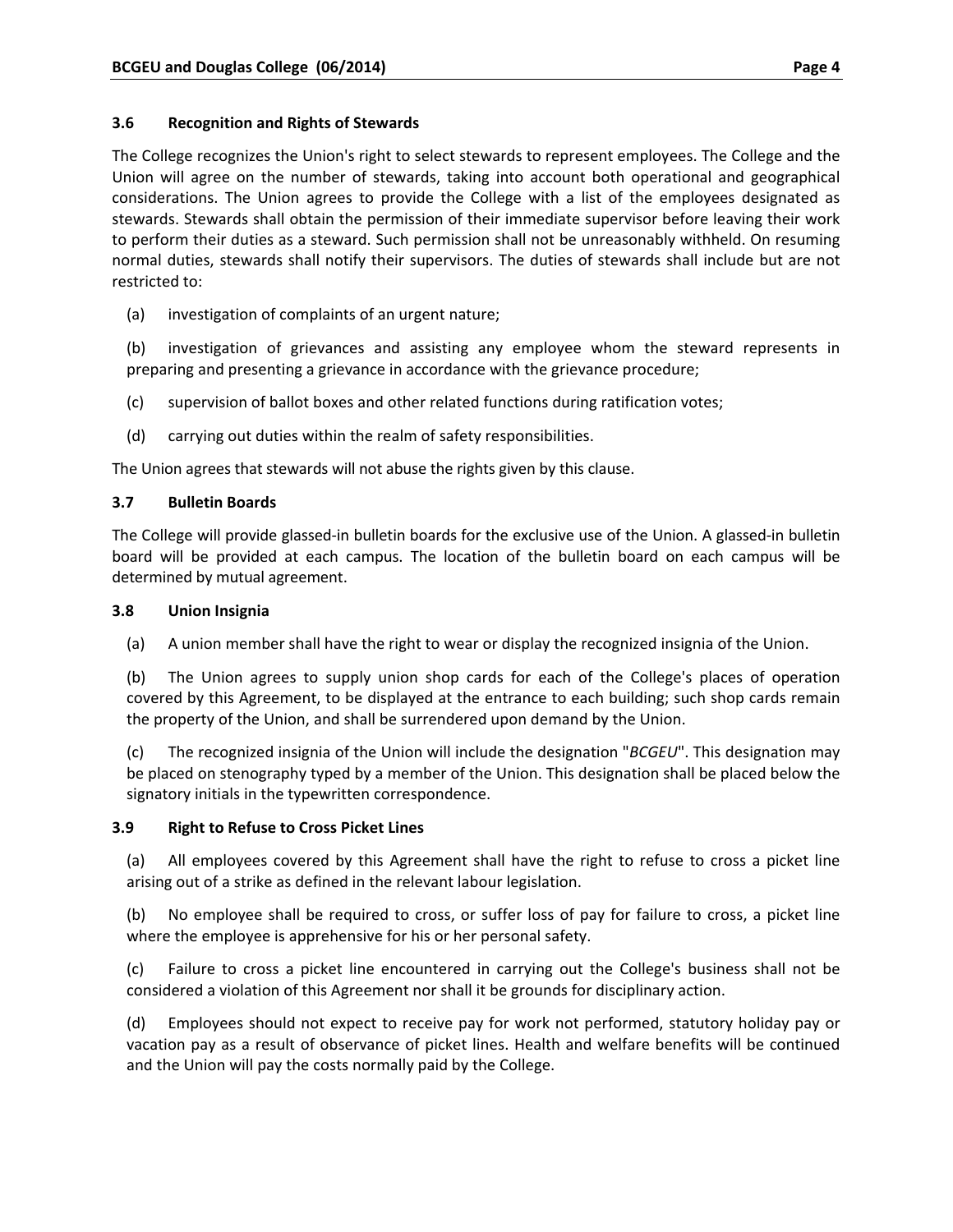#### **3.10 Time Off for Union Business**

#### (a) Without Pay

Time off without pay and without loss of seniority will be granted:

(1) to an elected or appointed representative of the Union to attend conventions of the Union and bodies to which the Union is affiliated;

(2) for elected or appointed representatives of the Union to attend to union business which requires them to leave their premises of employment; and

(3) for employees who are representatives of the Union on a bargaining committee to attend meetings of the Bargaining Committee.

## (b) With Pay

Time off with pay and without loss of seniority or benefits will be granted:

(1) to three (3) employees who are representatives on the Bargaining Committee to leave their employment to carry on negotiations with the College;

(2) in addition, the Union may call upon up to two (2) additional employees to assist the Bargaining Committee with technical information and advice. It is understood that this will be necessary only during the period of negotiations, and on an irregular basis;

(3) to stewards to perform their duties pursuant to Article 3.6; and

(4) to employees called to appear as witnesses before an arbitrator.

(5) The Chairperson of the bargaining unit or alternate designated by the Union shall be granted twenty‐five percent (25%) college‐paid time release from a full workload per year. Such time shall be used to facilitate the operation of the Collective Agreement and employee‐college relationships. The Chairperson shall schedule such time with their supervisor. This provision is in addition to any other college‐paid release time in the Collective Agreement.

Where such leave is granted, the College will replace the employee as necessary. The cost of this provision will be borne by the institution as a general operating expense.

(c) The College will replace employees when the Union initiates a union leave with a regular employee in the same department and/or work area. Failing this, the College will call in qualified auxiliaries for replacement. If no regular or auxiliary employee is available to substitute, the College will actively recruit qualified replacements for backfill.

It is understood that employees granted time off pursuant to this article shall receive their current rate of pay while on time off with pay. Time off granted under this article shall include sufficient travel time. The College agrees that the granting of any of the above time off shall be subject to their requirements but shall not be unreasonably withheld. To facilitate the administration of paragraph (a) of this article, when time off without pay is granted, the time off shall be given with pay and the Union shall reimburse the College the appropriate salary and benefit costs, including travel time incurred.

## **3.11 Local Union Meetings**

(a) Employees shall be entitled to be absent from work for two (2) hours prior to 4:30 p.m. for the purpose of attending union meetings. This leave shall be granted three (3) times per calendar year and shall be with no loss of pay or benefits.

(b) Afternoon shift employees shall be entitled to two (2) hours near the beginning of their shifts as per (a) above.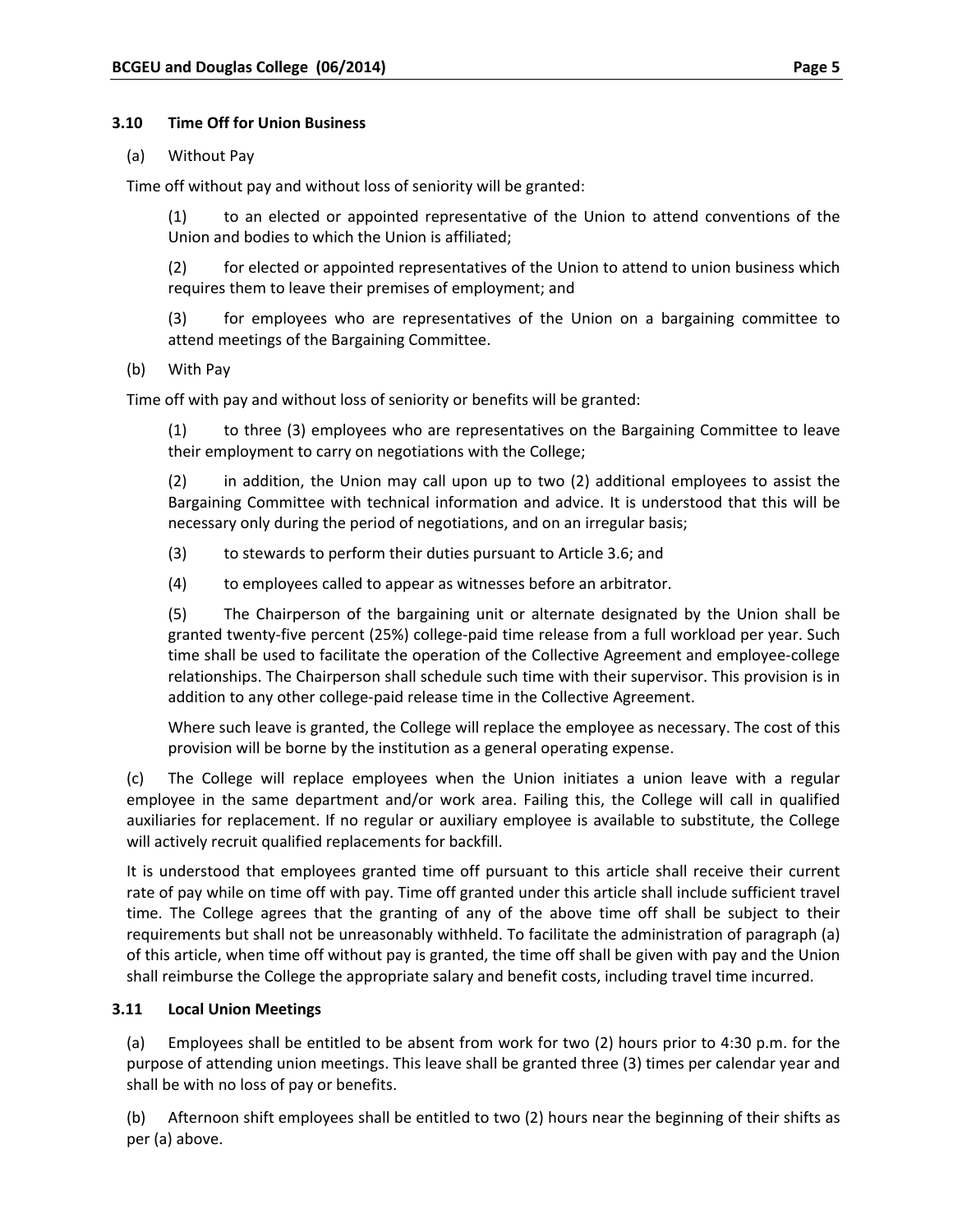(c) The Union shall notify the College of the details of such meetings, two (2) weeks prior to the meeting, where possible, and shall consult with the College on appropriate dates.

(d) An additional two (2) hours shall be granted to all employees, as per the provisions of Articles (a) and (b) above, for the purposes of dealing with local ratification matters. This leave shall only be granted once during the contractual period.

(e) Articles 3.11(c) shall not apply to 3.11(d).

# **3.12 Employee Assistance Program**

(a) The Union and the College recognize the need for a joint program to assist employees and their immediate families resolve problems that affect their personal lives and their job performance.

(b) A joint committee consisting of one (1) member of each of the bargaining units within the College and an Administrator will meet a minimum of twice a year. The union representative will be granted time off with pay to attend the meetings of the Joint Committee.

(c) The role of the Joint Committee is to provide consultation to the program carrier on the marketing and success of the program at the College.

(d) The program carrier will provide the Joint Committee with feedback on the usage of the program while maintaining information confidentiality of the individual users.

(e) In the event of confidentiality being breached, the employee will not suffer adverse effects related to their employment.

(f) The Joint Committee will be both apprised of and work within the budget of the program. The College in turn agrees to maintain, if not enhance, the level of funding for the program.

(g) Current levels of service related to alcohol or drug abuse will be maintained for the duration of this Agreement.

# **3.13 Future Committees**

It is agreed that any future open committees struck by the College which may deal with matters affecting any employee covered by this Agreement shall include representation from the Union.

## **3.14 Representation on Open Management Committee**

(a) The Union reserves the right to send one (1) representative to open meetings of Management Committee.

The union representative shall be granted sufficient time off with pay and without loss of seniority or benefits to attend Open Management Committee meetings.

(b) The union representative on Open Management Committee shall be designated from within the Union's bargaining unit.

(c) A copy of the agenda and such other information as may be assembled for use in open Management Committee meetings shall be supplied to the Union's representative prior to each meeting of Open Management Committee.

(d) The Union agrees that in no event will the College incur any additional expense for overtime or other payroll premium expense in consequence of an employee's participation in these meetings.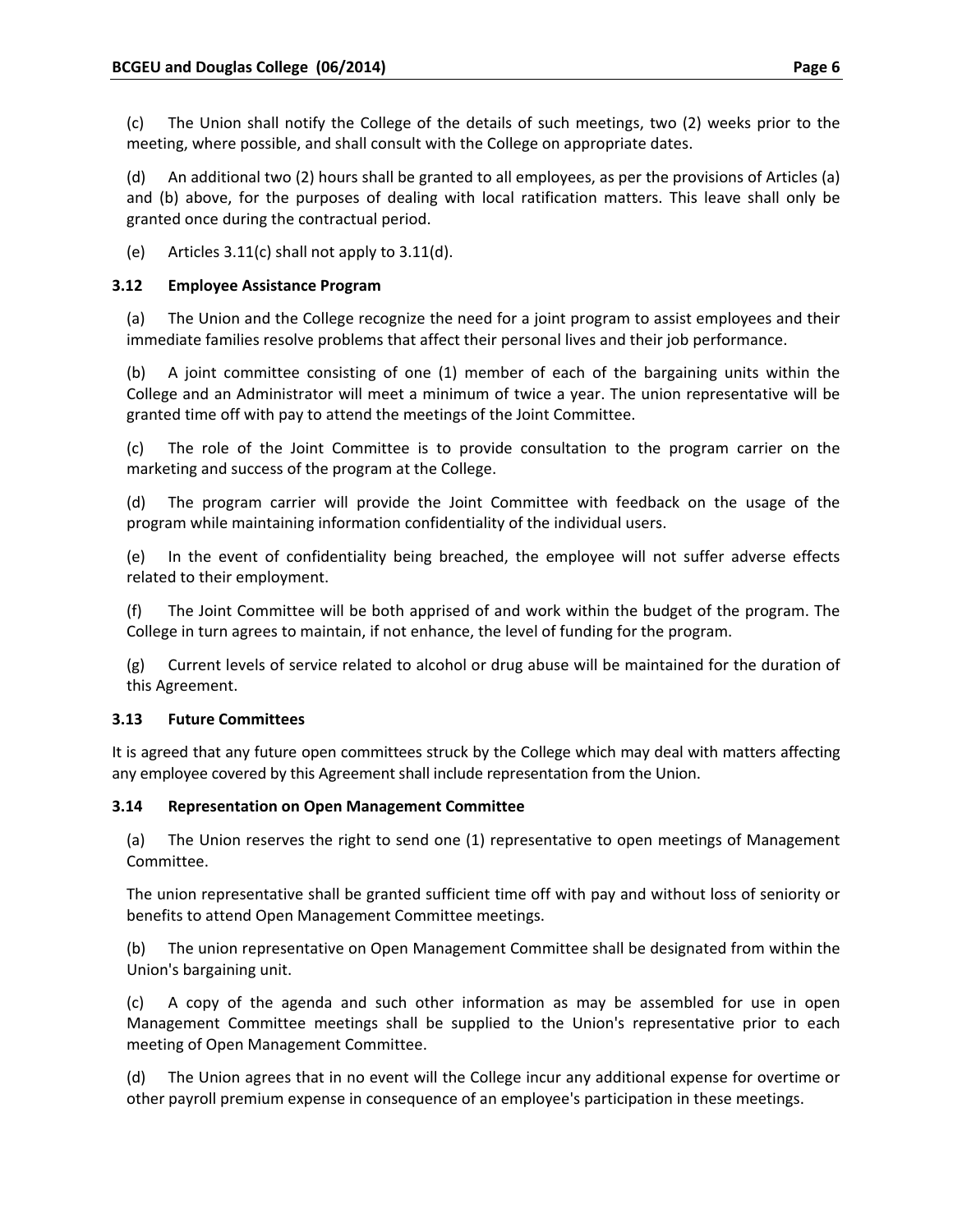(e) The Union shall provide the College with the name of the representative and alternate who will represent the Union on Open Management Committee.

# **3.15 Union Office Space**

The College will provide an office not less than twelve (12) square meters in size. The College will ensure the office is furnished and will provide a telephone, a desktop personal computer "*pc*", and access to the College's computer communication network.

## **ARTICLE 4 ‐ UNION SECURITY**

# **4.1 Union Security**

(a) All bargaining unit employees shall, as a condition of continued employment, maintain such membership.

(b) All employees hired on or after execution of this Agreement shall, as a condition of continued employment, become members of the Union, and maintain such membership, upon completion of thirty (30) calendar days as an employee.

# **4.2 Additional Limitations on Contracting Out**

(a) The College will not contract out any work presently performed by the employees covered by this Collective Agreement which would result in the layoff of such employees, including a reduction in assigned workload.

(b) The College agrees to provide, upon request of the Union, copies of all purchase service agreements to the bargaining unit Chairperson and to discuss the contracts that are of concern to the Union. The parties recognize the obligations of the College under Freedom of Information and Protection of Privacy legislation and agree to maintain confidentiality of all private information in these contracts.

## **ARTICLE 5 ‐ CHECK‐OFF OF UNION DUES**

(a) The College shall, as a condition of employment, deduct from the wages or salary of each employee in the bargaining unit, whether or not the employee is a member of the Union, and upon receipt of proper authorization, the amount of the regular monthly dues payable to the Union by a member of the Union in the next appropriate pay period following receipt of such authorization.

An employee shall, as a condition of continued employment, complete an authorization form providing for the deduction from an employee's monthly wages or salary the amount of the regular monthly union dues payable to the Union by a member of the Union.

The Union may by written demand require the College to dismiss an employee who refuses to authorize a deduction in favour of the Union. At least one (1) months' notice to the College will be given.

(b) The College shall deduct from any employee who is a member of the Union any assessments levied in accordance with the Union Constitution and/or Bylaws and owing by the employee to the Union.

(c) Deductions shall be made from each normal pay owing to the employee and membership dues or payments in lieu thereof shall be considered as owing in the month for which they are so deducted.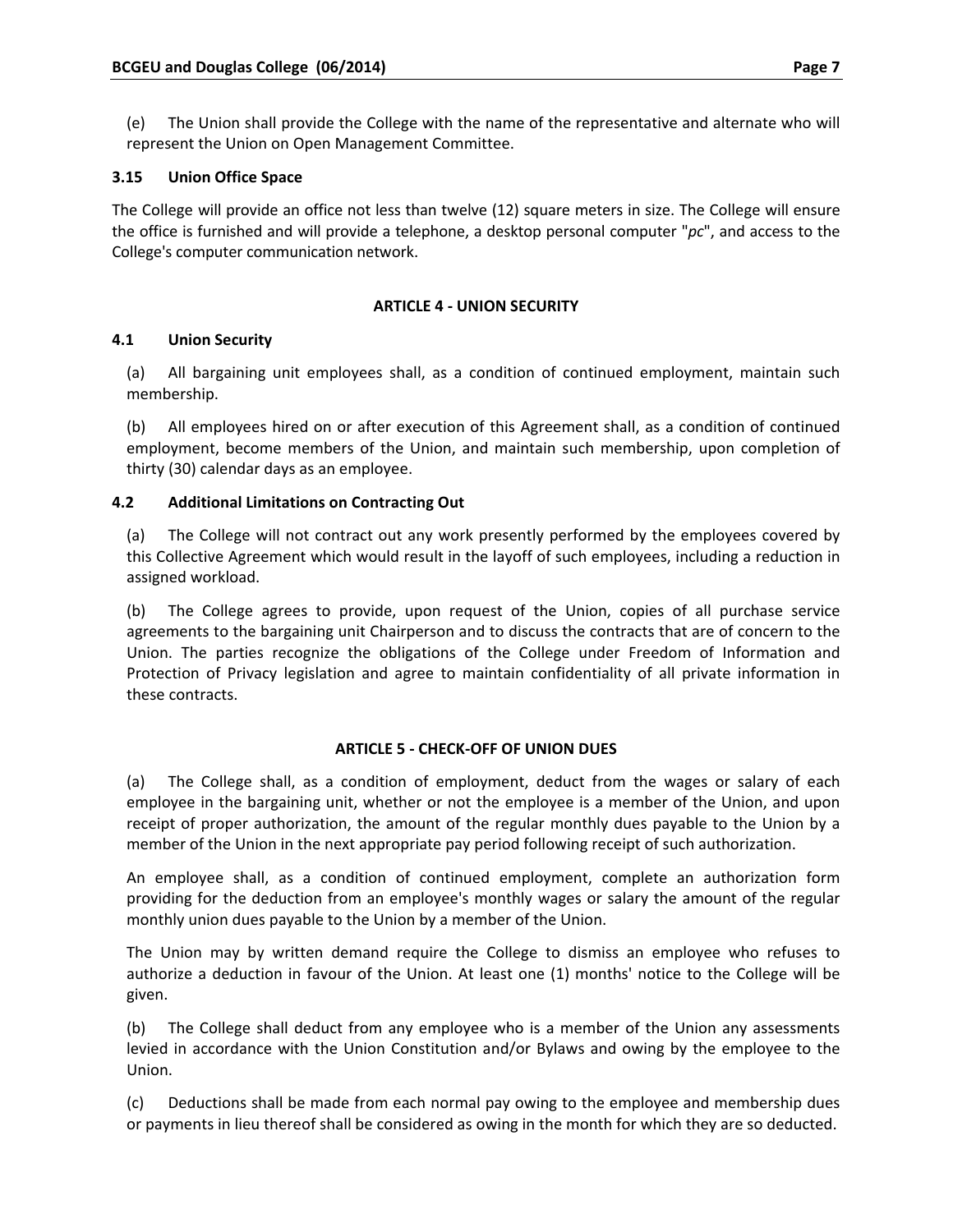(d) All deductions shall be remitted to the President of the Union not later than twenty‐eight (28) days after the date of deduction and the College shall also provide a list of names as well as classifications of those employees from whose salaries such deductions have been made, together with the amounts deducted from each employee.

(e) Before the College is obliged to deduct any amount under Section (a) of this article, the Union must advise the College in writing of the amount of its regular monthly dues. The amount so advised shall continue to be the amount to be deducted until changed by further written notice to the College signed by the President of the Union. Upon receipt of such notice, such changed amount shall be the amount deducted.

(f) From the date of the signing of this Agreement and for its duration, no employee organization other than the Union shall be permitted to have membership dues or other monies deducted by the College from the pay of the employees in the bargaining unit.

(g) The College shall supply each employee, without charge, with a receipt for income tax purposes in the amount of the deductions paid to the Union by the employee in the previous year. Such receipts shall be provided to the employees prior to March  $1<sup>st</sup>$  of the succeeding year.

# **ARTICLE 6 ‐ COLLEGE AND UNION SHALL ACQUAINT NEW EMPLOYEES**

(a) Upon hire, a new employee shall be provided a copy of the Collective Agreement and advised of name and location of stewards. Within the first fifteen (15) calendar days of employment, a shop steward will be given an opportunity to interview each new employee during regular working hours, without loss of pay, for up to thirty (30) minutes. The purpose of this interview is to allow the steward to acquaint the employee with the benefits and duties of union membership and the employee's responsibilities and obligations to the College, and the Union. This article applies to those employees who are hired for more than thirty (30) days.

(b) The Chairperson of the bargaining unit shall be advised of the name and location of all new employees through the Union Dues Deduction Form within ten (10) days of their appointment.

## **ARTICLE 7 ‐ COLLEGE'S RIGHTS**

# **7.1 College's Right to Manage**

The Union acknowledges that the management and direction of the employees in the bargaining unit is retained by the College except as this Agreement otherwise specifically provides.

Without limiting the generality of the foregoing, the College reserves the right to decide the number of employees required for work at the College, the hours, size and locations of its operations, and the right to discipline employees for just and reasonable cause. These rights shall not be exercised in a discriminatory manner.

## **7.2 College Held Harmless**

Where this Agreement allows, permits or grants to the Union the exclusive use of space, or the right to call upon the College to enforce any provision of this Agreement to the possible detriment of any employee, the Union agrees to hold the College harmless from any claims, demands or judgements resulting from any action initiated by the College at the request or demand of the Union, except for any claim or liability arising out of an error committed by the College.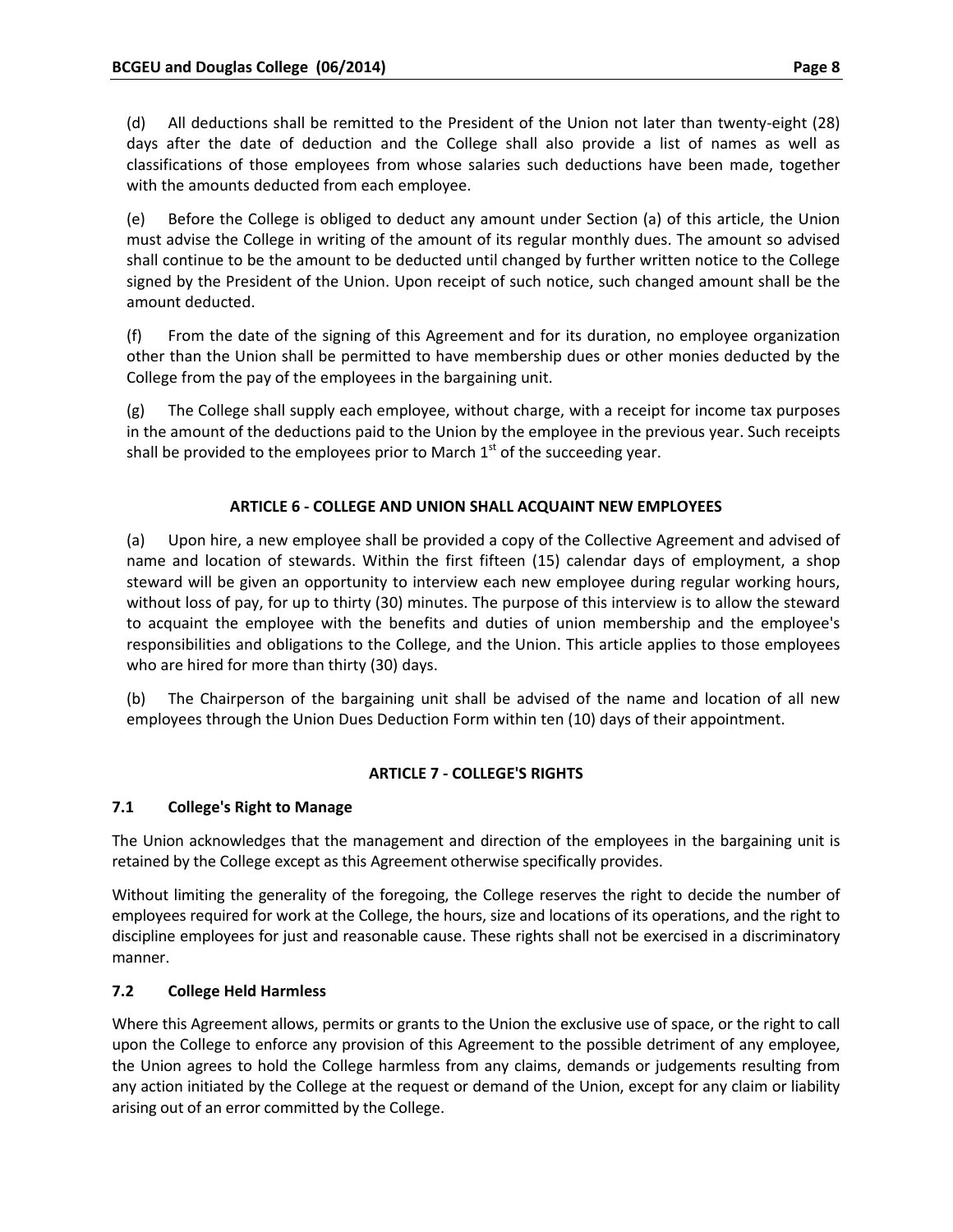## **ARTICLE 8 ‐ COLLEGE‐UNION RELATIONS**

## **8.1 Representation**

No employee or group of employees shall undertake to represent the Union at meetings with the College without the proper authorization of the Union. To implement this the Union shall supply the College with the names of its officers. Similarly the College shall supply the Union with a list of its supervisory or other employees with whom the Union may be required to transact business.

# **8.2 Bargaining Committee**

A bargaining committee shall be appointed by the Union and shall consist of five (5) members of the Union together with the President of the Union or his/her designate. The Union shall have the right at any time to have the assistance of members of the staff of the Union when negotiating with the College. Three (3) members of the Committee named by the Union, shall suffer no loss of regular pay for service on the Committee while actively and directly engaged in the negotiating process for the renewal of this Agreement, and including all necessary caucuses, but in no event will any member of the Committee be entitled to overtime or premium time for time spent in negotiations with the College.

# **8.3 Union Representation**

The College agrees that access to its premises will be granted to members of the staff of the Union when dealing or negotiating with the College as well as for the purpose of investigating and assisting in the settlement of a grievance. Members of the union staff shall notify the designated supervisory official in advance of their intention and their purpose of entering and shall not interfere with the operation of the department or section concerned.

In order to facilitate the orderly, as well as the confidential investigation of grievances, the College will make available to union representatives or stewards temporary use of an office or similar facility.

## **8.4 Technical Information**

(a) The College agrees to provide to the Union such public information that is available relating to employees in the bargaining unit, as may be required by the Union for collective bargaining purposes. The Union recognizes the need for confidentiality of certain information prior to announcements by the provincial government, and such information is excluded from the operation of this clause.

(b) The bargaining unit Chairperson shall be provided with a copy of the annual budget approved by the College Board of Directors.

## **ARTICLE 9 ‐ LABOUR/MANAGEMENT RELATIONS COMMITTEE**

# **9.1 Continuation of Meetings**

In recognition of the mutual benefits of ongoing consultations and open communications between the employees and the College, the Union and the College agree to continue to conduct Labour/Management Relations Committee meetings.

## **9.2 Membership**

The Committee shall consist of equal numbers of union and college representatives, with a minimum of two (2) and a maximum of four (4) representatives from each party. One (1) of the union representatives shall be the President or designate.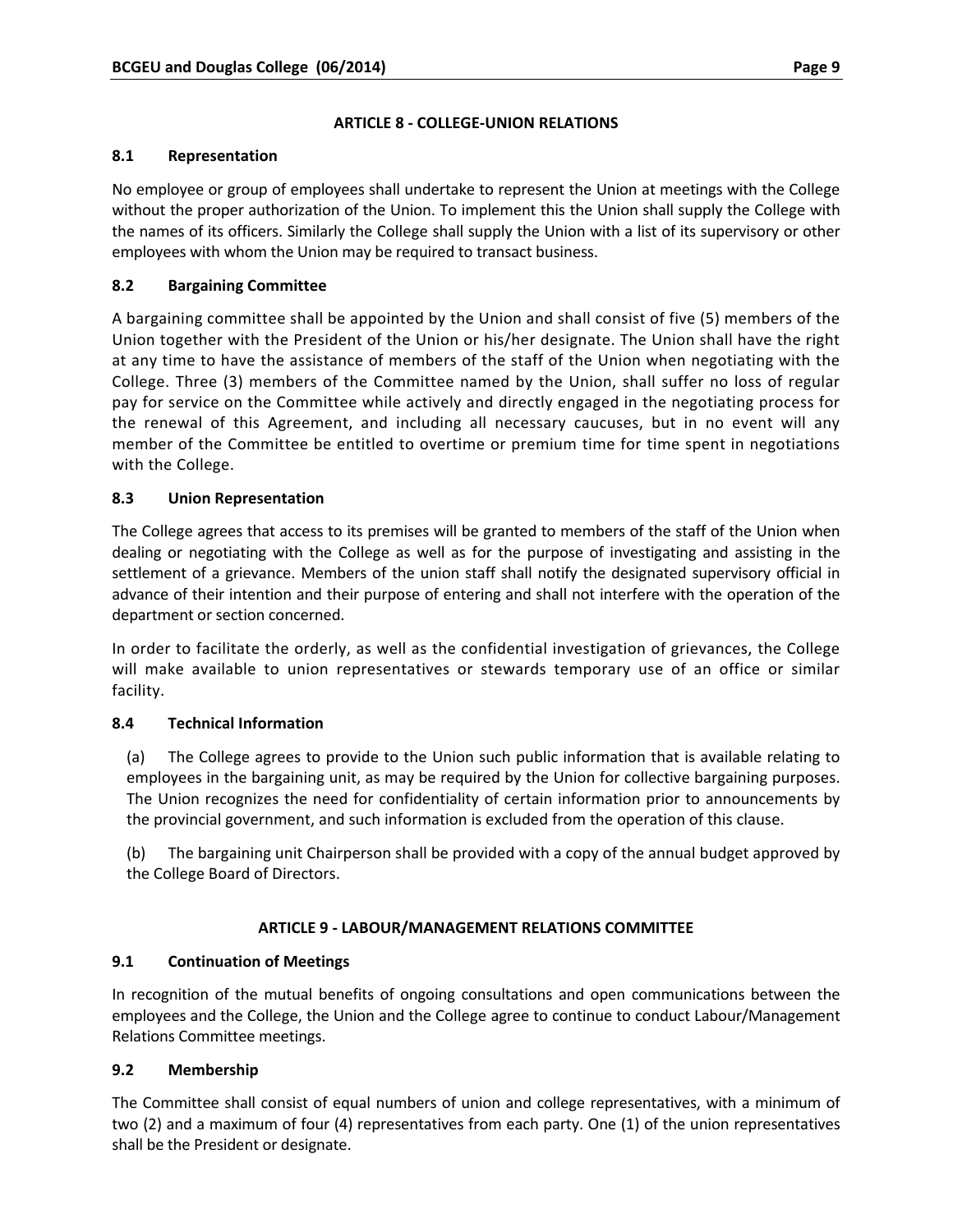#### **9.3 Guiding Principles**

The parties agree that the Committee shall be guided by the following:

(a) The Labour/Management Relations Committee is intended as an open forum wherein matters of mutual concern and benefit can be freely and candidly discussed. Items may be put on the agenda by either party upon written notification to the other party prior to each meeting.

(b) An college and a union representative shall be designated as joint chairpersons and shall alternate in presiding over meetings.

(c) Minutes of each meeting of the Committee shall be prepared and signed by the joint chairpersons as promptly as possible after the close of the meeting.

(d) The parties understand and agree that the Labour/Management Relations Committee is not intended to serve as a supplement or an alternative to the grievance/arbitration process, nor to interfere with or attempt to re-negotiate any provisions of the Agreement between the parties.

(e) It is intended by the parties that the Labour/Management Relations Committee will be limited to serving as a vehicle for joint discussion and consultation, with a view to exploring possible solutions to mutual problems and concerns. This Committee is in no way intended to limit or restrict the rights reserved to the College to manage its operations or affairs.

(f) Meetings of the Labour/Management Relations Committee will be held at the request of either party as soon as is possible following the request to meet.

(g) It is intended that any employee participating in meetings of the Labour/Management Relations Committee as a representative of the Union will not suffer loss of remuneration otherwise payable by the College when such meetings are held during working hours. Further, it is agreed that under no circumstances is the College obligated to pay any additional wages, salaries, overtime or other premiums in the event that the parties agree to schedule a meeting of the Labour/Management Relations Committee during non‐working hours.

#### **ARTICLE 10 ‐ GRIEVANCES**

#### **10.1 Definition of Grievances**

(a) A grievance shall be defined as any dispute or controversy between the College and the Union or the College and one (1) or more of its employees covered by this Agreement in respect of any matter relating to working conditions specifically covered by this Agreement; any matter involving the interpretation or application of any provision of this Agreement; or any matter involving the alleged violation of any provision of this Agreement.

It is understood and agreed that any grievance arising during the term of this Agreement shall be settled in accordance with this procedure without any stoppage of or interruption of work, either partial or complete.

(b) The College agrees to provide, to the President of the Union, with a copy to the Chairperson of the Bargaining Committee, a list of designated supervisors and those employees they supervise.

#### **10.2 Step 1 ‐ Verbal Grievances**

Any employees who have a grievance shall first go to the supervisor directly in charge of work. The employees may, at their option, be accompanied or represented by their steward or representatives of the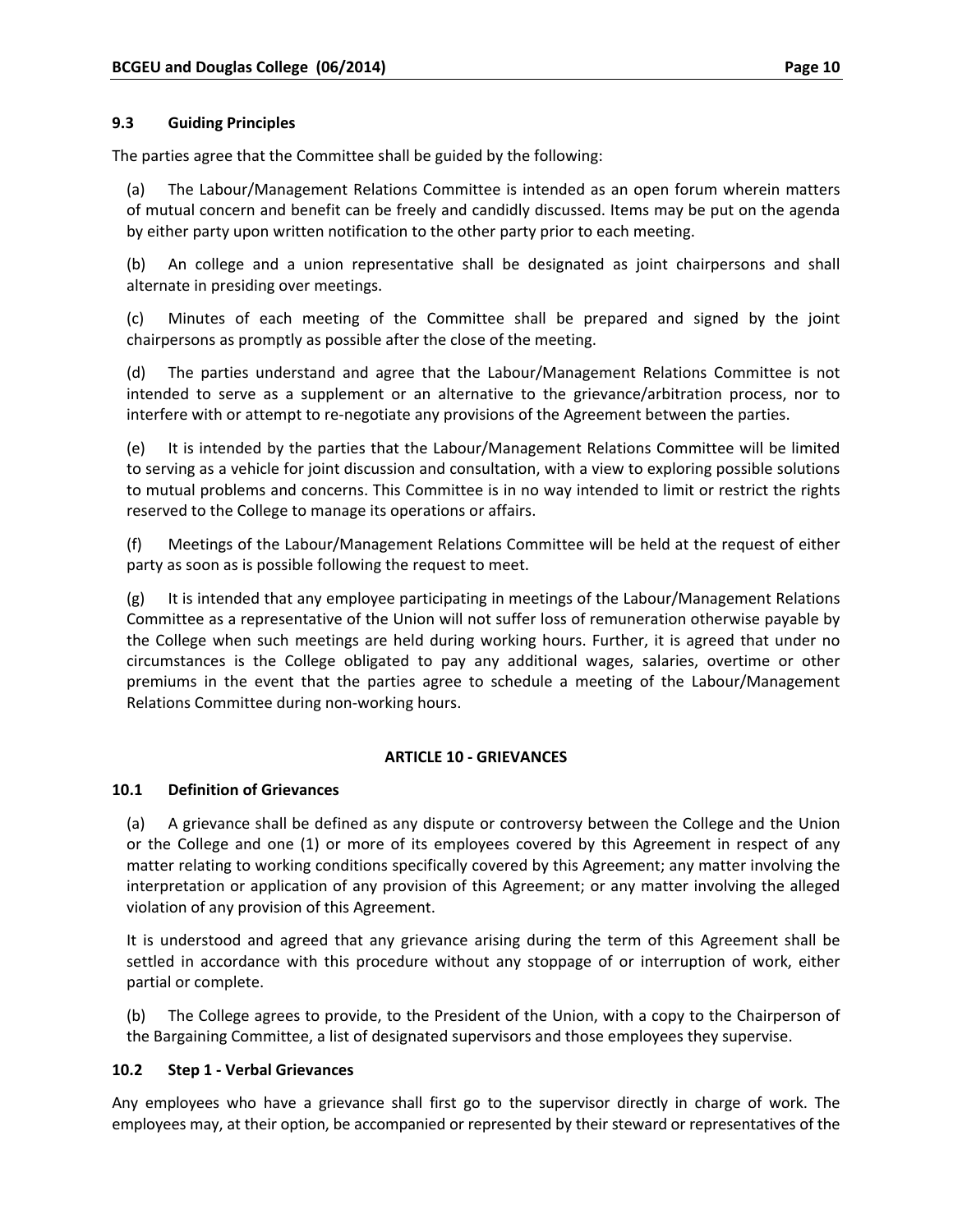Union. The supervisor shall be given an opportunity to answer the complaint verbally. The parties involved shall be given a maximum of three (3) working days to solve the grievance.

## **10.3 Time Limits to Present Initial Grievance**

Employees who wish to present a grievance at Step 2 of the grievance procedure, in the manner prescribed in Article 10.4, must do so not later than thirty (30) days after the date:

(a) on which they were notified orally or in writing of the action or circumstance giving rise to the grievance; or

(b) on which they first became aware of the action or circumstances giving rise to the grievance.

# **10.4 Step 2 ‐ Written Grievance**

(a) Subject to the time limits in 10.3, employees may present a grievance at this level by:

(1) recording this grievance on the appropriate grievance form, setting out the nature of the grievance and the circumstances from which it arose;

(2) stating the article or articles of the Agreement infringed upon or alleged to have been violated and the remedy or correction required, and where applicable, the reasons why just cause does not exist; and

(3) transmitting this grievance to the designated local supervisor through the union steward.

(b) The local supervisor shall:

(1) forward the grievance to the representative of the College authorized to deal with grievances at Step 2; and

(2) provide the employee with a receipt stating the date on which the grievance was received.

## **10.5 Time Limit to Reply at Step 2**

(a) Within ten (10) days of receiving the grievances at Step 2, the representative designated by the College to handle grievances at Step 2 and the union area staff representative or designate shall meet to examine the facts, the nature of the grievance and attempt to resolve the dispute. This meeting may be waived by mutual agreement.

(b) The representative designated by the College to handle grievances at Step 2 shall reply in writing to an employee's grievance within twenty‐one (21) days of receiving the grievance at Step 2.

# **10.6 Step 3**

The President of the Union, or his designate, may present a grievance at Step 3:

(a) within fourteen (14) days after the decision has been conveyed by the representative designated by the College to handle grievances at Step 2; or

(b) within fourteen (14) days after the College's reply was due.

## **10.7 Time Limit to Reply at Step 3**

(a) Within ten (10) days of a grievance being filed directly at Step 3, the representative designated by the College to handle grievances at Step 3 and the union staff representative or designate shall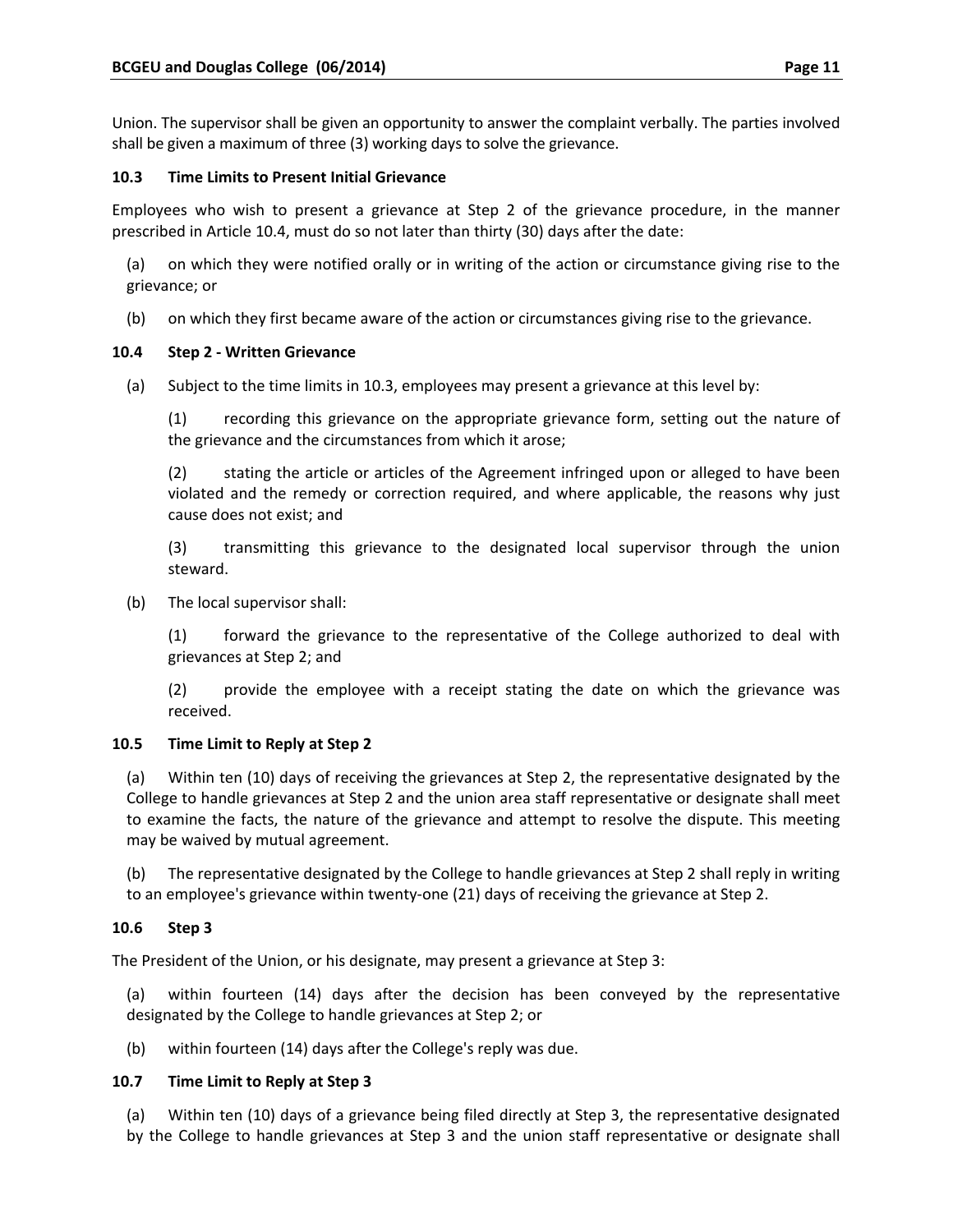meet. The parties will meet to examine the facts, the nature of the grievance and attempt to resolve the dispute. The meeting may be waived by mutual agreement.

(b) The representative designated by the College to handle grievances at Step 3 shall reply in writing to the grievance within fourteen (14) days of receipt of the grievance at Step 3.

# **10.8 Failure to Act**

If the President of the Union, or designate, does not present a grievance to the next higher level within the prescribed time limits, the grievance will be deemed to be abandoned. However, the Union shall not be deemed to have prejudiced their position on any future grievance.

# **10.9 Time Limit to Submit to Arbitration**

Failing satisfactory settlement at Step 3, and pursuant to Article 11, the President of the Union or designate may inform the College of the intention to submit the dispute to arbitration within:

- (a) thirty (30) days after the College's decision has been received; or
- (b) thirty (30) days after the College's decision was due.

# **10.10 Amending of Time Limits**

The time limits fixed in this grievance procedure may be altered by mutual consent of the parties, but the same must be in writing. Where a grievance or a reply is presented by mail, it shall be deemed to be presented on the day on which it is post‐marked and it shall be deemed to be received on the day it was delivered to the appropriate office of the College or the Union.

## **10.11 Dismissal or Suspension Grievance**

In the case of a dispute arising from an employee's dismissal or suspension, the grievance may commence at Step 3 of the Grievance Procedure within thirty (30) days of the employee receiving notice of dismissal or notice of suspension. The requirements for stating the particulars of the grievance and reply contained in Article 10.4 will nevertheless apply.

## **10.12 Deviation from Grievance Procedure**

The College agrees that after a grievance has been initiated by the Union, the representative of the College will not enter into discussion or negotiation with respect to the grievance, either directly or indirectly with the aggrieved employee without the consent of the Union. In the event that after having initiated a grievance through the Grievance Procedure, an employee endeavours to pursue the same grievance through any other channels than this Grievance Procedure, then the Union agrees that pursuant to this article, the grievance shall be considered to have been abandoned.

## **10.13 Policy Grievance**

Where either party disputes the general application, interpretation or alleged violation of an article of this Agreement, the dispute shall be discussed initially with the College or the Union as the case may be. Where no satisfactory agreement is reached, either party may submit the dispute to arbitration, as set out in Article 11 of this Agreement.

## **10.14 Technical Objections to Grievance**

It is the intent of both parties to this Agreement that no grievance shall be defeated merely because of a technical error in processing the grievance through the grievance procedure. To this end an arbitration board shall have the power to allow all necessary amendments to the grievance and the power to waive formal procedural irregularities in processing of the grievance, in order to determine the real matter in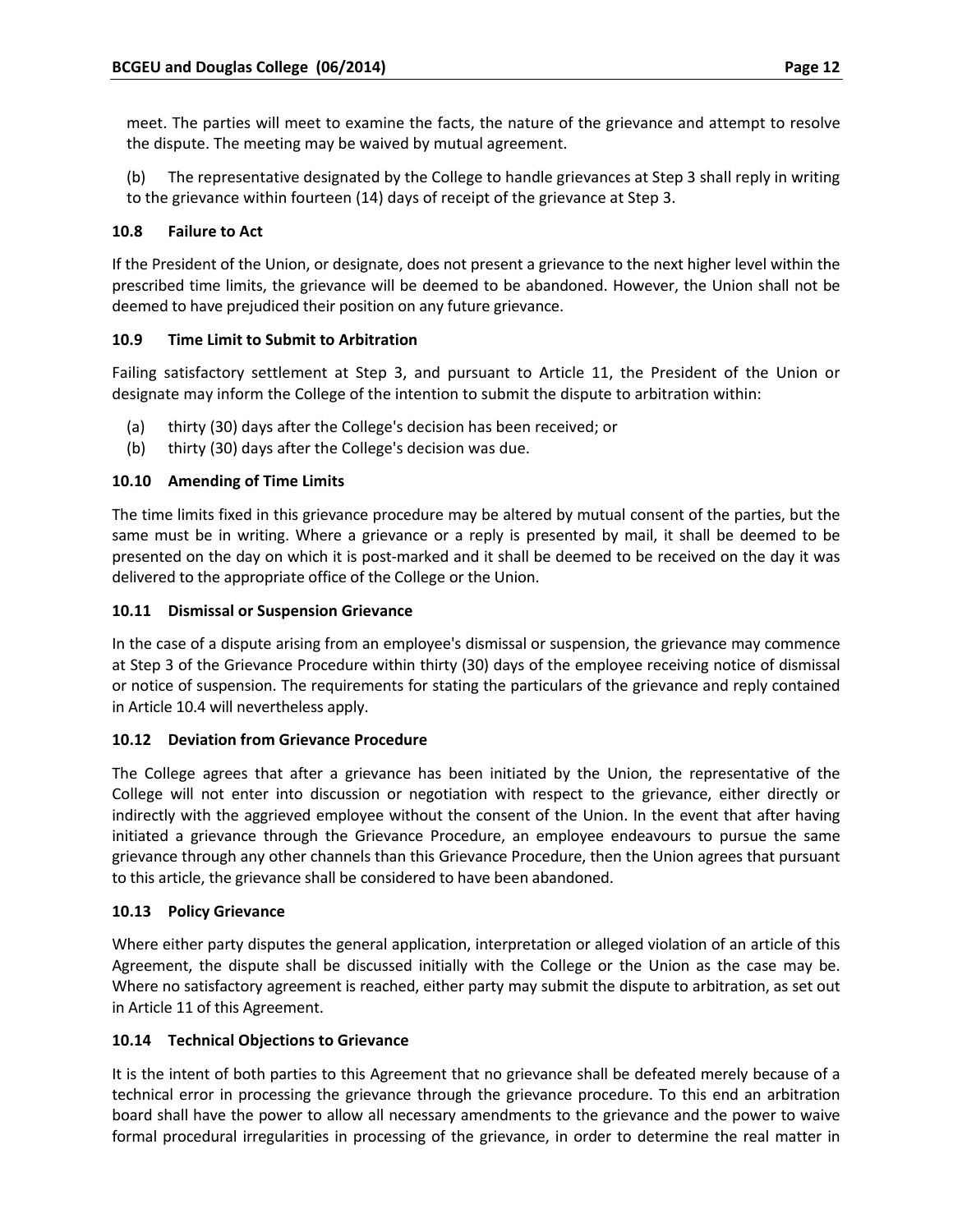dispute and to render a decision according to equitable principles and the justice of the case. Time limits specified in this Article 10 shall not be deemed to be nor construed as matters of technicality but as matters of substance.

#### **ARTICLE 11 ‐ ARBITRATION**

#### **11.1 Notification**

Where a difference arising between the parties relating to the interpretation, application or administration of this Agreement, including any questions as to whether a matter is arbitrable or where an allegation is made that a term or condition of this Agreement has been violated, either of the parties may, after exhausting the grievance procedure in Article 10, notify the other party within thirty (30) days of the receipt of the reply at the third step, of its desire to submit the difference or allegations to arbitration.

## **11.2 Appointment of the Arbitrator/Board of Arbitration**

When a party has requested that a grievance be submitted to arbitration, it shall indicate to the other party of the Agreement within seven (7) days:

(a) its intention to submit the matter in dispute to a single arbitrator to be agreed upon by both parties; should either party not agree to submit the dispute to a single arbitrator, both parties shall then have seven (7) days to name their appointee pursuant to (b) of this article;

(b) the name of its appointee to a board of arbitration. Within seven (7) days thereafter the other party shall indicate the name of its appointee to the Board of Arbitration. The two (2) appointees shall then meet to select an impartial chairman.

#### **11.3 Failure to Appoint**

If the recipient of the notice fails to appoint an arbitrator, or the two (2) appointees fail to agree upon a chair within seven (7) days of their appointment, the appointment shall be made pursuant to Section 86 of the *Labour Relations Code*.

## **11.4 Procedure**

The Arbitrator shall give full opportunity to all parties to present evidence and make representations; shall hear and determine the difference or allegation; and shall make every effort to render a decision within fifteen (15) days of the first hearing.

#### **11.5 Decision of Arbitration**

The decision of the Arbitrator shall be final, binding and enforceable on the parties. However, the Arbitrator shall not have the power to change this Agreement or to alter, modify or amend any of its provisions.

#### **11.6 Expenses of Arbitrator**

Each party shall pay one-half (½) of the fees and expenses of the Arbitrator.

## **11.7 Amending Time Limits**

The time limits fixed in the arbitration procedure may be altered by mutual consent of the parties but the same must be in writing.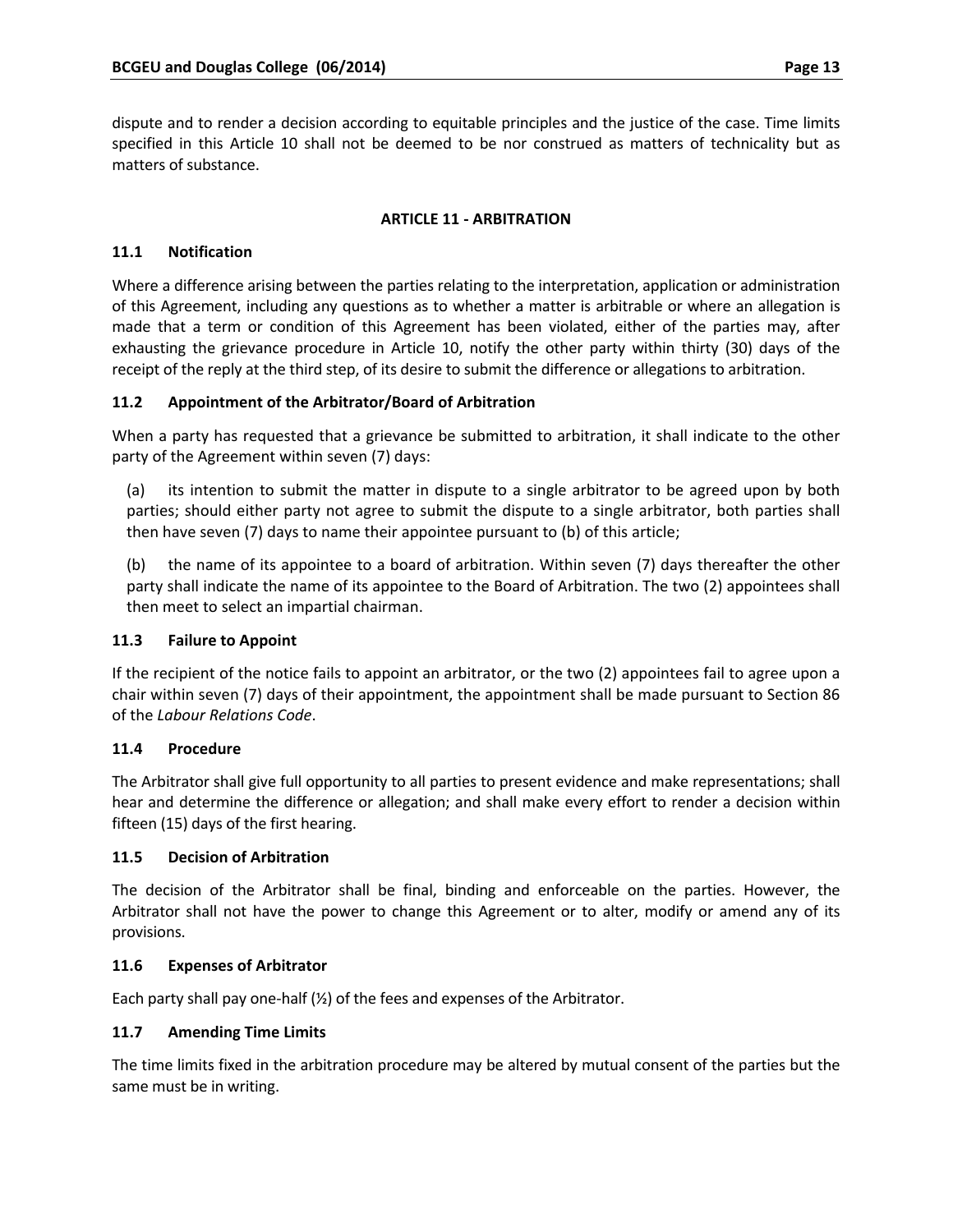#### **11.8 Investigator**

(a) During the term of the Collective Agreement, if a difference arises between the parties relating to the dismissal or suspension of an employee, or to the interpretation, application, operation or the alleged violation of this Agreement, including any question as to whether a matter is arbitrable, Nicholas Glass or Emily Burke shall, within thirty (30) days of the date of receipt of the request and, with mutual agreement of the parties:

- (1) investigate the difference;
- (2) define the issue(s) in the difference; and
- (3) make written recommendations to resolve the difference.

(b) For those thirty (30) days from the date of receipt, time does not run in respect of the grievance procedure.

(c) The Union and the College shall confer and may agree, without prejudice, to implement the investigator's recommendations that result from a hearing under this clause.

# **ARTICLE 12 ‐ DISCHARGE, SUSPENSION AND DISCIPLINE**

#### **12.1 Discipline Procedure**

(a) Where a supervisor intends to interview an employee for disciplinary purposes, the supervisor shall notify the employee in advance of the meeting and shall advise the employee that a steward's presence is recommended. The employee shall be given sufficient time to arrange for a steward to attend the meeting, providing that this does not result in an undue delay of the appropriate action being taken. This clause shall not apply to those discussions that are of an operational nature and do not involve disciplinary action.

(b) No employee shall be disciplined, suspended or discharged except for just cause, and an employee shall be discharged only upon the written authority of the College.

(c) The College shall inform the union steward verbally prior to imposing a suspension of more than five (5) days.

(d) Where this Agreement requires reasons in writing for disciplinary action, it is understood and agreed that compliance with that requirement shall be sufficient if verbal reasons are given immediately in the presence of the employee's steward, and are confirmed in writing within two (2) working days.

(e) When an employee is discharged or suspended, the employee shall be given the reason in writing in the presence of his or her steward. If a meeting on college property is not advisable for safety reasons, such meeting may be held at a mutually-agreed location. In an instance where such a meeting is not possible due to bona fide safety concerns of either party, the employee's copy of the written reasons will be sent by registered mail to the employee's last recorded address. Likewise, a copy of the employee's letter will be immediately delivered to the bargaining unit Chair. The President of the Union shall be advised, within five (5) working days, in writing by the College of the reason for such discharge or suspension.

(f) It is understood that where the employee being disciplined, suspended or discharged is a steward or union officer, the employee shall have the right to have a staff representative or union officer present.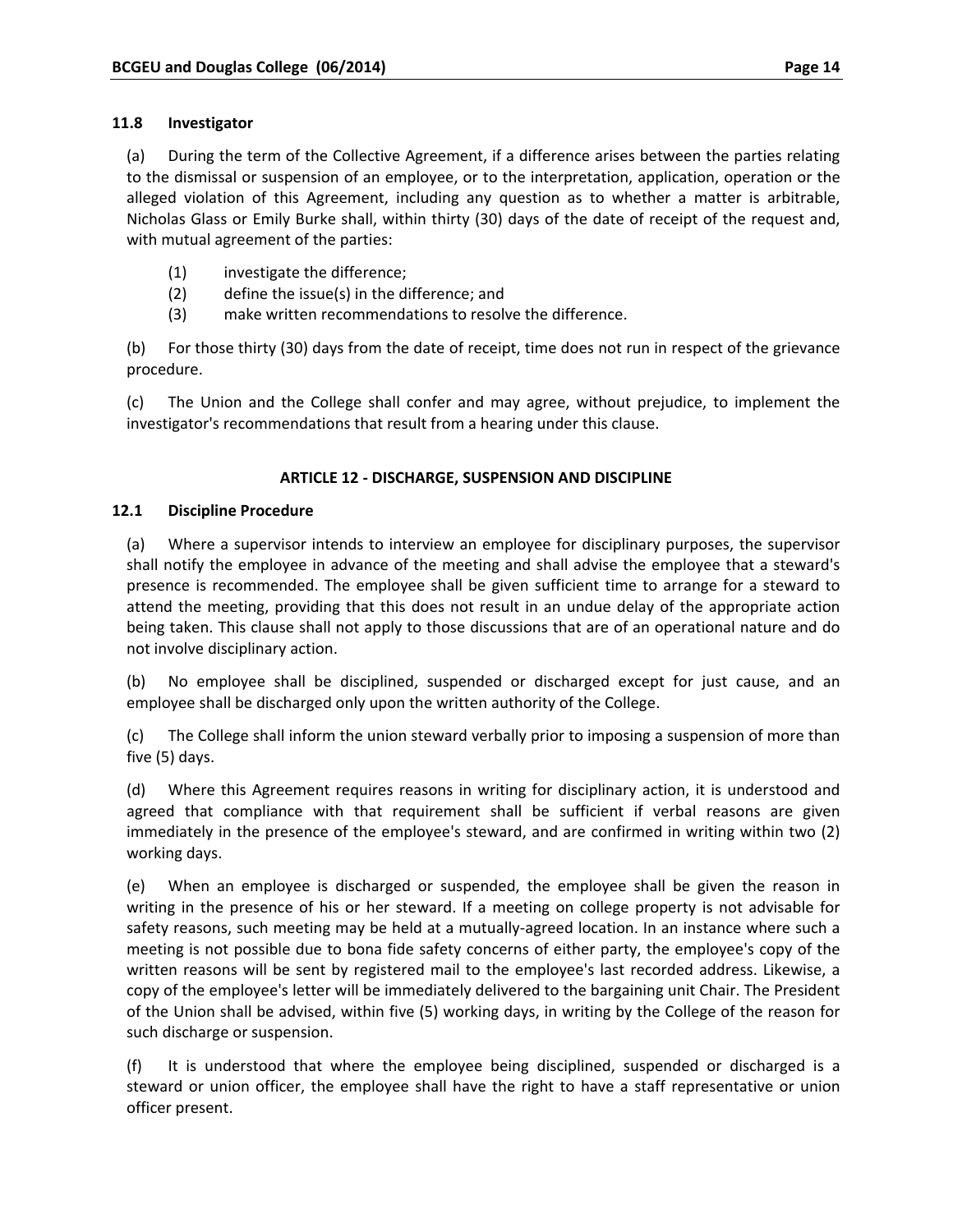#### **12.2 Right to Grieve**

An employee considered by the Union to be wrongfully or unjustly disciplined, suspended or discharged shall be entitled to recourse under the grievance procedure, in accordance with Article 10 of this Agreement.

#### **12.3 Justice and Dignity**

The parties agree that in certain situations, it may be in the best interest of both the College and employees that employees be reassigned or removed from all job sites during an investigation of conduct. In cases where an employee cannot be reassigned, the employee shall be considered to be on a leave of absence without loss of pay until the College makes a decision relative to imposing discipline.

#### **12.4 Burden of Proof**

In cases of discipline, suspension and discharge the burden of proof of just cause shall rest with the College.

Evidence called in support of disciplinary action taken by the College and evidence called in support of any grievance or response to disciplinary action shall be limited to evidence in support of the reasons raised in Article 12.1 or 10.4.

#### **12.5 Right to Grieve Other Disciplinary Action**

(a) Disciplinary action that is grievable by employees shall include written censures, letters of reprimand and adverse reports or performance evaluation. Employees shall be given a copy of any such document placed on their file which might be the basis of disciplinary action. Should employees dispute any such entry in their file, they shall be entitled to recourse through the grievance procedure and the eventual resolution thereof shall become part of their employment record. Any such document, other than official evaluation reports, shall be removed from the employee's file after the expiration of twelve (12) months from the date it was issued, provided there has not been a similar further infraction.

(b) Disciplinary action resulting from findings of harassment or violence shall be removed from the employee's file after the expiration of twenty‐four (24) months from the date it was issued, provided that there has not been a similar infraction.

(c) Sick leave, unpaid leave, and leave on an approved WorkSafeBC claim will not count toward the twelve (12) or twenty‐four (24) month periods.

(d) The College agrees not to introduce as evidence in any hearing any document from the file of an employee, the existence of which the employee was not aware at the time of filing.

## **12.6 Harassment**

The parties recognize the right of employees to work in an environment free from sexual harassment, personal harassment based upon discrimination, and inappropriate personal conduct. The College confers particular responsibilities upon its administrators, managers and supervisors to implement college policies and to work diligently within their programs, divisions or departments towards fulfilling the College's institutional commitment to provide a learning and working environment free of discrimination, harassment and other prohibited behaviours. This includes the responsibility to foster a safe and non-discriminatory environment, to inform those under their authority of their responsibilities to avoid prohibited behaviour, to monitor activities within their jurisdiction, and to deal expeditiously and effectively with reports of prohibited conduct.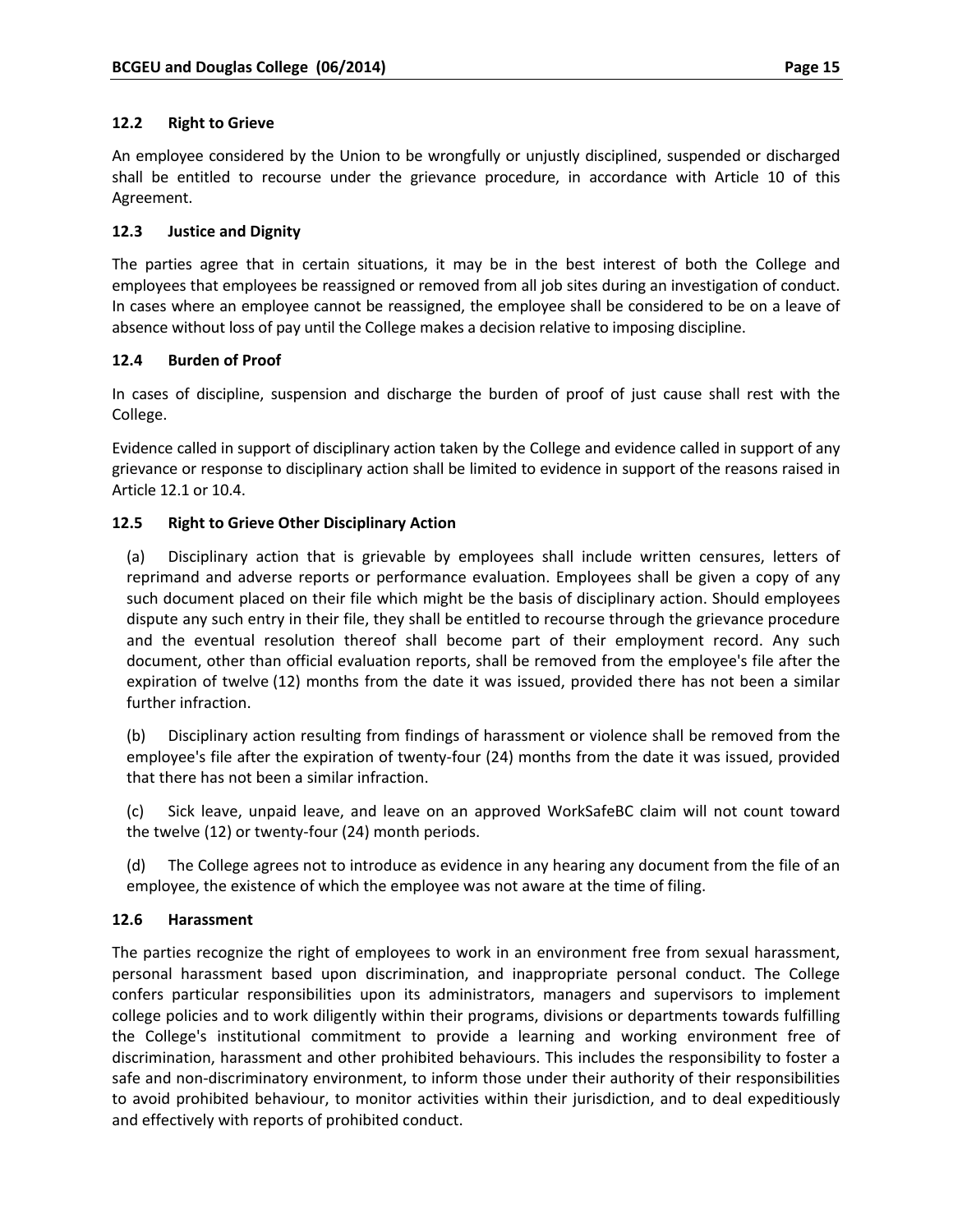All employees shall be subject to discipline should they engage in prohibited behaviours as defined in Clauses 12.7, 12.8 or 12.9.

Complaints filed under Clauses 12.7, Sexual Harassment, and 12.8, Personal Harassment, shall be investigated in accordance with procedures set out in Clause 12.10. Complaints filed under Clause 12.9, Inappropriate Personal Conduct, will be handled through Article 10 – Grievances. If a Clause 12.9 complaint proceeds to arbitration, it will be presented in accordance with Clause 11.8, with the exception that the Investigator will be experienced in harassment law and may by mutual agreement be different than the persons named in Clause 11.8.

# **12.7 Sexual Harassment**

Sexual harassment is one form of discrimination and is defined as any unwelcome comment or conduct of a sexual nature that may detrimentally affect the work environment, or lead to adverse, job‐related consequences for the complainant. Employees can be sexually harassed by persons of the same or a different gender. To constitute harassment, behaviour may be repeated or persistent or may be a single serious incident.

Examples of sexual harassment include, but are not limited to:

(a) sexual advances with actual or implied work‐related consequences;

(b) unwelcome remarks, questions, jokes or innuendo of a sexual nature, including sexist comments or sexual invitations;

- (c) verbal abuse, intimidation, or threats of a sexual nature;
- (d) leering, staring or making sexual gestures;
- (e) display of pornographic or other sexual materials;
- (f) offensive pictures, graffiti, cartoons or sayings;
- (g) unwanted physical contact such as touching, patting, pinching or hugging;
- (h) physical assault of a sexual nature.

The definition of sexual harassment is not meant to inhibit interactions or relationships based on mutual consent or normal social contact between employees.

The legitimate study of topics of a sexual nature within the College's curriculum is not considered sexual harassment.

## **12.8 Personal Harassment Based Upon Discriminatory Grounds**

(a) Personal harassment based upon discriminatory grounds means verbal or physical behaviour that is discriminatory in nature, based upon another person's race, colour, ancestry, place of origin, political beliefs, religion, marital status, family status, physical or mental disability, sex, age or sexual orientation. It is discriminatory behaviour, which would be considered reasonably to create an intimidating, humiliating or hostile work or learning environment and serves no legitimate, work-related purpose. To constitute harassment, behaviour may be repeated or persistent, or may be a single serious incident.

Such behaviour could include, but is not limited to:

(1) physical threats or intimidation;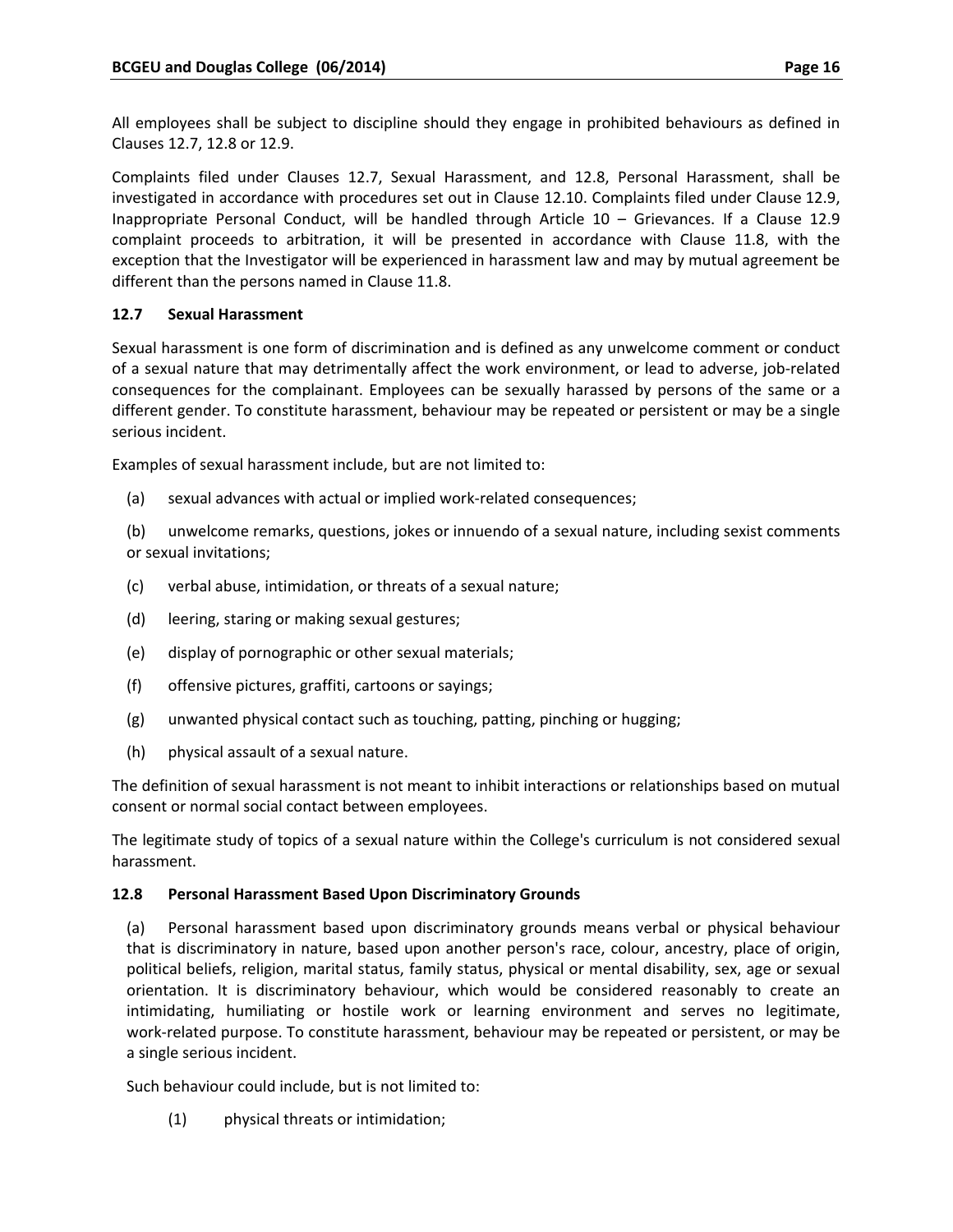(2) words, gestures, actions or practical jokes, the natural consequence of which is to humiliate, alarm or abuse another person;

(3) distribution or display of offensive pictures or materials.

## **12.9 Inappropriate Personal Conduct**

(a) Inappropriate conduct means "*unwelcome*" or "*unwanted*" verbal or physical behaviour that is non‐discriminatory in nature, directed at a person or specific group of people, which causes substantial distress in that person or group of people and serves no legitimate work‐related purpose. As well, improper personal conduct does not include action occasioned through the exercise, in good faith, of the College's managerial/supervisory rights and responsibilities. In this context "*unwelcome*" or "*unwanted*" means any action which the respondent reasonably knows, or ought to know is not desired. Such behaviour could include but is not limited to:

(1) words, gestures, actions or practical jokes, the natural consequence of which is to humiliate, ridicule, insult or degrade and which creates an intimidating or offensive environment;

- (2) physical threats or intimidation;
- (3) distribution or display of offensive pictures or materials.
- (b) Behaviour may be repeated or persistent or may be a single serious incident.

(c) A written grievance in relation to this clause must be filed no later than thirty (30) days from the last occurrence and shall specify the details of the allegation(s).

# **12.10 Complaint Procedure for Sexual Harassment or Personal Harassment based on Discriminatory Grounds**

(a) *Initial Consultation*

An employee who believes that he/she has been harassed and who is considering the initiation of a complaint may begin by discussing the matter with a Harassment Advisor. There will be a list of mutually agreed‐upon Advisors who will advise and assist employees of the College in connection with harassment complaints. The Advisor will review the allegations on a confidential basis and provide the Complainant with information relating to due process, standards of confidentiality, standards of proof, college procedures and policies and advise on effective methods to resolve the matter.

The Labour/Management Relations Committee will create and maintain a list of Harassment Advisors and the College will make the names of the Harassment Advisors available on the college website.

Following consultation with the Advisor, the Complainant may choose any of the following options:

(1) to resolve the matter him/herself with the Respondent;

(2) to request the Harassment Advisor to attempt an informal resolve between the Complainant and Respondent;

- (3) to request informal mediation between the Complainant and Respondent;
- (4) to proceed with a Formal Complaint in accordance with Clause 12.10(b);
- (5) to take no further action.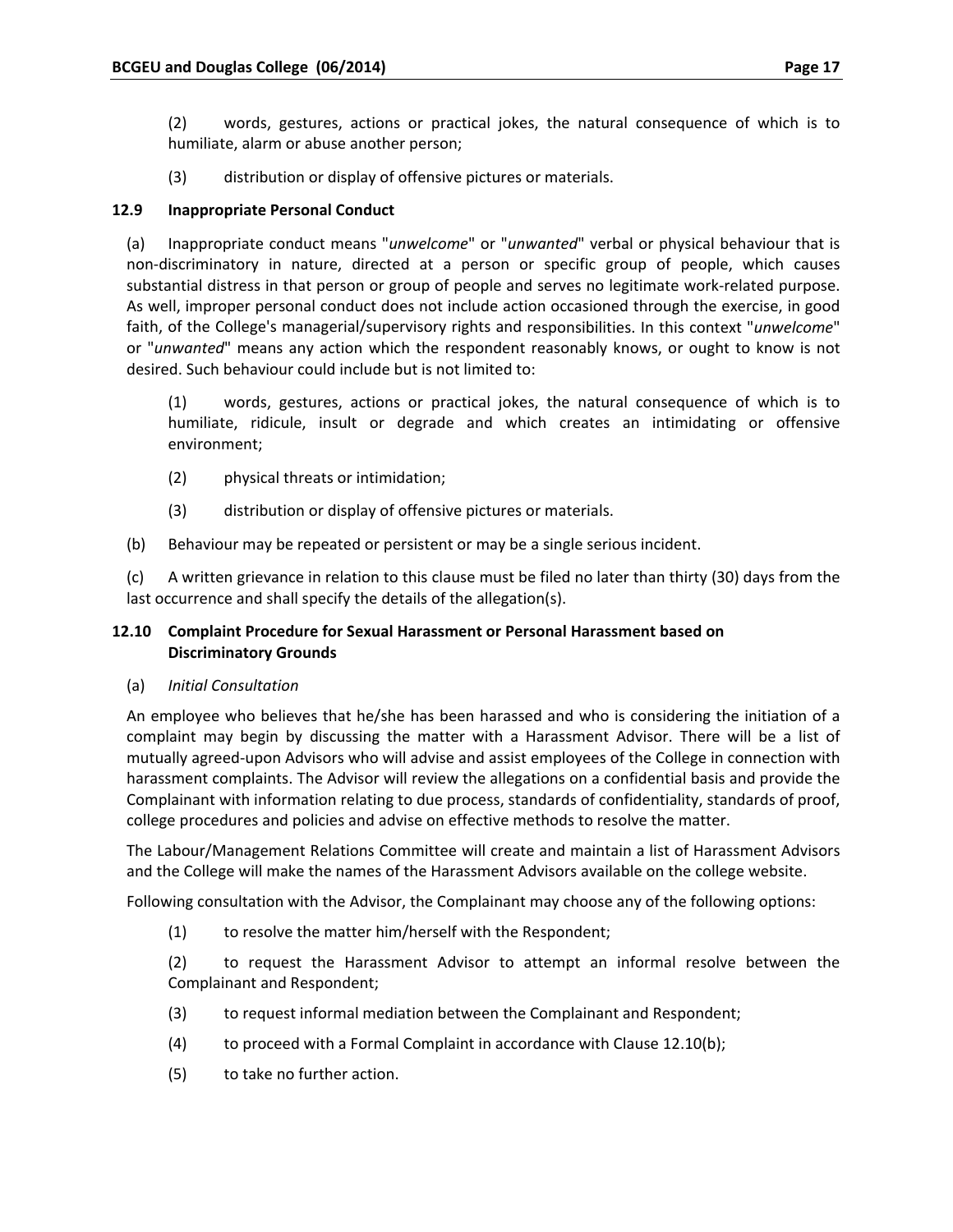#### (b) *Formal Complaint*

(1) The employee shall file a complaint to the Director, Employee Relations, who will arrange to have the complaint investigated and assessed by a mutually acceptable investigator, based on the factual evidence arising from the complaint. The investigator will be chosen by the Director, Employee Relations and the union area staff representative. The investigator will adhere to the principles of due process in carrying out the investigation. The proof that the Respondent has committed the harassment complained of shall be clear and convincing evidence.

(i) For sexual harassment the complaint must be submitted in writing within six (6) months of the latest alleged occurrence.

(ii) For personal harassment based upon discriminatory grounds, the complaint must be submitted in writing within thirty (30) calendar days of the latest alleged occurrence.

(2) A Formal Complaint must specify the details of the allegation(s) including:

(i) name, classification and work location of the respondent;

(ii) a detailed description of the specific action(s), conduct, event(s) or circumstance(s) which constitute harassment;

- (iii) the specific remedy sought to satisfy the complaint;
- (iv) date(s) of incident(s);
- (v) name(s) of witness(es), if any;
- (vi) description of prior attempts to resolve the matter, if any.

(3) Upon receipt of the written complaint, the Director, Employee Relations or designate shall notify the union area office staff representative and the bargaining unit Chairperson in writing.

(4) The Director, Employee Relations or designate will investigate and assess the complaint based on the facts, employing the concept of due process. The investigation must be concluded within one month of the Director, Employee Relations receiving the written complaint.

(5) The Director, Employee Relations or designate may request an extension for the investigation period from the union area office staff representative or bargaining unit Chairperson. Extensions will not be withheld unreasonably.

(6) The Director, Employee Relations or designate will inform the Complainant that he/she has the option of having a steward present as an observer at the meeting(s) at which the Complainant is present.

(7) The Director, Employee Relations or designate will inform the Respondent that he/she has the option of having a different steward present as an observer at the meeting(s) at which the Respondent is present.

(8) Pending determination of the complaint, the Director, Employee Relations or designate who is investigating may take interim measures to separate the employees concerned if deemed necessary.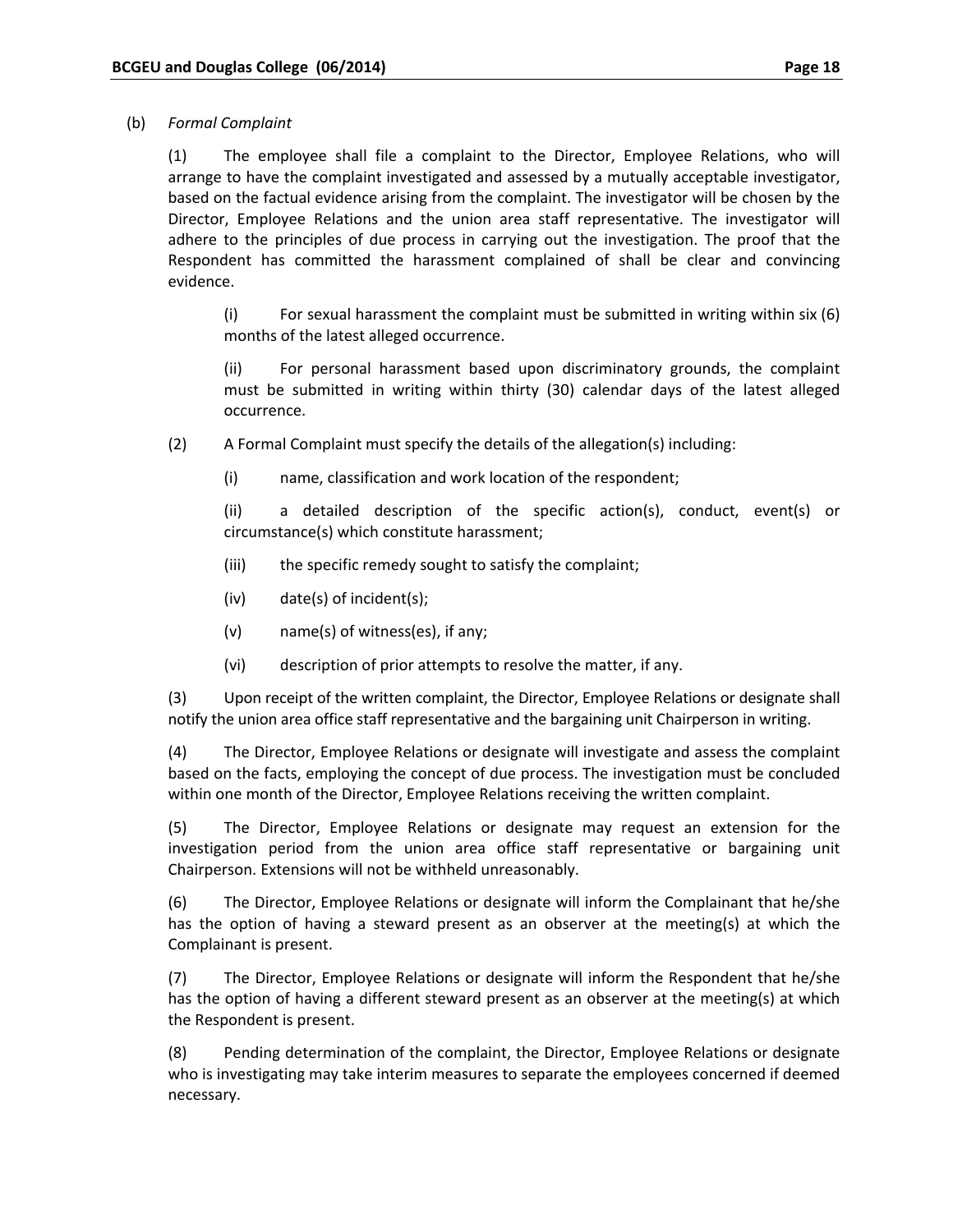(9) In cases where a finding of harassment may result in the transfer of an employee, normally, it shall be the Respondent who is transferred, except where the Complainant requests to be transferred.

(10) The Director, Employee Relations or designate may:

- (i) make findings of fact;
- (ii) decide if the facts constitute harassment;
- (iii) attempt to mediate a resolve;
- (iv) if harassment has occurred, recommend administrative action to the President;
- (v) dismiss the complaint.

(11) The Director, Employee Relations or designate, who has investigated and assessed the facts as they relate to the incident(s), shall complete a written report to the President within five (5) working days of completion of the investigation.

(12) The union area office staff representative, the bargaining unit Chairperson, the Complainant and the Respondent shall be apprised in writing of the recommendation(s) and/or action(s) to be taken.

(13) Where the Complainant is not satisfied with the final disposition, the Complainant may grieve at any step of the Grievance Procedure up to and including arbitration. The time limits and procedures as specified under Article 10 will apply.

(14) Where the complaint is determined to be frivolous or vindictive in nature, the College will take appropriate action, which may include discipline.

## **ARTICLE 13 ‐ SENIORITY**

## **13.1 Seniority Defined**

(a) *Service Seniority Defined*

Means a regular employee's service with the College.

Regular employees shall be credited with service seniority equivalent to their length of continuous service with the College.

(b) *Classification Seniority*

Means regular employees' length of service in their present classification. All regular employees shall be credited with classification seniority equivalent to their length of service in their present classification with the College.

## **13.2 Seniority List**

The service seniority list shall be updated semi‐annually and will be sent to the President of the Union or designate and to the bargaining unit Chairperson no later than the last day of April and October of each calendar year.

## **13.3 Loss of Seniority**

Except as otherwise provided for in this Agreement, regular employees shall not accrue seniority when a leave of absence without pay is for periods over sixty (60) days' duration. Regular employees shall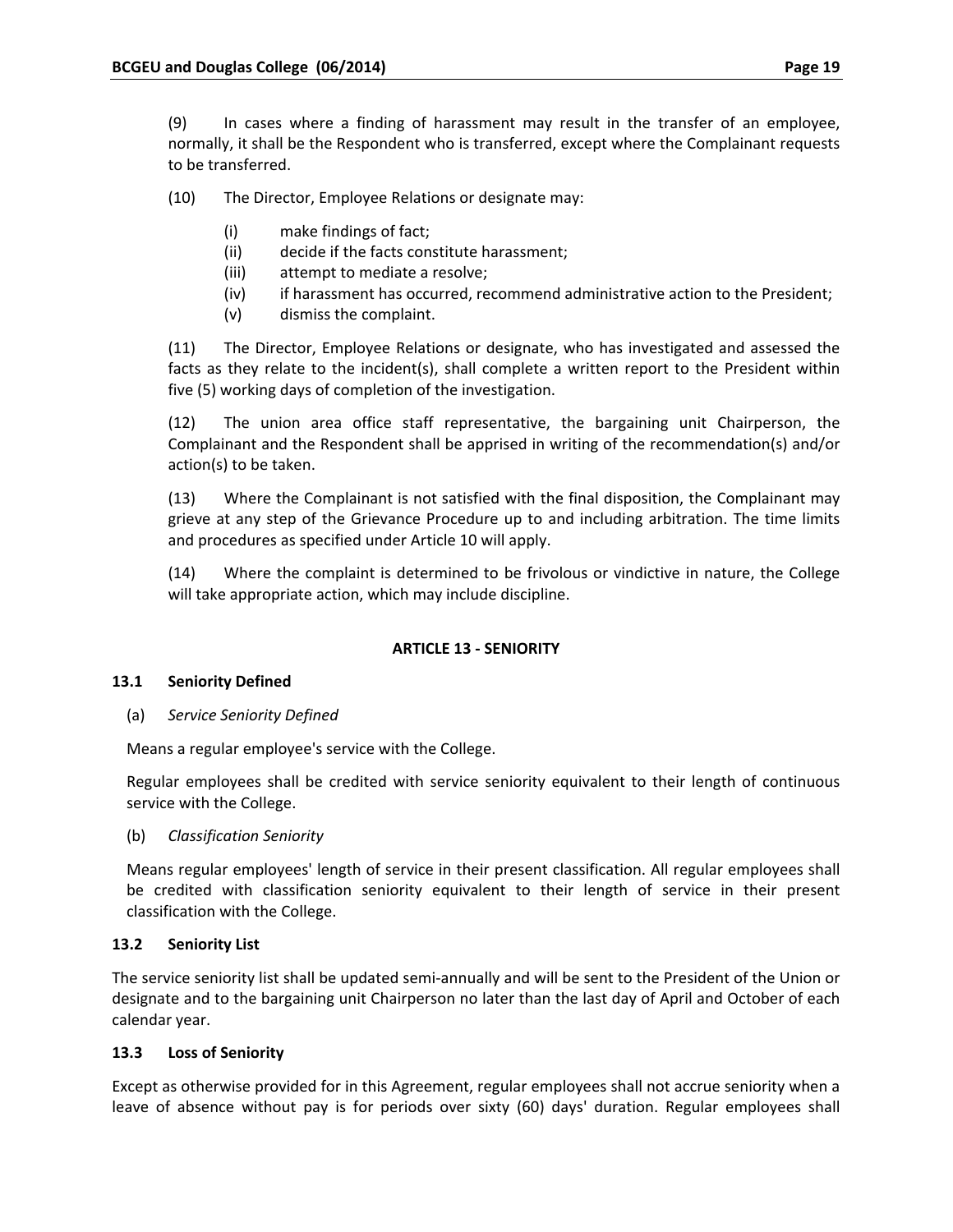continue to accrue seniority if they are absent from work with pay. Employees shall lose their seniority only in the event that:

- (a) they are discharged for just cause;
- (b) subject to 13.4, they voluntarily terminate their employment or abandon their position; or
- (c) they are on layoff for more than one (1) year.

# **13.4 Re‐Employment**

(a) Regular employees who resign their position and within sixty (60) days are re‐employed as a regular employee shall be granted a leave of absence without pay covering those days absent and shall retain all previous rights in relation to seniority and other fringe benefits.

(b) If the period between resignation and re‐employment exceeds sixty (60) days, but does not exceed six (6) years, the employee shall, upon completion of three (3) years continuous service from the date of re-employment, have their previous length of service credited for purposes of seniority and vacation entitlement.

## **13.5 Seniority on Demotion**

Regular employees who suffer demotion through no fault of their own, or who take a voluntary demotion, shall have their classification seniority adjusted to include all service previously held in the lower classification, together with all service in any higher classifications.

# **ARTICLE 14 ‐ LABOUR FORCE ADJUSTMENT, LAYOFF AND RECALL**

## **14.1 Labour Force Adjustment**

(a) It is agreed that the College will make every reasonable attempt to minimize the impact of funding shortfalls and reductions on the workforce.

(b) Subject to budgetary constraints and the amount of funding available for labour adjustment costs; fairness, flexibility and employee choice will prevail in the implementation of labour force adjustment strategies as approved by the College.

(c) It is incumbent upon the College to communicate effectively with employees and the Union as soon as the impact of any funding reduction or shortfall or profile change has been assessed.

(d) If a workforce reduction is necessary, the Joint Labour/Management Committee will canvas employees, starting with those directly affected, and then proceeding if necessary to other areas over a fourteen (14) day period, or such longer time as the Committee agrees, to find volunteer solutions that provide as many viable options as possible and minimize potential layoffs.

## **14.2 Menu of Labour Adjustment Strategies**

To minimize layoffs, the following menu of labour force adjustment strategies will be considered and whenever reasonably possible, offered by the College at the appropriate time in the employee reduction process set out in the Collective Agreement:

- job‐sharing;
- reduced hours of work through partial leaves;
- transfers to other areas within the bargaining unit subject to available work and meeting qualifications, with minimal training required;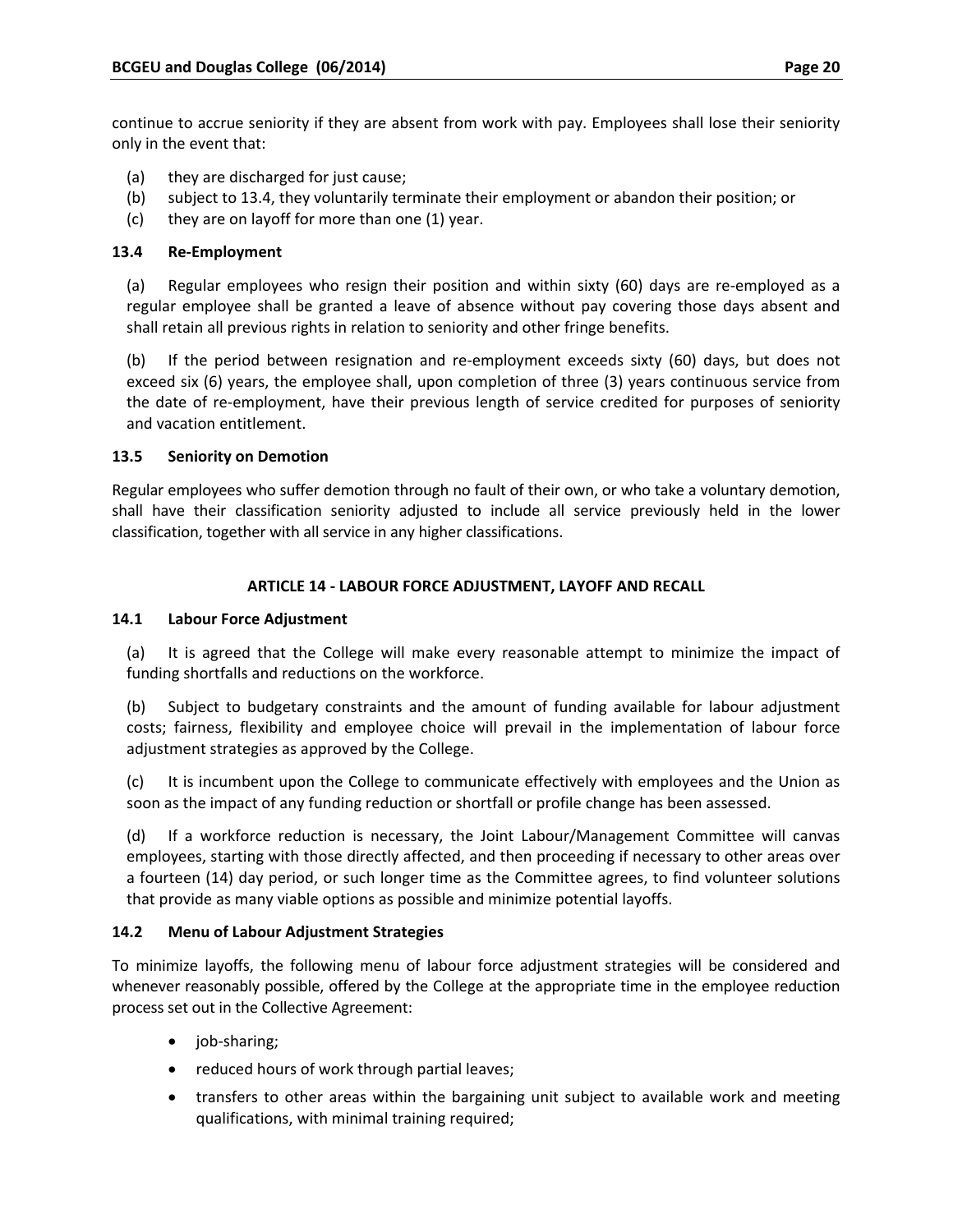- paid and unpaid leaves of absence for use to seek alternate employment, retirement adjustment, retraining, etc.;
- voluntary severance;
- purchasing past pensionable service. If permissible the College will match a minimum of three (3) years' contributions to the appropriate pension plan (College Pension Plan, Municipal Pension Plan or Public Service Pension Plan) where an employee optsfor early retirement;
- early retirement incentives;
- agreed secondment;
- retraining;
- continuation of Health and Welfare Benefits; and
- combinations and variations of the above or other alternatives.

## **14.3 Layoffs May Occur**

Once strategies other than layoff have been explored, the College may proceed, if need be, to layoffs. For those affected by layoff, the provisions of the Collective Agreement will apply and the system‐wide Electronic Registry of Laid off Employees will be available.

## **14.4 No Stacking of Entitlements**

While various options may be considered and offered, there will be no stacking of entitlements.

# **14.5 Pre‐Layoff Canvass**

Where the College identifies a need to proceed with a layoff pursuant to Article 14.6, the College shall notify the bargaining unit Chairperson and the staff representative, in writing, prior to the issuing of any layoff notices. The notice shall include where the reduction is required, the number of positions to be affected, the department(s), the campus, the pay level classification and qualifications of the position(s), the reasons for layoff, and the cost reduction.

The bargaining unit Chairperson, the staff representative and the Director Human Resources, or designate, will meet to discuss a pre‐layoff canvass. The discussion will include:

- (a) identifying where the reduction(s) is required and number of position(s) to be affected;
- (b) identify specific position(s) to be canvassed based on a review of the pay level, classification and qualifications of the position(s) targeted for reduction.

Once the position(s) to be canvassed are agreed upon by the parties, the College shall conduct the pre‐layoff canvass by sending out written notice to identified employee(s) in (b) above.

Response from employee(s) to the voluntary layoff canvass must be submitted to the Human Resources Department within ten (10) working days of issuance of the written notice. Employee responses shall be in writing.

Where there is a reduction of one (1) position and two (2) employees choose severance, the employee with the most service seniority shall be granted voluntary layoff. An employee who takes this voluntary layoff is entitled to severance pay per Article 14.14 and other benefits per Article 14.13.

It is understood that employees electing severance under this provision shall not be entitled to bumping rights or recall.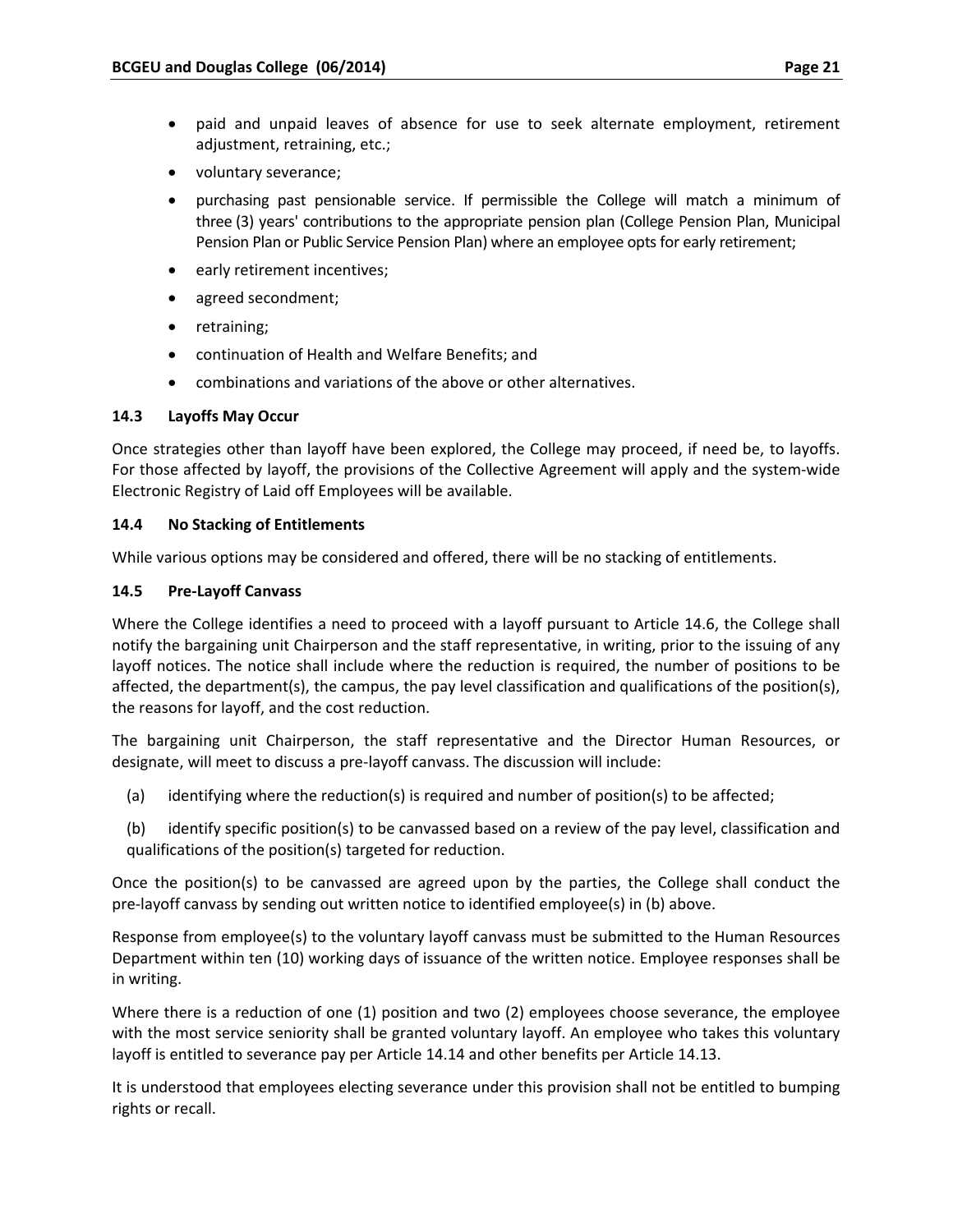The College will confirm the layoff with the employee in writing, this decision is final and binding on the employee and the College.

If no employee from among the identified employees opts for voluntary layoff, the College will commence with layoff notice per Article 14.6.

# **14.6 Layoff**

(a) Auxiliary employees will be laid off prior to regular employees in classifications and groupings as identified in Article 33.4.

(b) Regular employees shall be laid off in reverse order of service seniority providing the remaining employees have the ability, qualifications, and experience to perform the remaining work.

(c) Where seniority is equal, the regular employee with the superior qualifications, skill, knowledge and training for his/her particular job is deemed to have greater seniority.

(d) Bumping Procedure

(1) A regular employee shall not be entitled to bump another employee where the bump would constitute a promotion.

(2) Regular employees who receive notice of layoff shall have the right to bump employees with less seniority.

(3) The right to bump, subject to (2) above, shall be exercised in the following order:

(i) the employee with the least seniority at the same pay level for whose position he/she has the qualifications, ability and experience to do the job shall be bumped.

(ii) if (1) above does not result in a bump, the same procedure will be applied at each subsequent lower pay level.

(4) Regular employees who are bumped as a result of (2) and (3) above, shall have the same right to bump employees with less seniority.

(5) It is agreed that the trial or probationary period specified in Article 28.6(a) will apply to employees moving into a new job as a result of bumping.

(6) In the event the employee does not have the necessary seniority or qualifications, ability and experience to bump a second time, or he/she has proven to be unsatisfactory in the second job, he/she will be laid off.

(7) A regular employee shall notify the College in writing within five (5) days of receiving layoff notice whether bumping rights will be exercised or whether the employee opts for a layoff.

(8) If a regular employee opts for a layoff the employee must choose either recall rights in accordance with Article 14.9 or severance pay in accordance with Article 14.14 on the date the layoff is scheduled to occur. If a regular employee declines to make a selection he/she shall be deemed to have chosen recall rights.

# **14.7 Application of Clauses 14.6 and 14.9**

The application of the layoff, bumping and recall procedures in Article 14.6 and 14.9 shall be subject to joint college/union discussion. These procedures shall be carried out on a college-wide basis.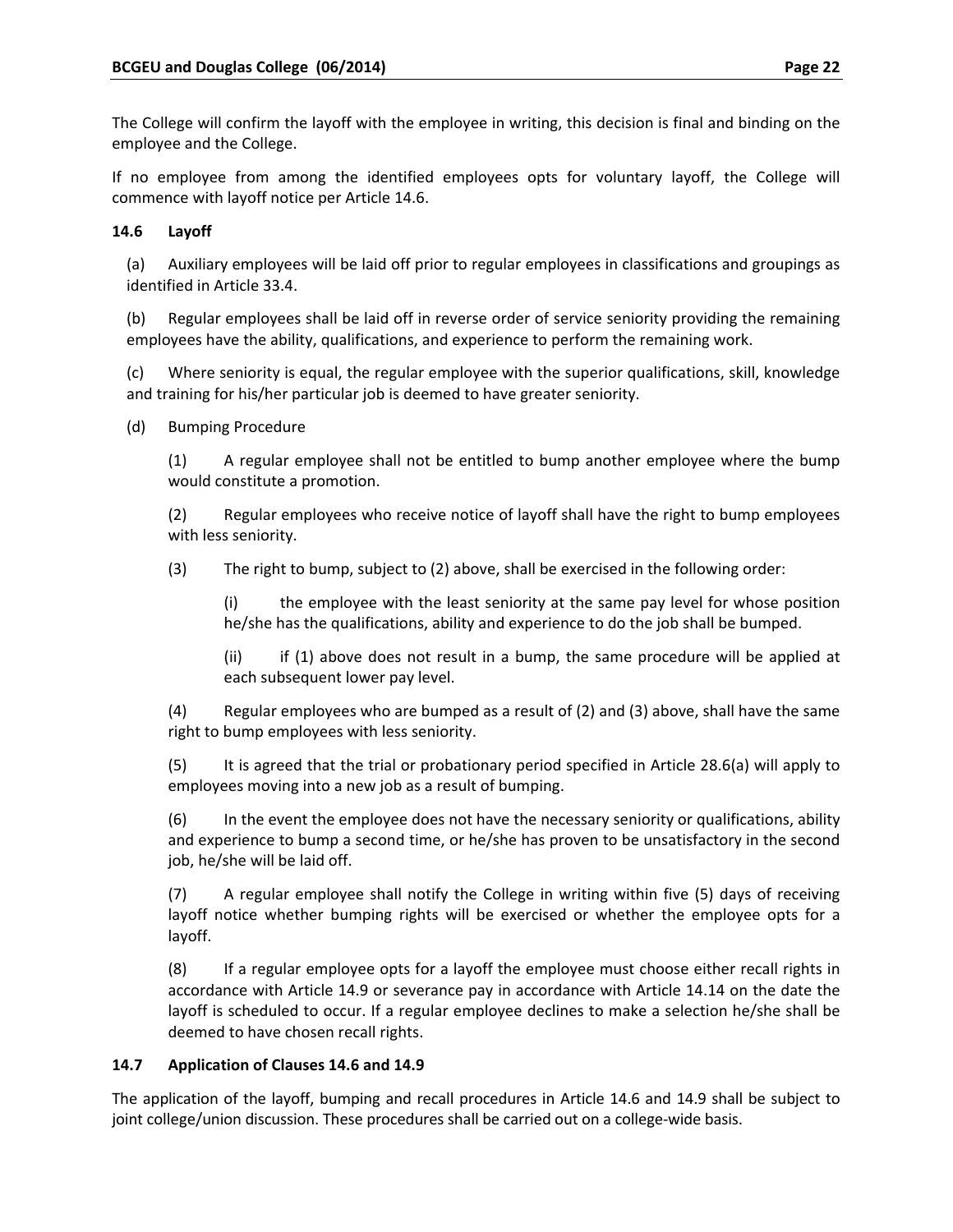In the case of a dispute arising from Article 14.6 and Article 14.9 , the matter shall be resolved through the grievance procedure, commencing at Step 3.

# **14.8 Advance Notice**

(a) Where possible, the College will notify regular employees who are to be laid off, at least forty (40) working days prior to the effective date of layoff. If the employee has not had the opportunity to work twenty (20) full days after notice of layoff, the employee shall be paid in lieu of work for that part of the twenty (20) days during which work was not made available.

(b) An employee who is offered an auxiliary recall and accepts that recall, cannot claim the right to notice or pay in lieu pursuant to Article 14.8(a) when the auxiliary work expires and the employee returns to layoff status.

# **14.9 Recall Rights and Procedure**

(a) Regular employees on layoff shall retain recall rights commencing with the date of layoff for a period of one (1) year.

(b) In the event an employee performs auxiliary work during his/her period of layoff, the auxiliary time worked will be added to the one (1) year period of recall eligibility specified in Article 14.9(a).

(c) Recall shall be in order of service seniority, regular employees preceding auxiliary employees, providing the regular employee has the necessary qualifications, ability and experience to fill the position and the recall would not constitute a promotion.

(d) In the event the employee is recalled to his former position or to a position at the same pay level as his former position, the employee, at the time of recall, will be placed at the same step in the pay level that he was in at the time of layoff.

## **14.10 Repeating Term Employees**

(a) *Fixed Term Layoff*

When the College lays off repeating fixed term employees at the end of their fixed term and issues a recall notice for the beginning of the next fixed term, Article 14.6(a), (b), (d) and 14.9(c) will not apply. However, repeating fixed term employees may bump auxiliary employees whose duration of employment expires before the recall notice specified in the preceding sentence.

(b) *Layoff*

This does not preclude the College from giving notice of layoff to a repeating fixed term employee during a fixed term or to a fixed term employee who has received a recall notice to begin a fixed term. In the event of a layoff of this nature, Clause 14.10(a) does not apply. Refer to Articles 14.5 to 14.9 and 14.11 to 14.14.

## **14.11 Recall from Layoff Without Posting**

In the event a vacancy occurs and a regular employee on layoff status possesses the necessary qualifications, ability and experience, and providing the recall would not constitute a promotion, the vacancy will be offered to the most senior regular employee on the recall list and Article 28.1(a) will not apply.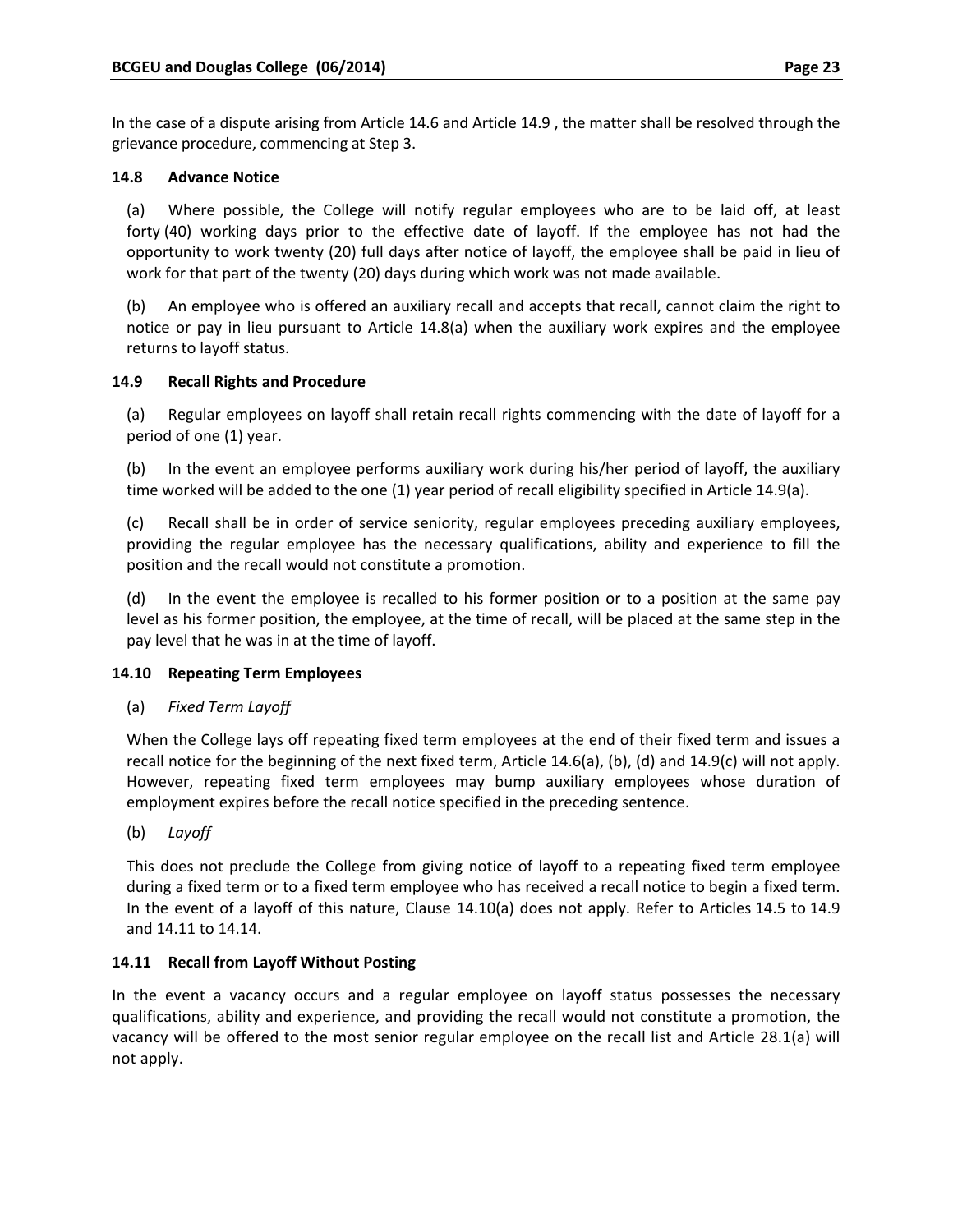(a) Notice of recall to a regular position shall be made by telephone, or if unsuccessful, by registered mail to the last address of the employee known by the College. A copy of the letter shall be sent to the President of the Union. It shall be the employee's responsibility to keep the College informed of the employee's current address and telephone number during the period of layoff.

(b) Regular employees may refuse recall to an auxiliary position without affecting recall rights pursuant to Article 14.9.

## **14.13 Continuation of Benefits**

(a) A regular employee on layoff will be entitled to the following benefits:

- Article 20.2 Basic Medical Insurance:
- Article 20.3 ‐ Extended Health Benefits;
- Article 20.5(a) ‐ Group Life Insurance; and
- Article 20.6 Dental Plan

for a period of one (1) year from the date of layoff, or as per Article 14.9(a). Premium payments will be in accordance with provisions provided in the above clauses.

## **14.14 Severance Pay**

(a) A regular employee may opt to receive severance pay on the date the layoff was scheduled to occur, in which case the employee shall be deemed to have resigned and shall forfeit all seniority and right to recall.

(b) A regular employee with less than one (1) year's service seniority who has elected severance pay pursuant to this article shall be entitled to severance pay in an amount equal to two (2) weeks' current straight‐time pay.

(c) In the event of a layoff of a regular employee with one (1) or more years' service seniority who opts for severance pay the following shall apply:

(1) for the first year of completed service seniority, three (3) weeks' current straight‐time pay;

(2) for the second year of completed service seniority, three (3) weeks' current straight‐time pay;

(3) for each completed year of service seniority thereafter, one-half  $(\frac{1}{2})$  month's current straight‐time pay;

The employee shall not receive an amount greater than six (6) months' current straight‐time pay.

## **ARTICLE 15 ‐ HOURS OF WORK**

## **15.1 Standard Workweek**

(a) Except for those employees provided for in paragraph (c) and (d) below, the standard workweek shall consist of thirty-five (35) hours of work on any five (5) consecutive days, only one (1) of which can be a Saturday or Sunday. Thirty (30) days' written notice shall be given for a change in the five (5) consecutive working days.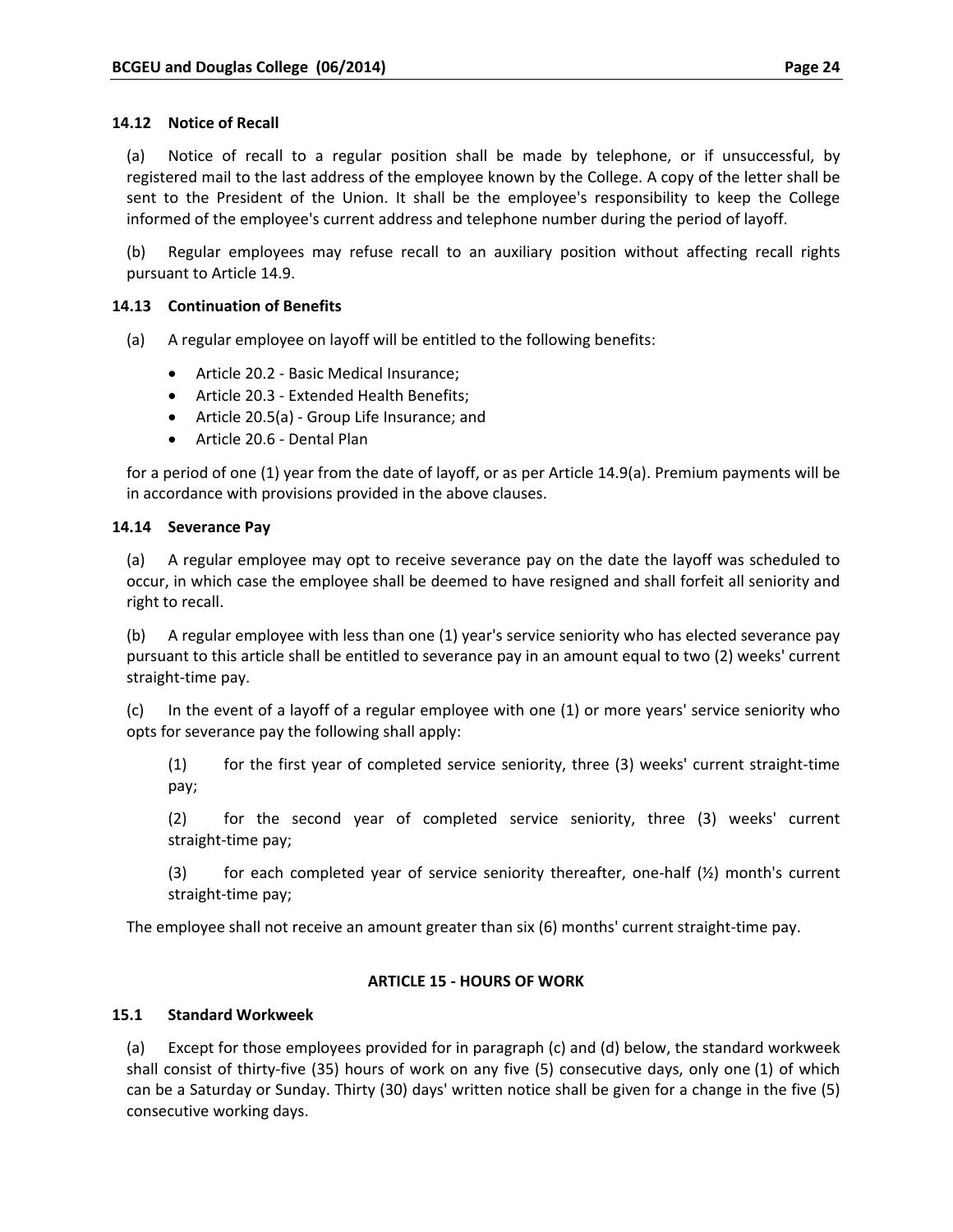(b) Regular part‐time employees may be scheduled to work less than seven (7) hours per day and thirty‐five (35) hours per week, as per Article 2.

(c) For those regular employees who were in the employ of the College on September 1, 1975, in accordance with the terms of their appointment letters, the standard workweek shall consist of thirty‐five (35) hours of work in a Monday through Friday workweek. The workday shall consist of seven (7) working hours per day.

(d) The Union and the College recognize that various versions exist of a modified workweek concept which average thirty-five (35) hours per week. It is understood and agreed that such cases are exceptions to Clause 15.1(a) and (c) only in respect to the thirty-five (35) hour limitation, and the seven (7) hour per day limitation.

(e) Where, for bona fide operational reasons the College schedules employees to work Saturday or Sunday, the following criteria shall apply:

(1) New positions created and vacant positions may include Saturday and/or Sunday as a regular workday. Postings for these positions shall state the consecutive days of work.

(2) No regular employee hired prior to April 27, 2000 shall be required to work Saturday or Sunday as a regular workday, unless the employee is currently scheduled to work Saturday or Sunday.

(3) A premium of one (1) additional hour of pay per shift shall apply to all regularly scheduled work on Saturday and Sunday.

(4) No employee shall be laid off or have their hours of work reduced as a result of this article.

(f) The College agrees to an overall limit of twenty percent (20%) of regular employees on regular workweeks which include Saturday and Sunday.

# **15.2 Standard Workday**

(a) The standard workday for regular employees shall be seven (7) hours per day, between the hours of 8:00 a.m. and 5:00 p.m.

(b) Regular part‐time employees may be scheduled to work less than seven (7) hours per day and thirty‐five (35) hours per week, as per Article 2.

## **15.3 Meal Periods**

(a) Unpaid meal periods will be scheduled as close to the middle of the workday or shift as possible and to correspond to dining room facilities. The length of the meal period shall be not less than thirty (30) minutes and not more than sixty (60) minutes.

(b) Employees shall be entitled to take their meal period away from the workstation. Where this cannot be done because of a specific requirement of the immediate supervisor, the meal period shall be considered as time worked and compensated for at the applicable overtime rate.

## **15.4 Scheduling of Hours**

(a) Except in the case of shift operations, or a modified workweek, the regular workday shall be scheduled to occur between the hours of 8:00 a.m. and 5:00 p.m.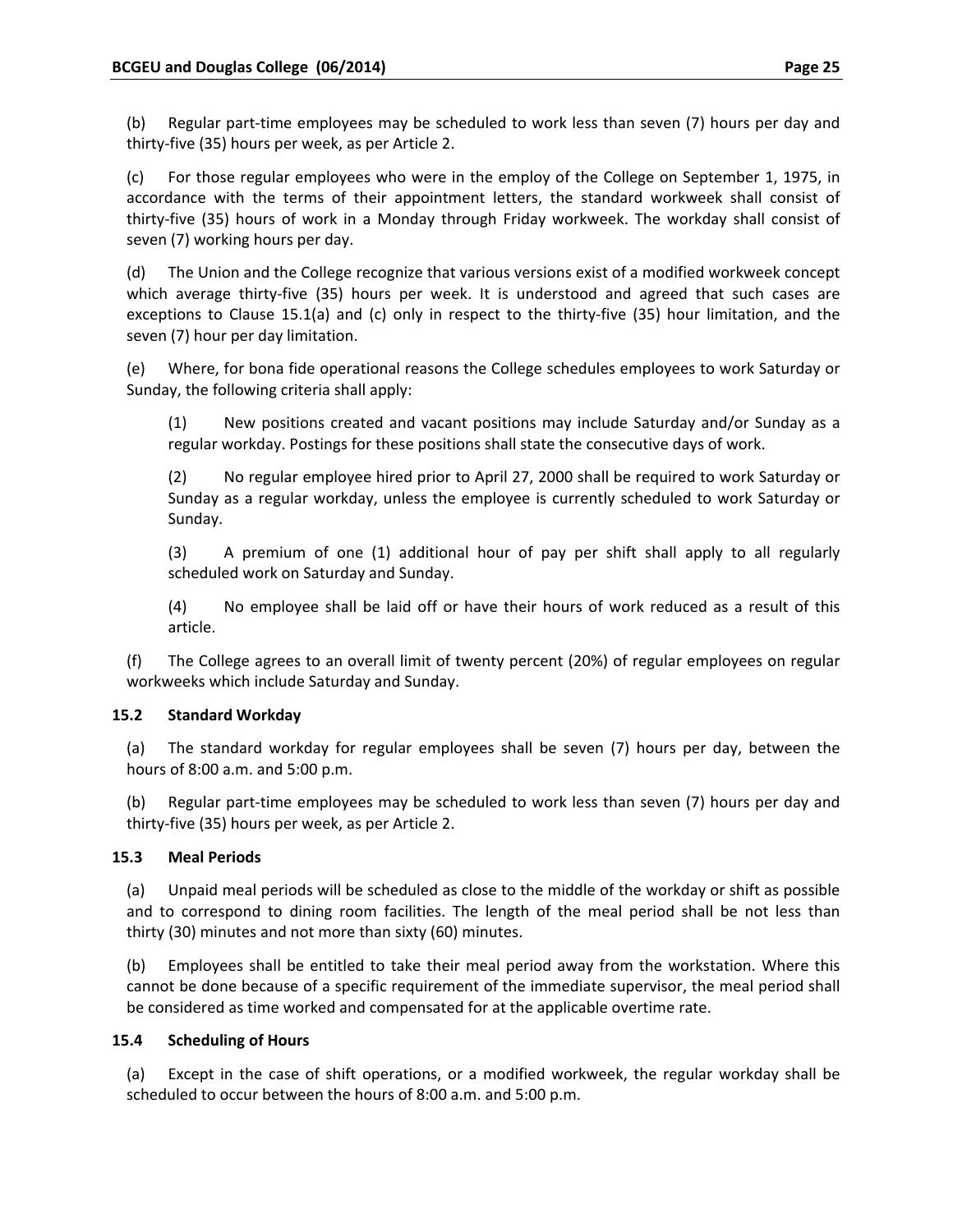(b) Flexible hours for individual employees may be scheduled upon mutual agreement between the employees at the local level and the College's designated representative. Such hours shall be scheduled between 6:00 a.m. and 10:00 p.m.

# **15.5 Clean‐up Time**

Employees shall be allowed reasonable time during the workday or shift for clean-up purposes.

## **15.6 Reporting Stations and Reporting to Work**

(a) Where employees are required to report to a central location in order to be assigned their work location, their shift, or workday shall commence from the time they are required to report for assignment.

(b) Every regular employee covered by this Agreement shall be assigned a regular designated reporting station, or stations. Where an employee is assigned to more than one (1) reporting station, he or she will be assigned to each reporting station on a regularly scheduled basis. When temporarily assigned another work location, time spent in travel from the employee's residence to the new work location in excess of time normally spent in travel from the employee's residence to employee's designated reporting station shall be considered as time worked.

(c) When employee's reporting stations are to be changed, they shall be given a minimum of thirty (30) calendar days' advance notice of such change.

(d) Where a position's regular designated reporting station is to be changed, the College will canvass employees in the targeted position to determine if there are any volunteers for the change in reporting station. Where more than one (1) employee volunteers, reassignment will be determined on the basis of service seniority. Where no employee volunteers, the College will assign to the changed reporting station the most junior employee(s), provided that the junior employee has the knowledge, skills and abilities to perform the work required by the College.

(e) In the event that the College requires the employee to change reporting stations before the expiry of the minimum thirty (30) calendar days of the notice period, then she or he will be eligible to receive the standard College per‐kilometre allowance, where the employee uses his or her personal vehicle, as follows:

- (f) (1) once per day for each day within the unexpired notice period, on which the employees report to the new reporting stations, and
	- (2) only to compensate the employee for the number of additional kilometres necessarily travelled between their residence and the new reporting station.

# **15.7 Rest Periods**

All employees shall have two (2) fifteen (15) minute rest periods in each work period in excess of six (6) hours, one (1) rest period to be granted before and one (1) after the meal period. Employees working shifts of four and one-half  $(4/2)$  hours but not more than six (6) hours, shall receive two (2) rest periods during such a shift. Employees working shifts of less than four and one‐half (4½) hours shall be granted one (1) rest period during such a shift. Rest periods shall not begin until one (1) hour after the commencement of work or not later than one (1) hour before either the meal period or the end of the shift, however, a single rest period of thirty (30) minutes may be taken subject to the mutual agreement of the parties. Rest periods shall be taken without loss of pay to the employees.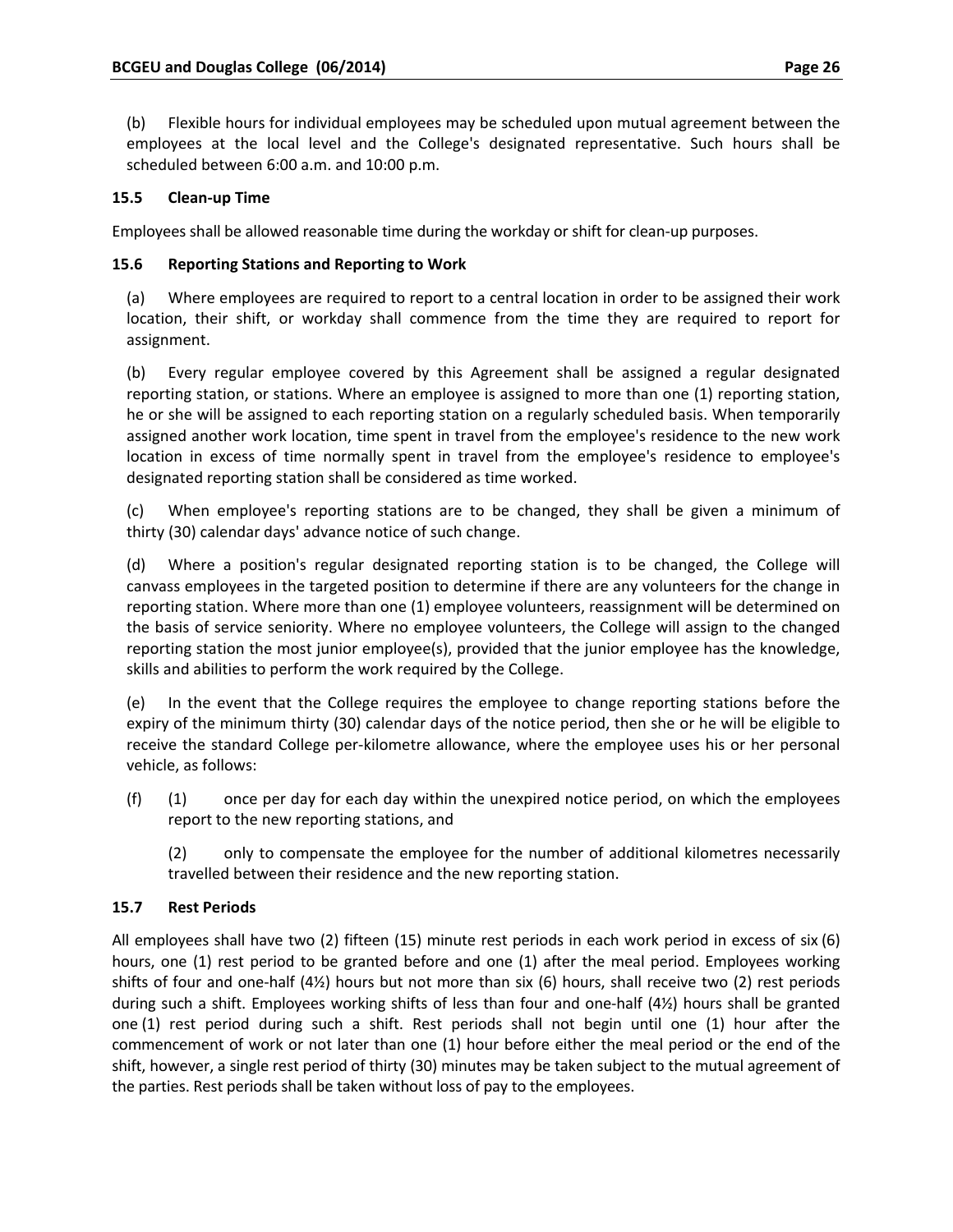(a) The College will provide written notification to those regular employee(s) that are to be affected by significant changes in their existing work hour/schedules.

(b) Employee(s) request(s) for changing existing work schedules(s) will be made in writing to their supervisor.

(c) The parties agree that the Labour/Management Committee is the final avenue for concerns raised over any change as specified in 15.8(a) or (b).

#### **ARTICLE 16 ‐ SHIFT WORK**

#### **16.1 Definition of Shifts**

(a) "*Day Shift*" shall be defined as any shift which starts between the hours of 6:00 a.m. and 11:00 a.m. inclusive.

(b) "*Afternoon Shift*" shall be defined as any shift which starts between the hours of 2:00 p.m. and 7:00 p.m. inclusive.

(c) "*Evening Shift*" shall be defined as any shift which starts between the hours of 10:00 p.m. and 3:00 a.m. inclusive.

- (d) "*Overlapping Shifts*" shall be defined as any shift which starts between:
	- (1) 12:00 noon and 1:00 p.m. inclusive; or
	- (2) 8:00 p.m. and 9:00 p.m. inclusive; or
	- (3) 4:00 a.m. and 5:00 a.m. inclusive.

#### **16.2 Shift Premiums**

(a) Shift premiums shall be paid in accordance with the following schedule:

| <b>Shift</b><br><b>Starting Time</b> | <b>Hours at</b><br><b>No Premium</b> | <b>Hours at</b><br>75¢ Premium | <b>Hours at</b><br>85¢ Premium |
|--------------------------------------|--------------------------------------|--------------------------------|--------------------------------|
| 6:00 a.m.                            |                                      |                                |                                |
| $7:00$ a.m.                          | 7                                    |                                |                                |
| 8:00a.m.                             | 7                                    |                                |                                |
| 9:00 a.m.                            | 7                                    |                                |                                |
| $10:00$ a.m.                         |                                      |                                |                                |
| $11:00$ a.m.                         |                                      |                                |                                |
| 12:00 noon                           | 4                                    | 3                              |                                |
| 1:00 p.m.                            | 3                                    | 4                              |                                |
| 2:00 p.m.                            |                                      | 7                              |                                |
| 3:00 p.m.                            |                                      | 7                              |                                |
| 4:00 p.m.                            |                                      | 7                              |                                |
| 5:00 p.m.                            |                                      | 7                              |                                |
| 6:00 p.m.                            |                                      | 7                              |                                |
| 7:00 p.m.                            |                                      |                                |                                |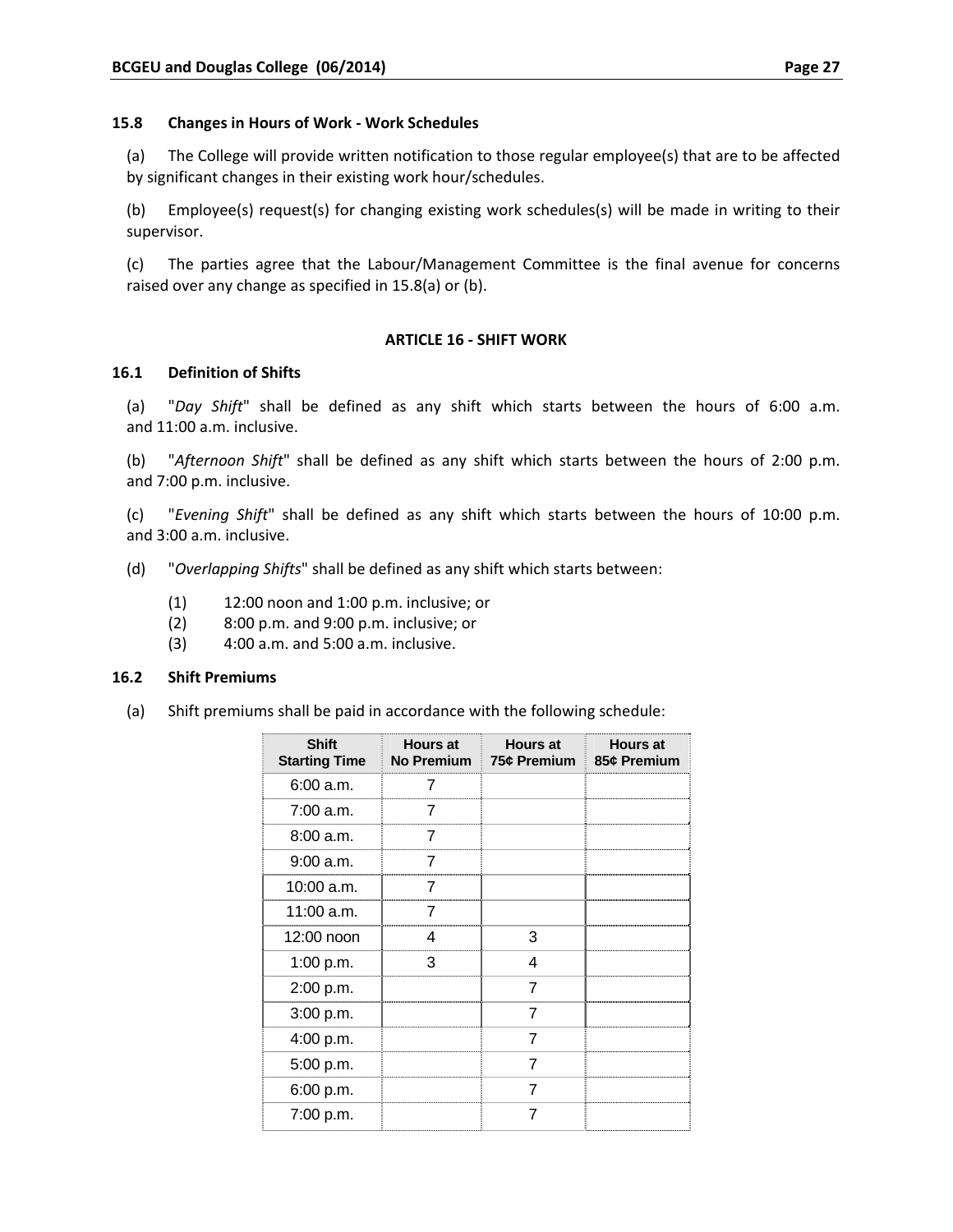| <b>Shift</b><br><b>Starting Time</b> | <b>Hours at</b><br>No Premium | <b>Hours at</b><br>75¢ Premium   85¢ Premium | <b>Hours at</b> |
|--------------------------------------|-------------------------------|----------------------------------------------|-----------------|
| 8:00 p.m.                            |                               |                                              |                 |
| 9:00 p.m.                            |                               |                                              |                 |
| 10:00 p.m.                           |                               |                                              |                 |
| 11:00 p.m.                           |                               |                                              |                 |
| 12:00 midnight                       |                               |                                              |                 |
| 1:00 a.m.                            |                               |                                              |                 |
| 2:00 a.m.                            |                               |                                              |                 |
| $3:00$ a.m.                          |                               |                                              |                 |
| 4:00 a.m.                            |                               |                                              |                 |
| 5:00 a.m.                            |                               |                                              |                 |

(b) Shift premiums will apply to hours worked on part‐time shifts.

(c) Shift premiums will apply to a maximum of seven (7) hours per assigned shift where the length of the workday has been varied in accordance with Article 15 – "*Hours of Work*".

(d) Shift premiums will apply to overtime hours in conjunction with a shift.

#### **16.3 Notice of Shift Schedules**

(a) Schedules of shift work for regular employees and auxiliary employees working a scheduled shift shall be posted at least five (5) days in advance of the starting day of a new schedule. However, the College will make every effort to post shift schedules fourteen (14) days in advance and employees involved will be consulted prior to any change in the shift schedule in order to determine their availability.

(b) In the event that employees' schedules of shift work and/or hours of work are changed without the five (5) days' advance notice required, they will receive a premium of fifty cents (50¢) per hour for work performed on the first new scheduled shifts to which they changed in addition to their regular pay. Subsequent shifts worked on the new schedules shall be without this premium.

(c) In the event that an employee's schedules of shift work are changed without forty‐eight (48) hours' advance notice, the employee may choose to decline the shift scheduled.

#### **16.4 Rotation and Scheduling**

(a) Where practical, having regard for the operational requirements of the College and the situations and circumstances of the affected employees, shifts will be rotated on an equal basis amongst the employees who are involved.

(b) All employees involved in the scheduling shall be consulted prior to its implementation.

#### **16.5 Exchange of Shifts**

Employees may initiate a shift exchange with the approval of the College, provided that sufficient advance notice is given. The College will not incur additional costs per Article 16.2 and 16.6 due to shift exchange.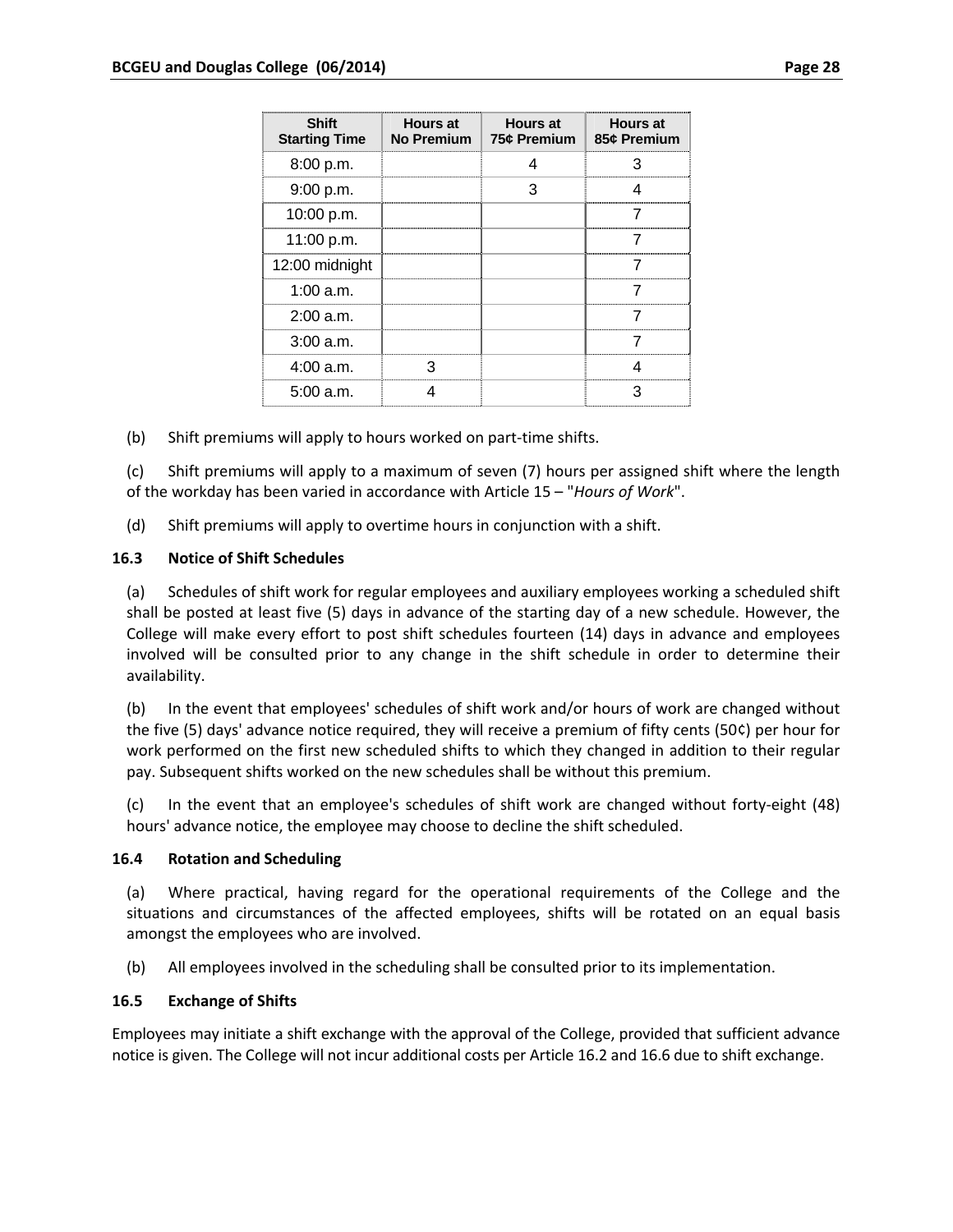#### **16.6 Short Changeover Premium**

(a) If shifts are scheduled so that there are not twenty‐four (24) hours between the start of an employee's shift and the start of that employee's next shift, a premium calculated at overtime rates will be paid for hours worked on the succeeding shift within the twenty-four (24) hour period.

(b) Where an employee exercises seniority rights or request in writing to work shifts, one of which falls within the twenty-four (24) hour period from the start of the previous shift, the employee shall not be entitled to claim or to be paid the premium rate referred to in (a) above.

## **16.7 Split Shifts**

No shift shall be split for a period longer than the regularly scheduled meal periods.

#### **ARTICLE 17 ‐ OVERTIME**

#### **17.1 Definitions**

(a) "*Overtime*" means work performed by full‐time employees in excess or outside of their regularly scheduled hours of work.

- (b) "*Straight‐time rate*" means the hourly rate of remuneration.
- (c) "*Time and one‐half*" means one and one‐half (1½x) times the straight‐time rate.
- (d) "*Double‐time*" means twice (2x) the straight‐time rate.

#### **17.2 Overtime Entitlement**

(a) An employee working a regularly scheduled seven (7) hour day shall be entitled to overtime after seven (7) hours of work on the regularly scheduled workday.

(b) An employee working a regularly scheduled day of fixed duration on a modified workweek shall be entitled to overtime after the regularly scheduled hours in a day are exceeded.

(c) An employee working a flexible schedule of daily hours shall be entitled to overtime after the total hours for the averaging period have been exceeded.

(d) An employee shall be entitled to overtime compensation after thirty‐five (35) hours in any regular workweek, seven (7) hours in any regular workday, or the agreed upon number of hours for a modified work period.

#### **17.3 Recording of Overtime**

Employees shall record starting and finishing times for overtime worked in a form determined by the College.

#### **17.4 Sharing of Overtime**

The first opportunity for overtime work would go to those specific individuals who normally do the work in question. Otherwise it shall be allocated on an equitable basis within the work area.

Regular full-time employees shall be afforded the opportunity to work the overtime prior to regular part-time employees and auxiliary employees working overtime.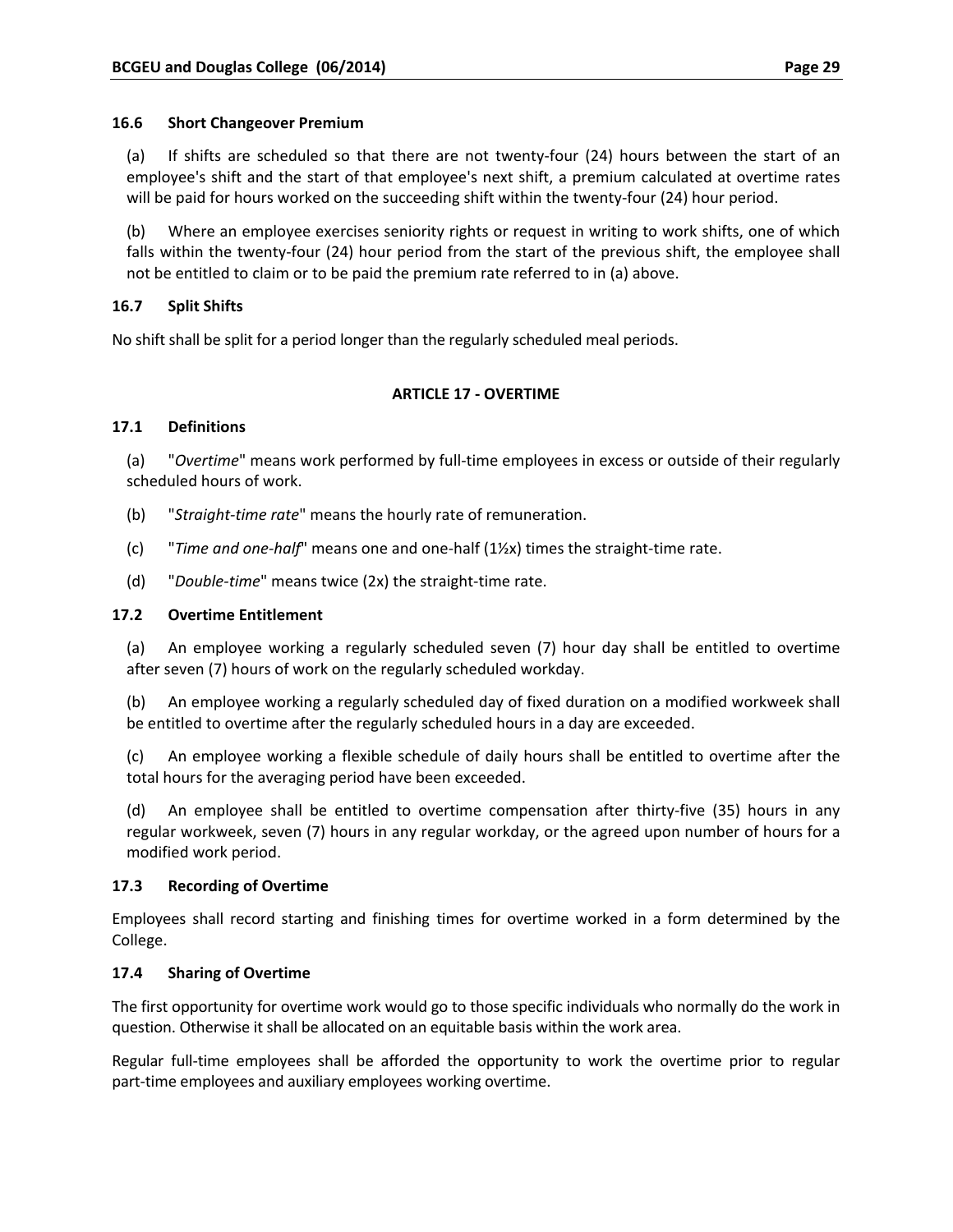## **17.5 Overtime Compensation**

(a) Overtime worked shall be compensated at the following rates:

(1) time and one-half  $(1)/x$ ) for the first two (2) hours of overtime on a regularly-scheduled workday;

(2) double‐time (2x) for time worked in excess of two (2) hours of overtime on a regularly scheduled workday; and

 $(3)$  double-time  $(2x)$  for all hours worked on a day of rest.

The compensation of overtime in (1) and (2) is to be on a daily basis and not cumulative.

(b) Employees who work on a paid holiday which is not a scheduled workday shall receive their regular day's pay, and they shall receive additional compensation at the rate of double‐time (2x) for all hours worked. However, for Christmas Day and New Year's Day, they shall receive additional compensation at the rate of double-time and one-half (2½x) for all hours worked.

(c) Employees on travel status who are required to travel on the College's business outside their regular working hours shall be compensated at the applicable overtime rates for all hours travelled. The College may determine the means of such travel.

(d) Employees shall have the option of receiving payment for overtime compensation or the equivalent compensating time off in lieu of being paid, to a limit of fifty (50) hours.

(e) If employees elect to take compensating time off for overtime compensation, they shall be entitled within sixty (60) days to schedule such earned time off.

(f) At year end, or at termination of employment, any overtime banked during that calendar year shall automatically be paid out either on the second pay of the new year or on the employee's final paycheque, whichever applies.

(g) Overtime shall be calculated in thirty (30) minute increments.

## **17.6 Overtime Meal Allowance**

Employees who are required to work a minimum of two and one-half (2½) hours' overtime before or after their scheduled hours of work shall be provided with a hot meal or shall be reimbursed in the amount of ten dollars (\$10). A meal break of one‐half (½) hour with pay shall be given at the overtime rate. A further hot meal allowance of ten dollars (\$10) and a meal break of one-half (½) hour with pay shall be provided during each subsequent four (4) hour overtime period.

## **17.7 No Layoff to Compensate for Overtime**

Employees shall not be required to lay off during regular hours to equalize any overtime worked.

## **17.8 Right to Refuse Overtime**

Employees shall each have the individual right to refuse to work overtime without being subject to disciplinary action for so refusing. This right shall not be exercised in concert.

## **17.9 Overtime for Part‐Time Employees**

Part-time employees working less than seven (7) hours per day, and who are required to work in excess of their regularly scheduled hours, shall be paid at the rate of straight‐time for the hours so worked up to and including seven (7) hours in the working day. Regular overtime rates shall apply after seven (7)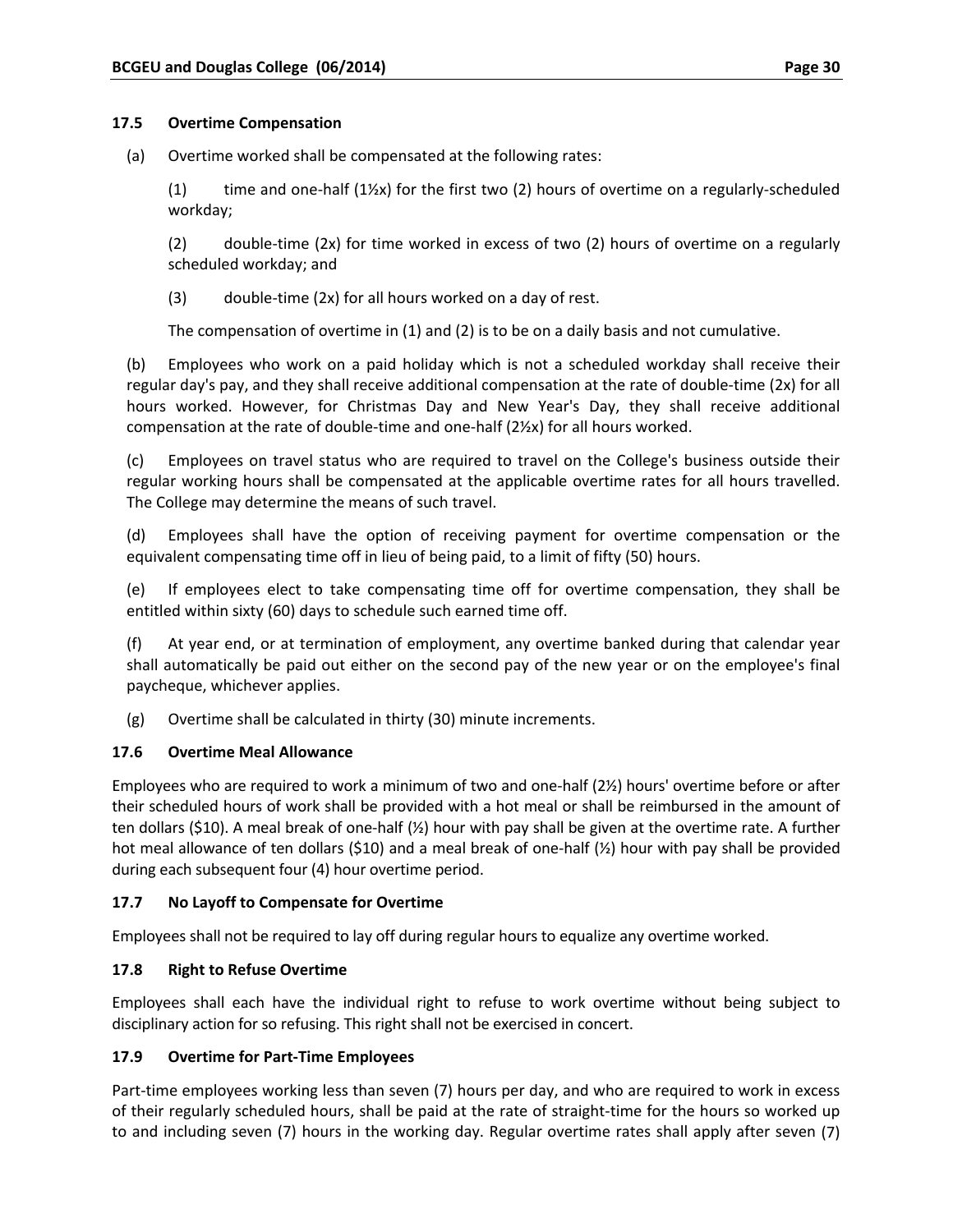hours in the day and for all work performed on Statutory holidays and days off designated by the College. Any employee working more than thirty‐five (35) hours in a week shall receive overtime after the thirty‐five (35) hours.

## **17.10 Callout Provisions**

Regular employees who are called back to work outside normal hours, shall be compensated for a minimum of four (4) hours at the applicable overtime rates, and will be reimbursed at applicable mileage rates for portal‐to‐portal transportation. A callout is not an extended shift.

# **17.11 Rest Interval**

Employees required to work overtime beyond their regularly scheduled shift shall be entitled to eight (8) clear hours between the end of the overtime worked and the start of their next regular shift. If eight (8) clear hours are not provided, overtime rates shall apply to all hours worked on the regular shift.

## **ARTICLE 18 ‐ HOLIDAYS**

## **18.1 Paid Holidays**

(a) The College recognizes the following as paid holidays:

| New Year's Day       | Labour Day              |  |
|----------------------|-------------------------|--|
| <b>Family Day</b>    | <b>Thanksgiving Day</b> |  |
| Good Friday          | Remembrance Day         |  |
| Easter Monday        | Christmas Eve Day       |  |
| Victoria Day         | Christmas Day           |  |
| Canada Day           | <b>Boxing Day</b>       |  |
| British Columbia Day | New Year's Eve Day      |  |

(b) Any other day proclaimed as a holiday by the federal, provincial and/or municipal government, in which an employee regularly works, provided that the municipality declaring such a holiday gives its own employees a holiday as a result of such proclamations.

Employees who are on leave of absence without pay shall be entitled to the provisions of Article 18 when they have received at least ten (10) days' pay at straight-time rates during the thirty (30) calendar days immediately preceding the paid holiday.

# **18.2 Holidays Falling on Saturday or Sunday**

For the employee whose workweek is from Monday to Friday and when any of the above noted holidays falls on a Saturday and is not proclaimed as being observed on some other day, the following Monday shall be deemed to be the holiday for the purpose of this Agreement and when a holiday falls on a Sunday and it is not proclaimed as being observed on some other day, the following Monday (or Tuesday, where the preceding article already applies to the Monday) shall be deemed to be the holiday for the purposes of this Agreement.

# **18.3 Holiday Falling on a Day of Rest**

When a paid holiday falls on an employee's day of rest, the employee shall be entitled to a day off with pay in lieu. The day in lieu shall be taken on the first regularly‐scheduled workday following the day of rest.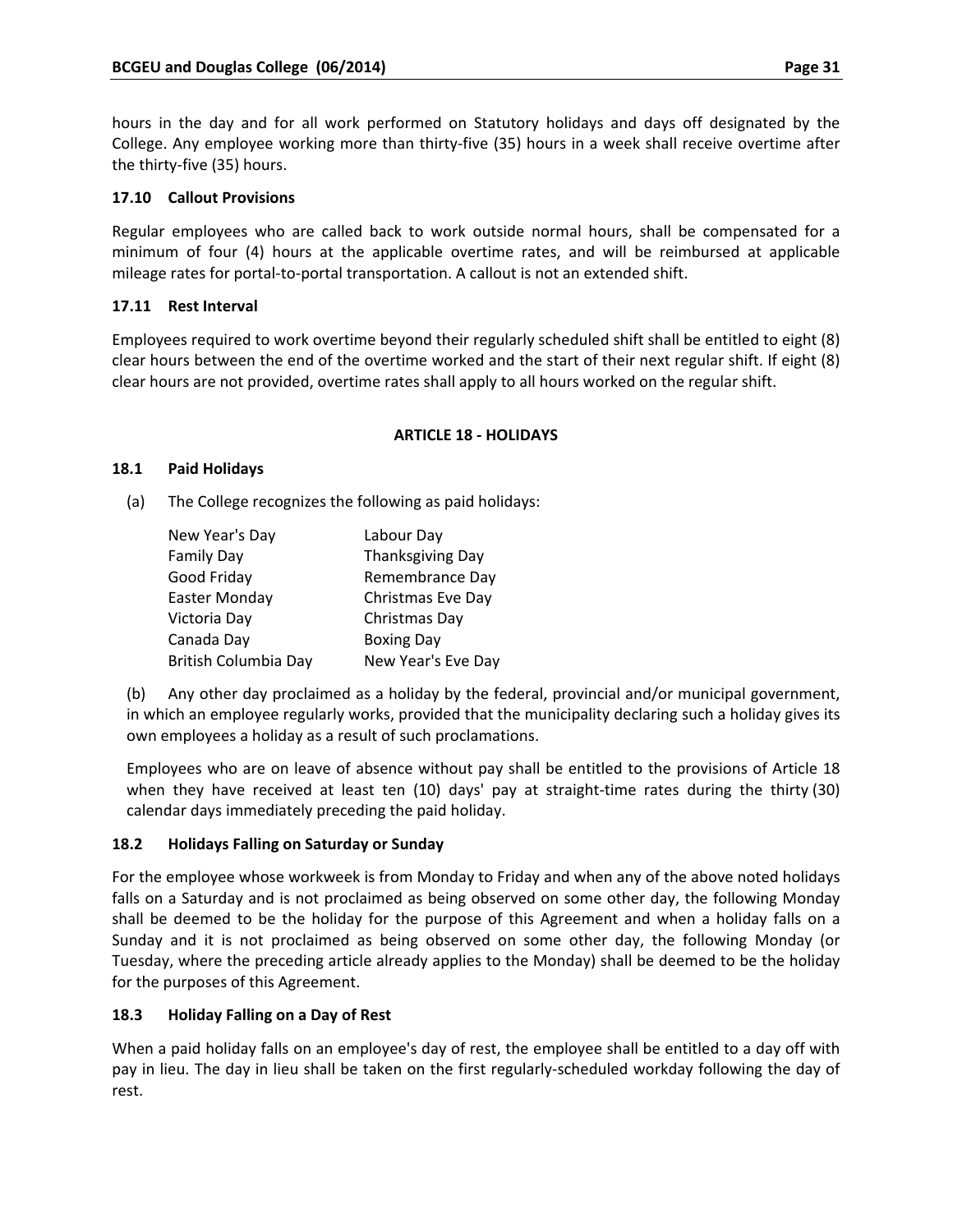## **18.4 Holiday Falling on a Scheduled Workday**

An employee who works on a designated holiday which is a scheduled workday shall be compensated at the rate of double‐time (2x) for all hours worked plus a day off in lieu of the holiday; except for Christmas and New Year's when the compensation shall be at the rate of double‐time and one‐half (2½x) for all hours worked plus a day off in lieu of the holiday.

## **18.5 Holiday Coinciding with a Day of Vacation**

Where an employee is on vacation leave and a day of paid holiday falls within that period, the paid holiday shall not count as a day of vacation.

## **18.6 Paid Holiday Pay**

Payment for paid holidays will be made at an employee's basic pay, except if an employee has been working in a higher paid position than employee's regular position for a majority of the scheduled work hours in the sixty (60) working days preceding the holiday, in which case employee shall receive the higher rate.

#### **ARTICLE 19 ‐ ANNUAL VACATIONS**

#### **19.1 Vacation Entitlement in Incomplete Year**

During any incomplete year, i.e., a year in which an employee does not work a complete calendar year, vacation entitlement shall be accumulated as earned to the employee's credit at the rate of one‐twelfth (1/12) of the annual entitlement for each month in which the employee has received at least ten (10) days' pay at straight‐time rates.

## **19.2 Vacation Entitlement in Full Calendar Years**

Employees shall be entitled to take vacation with pay in accordance with the following schedule commencing with their first complete calendar year:

- (a) In the first (1st) complete calendar year of employment................................... 15 days
- (b) In the fourth (4th) complete calendar year of employment .............................. 20 days
- (c) In the sixth (6th) complete calendar year of employment................................. 25 days
- (d) In the twelfth (12th) complete calendar year of employment........................... 30 days
- (e) In the fifteenth (15th) complete calendar year of employment......................... 31 days
- (f) In the sixteenth (16th) complete calendar year of employment........................ 32 days
- (g) In the seventeenth  $(17<sup>th</sup>)$  complete calendar year of employment ................... 33 days
- (h) In the eighteenth (18th) complete calendar year of employment..................... 34 days
- (i) In the nineteenth (19th) complete calendar year of employment..................... 35 days

In the event of an employee having taken vacation in a calendar year but failing to complete entitlement, a pro rata deduction from final pay will be made.

## **19.3 Prime Time Vacation Period**

Subject to the provisions of this article, it is the intent of the parties that no employees shall be restricted in the time of year they choose to take their vacation entitlement. However, all employees shall be allowed to take their vacation entitlement during the period April  $1^{st}$  to September 30<sup>th</sup> inclusive, which shall be defined as the prime‐time vacation period.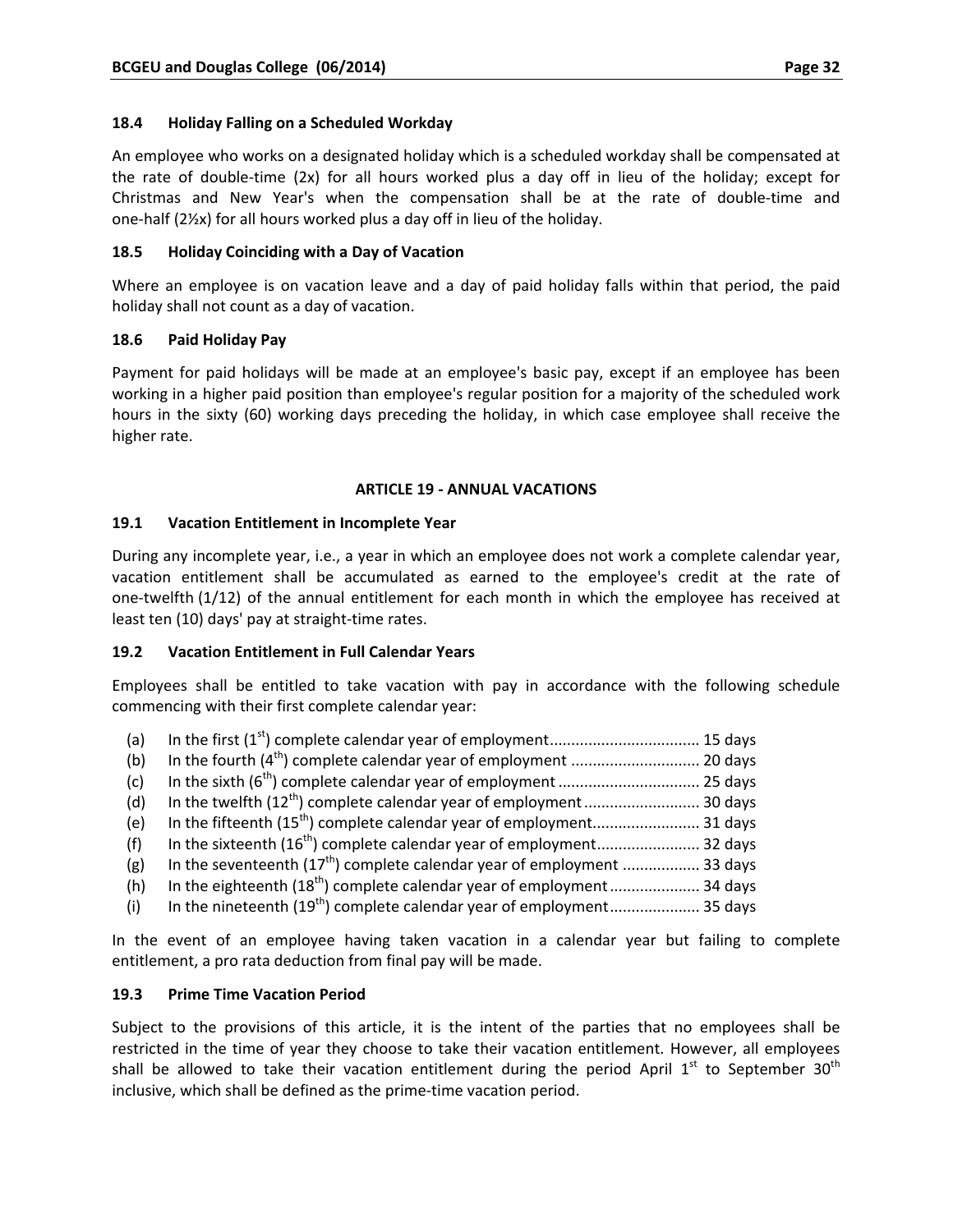#### **19.4 Vacation Preference**

(a) Preference in the selection and allocation of vacation time shall be determined on the basis of service seniority within a vacation group. Vacation group, for the purpose of vacation preference, is a group of employees who are required to cover for one another during vacation periods. Where employees choose to split their vacation, their second choice of vacation time shall be made only after all other employees concerned have made their initial selection.

(b) Regular vacations shall have priority over carryover vacation time during the prime‐time vacation period.

## **19.5 Vacation Schedules**

(a) Employees will submit their vacation requests, indicating preference, no later than March  $15^{th}$  of each year.

(b) The College will approve vacation requests no later than April  $1<sup>st</sup>$  of each year.

(c) The College will post approved vacation schedules no later than April  $15^{th}$  of each year.

(d) Employees who do not submit their vacation requests by March  $15<sup>th</sup>$  of each year shall not be entitled to exercise those rights in respect to any vacation time previously selected by an employee with less seniority.

(e) Employees who transfer to another office or work location where the vacation schedule has already been completed will not be entitled to exercise their seniority rights for that year only. However, every effort shall be made to grant vacation at the time of the employee's choice.

(f) The Union recognizes the importance to the College of assuring coverage of positions.

## **19.6 Vacation Relief**

Where vacation relief is required, in order of seniority, the College shall give regular employees in the same department and/or work area who meet the minimum qualifications the opportunity to substitute in higher-paying positions and arrange for staff replacements at the lowest paying category.

## **19.7 New Employees**

An employee earns, but is not entitled as a matter of right to receive, vacation leave during the first three (3) months of continuous service. The College may authorize vacation leave during this period, upon written request by the employee.

## **19.8 Scheduled Vacations**

Vacation schedules, once approved by the College, shall not be changed, except by mutual agreement between the employee and the College.

## **19.9 Vacation Pay**

(a) Payment for vacations will be made at an employee's regular rate of pay, except if an employee has been working in a higher paid position than employee's regular position for a majority of the scheduled work hours in the sixty (60) working days preceding employee's vacation in which case employee shall receive the higher rate.

(b) Employees employed prior to February 28, 2006 who are not regularly paid by direct deposit shall receive any manual cheques which would normally fall due during the period of their vacation two (2) full banking days prior to the commencement of their vacation, provided that the College has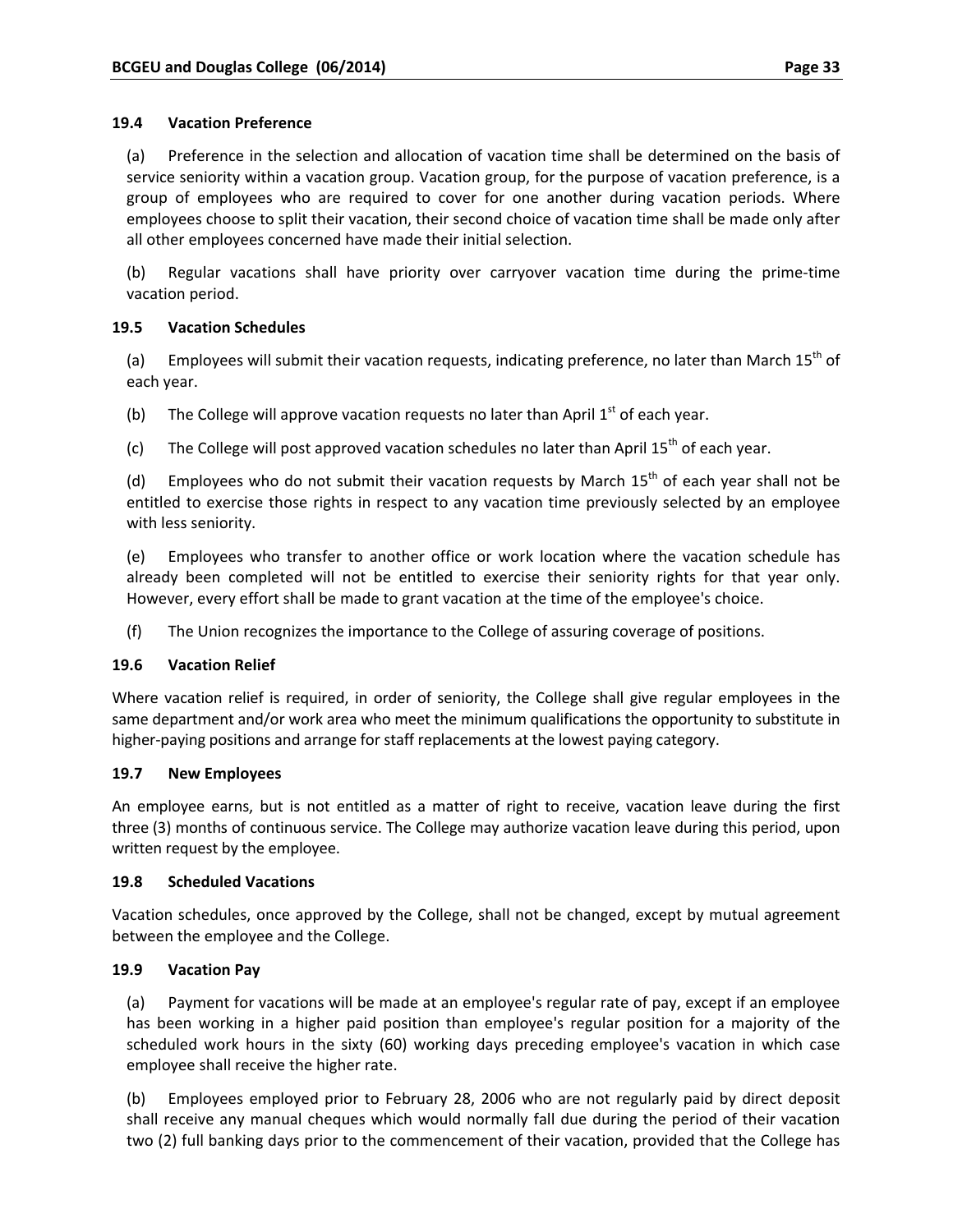been given at least two (2) calendar weeks' notice of the date on which the employees will commence their vacation.

## **19.10 Approved Leave of Absence with Pay During Vacation**

When employees are qualified for sick leave, bereavement, or any other approved leave with pay during their vacation period, there shall be no deduction from the vacation credits for such leave. An employee intending to claim displaced vacation leave must advise the College and provide a fully completed sick leave form within five (5) working days of returning to work. The period of vacation so displaced shall be taken at a mutually agreed time.

## **19.11 Callback on Vacation**

(a) Employees who have commenced their annual vacation shall not be called back to work except in cases of extreme emergency. Employees called back shall be compensated at the rate of double-time (2x) for all time worked and shall be entitled to schedule vacation at a later date. Expenses incurred in callback, including transportation costs, etc. shall be reimbursed by the College.

(b) Time necessary for travel in returning to the employee's place of duty and returning again to the place from which the employee was recalled shall not be counted against the employee's remaining vacation entitlement.

# **19.12 Vacation Carryover**

(a) An employee may carry over up to five (5) days' vacation leave per vacation year for two (2) consecutive vacation years, to a maximum of ten (10) days which will normally be taken not later than the third consecutive vacation year.

(b) Where the carried over vacation is taken before the end of the third consecutive vacation year, the vacation will be paid out at the hourly wage the employee is receiving at the time the vacation is taken.

(c) The restrictions in this clause do not apply in situations where the College does not permit scheduling of the vacation prior to the end of the year.

## **19.13 Vacation Carryover – Archival**

Where an employee wishes to continue to carry over vacation beyond the third consecutive year, the following process will apply:

(a) Once per year, between December 1 and December 31 annually, an employee who wishes to carry over vacation will advise the College in writing of the amount of vacation the employee wishes to continue to carry over;

(b) The archived vacation will be banked at the hourly wage applicable at the time it was transferred into the archive bank and may be scheduled at a later date, subject to operational requirements and the approval of the employee's supervisor.

(c) Where the carried over vacation is taken beyond the third consecutive year, the vacation will be paid out at the hourly wage the employee was receiving at the time the vacation was banked.

(d) Archived vacation under Clause 19.13 will be deducted prior to regular carryover vacation under Clause 19.12.

## **19.14 Disposition of Vacation Time**

Employees shall not receive cash in lieu of vacation time, except upon termination.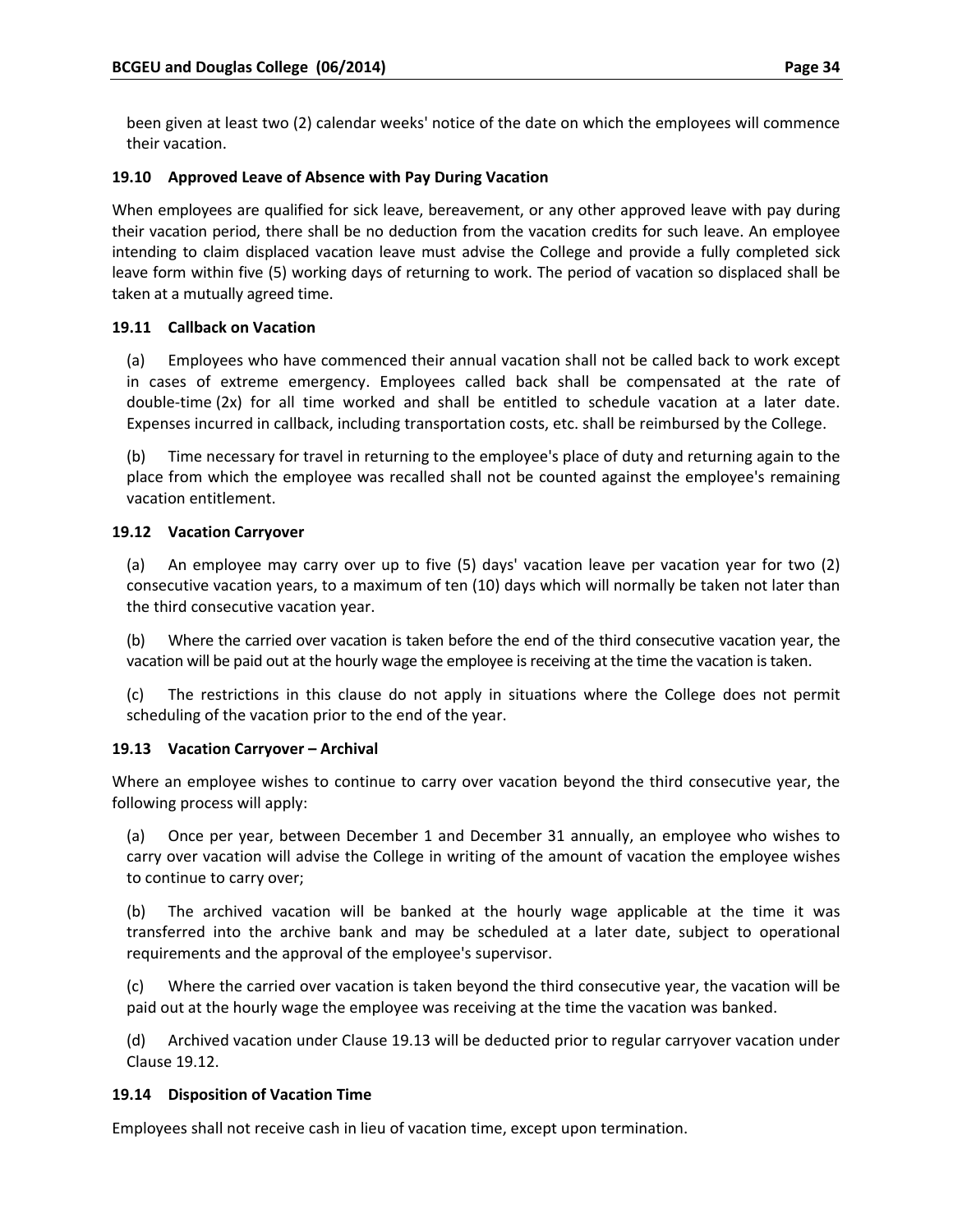## **ARTICLE 20 ‐ HEALTH AND WELFARE**

#### **20.1 Group Benefit Plan**

The Group Benefit Plan Booklet will provide you additional information on the benefit entitlement identified in this article. The Basic Medical Insurance, Extended Health Benefits, Group Life, Short‐Term Disability and Long‐Term Disability insurance, as well as the Dental Plan, will all be paid in accordance with the schedule of benefits listed in the carrier's plans, and subject to the limitation and eligibility requirements specified in the Plans.

A current copy of the Group Benefit Plan booklet is available on the Douglas College website.

## **20.2 Basic Medical Insurance**

All regular employees may choose to be covered by the Medical Services Plan. Employees may choose to extend coverage to their dependants. The College shall pay the full cost of the premium.

# **20.3 Extended Health Benefits**

All regular employees may choose to have themselves and their dependants covered by the Extended Health Care Benefits, which shall include an eyeglass or contact lens prescription option. The College shall pay the full cost of the premium.

- (a) Total lifetime coverage level will be unlimited.
- (b) Hearing aid benefit claims to a maximum of six hundred dollars (\$600) every five (5) years.

(c) Vision care benefit claims will be to a maximum of two hundred and fifty dollars (\$250) every two (2) years.

(d) Employees will be reimbursed a total of seventy‐five dollars (\$75) every two (2) years for vision exams.

(e) Effective one (1) month following the date of ratification, prescription drug reimbursements will only be issued for those prescription drugs that are included under the BC Provincial Pharmacare Formulary.

## **20.4 Benefits for Part‐Time Employees**

Part-time employees with regular appointments of at least seventeen point five (17.5) hours per week (thirty‐five [35] hours biweekly) will be entitled to group life insurance, extended health, dental and medical benefits, the premiums of which will be paid on a pro rata basis and will be in accordance with the terms and policies of the carriers.

# **20.5 Group Life, Short‐Term Disability and Long‐Term Disability Insurance**

(a) All regular employees shall participate in a mutually agreed upon group life plan. The full cost of the premium shall be borne by the College.

(b) All regular employees shall participate in a mutually agreed‐upon Short‐Term Disability and Long‐Term Disability Plan. The full cost of the premiums shall be borne by the College.

(c) The College agrees to continue the STIIP and LTD provisions of Part VII of the College, University College, Institute and Agency Support and Technical Staff Accord, signed February 25, 2000.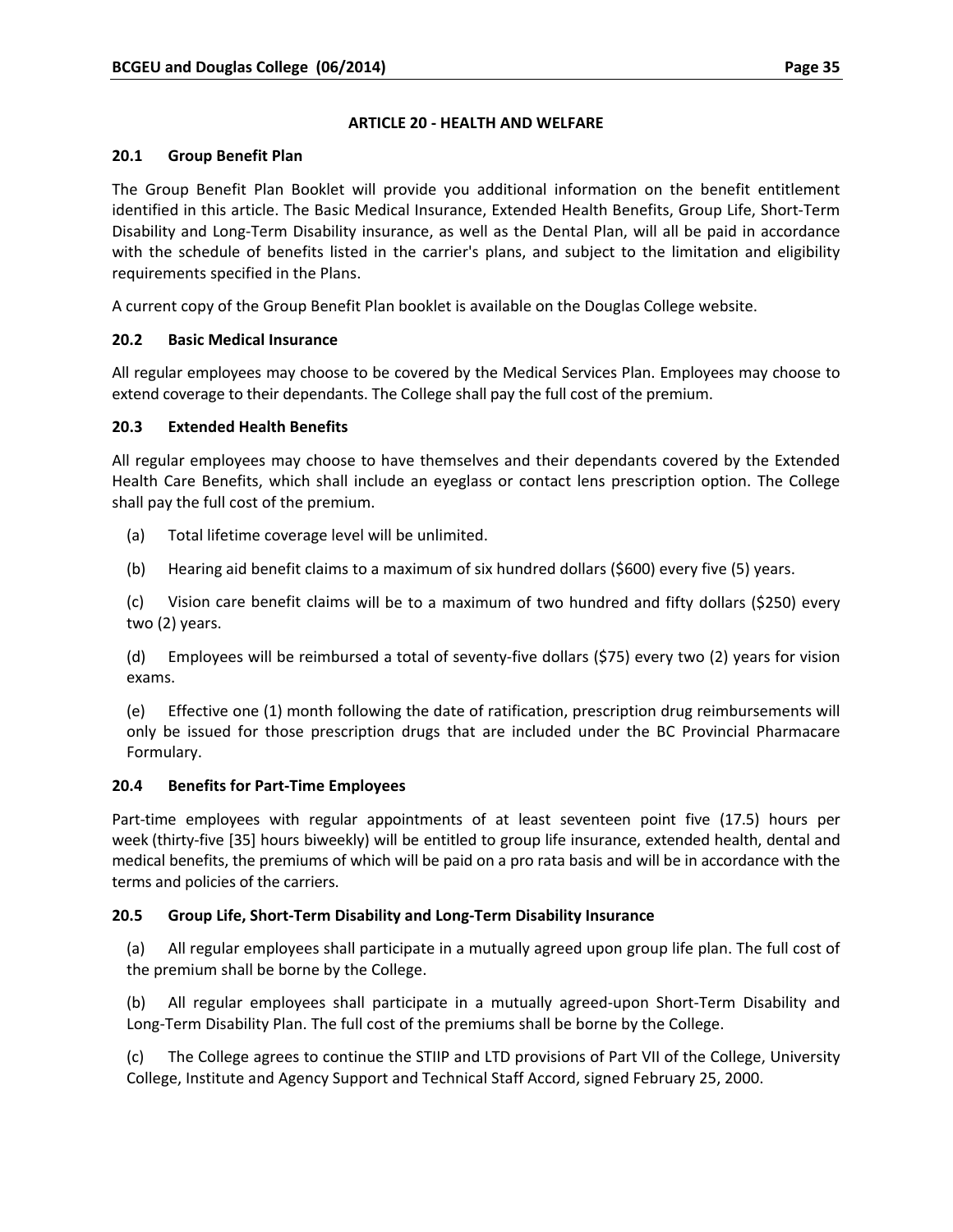#### **20.6 Dental Plan**

The College pays the entire premium of a comprehensive dental plan. The plan pays for service to the staff member and dependants on the following basis:

(a) One hundred percent (100%) of routine treatment, including diagnostic, preventive, surgical, restorative services, prosthetic repairs, endodontics and periodontics. Dental recall exams (polishing, application of fluoride and recall) will be limited to once every nine (9) months except dependent children (up to age nineteen [19]) and those with dental problems as approved by the Plan.

(b) Sixty percent (60%) of major treatments such as crowns, bridges and dentures;

(c) Fifty percent (50%) of orthodontic treatment to a maximum of three thousand dollars (\$3,000) per dependant between the ages six (6) to seventeen (17) inclusive.

#### **20.7 Sick Leave**

Sick leave is defined as absence because of an employee's illness or injury not incurred in the performance of his/her duties. The purpose of the Sick Leave Plan is to insure against loss of earnings for college employees who are prevented by illness or injury from performing his/her duties.

(a) All eligible employees shall be granted sick leave with pay for the first thirty (30) calendar days of absence due to illness or injury not compensable under the provisions of the *Workers Compensation Act*.

(b) After thirty (30) calendar days of a single and continuous illness or injury, the provisions of STIIP and Long‐Term Disability Plans shall apply.

(c) An ill or injured employee who receives paid sick leave in accordance with Article 20 and who for the same leave(s) receives compensation for lost wages arising from the *Workers Compensation Act*, Insurance Corporation of British Columbia, or legal action initiated by the employee against a third party or other entity is obligated to notify and reimburse the College for an amount equal to that which was paid by the College for the leave(s). Upon commencing such leave, the employee may be required to sign a form which will assign first payment to the College in the amount of any monies paid by the College in respect the leave.

## **20.8 Appeals**

An employee requiring clarification on their Health and Welfare Benefits or that chooses to appeal a claims decision should contact the Human Resources Manager, Benefits and Compensation, who will provide an outline of the appeal procedure.

## **20.9 Employee to Inform College**

Employees shall make every reasonable effort to inform the College as soon as possible of their inability to report to work because of illness or injury. Employees returning to work from sick leave/WCB shall immediately return to the payroll schedule the employee was on prior to the leave.

## **20.10 Sick Leave Form**

An employee absent from work through illness or injury shall submit, within three (3) days of returning to work from the initial absence, a fully completed sick leave form. The College may also request a fully completed report from a qualified medical practitioner in one (1) or more of the following circumstances:

(a) where it appears that a pattern of consistent or frequent absence from work is developing;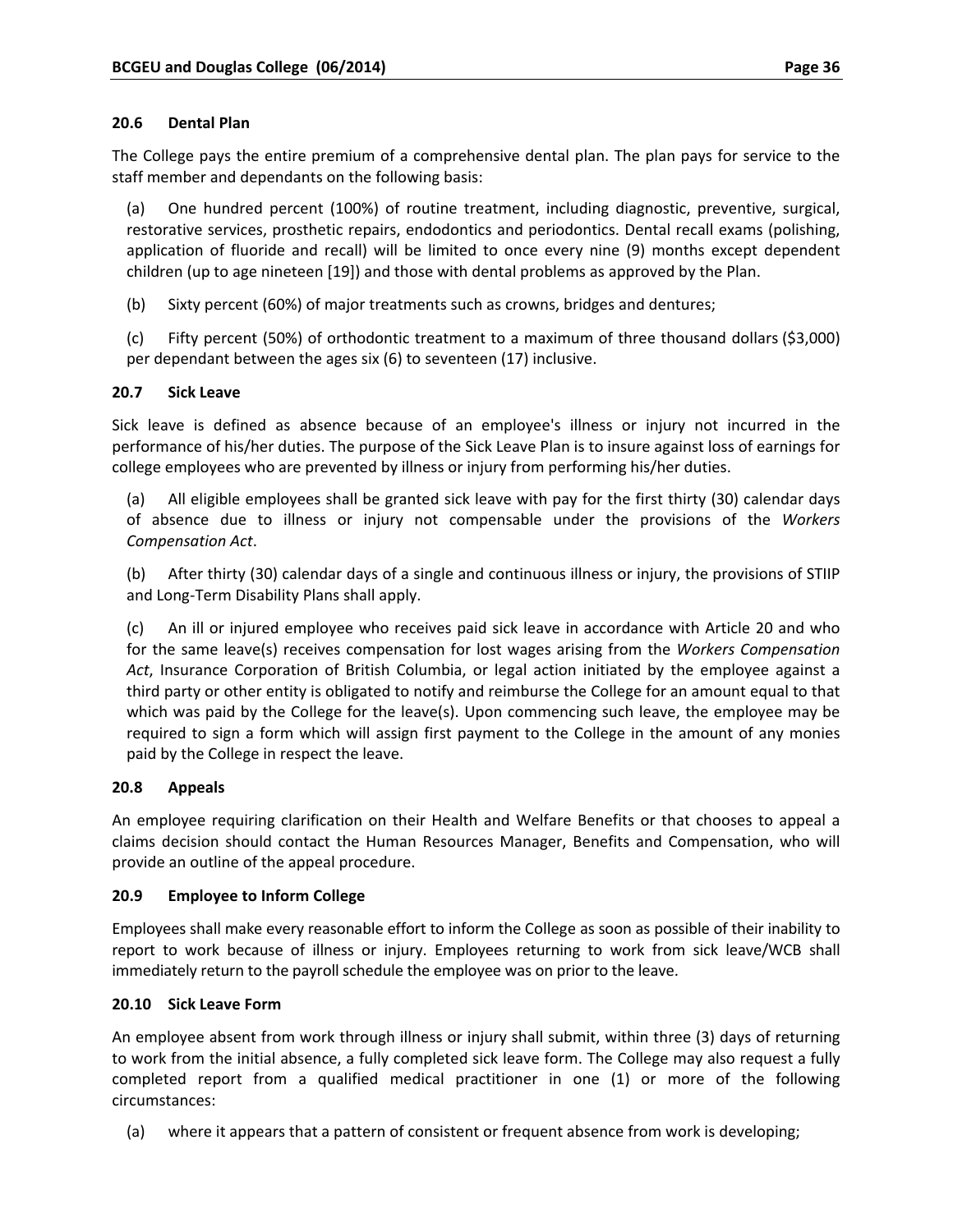(b) where the employee has been absent for five (5) consecutive scheduled days of work;

(c) where at least fifteen (15) days have elapsed since the last statement was obtained and the employee has been in receipt of plan benefits throughout that period.

Benefits will cease to be paid when an employee fails to provide satisfactory evidence of medical disability during the benefit period.

Where the College requests a report from a medical practitioner the College will bear the costs incurred in obtaining same.

#### **20.11 Ineligible for Sick Leave**

Employees are not eligible for sick leave with pay for any period during which they are on leave of absence without pay, under suspension, on strike, on layoff, or locked out.

#### **20.12 Medical Examination**

(a) Where the College requires an employee to submit to a medical examination, it shall be at the College's expense and on the College's time, other than a medical examination required under Article 20.10 hereof.

(b) The right is reserved to the College to define the scope of the medical examination. The cost of this examination to be set by the fee schedule subscribed to by the BC Medical Association.

#### **20.13 Legislative Changes**

If the premiums paid by the College for any employee benefit covered by this Agreement or applicable legislation are reduced as a result of any legislative action, the amount of the saving shall be used to increase other benefits available to the employees, as may be mutually agreed between the parties.

#### **20.14 Benefit Coverage During Leave of Absence**

(a) The parties to this Agreement recognize and agree that except where specific arrangements are made as provided in this Agreement, all benefits and entitlements provided by this Agreement are suspended for an employee who is absent on leave of absence without pay.

(b) Where an employee has been granted an approved leave of absence without pay, in excess of thirty (30) accumulated calendar days, and the employee has been participating in the following benefit coverage:

- Group Life Insurance:
- Accidental Death and Dismemberment Benefit;
- Dental Plan;
- Extended Health Care;
- Medical Services Plan of BC,

the employee may maintain coverage in those Plans. The employee must pay one hundred percent (100%) of the premiums for this coverage during such leave. The College will continue to remit premiums on behalf of such employees. Mutually acceptable arrangements for repayment of the employee's portion shall be made in advance of the commencement of the leave. Failure by the employee to effect payment of the premiums may result in loss of coverage.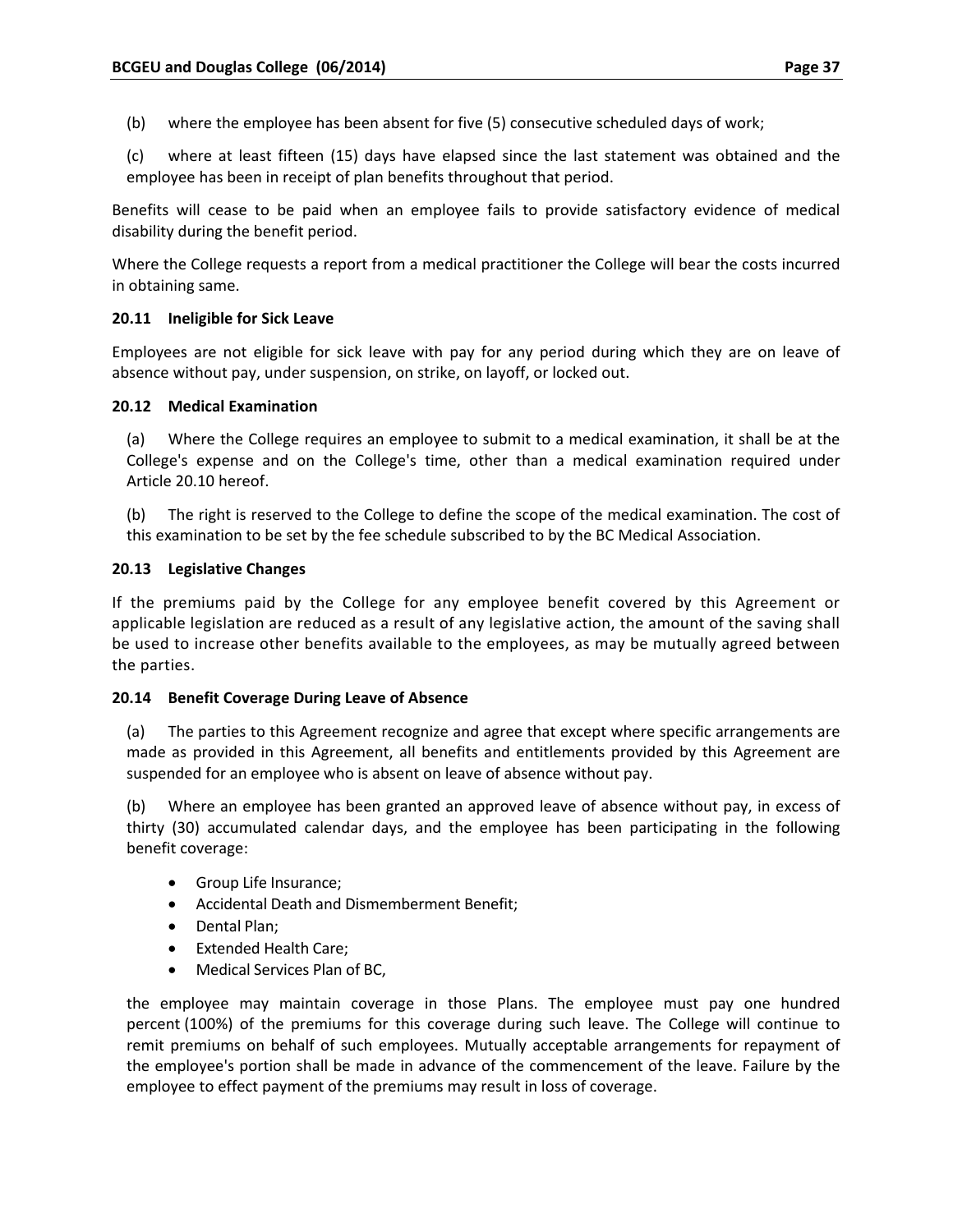(c) Where an employee has been granted an approved leave of absence without pay, in excess of thirty (30) calendar days, and the employee has been participating in the Long‐Term Disability Plan, the provisions of (b) above shall apply for payment of premiums during the leave.

For an employee who is disabled during the leave of absence, and who is unable to return to work on the previously agreed‐to date of return from leave, payment of benefits shall be as follows:

Effective the previously agreed‐to date of return from leave, the provisions of Article 20.7, "*Sick Leave*", shall apply for thirty (30) days.

On the thirty-first (31<sup>st</sup>) day, the Short-Term Disability Plan shall come into effect and continue for a period of twenty‐six (26) weeks, at the expiration of the twenty‐six (26) week period, the Long‐Term Disability Plan shall come into effect and continue for the term of the disability.

# **20.15 Contributions in Advance**

Except in the case of the Municipal Pension Plan, where this Agreement requires the College to deduct from an employee's pay the employee's contribution toward the premium payments for any insurance or benefit plan, such deductions shall be made one (1) month in advance. That is, deductions will be made at the end of a current month for the employee's contribution for coverage effective in the following month.

In the case of newly appointed employees or employees newly enrolled, the first deductions will be double (2x) deductions in order to pay the premiums for both the current and the following month.

As required by the applicable legislation, the deductions for the Municipal Pension Plan are made at the end of each month relative to the month then ending, not in advance.

All contributions made by the College on behalf of the employees are similarly made in advance.

## **20.16 Pension Plan**

Enrolment in the Municipal Pension Plan shall be as set out in the *Pension (Municipal) Act*.

In order to enable employees who qualify according to the *Municipal, College* or *Public Service Pension Act* to buy back previous pensionable service, the College agrees to provide payroll deduction in an amount suitable to the employee and to provide the administration necessary to enable such buy back.

## **20.17 Early Retirement Incentive**

(a) The College may make a written offer of an early retirement incentive to a regular employee(s) who is age fifty-five (55) or over and has minimum of ten (10) years' contributory pensionable service in the Municipal Pension Plan.

(b) The offer will advise the employee of the right to consult his or her union, the early retirement date, the specific amount of the incentive, the payment schedule, any financial counselling being offered to the employee at the expense of the College, and the availability of any continuation of medical, extended health or other benefits in a group of employees or retirees.

(c) Acceptance or rejection must be communicated in writing by the employee within thirty (30) days of the date of the offer, unless this period is extended by mutual agreement.

(d) The amount of the incentive will be based on regular salary, without inclusion of premium rates or the employee's experience earning premium rates of pay, paid out one (1) time only in accordance with the following scale: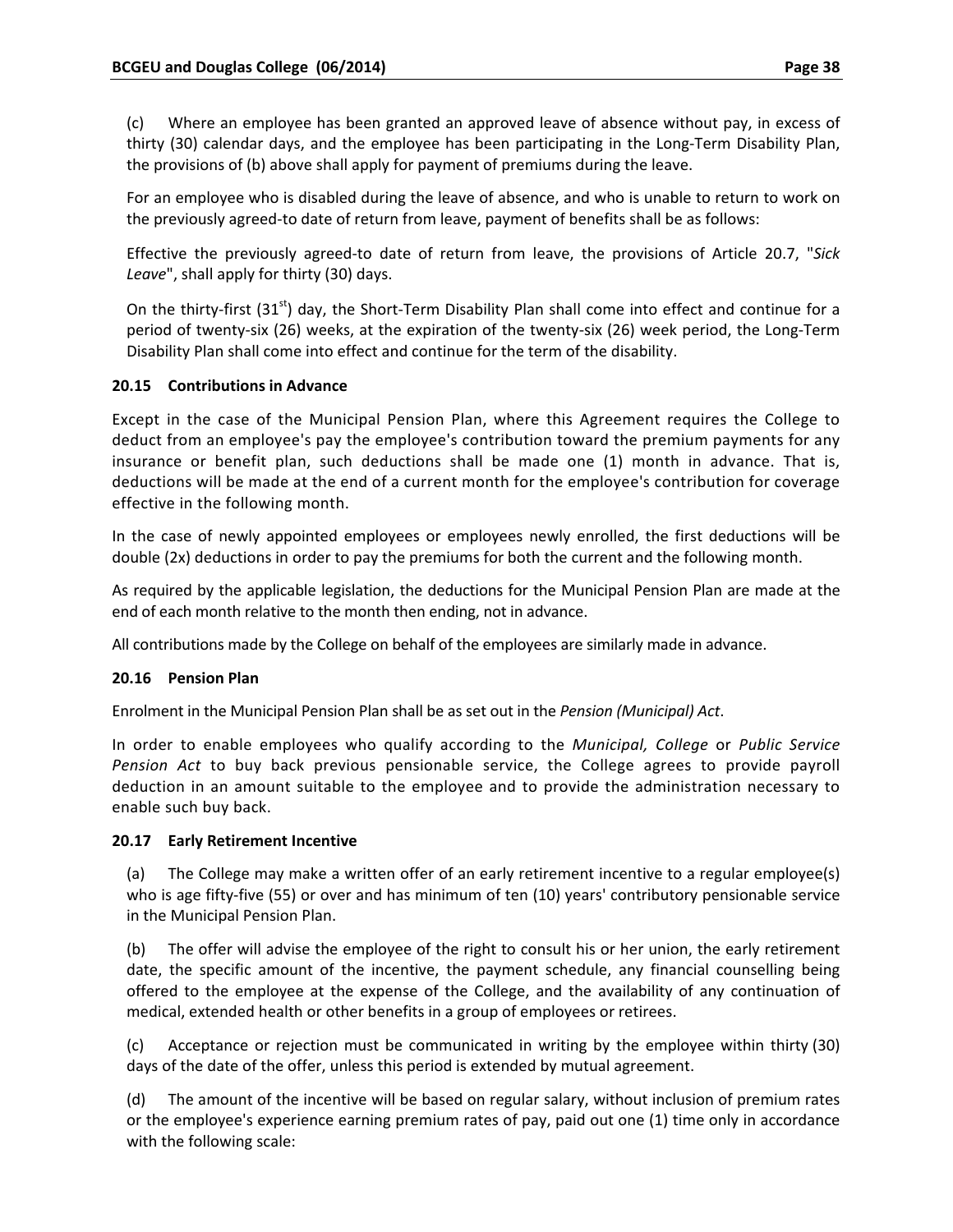#### **Period of Time to Retirement Incentive**

0 up to 1 year 0 – 20% of annual salary 1 up to 2 years 21‐40% of annual salary 2 up to 3 years 41-60% of annual salary 3 up to 4 years 61-80% of annual salary 4 up to 5 years 81-100% of annual salary 5 or more years 100% of annual salary

#### **ARTICLE 21 ‐ STAFF TRAINING AND DEVELOPMENT**

#### **21.1 Education and Training**

*Preamble*

Both parties recognize a need to provide employees with opportunities to improve their skills and qualifications, and to prepare for promotional advancement for present or foreseeable jobs within the College.

#### **21.2 Fund**

The College shall, at the beginning of each fiscal year allot an amount equal to forty-nine dollars and fifty cents (\$49.50) per regular employee, to be disbursed according to the provisions of this article.

#### **21.3 Staff Training and Development Fund**

(a) Applications under this article shall be considered by a joint committee, appointed as a subcommittee of the Labour/Management Relations Committee, comprised of equal numbers of union and college representatives, maximum of two (2) representatives a piece.

(b) The Labour/Management Relations Committee shall establish criteria to be used by this Subcommittee when considering applications under this article.

(c) Applications may be approved, amended or denied by the Subcommittee. If the Subcommittee approves, or approves as amended the application for leave, then the College shall grant the employee leave with pay or partial pay as determined by the Subcommittee.

It is understood that the authority of this Subcommittee to grant leave is only for the specific hours in which the training is to be undertaken plus travel.

(d) Disputes arising out of application of this article shall be referred to the Labour/Management Relations Committee for resolution. Failure to resolve the dispute at that level may result in the dispute being submitted to Step 3 of the grievance procedure.

(e) The total costs approved by the Subcommittee shall not exceed the total amount set aside in Article 21.2 above. For the purposes of this article costs may include salaries, tuition fees, and/or course materials required by the applicant.

(f) Leave approved in one (1) fiscal year may be partially taken in the subsequent fiscal year where the course or seminar is scheduled so as to begin in one (1) fiscal year and conclude in a subsequent fiscal year.

(g) Leave granted under this article shall be without loss of seniority or benefits. Employees granted leave shall continue to accrue seniority and receive all benefits during the period of such leave.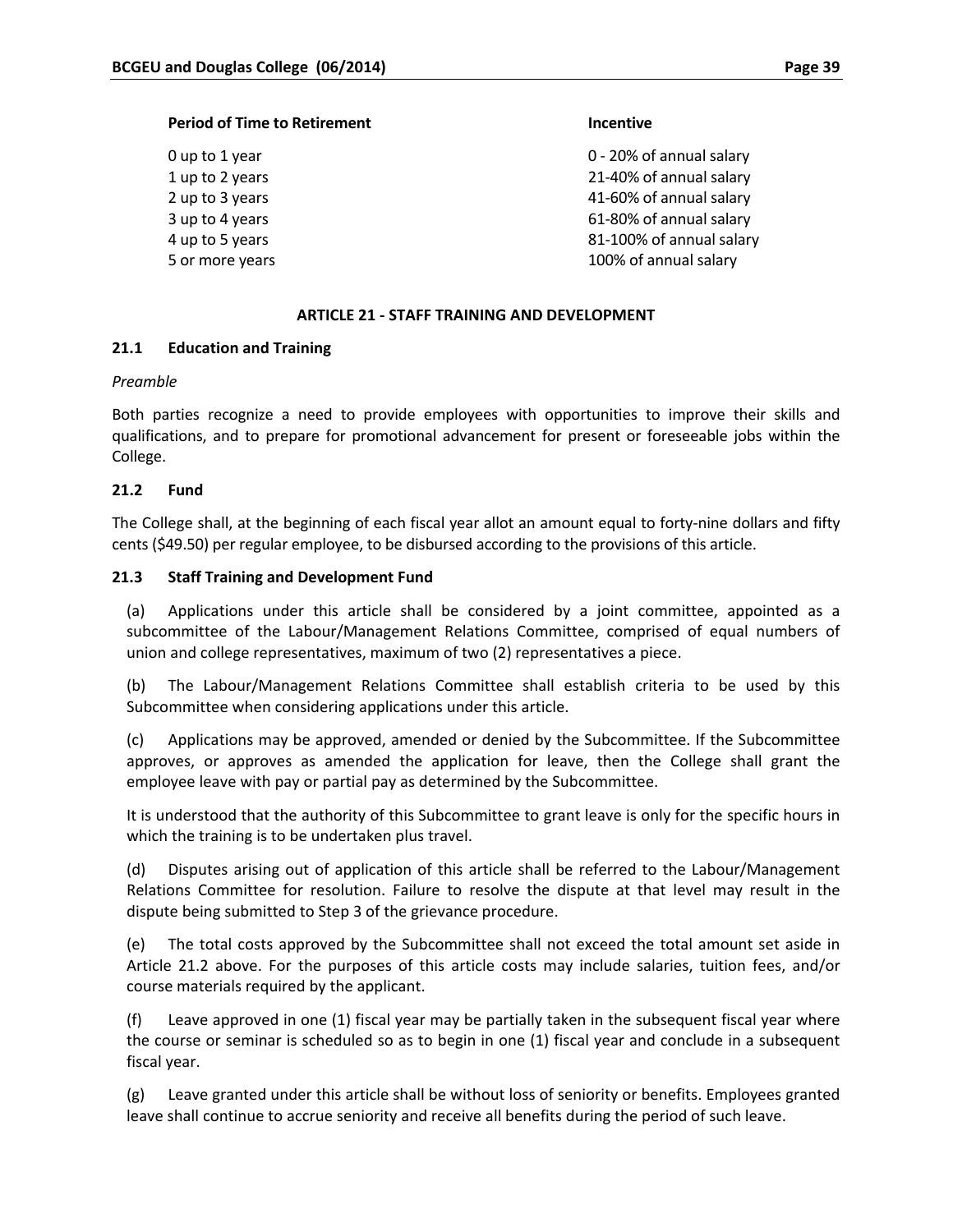(a) For the purpose of administering this fund, the year shall be divided into three (3) periods with one‐third (⅓) of the total amount in the fund allocated for expenditure in each period.

(b) Applications received by December 1, February 1, April 1, June 1, August 1 and October 1 will be reviewed and approved/rejected within thirty (30) days.

(c) Applications received after the dates specified will receive consideration within thirty (30) days of receipt. Any grant approved will depend upon the availability of funds allocated to that expenditure period.

(d) Any funds unexpended to the end of a period will be carried forward for expenditure in subsequent periods. Funds may be carried from one (1) fiscal year to the next.

(e) Approval for funding may be approved retroactively.

(f) Preference shall be given to an application which clearly shows that the activity to be funded is part of the employee's plan for career development, over an application for funding for an activity unrelated to any plan.

(g) The funds shall be used for credit and credit‐free courses and activities.

(h) No single employee shall be sponsored for education and training at a total cost to the fund in excess of one thousand, four hundred dollars (\$1,400) over a two (2) fiscal year period for tuition fees, course materials and travel expenses. The cost of travel expenses shall not exceed the cost of tuition fees.

(i) (1) Activities shall be funded up to one hundred percent (100%) of the cost of tuition, not to exceed the limit outlined in 21.4(h).

(2) Preference will be given to activities offered by an accredited recognized institution and/or a professional association which form part of a course of studies leading to a diploma, certificate, or degree.

(j) The fund shall be charged only for replacement salaries, tuition fees, and/or course materials.

(k) If the activity only occurs during the employee's normal working hours, it is understood that if the Subcommittee approves the application for the employee to attend the activity, the College shall grant the employee leave with pay/partial pay/without pay as decided by the Subcommittee.

Where such leave is granted, it shall only be for a period sufficient to cover attendance at the activity plus travel time. Any request for leave exceeding the time frame specified in this paragraph is beyond the jurisdiction of this Subcommittee and would have to be dealt with via Article 22.8.

The supervisor, on behalf of the College, has the sole discretion to determine if a replacement is necessary.

(l) (1) Monthly, the Subcommittee will provide the Chairperson of the Bargaining Committee a copy of the budget summary.

(2) Annually, the Subcommittee will provide the Chairperson of the Bargaining Committee a copy of the Subcommittee's financial records which show the specific allocations and expenditures.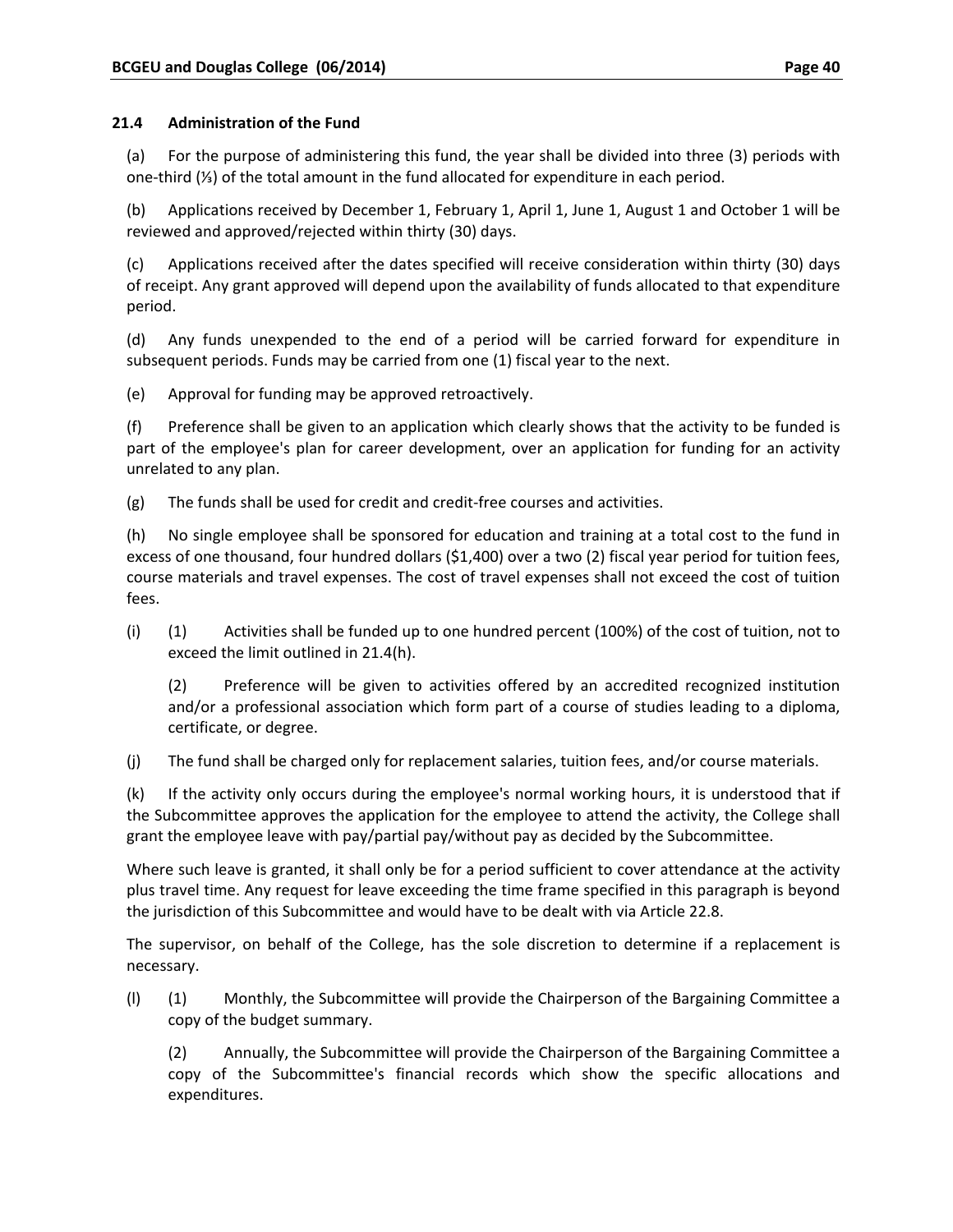(m) None of the above is to be interpreted as limiting the discretionary power of the Subcommittee in assessing special and unique cases and making recommendations to the Labour/Management Relations Committee.

(n) In the event that an employee does not attend, fails or withdraws from an approved education and training activity, the College is authorized to commence payroll deductions until the total amount paid by the Education and Training Fund has been deducted (maximum recovery rate shall not exceed five percent [5%] of an employee's basic biweekly salary).

(o) If an employee terminates employment with the College prior to completion of a course, the College is authorized to deduct the total fee from the employee's final paycheque.

# **21.5 Future Operation**

The Labour/Management Relations Committee shall monitor the operation of this clause and may, from time to time, recommend appropriate procedural/structural changes to the parties.

# **21.6 College Study Benefits**

An employee with one (1) or more years of service seniority shall be entitled to take two (2) College credit courses or the equivalent PLA credits per semester, without payment of the tuition fee, outside the employee's normal working hours. If such courses are only offered during regular working hours, permission may be obtained from the administrator provided that arrangements are made to make up time absent at no expense to the College.

# **21.7 Orientation Committee**

The parties agree that an orientation committee will function for the purpose of maintaining an effective orientation program for staff.

The BCGEU and the College will be entitled to equal representation on the Committee. The BCGEU appointee(s) will suffer no loss of seniority, benefits or pay as a result of attending Orientation Committee meetings.

The College agrees to provide sixty (60) minutes to the bargaining unit Chairperson or designate to meet privately with new employees as a group. The B.C. Government and Service Employees' Union presentation will, when possible, be the final item on the agenda for orientation sessions.

## **21.8 Knowledge and Skills Development Committee**

## (a) *Continuation of Committee*

The Knowledge and Skills Development Committee will continue to operate to promote and organize activities designed to enhance technical and work‐related skills and knowledge of employees.

The Committee is composed of two (2) union representatives plus the Associate Vice President, Human Resources or a designate as ex‐officio member.

(b) *Funding*

The Committee shall be allotted an annual budget of seven dollars and fifty cents (\$7.50) per regular employee.

The Committee may allot funds to departmental or work unit groups who apply in writing to the Committee for employee development activities. Applications for such funding must clearly state the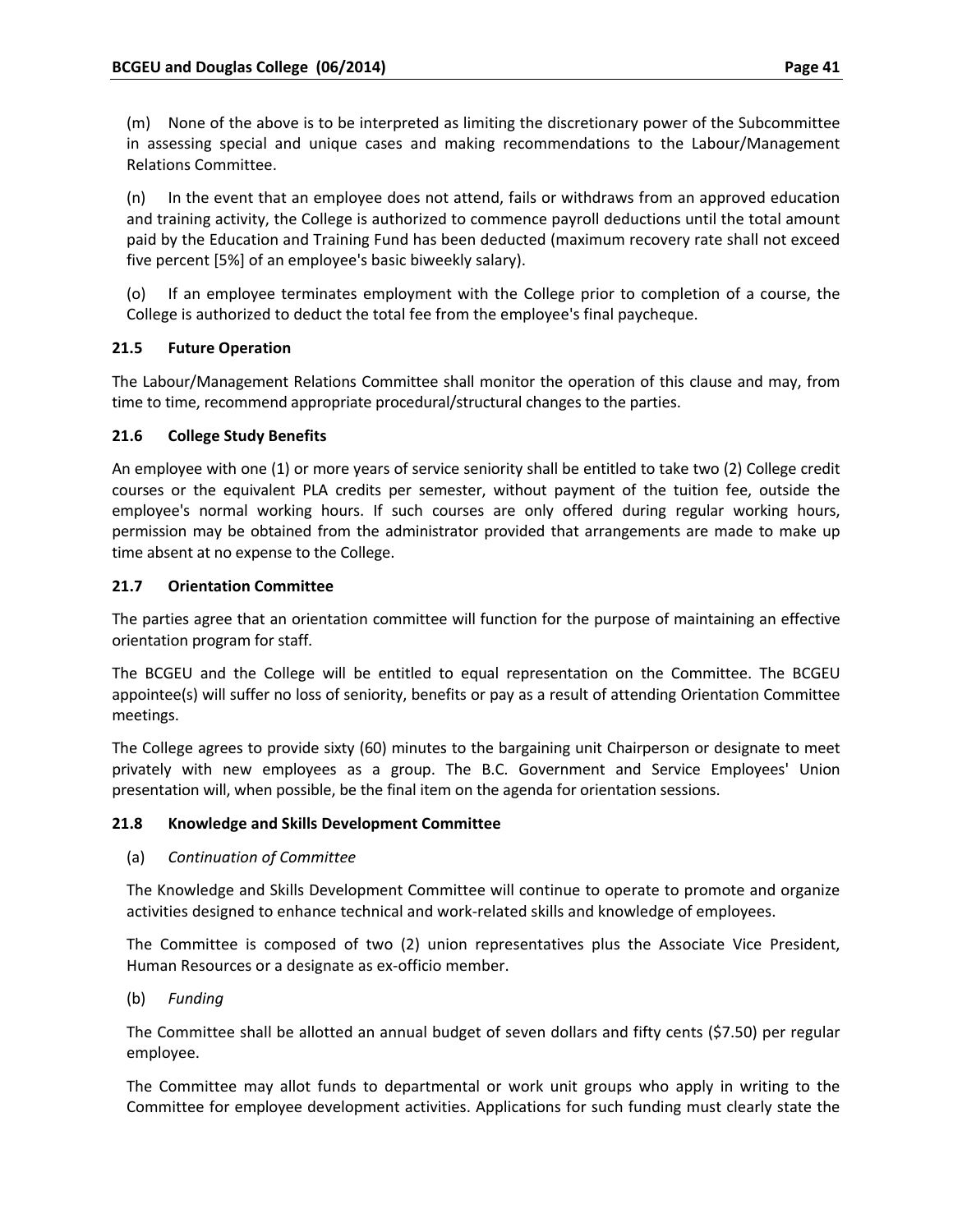nature of the activities, the estimated cost and how the activities satisfy the requirements set out in Subclause (a) above.

(c) It is agreed that employees covered by this Agreement be granted time off without loss of pay, seniority or benefits, to attend sessions organized by the Knowledge and Skills Development Committee with the permission of the College.

Every effort will be made to allow employees to attend these meetings.

(d) Funds may be carried over from one (1) fiscal year to the next.

## **21.9 Educational Leave**

(a) The College supports the concept of career development for the purposes of enabling employees to upgrade their skills and knowledge in order to prepare for future employment opportunities within British Columbia's advanced education system.

(b) The College may grant a regular employee with a minimum of three (3) years' regular service, educational leave to a maximum of twelve (12) months, once every two (2) years under this article. It is agreed that there will be a minimum of two (2) years between such leaves. A maximum of five (5) such leaves may be approved in any given year.

(c) The College shall maintain coverage of medical, extended health, group life and dental premiums while the employee is on leave under this article.

(d) Requests for educational leave shall be submitted in writing, three (3) months prior to the commencement of leave. An employee may withdraw their request until such time as a replacement has been selected.

(e) An employee shall return to the College at the completion of the leave for a period of time equal to the period of the educational leave taken.

(f) Should an employee not fulfil the requirement in (e) above, he/she shall reimburse the College for the full costs of the benefits paid by the College, with a repayment schedule that is mutually agreeable.

(g) Employees granted leave under this article shall suffer no loss of seniority, provided they fulfil the requirements in (e) above. In the event the employee does not fulfil the requirements in (e) above they shall be credited with seniority proportional to the length of time spent upon return to work. Upon return to the College, the employee shall return to their former position. In the event that the position has been eliminated, Article 14 will apply.

The College shall provide nine thousand, five hundred and forty-five (\$9,545) per year for this purpose. Funds allocated for the purposes of this article that are unused at the end of any given fiscal year shall be re‐allocated to the Education and Training Fund provided for in Article 21.

## **21.10 Professional Development for Specialized Positions**

(a) Employees filling regular positions that require a degree or equivalent shall be entitled to up to two (2) days' leave with pay per fiscal year for the following purposes:

(1) to attend conferences or conventions related to the employee's field or specialization;

(2) to participate in seminars, workshops, symposia, or other similar out‐service programs to keep up‐to‐date with knowledge and skills in the employee's respective field.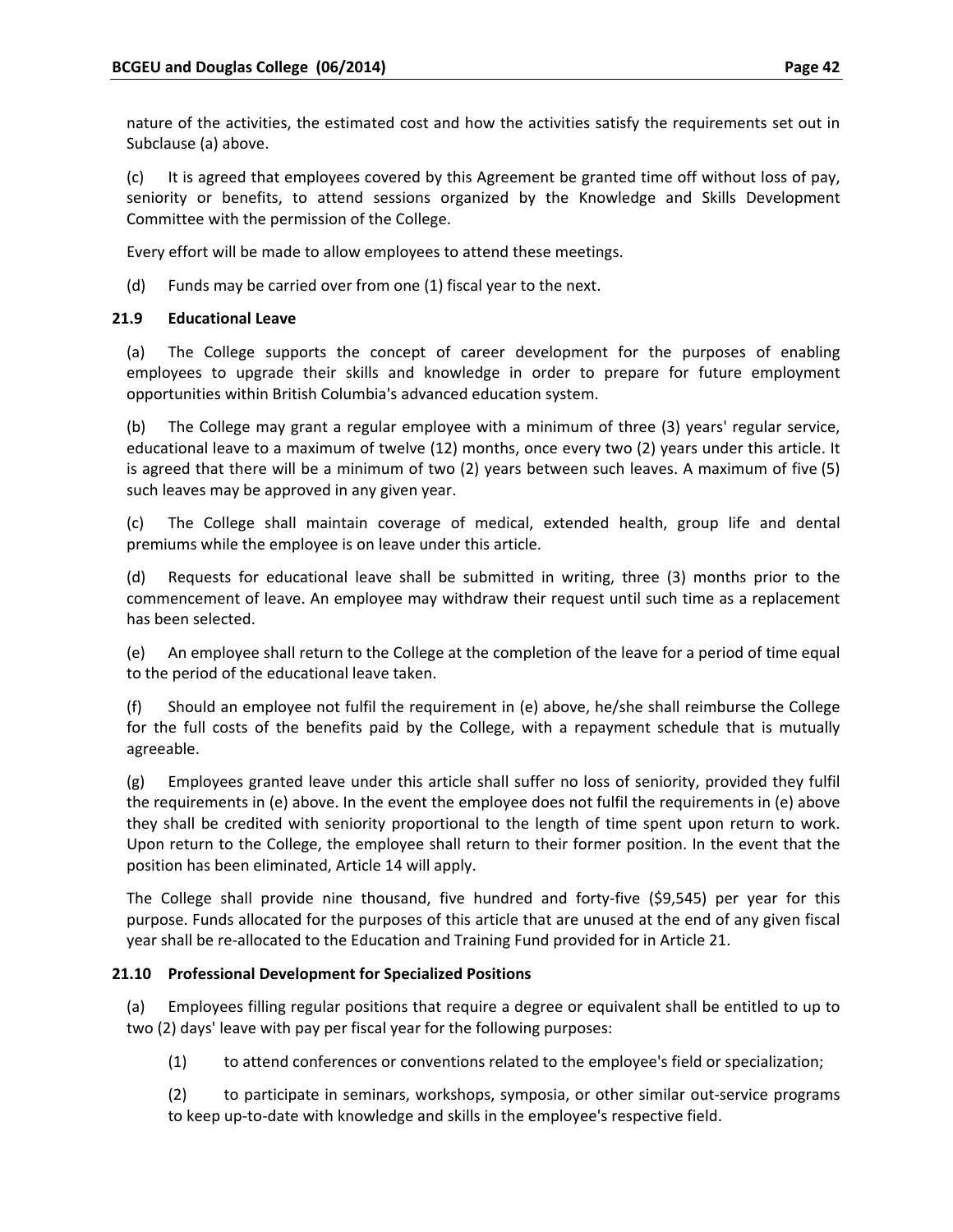(b) Requests for leaves greater than two (2) days, but not exceeding five (5) days may be granted at the sole discretion of the appropriate Administrator. These additional days (if approved) will be from the department's budget.

Under no circumstances will an employee be reimbursed for more than the maximum allowed in (e) below.

(c) Professional development leave shall not be cumulative.

(d) Employees wishing to proceed on professional development leave shall submit a request, in writing, to the College indicating the leave required and the relevance of the particular event to the employee's job.

(e) The College shall reimburse an employee, proceeding on professional development, all or part of the expenses to a maximum of five hundred dollars (\$500) per fiscal year. Eligibility for reimbursement is subject to the availability and sufficiency of funds in the Staff Training and Development Fund referenced in Clause 21.2.

# **ARTICLE 22 ‐ SPECIAL AND OTHER LEAVE**

## **22.1 Bereavement Leave**

(a) In the case of bereavement in the immediate family, employees not on leave of absence without pay shall be entitled to special leave at their regular rate of pay, up to five (5) working days upon a death in the immediate family of the employee. Immediate family is defined as an employee's parent, wife, husband, child, brother, sister, father‐in‐law, mother‐in‐law, son‐in‐law, daughter‐in‐law, stepparent, foster parent, stepchild, foster child, grandchild, spouse equivalent.

(b) In the event of the death of the employee's grandparent, brother‐in‐law, sister‐in‐law, or any relative permanently residing in the employee's household or with whom the employee permanently resides, the employee shall be entitled to paid leave for one (1) day for the purpose of attending the funeral. If an employee is on vacation leave at the time of bereavement leave, the employee shall be granted bereavement leave and be credited the appropriate number of days to vacation leave credits if the employee attends the funeral of a family member as defined.

## **22.2 Full‐Time Union or Public Duties**

The College shall grant, on written request, leave of absence without pay:

(a) for employees to seek election in a municipal, provincial or federal election;

(b) for employees selected for a full‐time position with the Union or any body to which the Union is affiliated for a period of three (3) years, which may be renewed by mutual consent. Seniority shall not accumulate during this leave of absence beyond a period of three (3) years;

(c) for employees elected to a public office for a maximum period of five (5) years.

## **22.3 Leave for Court Appearances**

(a) The College shall grant paid leave to employees other than employees on leave without pay, who serve as jurors or witnesses in a court action, provided the employee is not the plaintiff or defendant in a civil case or the accused in a criminal matter.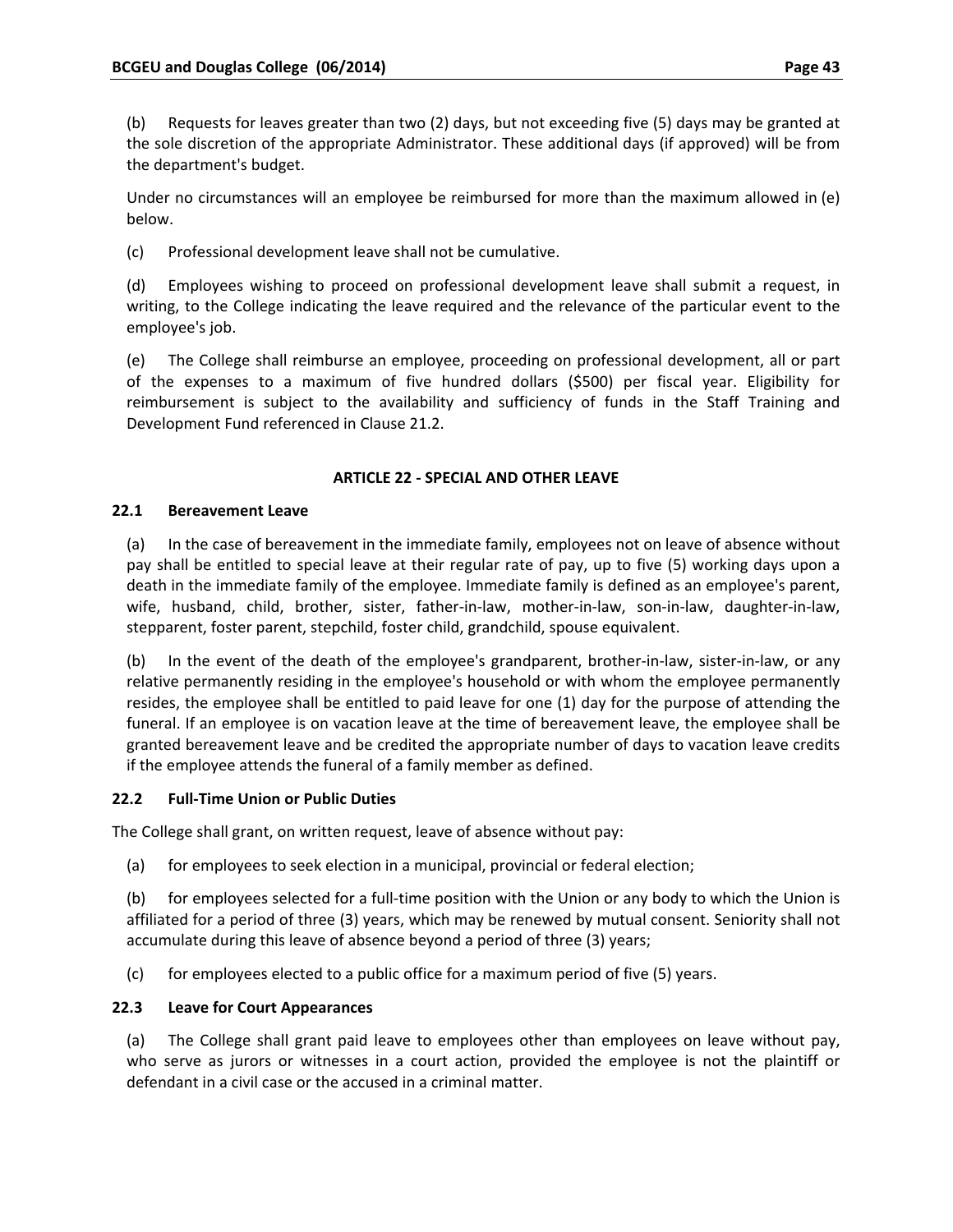(b) An employee in receipt of his/her regular earnings while serving at court shall remit to the College all monies paid to him/her by the court, except travel and meal allowances not reimbursed by the College.

(c) Time spent at court by employees in their official capacity shall be at his/her regular rate of pay.

(d) Court actions arising from employment, requiring attendance at Court, shall be with pay.

(e) In the event an accused employee is jailed pending a court appearance, such leave of absence shall be without pay.

(f) An employee shall advise his/her supervisor as soon as he/she is aware that such leave is required.

# **22.4 Elections**

The College shall comply with federal, provincial and municipal statutory requirements as they relate to elections within those respective jurisdictions. Employees eligible to vote in a federal, provincial or municipal election or a referendum, will receive the statutory time during the hours in which the polls are open, in which to cast their ballot.

## **22.5 Family Illness**

In the case of unanticipated illness or hospitalization of a spouse, dependent child or parent, when no one at the employee's home other than the employee can provide for the needs of the affected person, the employee may request leave with pay. Such requests shall be made in writing to his/her administrator. In no circumstances will paid leave under this clause be granted for more than thirty‐five (35) hours over a calendar year.

## **22.6 Medical and Dental Appointments**

(a) Employees shall be entitled to time off with pay for medical and dental appointments, but will make every effort to arrange them at the beginning or end of the working day. An employee shall advise his/her supervisor as soon as he/she is aware that such leave is required.

(b) Requests to accompany a spouse, dependent child or dependent parent to a medical or dental appointment will be granted by the College. The employee may use banked overtime or reschedule their workday/week or use available vacation entitlement or take leave without pay. Employees are expected to schedule such appointments in advance where possible. Leave will be granted on short notice for situations requiring immediate attention.

## **22.7 Special Leave**

An employee not on leave of absence without pay shall be entitled to special leave at his regular rate of pay for the following should they occur on a scheduled workday:

| (a) |  |
|-----|--|
|     |  |

- (b) Serious household or domestic emergency................................................ 1 day
- (c) Attend funeral as pallbearer or mourner ...................................................½ day (d) Attend his/her formal hearing to become a Canadian Citizen ................... 1 day\*
- (e) Moving of household effects ‐ once per year............................................. 1 day\*

*\* When possible, employees shall provide prior notice for leave under (d) and (e) above.*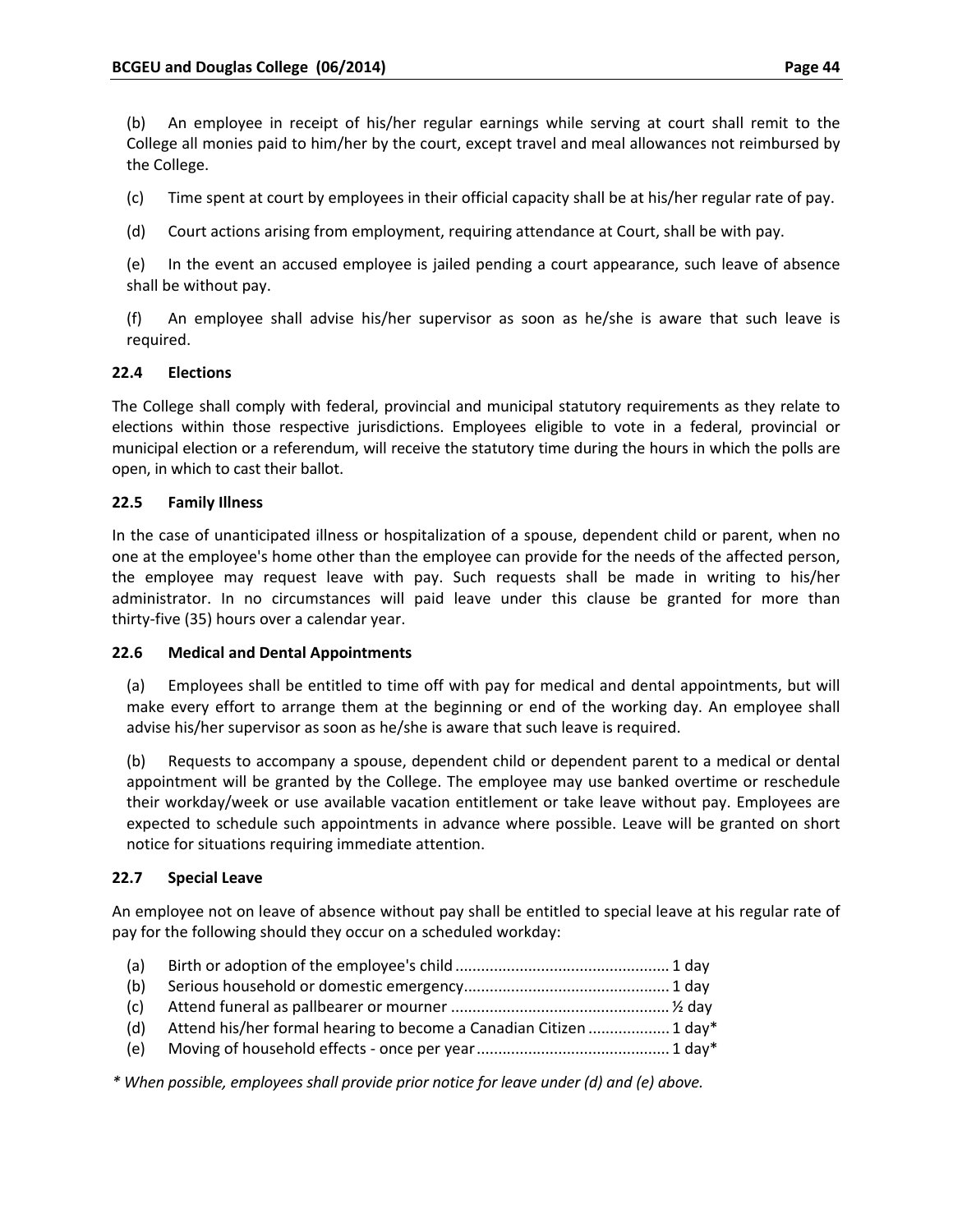Notwithstanding any provisions for leave in this Agreement, an employee may request leave of absence without pay for personal reasons. Such requests are to be made in writing to the College, and similarly will be responded to in writing together with the reasons if the request is to be refused. Approval shall not be withheld unjustly. The Union recognizes the prime objective of the College is the delivery of educational training and services to students.

General leaves shall be for a maximum of one (1) year unless exceptional circumstances warrant an extension. College approved general leave(s) will be copied to the bargaining unit Chair.

# **22.9 Special Leave for Religious Holidays**

Upon request, an employee shall be granted up to two (2) days per calendar year without pay for the observance of religious holidays not already acknowledged in the Collective Agreement. Employees shall provide the College with two (2) weeks' notice of the leave request.

# **22.10 Leave of Absence for College Committees**

An employee whose assigned work schedule would prevent him/her from attending meetings of a college committee to which he/she has been elected or appointed, will be granted a leave of absence from his/her regular duties without loss of pay or other entitlements to attend such meeting(s).

Where such leave is granted, the College will replace the employee as necessary. The cost of this provision will be borne by the College as a general operating expense.

# **ARTICLE 23 ‐ MATERNITY, PARENTAL AND ADOPTION LEAVES**

## *Preamble*

The terms and conditions for Maternity, Parental and Adoption leaves for auxiliary employees shall be in accordance with the *Employment Standards Act*.

## **23.1 Maternity Leave**

(a) A pregnant employee is entitled to up to seventeen (17) consecutive weeks of unpaid pregnancy leave.

(b) A pregnant employee will provide the College with a written request for leave at least four (4) weeks prior to the start of the leave and a medical certificate in support of the request for leave.

(c) The maternity leave may start no earlier than eleven (11) weeks before the expected birth date, and must end no earlier than six (6) weeks after the birth date unless the employee produces a doctor's certificate, which supports a request for a shorter period. The leave period may be extended up to six (6) weeks if a doctor certifies that it is required.

(d) A birth mother must request parental leave, as set out in Clause 23.2 and the *Employment Standards Act*, at least four (4) weeks before beginning parental leave. To take parental leave, the birth mother must begin that leave immediately after her maternity leave.

(e) Where an employee who is at work becomes ill or injured following the commencement of the eleven (11) week period in (c) above such illness or injury shall be covered by application of the sick leave provision as follows:

(1) where the illness or injury is not directly related to the condition of pregnancy, sick leave coverage may extend to the scheduled date of commencement of maternity leave, or birth of the child(ren), whichever occurs first;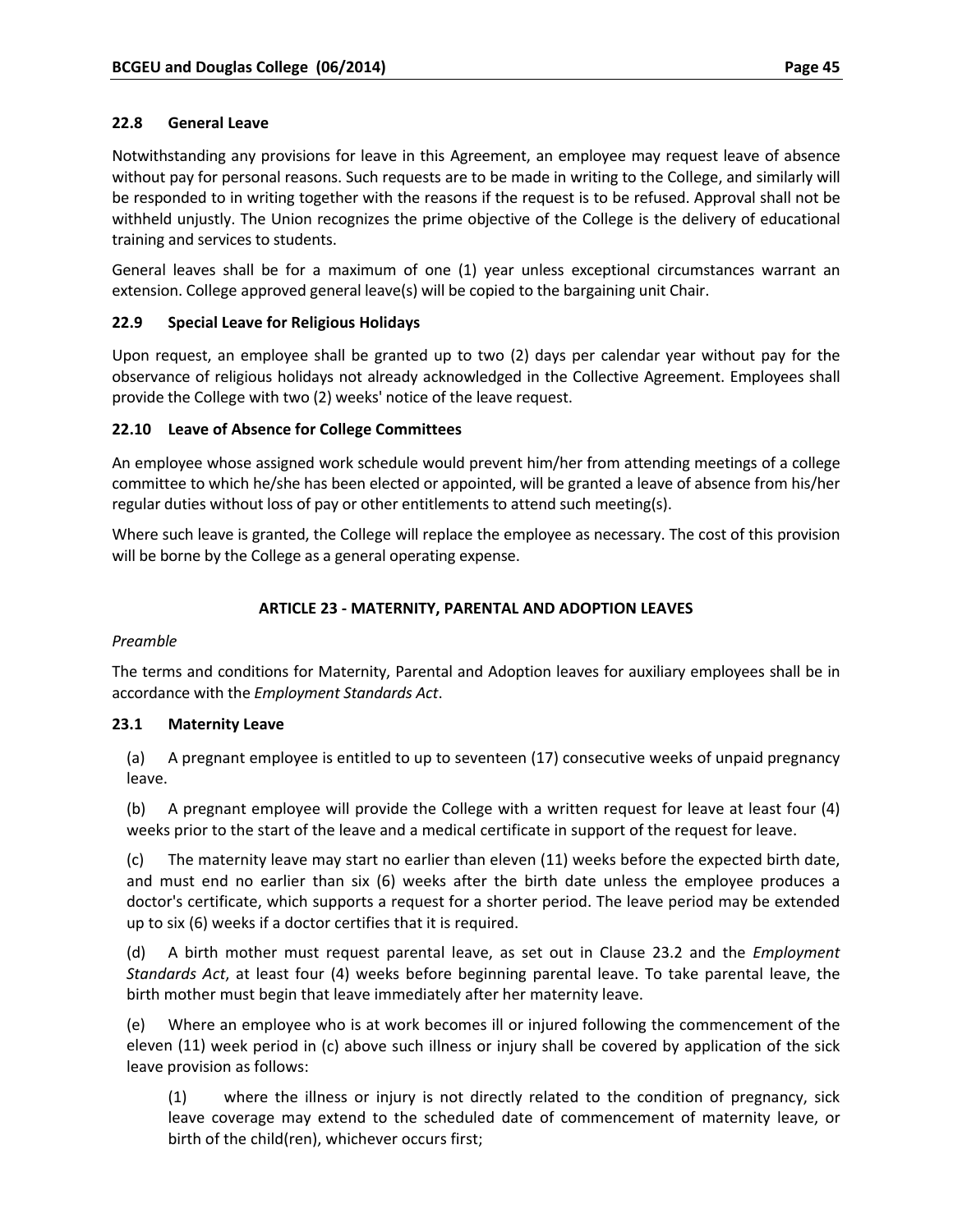(2) where the illness is caused through an abnormal condition of pregnancy as verified in writing by a qualified medical practitioner and the employee returns to work before the scheduled commencement date of maternity leave, the period of absence will be covered by the provisions of Article 20.7(a) and 20.7(b).

(f) On return from maternity leave, an employee shall be placed in her former position.

(g) When an employee is on maternity leave, employment is considered continuous for the purposes of calculating annual vacations, seniority and termination entitlement, as well as for pension, medical or other plans of benefits to the employee. The College will also continue to make payments to any such plans unless the employee chooses not to continue with her share of the cost of a plan. The employee is also entitled to all increases in wages and benefits which the employee would have received if not on leave.

(h) An employee on maternity leave shall notify the College of the date when the employee shall be returning to work, four (4) weeks prior to the expiration of the maternity leave. If no notification is given, the employee shall be deemed to have abandoned the position.

## **23.2 Parental and Adoption Leave**

(a) The purpose of these unpaid leaves is for the primary care and custody of the new born or newly adopted child(ren).

(b) Eligible employees shall be granted parental leave without pay for a period of up to thirty‐five (35) weeks following the birth or adoption of the child(ren). The birth mother must begin that leave immediately after her maternity leave. The other birth parent must begin the leave within fifty‐two (52) weeks after the birth of the child(ren). Likewise, an adopting parent must take the leave within fifty-two (52) weeks after the child(ren) is/are placed with the parent.

(c) Where both parents are employees of the College, the employees shall determine the apportionment of parental leave between them, the total of which will not exceed thirty-five (35) weeks. The leave shall only be granted to one (1) employee parent at a time.

(d) When a birth mother requests unpaid parental leave in combination with unpaid maternity leave, the combined leaves will not exceed fifty‐two (52) weeks.

(e) The employee shall notify the College in writing, a minimum of four (4) weeks prior to the anticipated commencement of the leave, and in the case of adoption leave, as much notice as is practical.

(f) The employee shall, upon request, furnish proof of the birth or adoption of the child(ren).

(g) When an employee is on parental or adoption leave, employment is considered continuous for the purposes of calculating annual vacations, seniority and termination entitlement, as well as for pension, medical or other plans of benefits to the employee. The College will also continue to make payments to any such plans unless the employee chooses not to continue with his or her share of the cost of a plan. The employee is also entitled to all increases in wages and benefits which the employee would have received if not on leave.

## **23.3 Supplemental Employment Benefit for Maternity and Parental Leave**

(a) When on maternity or parental leave, an employee will receive a supplemental payment added to Employment Insurance benefits as follows: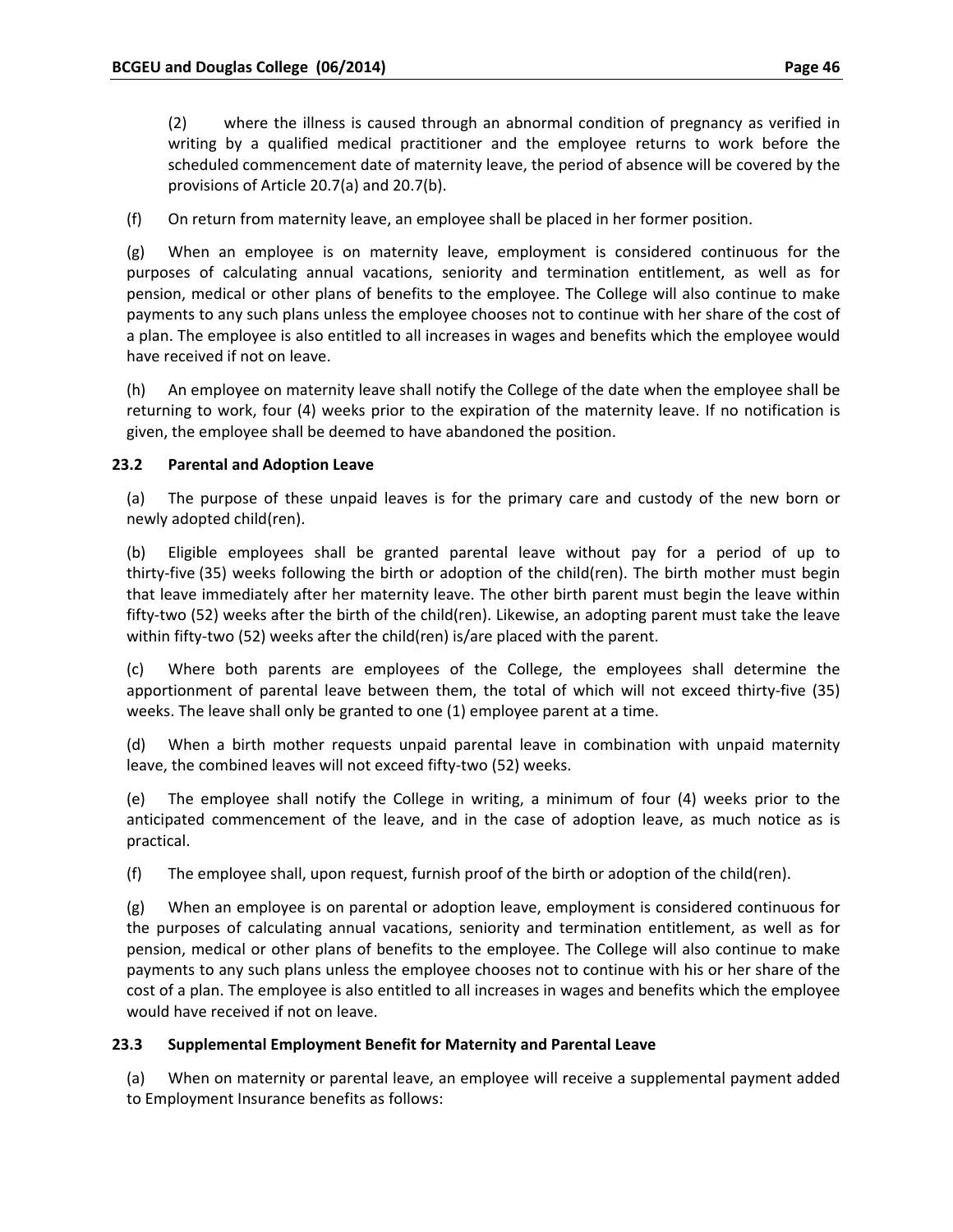(1) For up to seventeen (17) weeks of maternity leave, an employee who is the birth mother shall receive an amount equal to the difference between the Employment Insurance benefits and seventy‐five percent (75%) of her salary calculated on her average base salary.

(2) For up to a maximum of thirty‐five (35) weeks of parental leave, the birth mother, the spouse, the biological father, the common‐law partner or adoptive parent who is caring for the child shall receive an amount equal to the difference between the Employment Insurance benefits and seventy‐five percent (75%) of the employee's salary calculated on his/her average base salary.

(3) The average base salary for the purpose of Clauses  $23.3(a)(1)$  and  $23.3(a)(2)$  is the employee's average base salary for the twenty‐six (26) weeks preceding the maternity or parental leave. If the employee has been on unpaid leave for part of the preceding twenty‐six (26) weeks, then up to four (4) weeks of that unpaid leave will be subtracted from the twenty‐six (26) weeks for the purpose of calculating the average base salary.

(b) An employee is not entitled to receive Supplemental Employment Benefits and disability benefits concurrently. To receive Supplemental Employment Benefits, the employee shall provide the College with proof of application for and receipt of Employment Insurance benefits.

(c) If an employee is disentitled or disqualified from Employment Insurance maternity or parental benefits, the employee shall receive the supplemental payment or the appropriate percentage less the amount of Employment Insurance benefits the employee would have received if qualified for Employment Insurance benefits.

(d) (1) To be entitled to the above noted benefits, an employee must sign an agreement that they will return to work and remain in the College's employ for a period of at least six (6) months or equivalent to the leaves taken, whichever is longer, after their return to work.

(2) Should the employee fail to return to work and remain in the employ of the College for the return to work period in (a) above, the employee shall reimburse the College for the benefits above on a pro rata basis.

## **23.4 Employment Protection**

(a) The College may not terminate an employee on maternity, parental or adoption leave or change a condition of employment, without the employee's and Union's written consent.

(b) As soon as the maternity, parental or adoption leave ends, the employee must be returned to his or her former position.

## **23.5 Extension of Parental or Adoption Leave**

If the child has a physical, psychological or emotional condition requiring an additional period of parental care, the employee is entitled to up to an additional five (5) consecutive weeks of unpaid leave, beginning immediately after the end of the parental or adoption leave.

A doctor's certificate is required. Benefit provisions under 23.1(g) shall apply.

## **23.6 Return to Work**

(a) Notwithstanding Articles 19.1 and 19.2 vacation entitlements and vacation pay for regular employees shall continue to accrue while the birth mother is on maternity leave for the duration of the leave, or during the first twenty‐six (26) weeks' parental leave.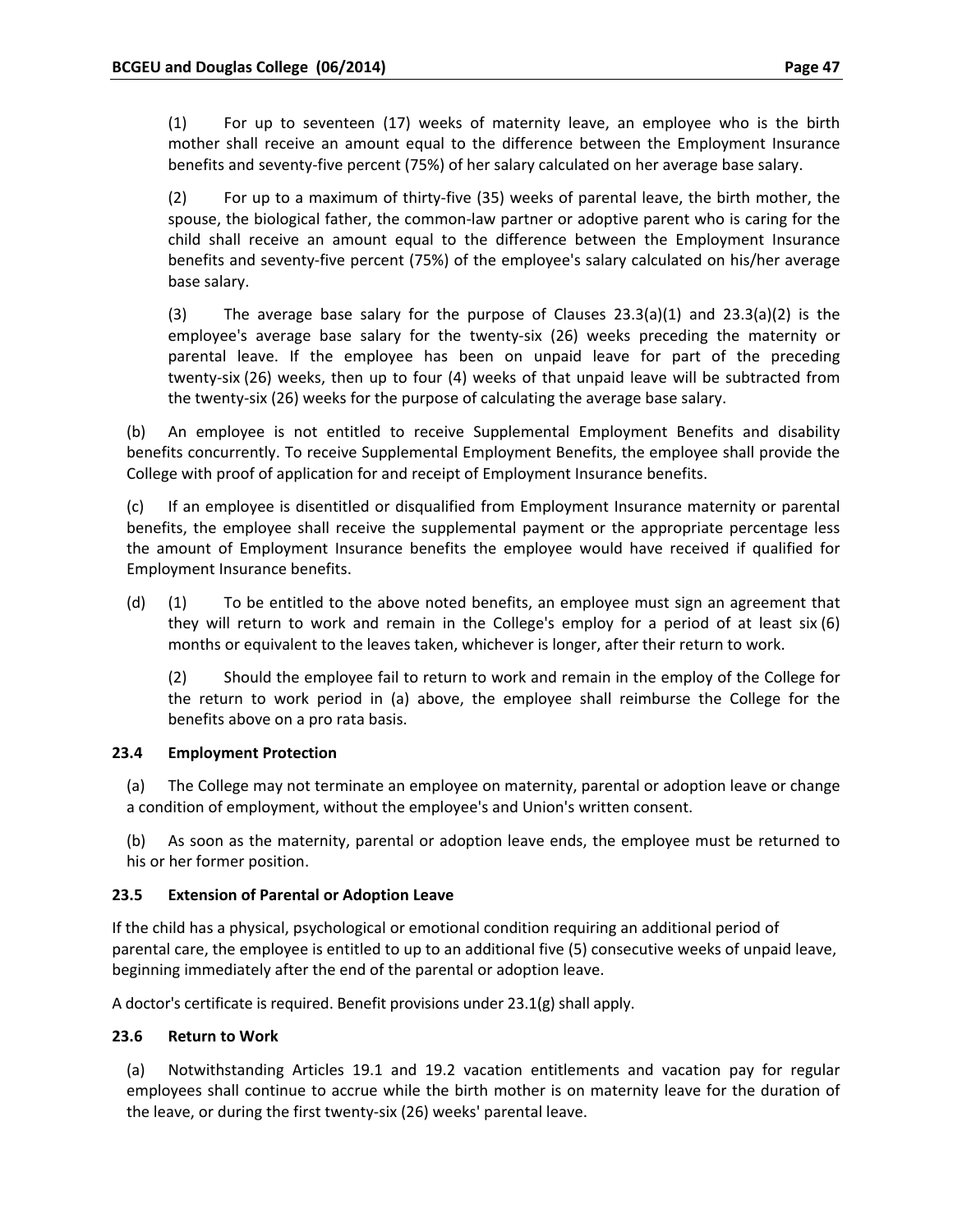(b) In the case of maternity leave, vacation earned pursuant to 23.6(a) may be carried over to the following year, notwithstanding Article 19.12.

(c) Where the birth mother combines Clause 23.1 and 23.2 leaves, the maximum vacation entitlement will not exceed a total of twenty‐six (26) weeks.

# **ARTICLE 24 ‐ WORK ENVIRONMENT**

## **24.1 Joint Consultation**

(a) Where new or additional equipment is required, affected employees shall be consulted prior to purchase or rental.

The College agrees not to initiate White Noise in any present or future college facility without prior consultation with the Union.

(b) Where renovations (which may affect the working area of the employees) are planned for an existing building, employees from the working area concerned shall be consulted regarding such renovations, before renovations may begin.

(c) Where a permanent change is considered in the location of work areas or in working conditions, the employees concerned shall be consulted before any changes may begin.

# **ARTICLE 25 ‐ SAFETY & HEALTH**

#### **25.1 Conditions**

The Union and the College agree that regulations made pursuant to the *Workers Compensation Act*, the Occupational Environment Regulations or any other statute of the Province of British Columbia pertaining to the working environment, shall be fully complied with.

## **25.2 Safety Committee**

The College and the Union agree to maintain the Health and Safety Committee composed of an equal number of representatives from each party. A union and college representative shall be elected as co-chairpersons. This Committee will meet as required by the Workers' Compensation Board Regulations to make recommendations to the College President or her/his designate on unsafe, hazardous or dangerous conditions with the aim of preventing and reducing risk of occupational injury or illness. A copy of all minutes of the Health and Safety Committee shall be forwarded to the Union, and the College Board. Such minutes will be posted in the College and on local web (the college intranet) within seven (7) days of each meeting.

## **25.3 Occupational First Aid Level 2 Requirements**

(a) The Union and the College agree that First Aid Regulations made pursuant to the *Workers Compensation Act* shall be fully complied with. Where the College requires employees to obtain or renew their Occupational First Aid Level 2 Certificate, the cost shall be borne by the College and where applicable, leave to take the necessary courses shall be granted with pay. The College shall make a reasonable effort to grant employees holding Occupational First Aid Level Certificates under this article leave with pay to attend conventions and local training sessions sponsored by the Industrial First Aid Attendants' Association of British Columbia and the Workers' Compensation Board.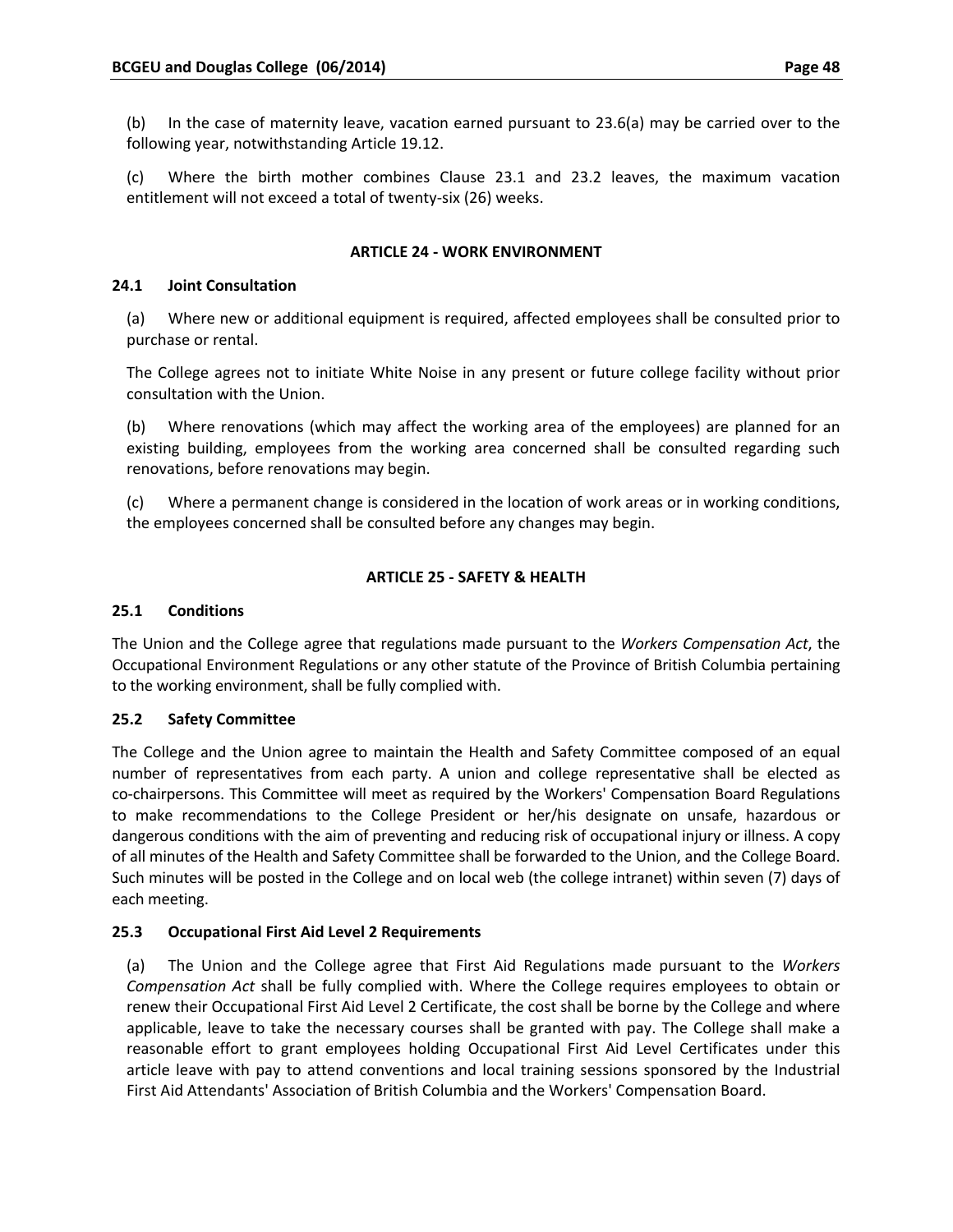(b) A monthly premium shall be paid to employees required to possess a certificate under this article. The amount of the premium shall be seventy‐five dollars (\$75) per month for an Occupational First Aid Level 2 Certificate.

(c) The Union recognizes that should no qualified employee covered by this Agreement be available, other employees of the College may be designated for the purposes of this article.

# **25.4 Unsafe Work Conditions**

No employee shall be disciplined for refusal to work on a job which is deemed unsafe by:

(a) a member of the Health and Safety Committee after resolution in writing by a majority of the Committee; or

- (b) a person designated by the Health and Safety Committee; or
- (c) a Safety Officer.

# **25.5 Injury Pay Provision**

Employees who are injured on the job during working hours and are required to leave for treatment or are sent home for such injury shall receive payment for the remainder of their shift.

## **25.6 Transportation of Accident Victims**

Transportation to the nearest physician or hospital for employees requiring medical care as a result of an on‐the‐job accident shall be at the expense of the College.

#### **25.7 Computer Monitors**

- (a) The College will ensure that new equipment will:
	- (1) meet radiation emission standards established by WorkSafeBC;
	- (2) have both keyboards and screens that tilt; and
	- (3) have vertically and horizontally adjustable keyboards, screens, and chairs.

(b) The Health and Safety Committee will review and make recommendations consistent with the practices recommended by the WorkSafeBC publication: "*How to Make Your Computer Workstation Fit You*".

## **25.8 Health and Safety Courses**

The College shall arrange, in consultation with the Workers' Compensation Board and the Union, an appropriate training program for all members of the Health and Safety Committee, such training to be provided during normal working hours at no loss in salary or benefits to committee members.

## **25.9 Shift Workers**

The College agrees that, upon request, it will allow an afternoon or evening shift employee to leave the workstation at a mutually convenient time to move the employee's automobile closer to an elevator or building exit. Employees may request college provided security employees to escort them to their vehicle, on the premises, after 5:00 p.m. on weekdays and at any time on weekends. The parties agree that the escort option outlined above will only be provided on campuses with college provided security employees.

## **25.10 Indemnity**

(a) *Civil Actions* ‐ The College shall pay any judgement, including reasonable legal costs, obtained against the employee relating to the employee's course of employment without the right to recover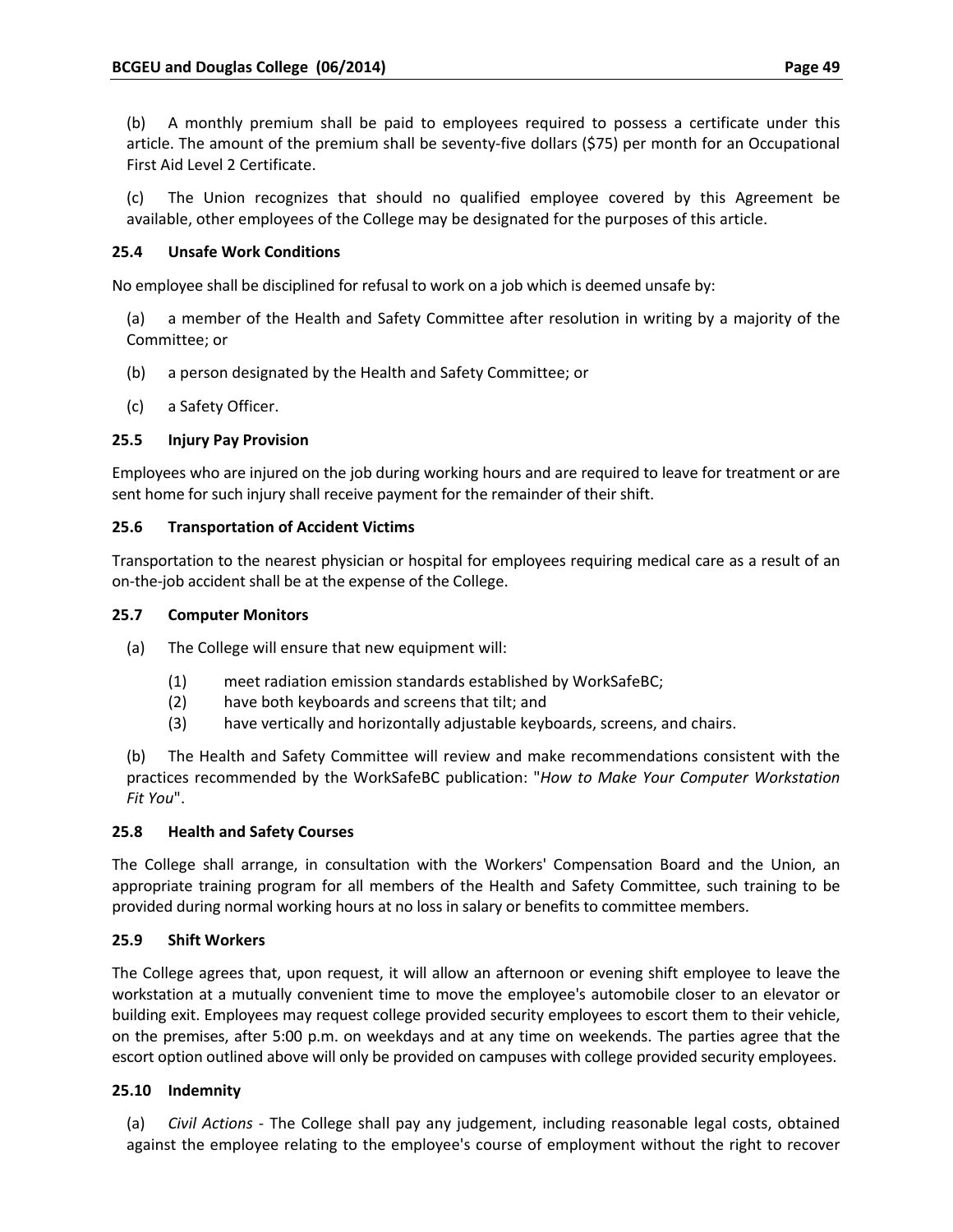such costs from the employee unless the conduct of the employee constituted gross or wilful negligence. If the conduct of the employee constitutes gross or wilful negligence the College shall not be liable for any costs associated with the employee's conduct and the employee shall indemnify the College for any and all costs it may incur as a result of the employee's gross or wilful negligence.

If the employee chooses to appeal the original judicial decision s/he shall be solely liable for all legal costs associated with that appeal unless the College consents in writing to the employee that it shall support the appeal and pay all reasonable legal costs associated with the appeal on behalf of the employee. The College's consent is solely within the College's discretion.

(b) *Criminal Action* ‐ The College shall pay the reasonable legal fees of the employee incurred in the defence of a criminal charge if the employee was acting properly within the course of his/her employment and was acquitted of the charges.

(c) At the option of the College, the College may provide for legal services in the defence of any legal proceeding involving the employee (so long as no conflict of interest arises between the College and the employee) or pay the reasonable legal fees of counsel chosen by the employee.

(d) In order that the above provision(s) shall be binding upon the College, the employee shall notify the College, in writing, within one (1) business day of his/her having notice of any incident or course of events which may lead to legal action against him/her relating to the employee's employment with the College, and the intention or knowledge of such possible legal action is evident by any of the following circumstances:

(1) when the employee is first approached by any person(s) or organization notifying him/her of intended legal action against him/her; or

(2) when the employee himself/herself requires or retains legal counsel in regard to any incident or course of events; or

(3) where any investigative body or authority first notifies the employee of any investigation or other proceeding which might lead to legal action against the employee; or

(4) when any information becomes known to the employee in light of which it is a reasonable assumption that the employee would conclude that he/she might be the object of a legal action; or

(5) when an employee receives notice of any legal proceeding of any nature or kind which may in any way be related to the employee's employment with the College.

## **25.11 Health and Safety Training**

Regular employees and auxiliary employees in posted positions shall participate in a Health and Safety Training session once in a calendar year. The training program offered by the College must be approved by the joint Health and Safety Committee prior to such training commencing. Training will be provided during normal work hours and employees shall suffer no loss of pay or benefits.

## **25.12 Communicable Diseases**

(a) The College and the Union share a desire to prevent the acquisition and transmission of communicable diseases in the workplace such as: HIV, TB and Hepatitis.

(b) The Health and Safety Committee will consider, review and make recommendations on issues such as, but not limited to; education, protective equipment and protocols.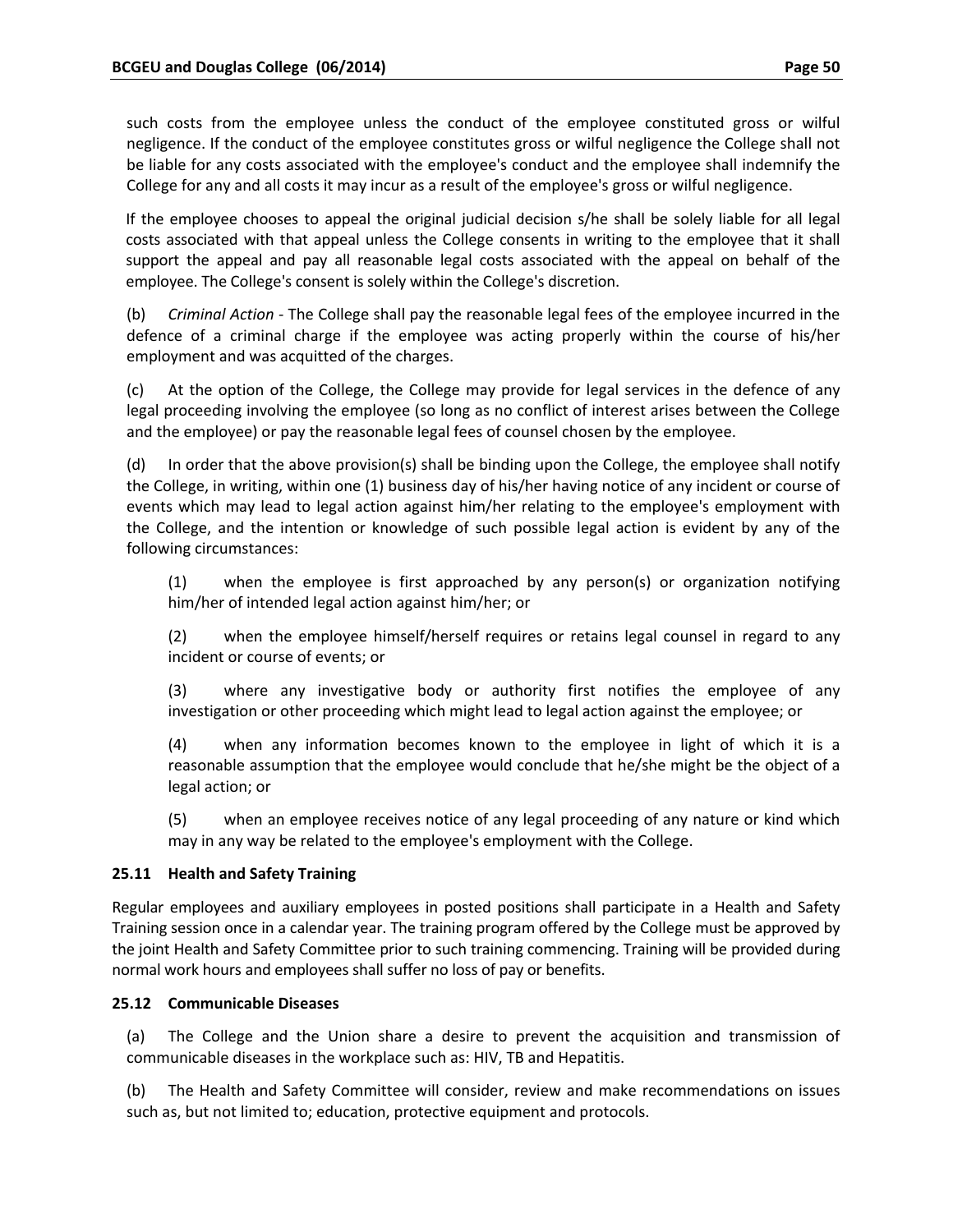(a) It is recognized that college employees on any campus may be at risk of physical violence, threatening statements or behaviours from students, persons with business at the College, or the public.

(b) The College agrees that:

(1) employees shall receive training in the recognition and management of such incidents;

(2) applicable physical and procedural measures to protect employees shall be implemented;

(3) employees who are victims of violence shall receive immediate critical incident stress debriefing and post traumatic counselling. Leave required to attend such debriefing or counselling sessions will be without loss of regular pay.

## **25.14 Surveillance**

The College's Use of Video Security Equipment Guidelines shall be followed in regard to surveillance matters. The guidelines may be obtained from the Facilities Department.

## **ARTICLE 26 ‐ WORK CLOTHING**

#### **26.1 Supply of Work Clothing**

(a) The College agrees to provide the appropriate uniform or wearing apparel to employees required by the College to wear a uniform or standard form of dress.

(b) The College shall not introduce changes in style or colour of uniforms except by agreement with the Union.

(c) Regular employees who are required either by the College or Workers' Compensation Board Regulations to wear safety footwear will be reimbursed up to a maximum of eighty dollars (\$80) per calendar year or a maximum of one hundred and sixty dollar (\$160) every two (2) calendar years.

## **26.2 Maintenance of Clothing**

It shall be the College's responsibility to ensure that uniforms and clothing issued are properly cleaned, maintained and repaired. The College shall bear all costs of such cleaning, maintenance and repair.

## **26.3 Union Label**

All uniforms and clothing issued by the College shall bear a recognized union label.

## **ARTICLE 27 ‐ TECHNOLOGICAL CHANGE**

#### **27.1 Definitions**

A technological change shall mean the introduction by the College into its work, undertaking or business of a change in plant or equipment which will significantly affect the terms and conditions of employment of a significant number of employees. Technological change shall not include layoffs caused by budget limitations, decreases in the amount of work to be done or other temporary, seasonal, or sessional interruptions of work.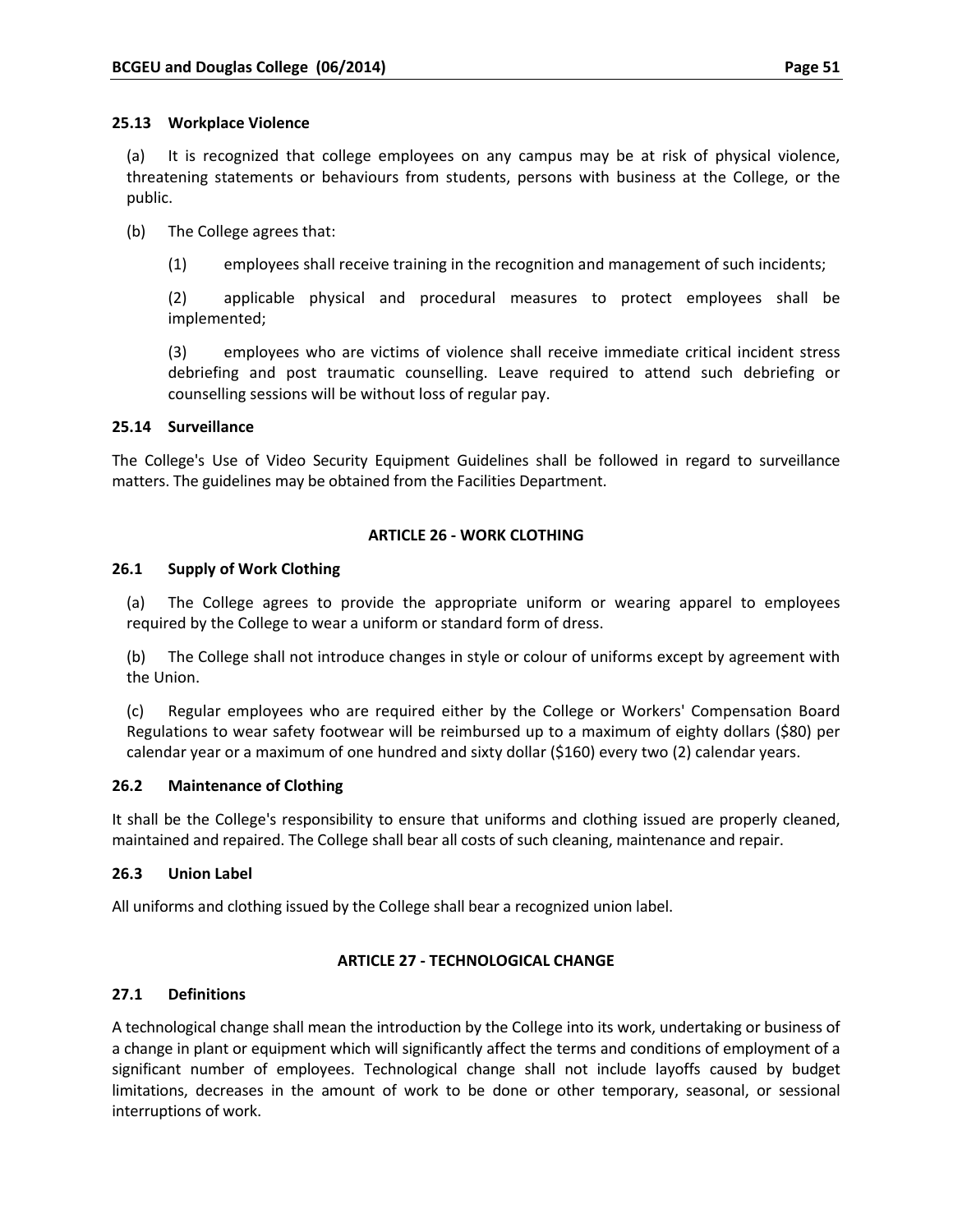## **27.2 Notice**

Not less than two (2) months before the introduction of any technological change, the College shall notify the Union of the proposed change.

## **27.3 Collective Bargaining**

Within fourteen (14) days of the date of notice under Article 27.2 of this Agreement, the Union and the College shall commence collective bargaining for the purpose of reaching agreement as to the effects of the technological change and in what way, if any, this Agreement should be amended.

#### **27.4 Failure to Reach Agreement**

Where, under Article 27.3, an agreement is not reached prior to the full implementation of the technological change, the Union may apply to the tribunal established under the relevant labour legislation to determine whether the Collective Agreement should be declared to be terminated.

#### **27.5 Training**

Where technological change may require additional knowledge and skill on the part of the regular employees, such employees shall be given the opportunity to study, practise and train to acquire the knowledge and skill necessary to retain their employment. The length of the training period shall be established through the collective bargaining referred to in Article 27.3. The College agrees to pay regular employees at their regular rate of pay during such training period without loss of seniority, vacation or benefits.

#### **27.6 Alternate Provisions**

Where additional knowledge and skills are not appropriate pursuant to Article 27.5 or the employee fails to qualify for the new work within a maximum four (4) months period of time, Article 14 shall apply.

#### **27.7 Priority in Vacancy**

A regular employee who is displaced from a job by virtue of technological change will be given an opportunity to submit an application for any job vacancies then existing or which become available within thirty‐five (35) days of the effective date of displacement, in accordance with the Job Posting Procedures forming part of this Agreement. In the event that the employee does submit an application for such a job, the employee will be granted an interview in connection with the job vacancy. An employee may not receive both severance pay and a training period for work at a college position.

#### **ARTICLE 28 ‐ PROMOTIONS AND STAFF CHANGES**

#### **28.1 Job Postings**

(a) When a new position is created within the bargaining unit, the College shall post notice of the new position. The posting shall be placed on the Human Resources website for a minimum of one (1) week, and in college publications where appropriate and timely, so that all members will know about the new position. A copy of the job posting shall be forwarded to the Union, and to each steward in the bargaining unit. Should the new position be a temporary one, the posting shall clearly state that should any other regular employee be selected to fill the position it will be on a substitution pay basis.

(b) When a vacancy occurs which the College intends to fill, it shall be posted as outlined in (a) above, except in the cases of temporary vacancies which shall be filled as follows: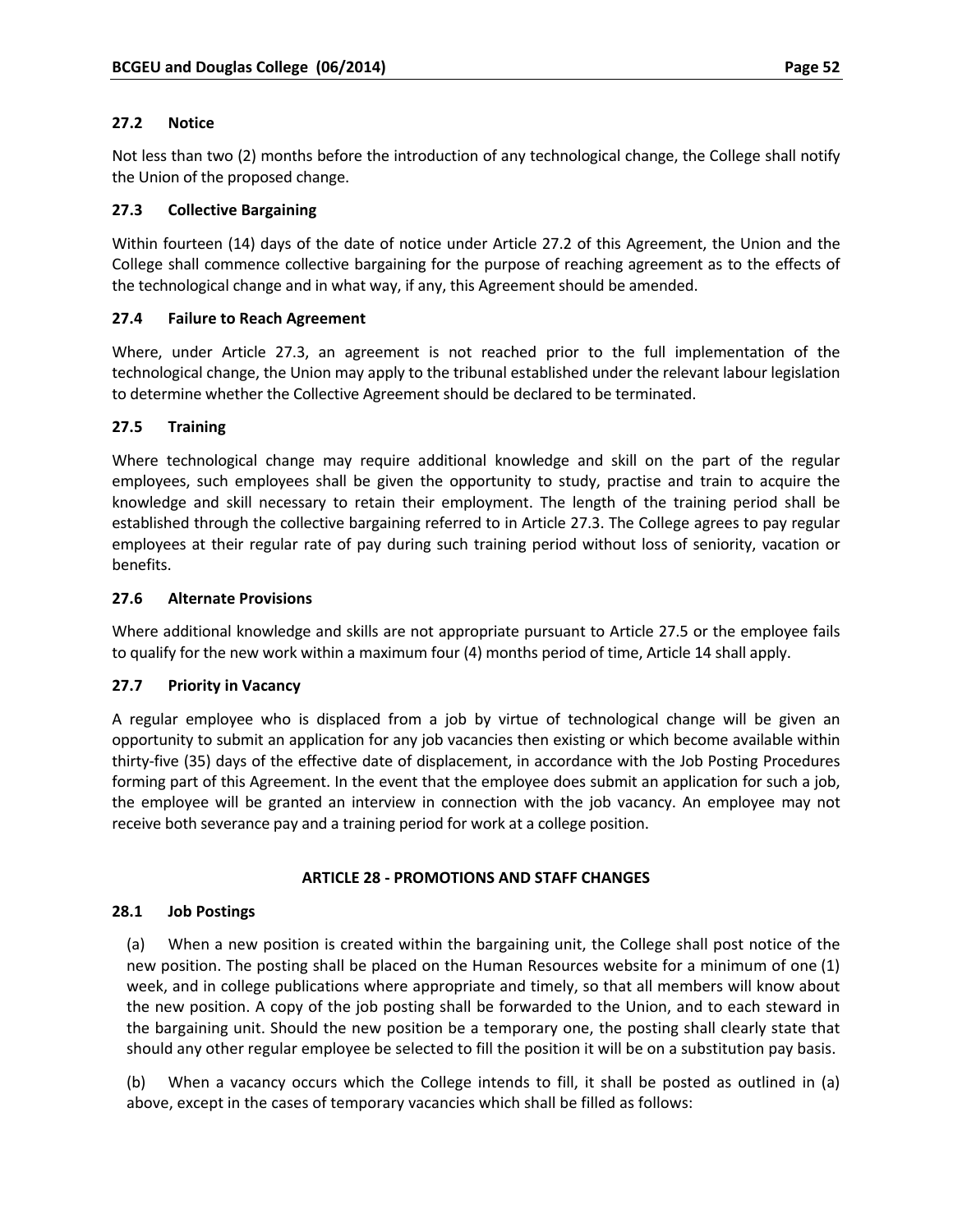(1) Regular employees in the same department and/or work area shall be given the first consideration in filling the position in a substitution pay situation, without posting, pursuant to the criteria for substitution established under Article 19.6.

(2) If the temporary vacancy is not filled by a regular employee in the same department and/or work area it shall be posted, clearly stating that should any other regular employee be selected to fill the position, it will be on a substitution pay basis.

(c) Temporary vacancies or new positions not exceeding thirty (30) calendar days may be filled by an on call employee without posting, provided that the provisions of (b)(1) above have been fully exhausted. Extension of this thirty (30) day period must receive prior approval of the Union in writing.

(d) It is understood that regular employees who have passed their initial probation (trial) period and who are successful in applying to full-time or part-time temporary positions that represent a promotion or lateral move will have their former position protected.

(e) When a new job classification is created within the bargaining unit, the College shall consult with the Union regarding the placement of the job classification on the salary scale in Appendix A.

(f) It is understood that the provisions of Article 14.9 and 14.11, Recall Rights and Procedures, shall take precedence over the terms of this article.

(g) In the case of a selection where there is no candidate with the minimum required knowledge, abilities and skills, the College has the sole discretion to offer the position to the most qualified candidate at a pay level two (2) steps below the pay level assigned to the position. A selection implemented under this clause will not result in a reduction in salary to the employee.

This offer will be contingent on the Union being advised of the name of the candidate, the selection in question, pay level, and the assigned period of time the candidate has to acquire the minimum skills for the position. The assigned period of time the candidate has been given to acquire the minimum skills will not be extended. This clause shall not apply to external candidates.

# **28.2 Information in Postings**

Such notice shall contain the following information:

Classification, general description of duties, qualifications including required knowledge skills and education, work schedule, pay rate or range, and reporting station. Such qualifications may not be established in an arbitrary or discriminatory manner.

All job postings shall state "*Qualified internal applicants shall be given first consideration in filling this position*".

# **28.3 No Outside Advertising**

No outside advertisement for any vacancy shall be placed, without the bargaining unit Chairperson's consent, until the applications of present employees have been considered or until after one (1) week from the date of posting, as provided in Article 28.2. Any posting, which may appear on college bulletin boards or web sites that are accessible to the public, will clearly state "*This vacancy is available to internal applicants only.*"

# **28.4 Role of Seniority in Promotions and Transfers**

Both parties recognize:

(a) The principle of promotion within the service of the College.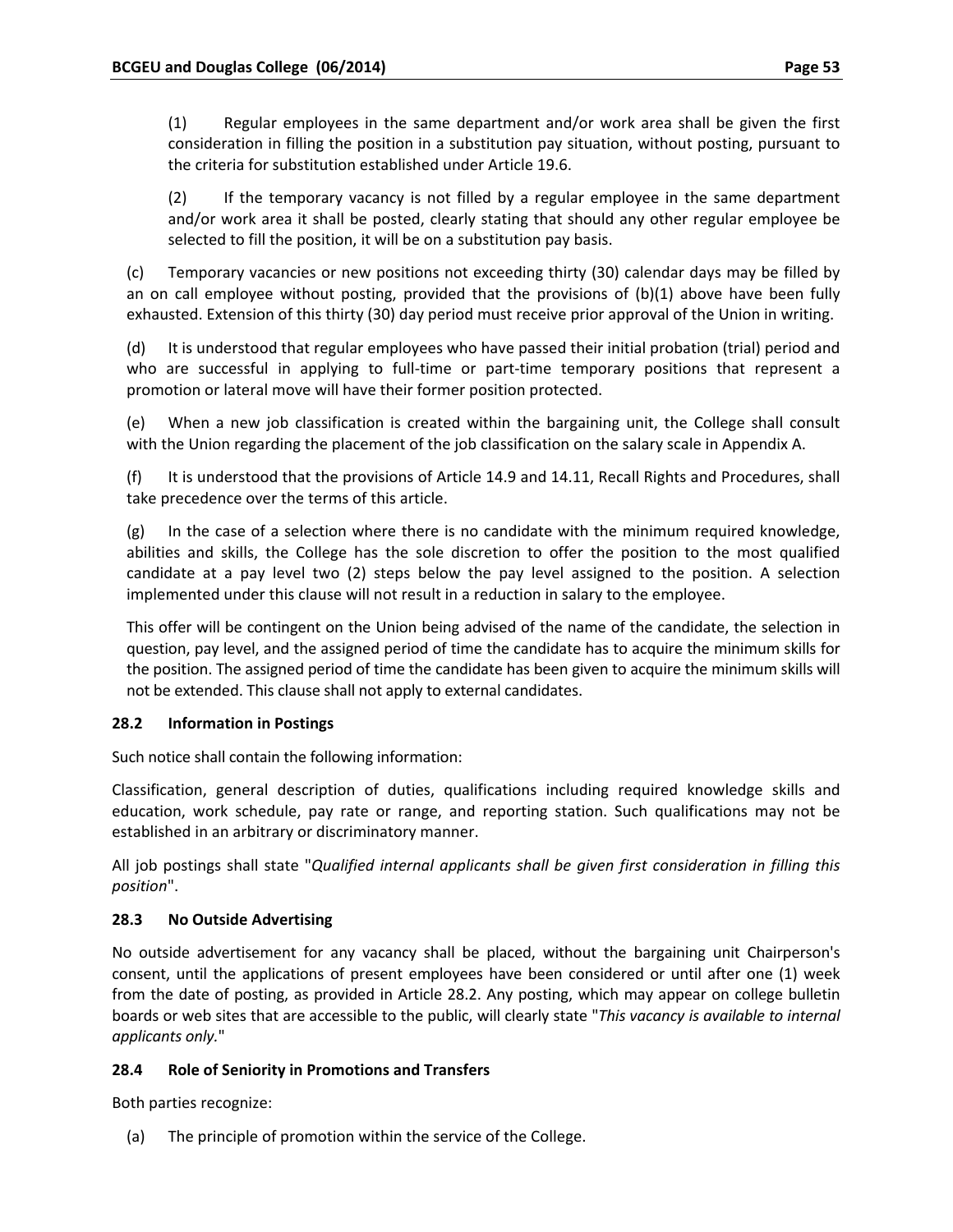(b) That job opportunity should increase in proportion to length of service.

(c) That education, skills, knowledge and experience for filling a position are equally important to (a) and (b) above.

#### **28.5 Job Stability**

(a) Notwithstanding articles pertaining to probation period, regular employees shall not be eligible to apply for another regular posted position within their initial probation period, except by mutual agreement of the parties.

(b) Notwithstanding articles in the Collective Agreement pertaining to trial periods, employees shall not be eligible to apply for another posted position within their trial period unless the posted position constitutes a promotion or results in a change from auxiliary to regular status. The provisions of this article may be waived by mutual agreement of the parties.

#### **28.6 Trial Period**

- (a) (1) For new employees, the trial period will be six (6) months and will be considered the probationary period.
	- (2) For post‐probationary employees, the trial period will be four (4) months.

(3) Successful applicant(s) will serve the appropriate trial period. The length of the period will be stated to the employee in the appointment letter from the College.

(b) In the event that an auxiliary employee filling a position on a continuous full‐time basis successfully posts into the same position when it is made permanent, the length of the trial period shall be reduced or fully satisfied by a period equivalent to the length of time spent in the same position. Continuous part-time service will, on a cumulative basis, be recognized to reduce the trial period to a maximum of one-half  $(\frac{1}{2})$  the normal period.

(c) Conditional on satisfactory service, the employee shall be declared permanent after the trial period. In the event the employee proves unsatisfactory in the position during the trial period, or if the employee is unable to perform the duties of the new job classification; the employee shall be returned to the former position, wage or salary rate and without loss of seniority. Any other employee promoted or transferred because of the re‐arrangement of positions shall be returned to their former position, wage or salary rate without loss of seniority.

(d) It is understood that the trial period specified in this article applies in all situations where an employee first fills a position. In the case of auxiliary employees hired for casual relief, the trial period may be cumulative days worked.

#### **28.7 Evaluation Reports**

(a) A formal employee evaluation will be carried out at least once a year.

(b) The College shall provide an employee with a copy of the evaluation report to allow a reasonable time for review prior to conducting the evaluation meeting.

(c) The evaluation report will be reviewed with the employee and no item shall appear in this report which has not been reviewed with the employee.

(d) The employee's evaluation shall be done by the immediate supervisor.

(e) The employee's immediate Administrator may participate in the conduct of the evaluation prior to the employee being required to sign the evaluation report.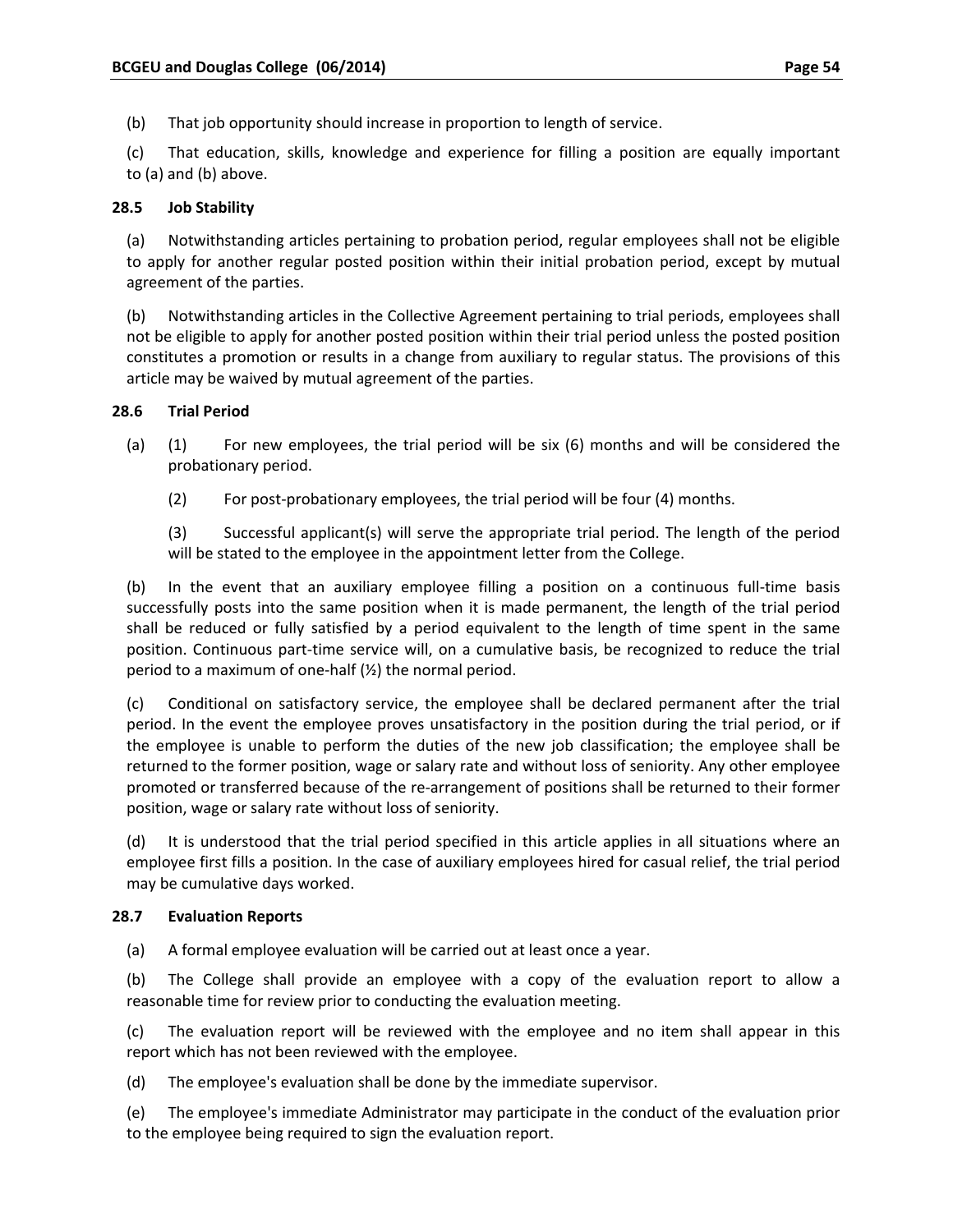(f) The employee may request the attendance of the immediate Administrator and/or shop steward during the evaluation interview.

(g) The form shall provide for the employee's signature in two (2) places; one indicating that the employee has read and accepts the appraisal, and the other indicating that the employee disagrees with the appraisal. The employee shall sign in only one (1) of the places provided.

(h) The employee shall receive a copy of this evaluation report at the time of signing.

(i) The employee's evaluation shall not be changed after an employee has signed it, without the knowledge of the employee.

(j) If the employee's increment is to be denied it must be so stated on the Evaluation Report.

(k) When an employee has grieved an evaluation report, that evaluation will not be placed on the employee file until the grievance is concluded.

## **28.8 Selection Panels**

Selection panels for posted positions within the bargaining unit shall be convened by the College. The College may choose not to convene a selection panel if only one (1) candidate is being considered.

## **28.9 Local Union Observer**

The President of the Union or designate may sit as an observer on Selection Panels for posted positions within the bargaining unit. The observer shall not be from the classification area of the position being considered.

## **28.10 Notification to Employee and Union**

Within five (5) working days of the date of appointment to a vacant position within the bargaining unit, the name of the successful applicant shall be sent to each applicant from within the bargaining unit. Upon request, unsuccessful applicants from within the bargaining unit shall be given, in writing, the reasons why they were unsuccessful. The Union shall be notified of all appointments, hiring, layoffs, transfers, recalls and terminations of employment within five (5) working days.

## **28.11 Right to Grieve**

Where employees feel they have been aggrieved by any decision of the College related to promotion, demotion or transfer, the employees may grieve the decision at Step 3 of the Grievance Procedure in Article 10 of this Agreement within thirty (30) days of being notified of the results of the Selection Panel. Where a grievance has been filed no permanent transfers or placement shall take effect until the grievance has been resolved.

## **28.12 Employee Files**

(a) Each employee will be permitted to review the employee's own employee file, subject to the conditions herein specified.

(b) The employee file will only be accessible during normal college business hours, and only when the employee has given reasonable notice that access is requested.

(c) The employee cannot remove the file from the office in which access is provided, and the employee cannot remove anything from the file or add anything to it.

(d) The College shall not place any documentation on an employee's employee file of which the employee is not aware.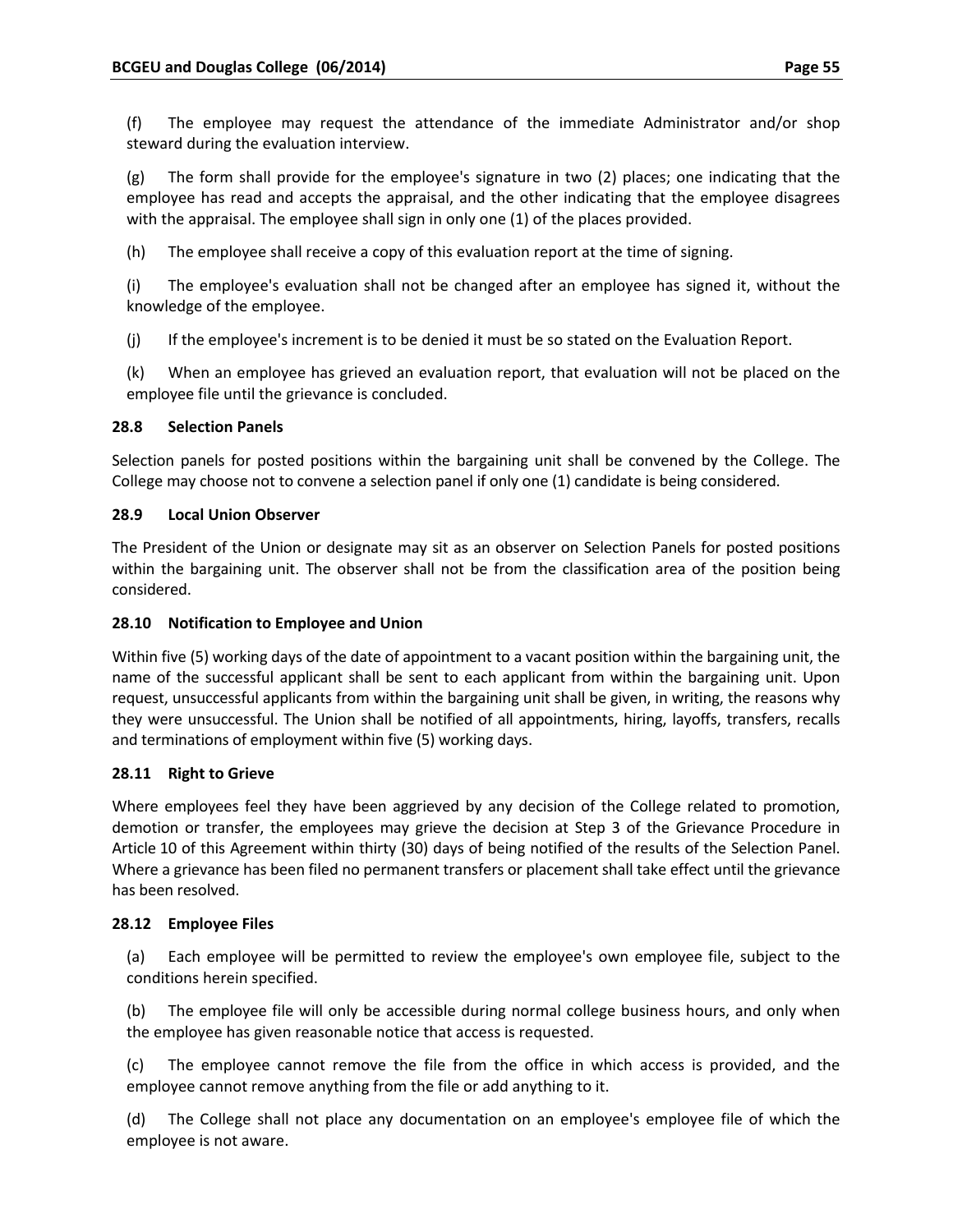## **28.13 Employee Training**

(a) When new, enhanced or changed work processes are introduced into an employee's job, the College shall identify and provide the learning opportunities, support and/or training required to perform the job duties.

- (b) The College will discuss the employee development needs with the affected employees.
- (c) Employees shall suffer no loss of pay, excluding overtime, to participate in this training.

## **28.14 Transfer Without Posting**

The College and Union jointly have the authority to grant lateral transfers or voluntary demotions, to vacancies, without posting for:

- (a) compassionate or medical grounds to employees who have completed their probationary period.
- (b) all employees who have become incapacitated by industrial illness or industrial injury arising out of employment at the College.

Such jurisdiction is not limited to initial placement but is retained for subsequent moves should it become necessary.

## **28.15 Reorganization**

The parties agree that where there is a reorganization/restructuring, it shall be implemented in accordance with the following principles:

(a) The College agrees to give the President of the Union or designate three (3) months' advance notice of a reorganization within the College which will affect employees within the bargaining unit.

(b) The College agrees to meet and consult first with the staff representative and the bargaining unit Chairperson. Subsequently, the parties and the affected employee(s) shall meet to discuss the implications of such changes prior to the implementation of same.

(c) Following the above consultations, the College will advise the employee(s) to be affected in writing. A steward will be appointed by the bargaining unit Chairperson to be available for all meetings or discussion with employee(s).

(d) When any reorganization is planned, all positions covered by the Collective Agreement affected by the reorganization will be reviewed and graded by the Human Resources Department before reorganization is implemented. Prior to the effective date of implementation, the College will meet with the employee(s) and present revised job description(s).

(e) Where there is a dispute regarding the classification and/or pay level determined by the Human Resources Department, it may be appealed pursuant to Article 29. If the appeal is successful, any salary increase will be retroactive to the implementation date of the reorganization.

(f) Any employee affected by the reorganization will not be subject to the provisions of Article 28.6 – "*Trial Period*".

(g) An employee who, through reorganization, accepts a position with a reduced salary, shall receive salary protection in accordance with Article 29.8. However, the employee must accept subsequent job offers to higher rated positions for which he/she is qualified or forfeit the protection of Article 29.8.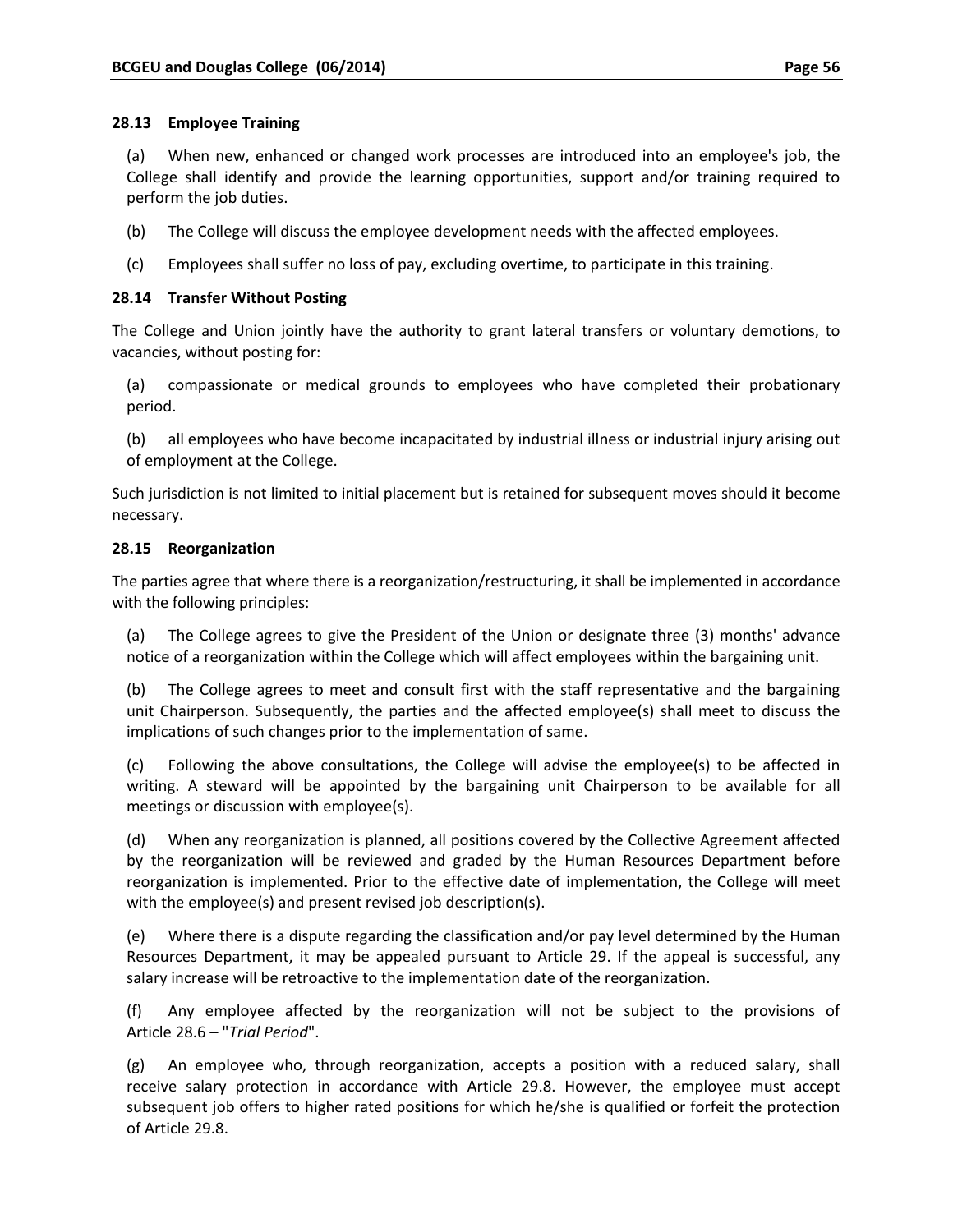# **ARTICLE 29 ‐ JOB CLASSIFICATION AND RECLASSIFICATION**

## **29.1 Position Descriptions**

The College agrees to supply the President of the Union or his/her designate with the position descriptions for those classifications in the bargaining unit.

## **29.2 Job Evaluation Plan and Committee**

(a) The administration of the Job Evaluation Plan will be consistent with the Gender Neutral Joint Job Evaluation Manual for Job Description, Classification and Salary/Wage Administration.

(b) The Manual sets out the preamble, purpose and definitions; the Job Evaluation Plan factors for classifying positions; the agreed methods for describing and classifying jobs; how to apply the job descriptions and classifications and how to maintain job descriptions and classifications.

(c) The College and the Union shall designate, in writing to each other, their representatives for a joint job evaluation committee. They will handle job descriptions and classifications through the required stages. The parties agree that there shall be two (2) representatives from the College and two (2) from the Union. The union representatives will suffer no loss of seniority or remuneration otherwise payable by the College when such meetings are held during working hours.

(d) The College and the Union shall each designate a referee for the purpose of dispute resolution. Additionally, and included in such designation, the parties shall agree and name a person to act as an arbitrator.

## **29.3 Classification Rating**

The parties agree that classifications in the bargaining unit shall not be rated below the 1993 base rate for Pay Level III.

## **29.4 Job Evaluation and Salary Assignment**

Evaluated positions have been described and classified in accordance with the provisions of the Gender Neutral Joint Job Evaluation Manual. As well, a rate of pay has been applied to employees in the positions or jobs in accordance with the salary scale set out in Appendix A of the Collective Agreement.

## **29.5 Job Evaluation**

(a) All bargaining unit positions shall be evaluated by the Joint Job Evaluation Committee.

(b) The Committee has the responsibility to arrive at an agreement on each position's job-description evaluation and reasons for classification. The Committee Co-Chairs' signatures confirm that agreement has been reached on each job description and classification. In the event agreement is not reached, the issue will be adjudicated by the agreed appeal process.

(c) An employee who believes his/her position is incorrectly classified shall request, through his/her immediate excluded supervisor, a copy of his/her current job description and classification and a job-review questionnaire.

(d) The employee shall outline his/her current duties and responsibilities on the job‐review questionnaire. Then he/she will review the completed questionnaire with his/her immediate excluded supervisor.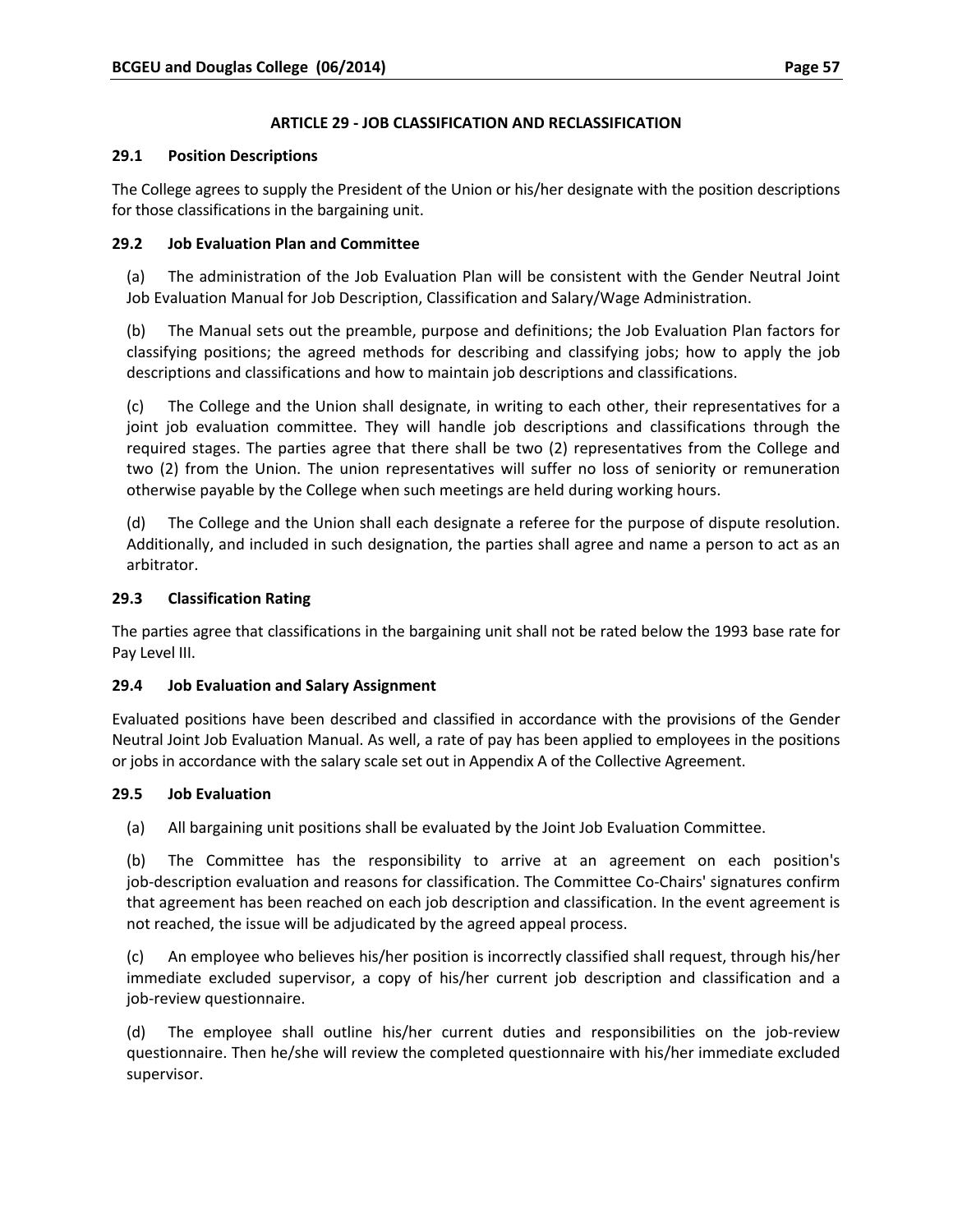(e) The employee shall submit a written request for a position classification review and an original copy of the job-review questionnaire to Human Resources Department with a copy to the Joint Job Evaluation Committee's Union Co‐Chair.

(f) Human Resources Department staff will review and, where necessary, prepare a revised position description with reasons for classification. The Joint Job Evaluation Committee will review the employee's request at the next pre‐scheduled committee meeting.

(g) Such requests will be adjudicated by the Joint Job Evaluation Committee in accordance with the process outlined in the Joint Job Evaluation Plan Manual.

(h) Joint Job Evaluation Committee decisions are final and binding.

(i) If the Joint Job Evaluation Committee is unable to make a decision, the disputed issue will be referred to Step 3 of the Grievance Procedure.

# **29.6 Criteria for the Arbitrator**

(a) In the event the dispute is arbitrated, the parties agree that it is preferable that the Arbitrator has knowledge of job evaluation.

(b) The Arbitrator shall consider factors, degrees and related methods used within the point evaluation system under the Gender Neutral Job Evaluation Plan developed by the Joint Job Evaluation Committee. He/she shall be supplied with all the documentation, existing evaluation results, job specifications, as well as individual position ratings for all jobs within the unit. The parties specifically agree that neither market value nor volume of work will be a factor in determining classification level.

(c) The existing scale shall be maintained and the Arbitrator shall not have the authority to increase the number of steps except with the consent of the parties.

## **29.7 New Position**

The Joint Job Evaluation Manual outlines the process to be followed when new positions are created.

## **29.8 Reclassification of Position**

An employee shall not have his/her salary reduced by reason of a change in the classification of his/her position, which is caused other than by the employees themselves.

## **29.9 Retroactivity**

Reclassification requests approved by the Joint Job Evaluation Committee shall be retroactive to the date the request was filed.

## **ARTICLE 30 ‐ EMPLOYEE WORKLOAD**

Except in the case of an emergency, an employee's workload shall not be increased beyond a level that could reasonably be expected of an employee in a regular workday.

Disputes arising out of this article shall first be referred to the employee's supervisor. Failing resolution within three (3) days, the matter shall be referred to the Labour/Management Committee.

If the dispute is not resolved by the Labour/Management Committee within five (5) days, the matter will be submitted to an Investigator under Article 11.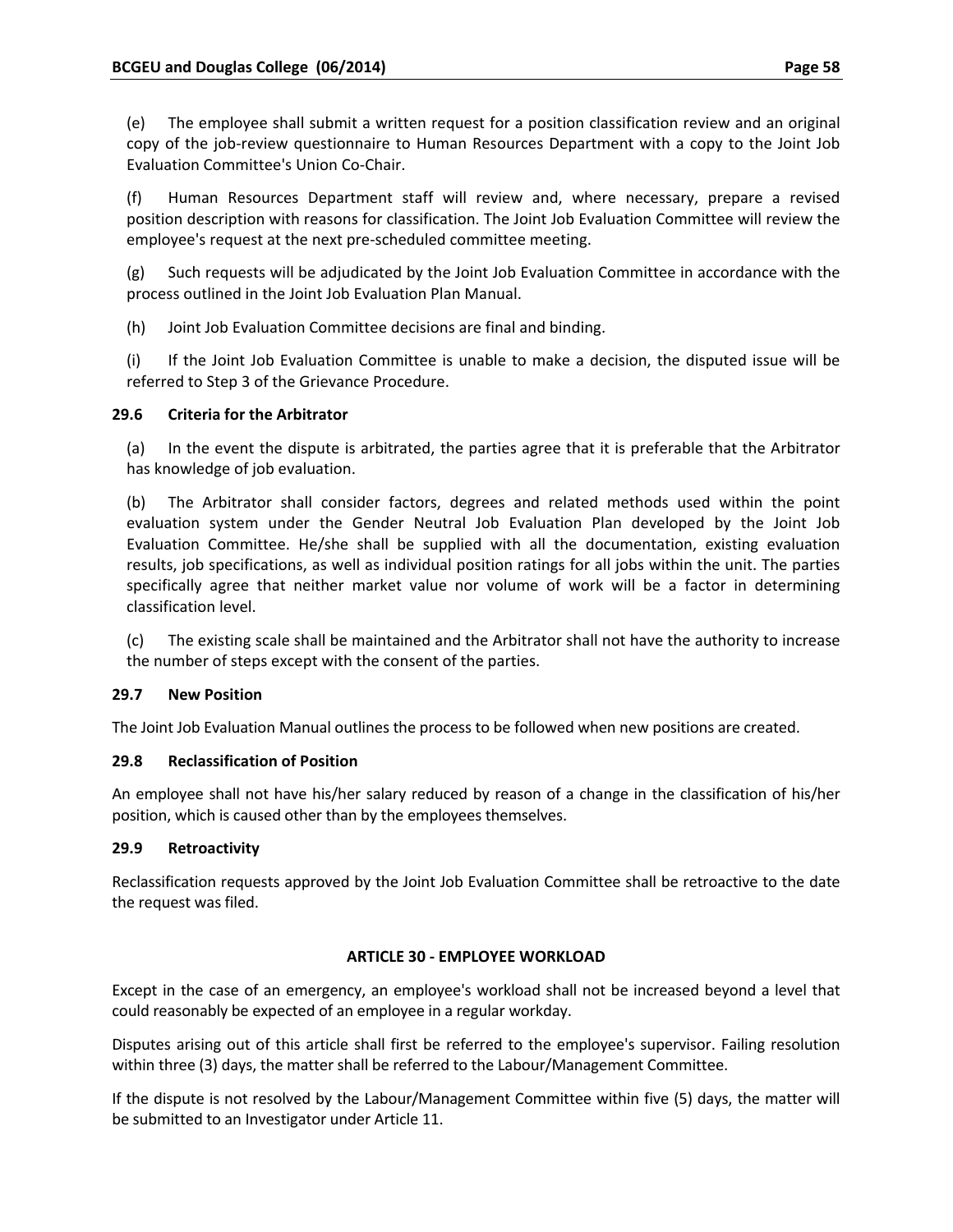#### **ARTICLE 31 ‐ PERSONAL DUTIES**

It is understood by both parties that work not related to the business of Douglas College should not be performed on the College's time.

To this end, it is agreed that an employee will not be required to perform duties of a personal nature for a supervisory employee.

#### **ARTICLE 32 ‐ PAYMENT OF WAGES AND ALLOWANCES**

## **32.1 Equal Pay**

The College shall not discriminate between male and female employees by employing a person of one sex for any work at a rate of pay that is less than the rate of pay at which a person of the other sex is employed for similar or substantially similar work.

#### **32.2 Paydays**

Employees shall be paid biweekly on alternate Fridays. Pay shall be issued by direct deposit to the credit of an employee's account in a savings institution. Regular employees who receive manual paycheques prior to February 28, 2006 shall be entitled to be paid manually until such time as they choose to be paid by direct deposit.

#### **32.3 Rates of Pay**

An employee shall be paid in accordance with the biweekly rates set out in Appendix A to this Agreement.

#### **32.4 Wage Increments**

(a) The term "*increment*" as used herein shall be understood to mean the increase in salary accruing to an employee when the employee becomes entitled to payment according to the next higher increment step set out in the applicable salary scale in Appendix A.

(b) The first increment to which the employee becomes entitled will be payable on the first of the month concurrent with or next following the completion of six (6) months' employment with the College.

(c) For new employees hired after March 31, 2005, the first increment to which the employee becomes entitled will be payable on the first of the month concurrent with or next following the completion of one (1) year's employment with the College.

In the event an employee is promoted into a new pay level at Step A, that employee will receive an increment in accordance with the paragraph above.

(d) Subsequent increments to which the employee becomes entitled shall be payable on the first of the month concurrent with or next following the yearly anniversary date of the employee's last increment increase.

(e) The employee's anniversary date for purposes of entitlement to the next increment increase will change and be effective from the date on which the employee assumes a new or different job within the bargaining unit which constitutes a promotion.

(f) The dates upon which an employee would otherwise become entitled to an increment increase in accordance with the terms of this article, will be extended by a time period equal to any authorized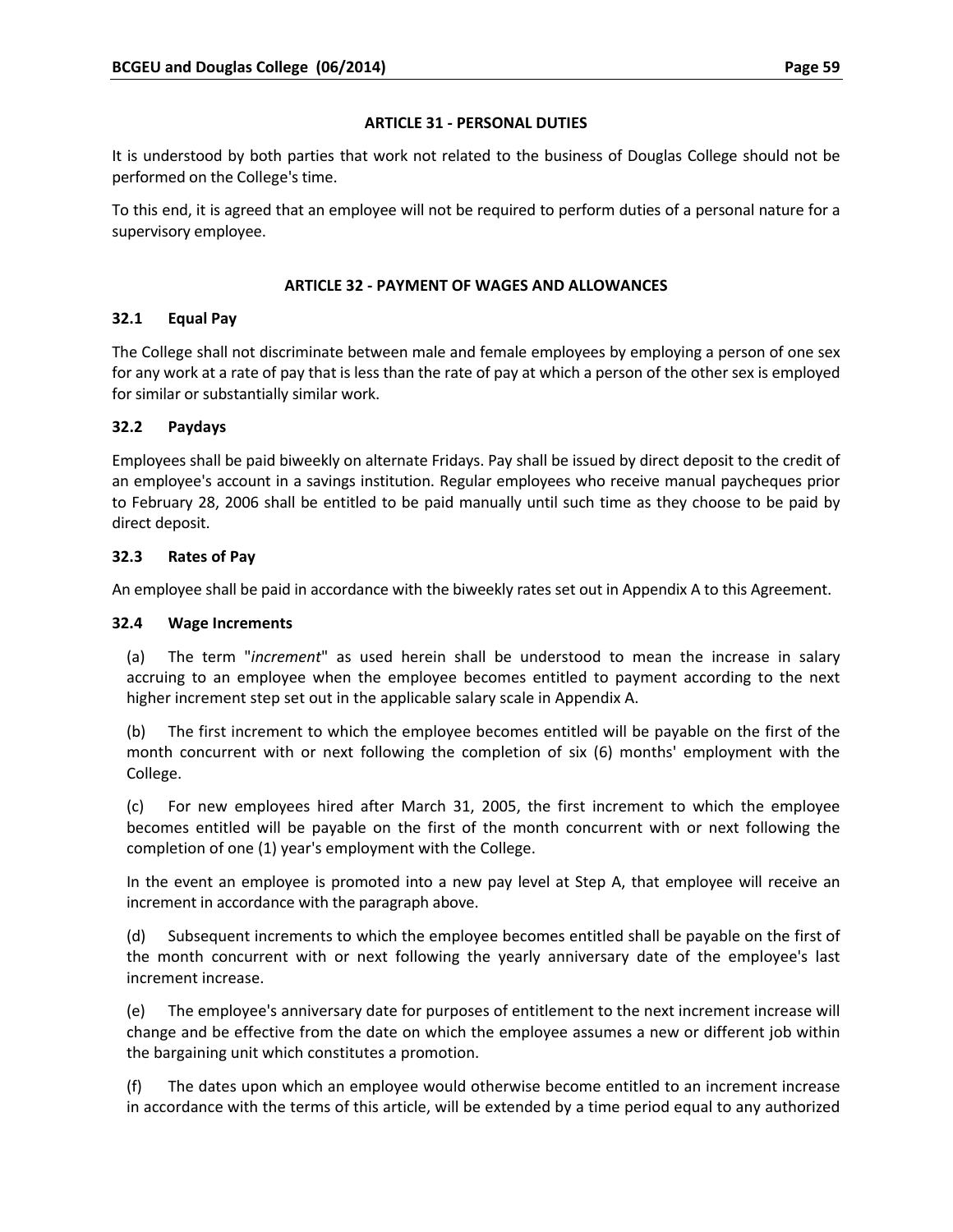unpaid leave of absence granted to the employee where such leave is for more than an accumulated total of thirty (30) days in a calendar year.

# **32.5 Wages**

All wage scales for positions specified in Appendix A shall be increased as follows:

(a) *Effective* December 1, 2012, all wage scales which were in effect on November 30, 2012 shall be increased by one percent (1%).

(b) *Effective* March 1, 2013, all wage scales which were in effect on February 28, 2013 shall be increased by one percent (1%).

(c) *Effective* July 1, 2013, all wage scales which were in effect on June 30, 2013 shall be increased by one percent (1%).

(d) *Effective* April 1, 2014, all wage scales which were in effect on March 31, 2014 shall be increased by one percent (1%).

The new rates shall be rounded to the nearest whole cent or dollar as applicable.

These wage increases shall apply to all current employees who are members of the bargaining unit.

# **32.6 Substitution Pay**

(a) When employees are designated by the College to temporarily substitute in or perform the principal duties of a higher paying position for which a salary range has been established, they shall receive the rate in the salary range which is two (2) steps higher than their current rate or the minimum of the range for the position in which the employee is substituting, whichever is greater.

(b) Regular employees with adequate qualifications shall be given first preference for substitution pay pursuant to Article 28.1.

(c) An auxiliary employee may be entitled to substitution pay if a regular employee is not available subject to provision (b).

## **32.7 Rate of Pay on Promotion or Reclassification**

When an employee is promoted or reclassified to a higher paying position, the employee will receive the rate for the position of a single salary, or, in the case of positions on a salary range, will receive the rate in the salary range which is two (2) steps higher than the employee's previous rate or the minimum of the new range, whichever is greater.

## **32.8 Pay on Temporary Assignment**

Regular employees temporarily assigned by the College to a position with a rate of pay lower than their regular rate of pay shall maintain their regular rate of pay.

## **32.9 Kilometre Allowance**

(a) An allowance for all kilometres travelled on the College's business shall be paid to the employees required by the College to use their own vehicles in the performance of their duties. Expense claim forms are available at the Printing Department.

(b) When an employee is transporting the College's equipment or materials at the College's request and on the College's business, the employee shall not be responsible for loss, damage or theft of the College's equipment or materials transported in the employee's vehicle.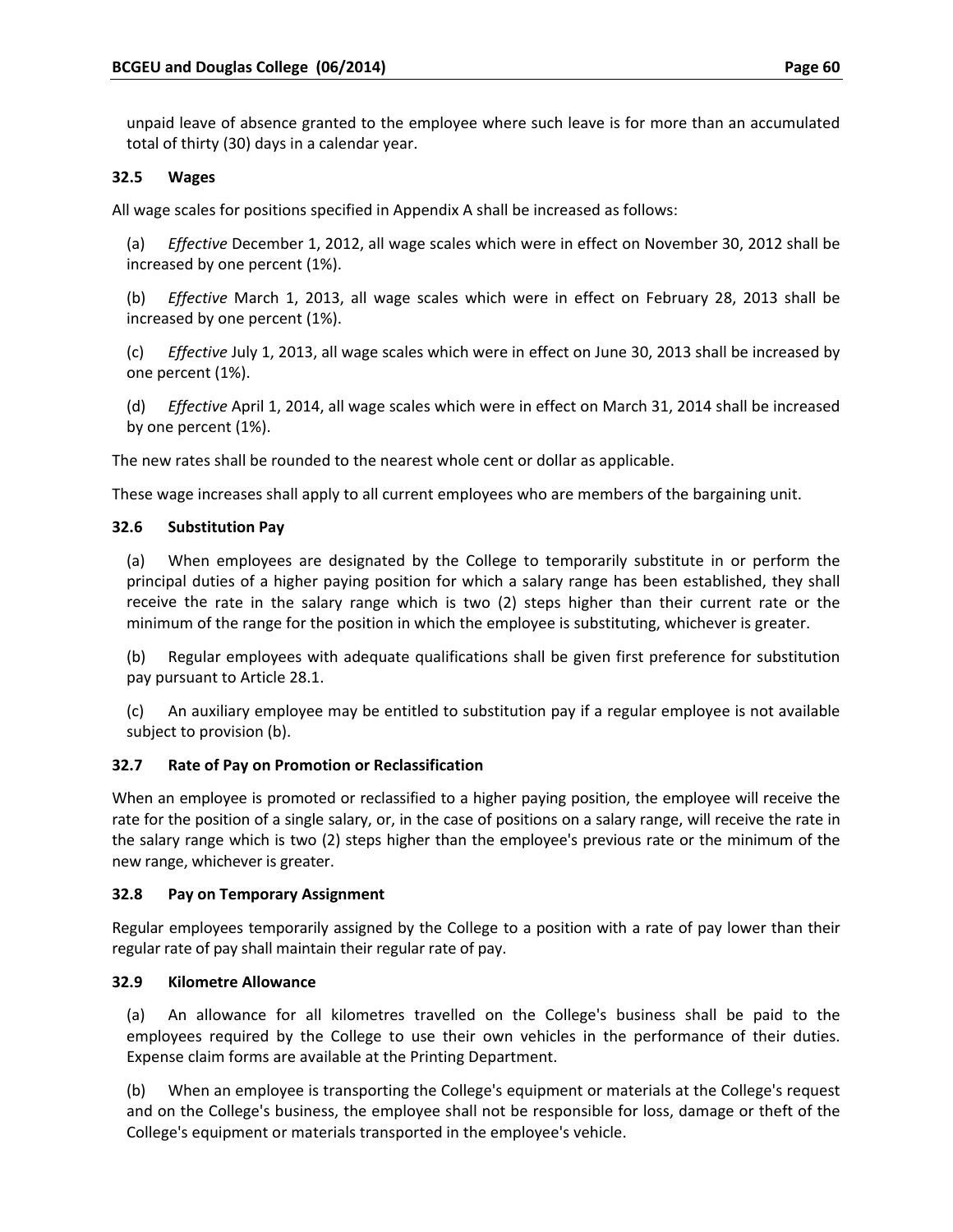(c) Mileage will be payable from an employee's normal campus and inter‐campus and off‐campus mileage will accumulate from there.

#### **32.10 Business Insurance**

(a) An employee who is in a position designated by the College to travel in excess of six (6) days per month per insurance year on college business shall, subject to the prior approval of the Bursar or designate, be reimbursed upon presentation of appropriate receipts and documents, one hundred percent (100%) of the annual incremental cost based on Safe Drivers' Discount rates of the Insurance Corporation of British Columbia Class 007 (Business) premium that is over and above that for Class 002 (Pleasure, Drive to Work or School). Such reimbursement shall be limited to one (1) vehicle per employee and it is the designated employee's responsibility to purchase Class 007 vehicle insurance when necessary. If the College so reimburses an employee, the employee shall normally use his/her personal motor vehicle for college business requiring a motor vehicle.

(b) The College will pay a maximum of fifty dollars (\$50) towards the comprehensive deductible in the case of an employee, whose personal vehicle sustains damage from college equipment which the employee is transporting.

#### **32.11 Meal Allowance**

Employees on travel status shall be entitled to a meal allowance for the time spent away from the College. Expense claim forms are available at the Printing Department.

#### **32.12 Transportation for Employees**

Transportation will be provided to employees who are required to work other than their normal working hours, and who must travel to or from their home during the hours between 12:00 p.m. and 6:00 a.m. and when convenient public transportation or other transportation facilities are not available. An employee shall be reimbursed for the cost of commercial transportation.

#### **32.13 Transportation ‐ Go Green**

The College will provide an amount equal to the cost of a parking pass per semester for three (3) semesters per year for regular employees.

#### **32.14 Cashier Policy**

Employees who perform duties as cashiers shall not be penalized financially. Cashiers who do make excessive or too frequent errors shall be:

- (a) provided with further training as a cashier; or
- (b) provided retraining with a view to relocation in a more suitable position.
- (c) In the event Steps (a) and (b) above fail, the employee may be demoted and will be paid the rate for the new classification.

## **32.15 Upgrading Qualification**

(a) Where the College requires employees to upgrade their skills or qualifications in order to operate or maintain new equipment, the cost of training, and normal living and travel expenses as laid down will be borne by the College.

(b) When training is available during regular work hours, the employee shall attend during regular work hours. Such training time will be considered as time worked and the employee's regular rate of pay will be maintained throughout the training period. Seniority and vacation will also accrue.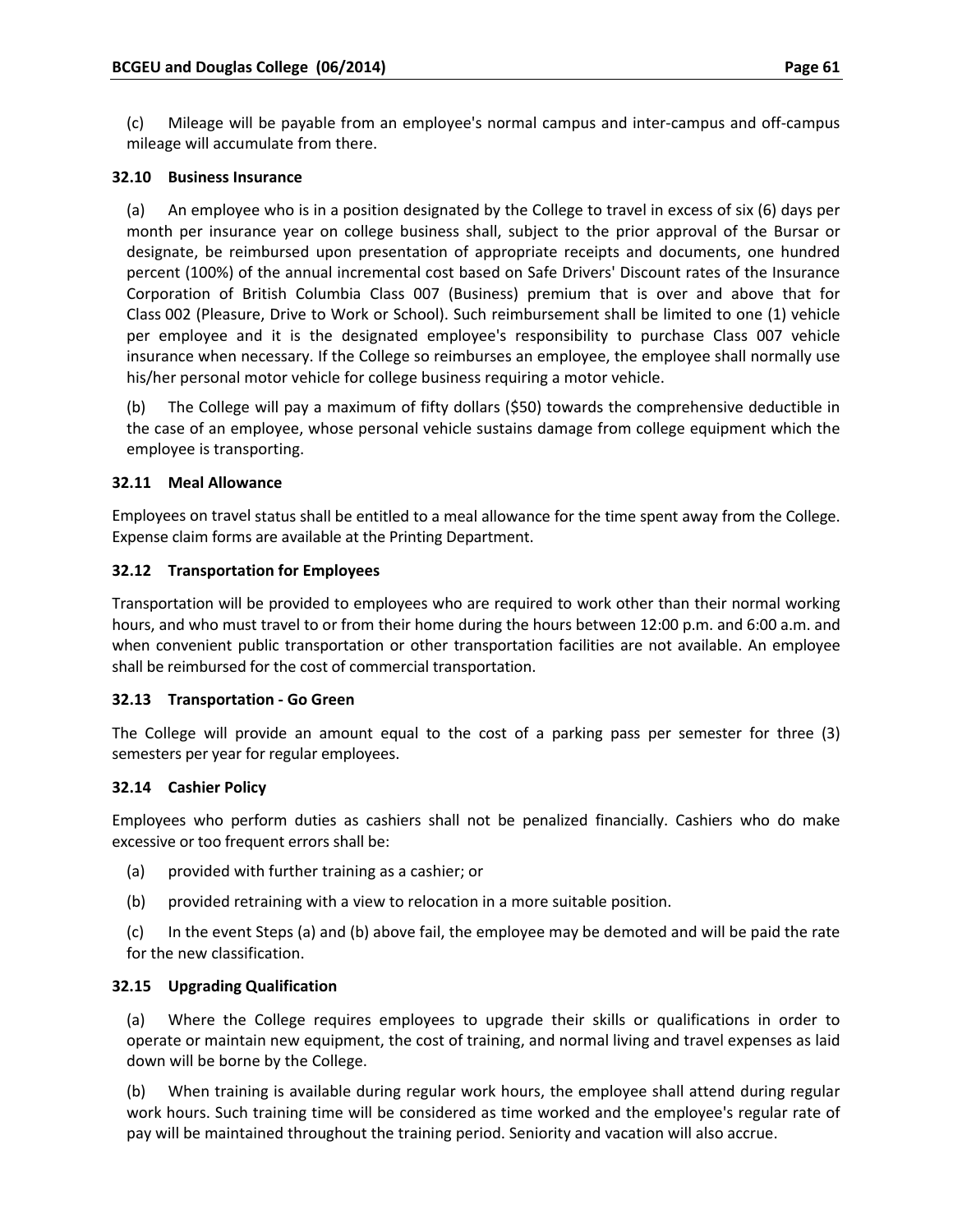#### **32.16 Overpayment of Salary and Allowance**

(a) Where an error has resulted in an overpayment in an employee's basic salary, premium rates or allowances it may be rectified in total and retroactively for a period not to exceed one (1) year from the date on which the error was discovered.

(b) The employee shall be provided with one (1) month's notice of the College's intent to recover any excess payment. The notice shall specify the amount, period and reason for the overpayment, and the method of repayment.

(c) The rate of recovery shall not exceed the rate at which the overpayment was made and shall be discussed between the employee and his or her supervisor prior to being repaid. Maximum recovery rate shall not exceed ten percent (10%) of an employee's basic biweekly salary.

(d) This policy does not apply to claims for damages, etc. arising from alleged violations in the application or interpretation of the Collective Agreement.

#### **32.17 Substitution Pay in Lieu of Formal Reclassification**

If the College does not wish certain duties to be continued to be performed by the employee, the College has the authority to pay substitution pay for the period for which the duties were performed.

#### **ARTICLE 33 ‐ AUXILIARY EMPLOYEES**

#### **33.1 Appointment**

An auxiliary employee shall receive, within five (5) working days of the employee's start date a letter of employment clearly stating their employment status and expected duration of employment.

#### **33.2 Seniority**

(a) The College shall maintain a seniority list showing the date of first hire, last appointment date, present classification, and total days and hours worked. A copy of this list shall be forwarded to the Union in February of each year.

(b) An auxiliary employee shall accumulate service seniority equal to the number of days worked.

(c) Auxiliary employees who become regular shall be credited with all service seniority accrued as an auxiliary.

(d) After working an accumulated number of hours equivalent to sixty‐five (65) working days in a twelve‐month (12) period immediately prior to a posting auxiliary employees shall have such hours of service, from the first date of their employment, recognized for the purposes of applying as an internal applicant for a position. In the event the selection process requires a tiebreaker, the hours of service shall be the determining factor.

## **33.3 Loss of Seniority**

Auxiliary employees shall lose their seniority in the event that:

- (a) they are discharged for just cause;
- (b) they voluntarily terminate or abandon their employment with the College;
- (c) they are on layoff for more than six (6) months;

(d) they turn down five (5) consecutive jobs in which the duration and nature of the work is reasonably similar to that which they carried out prior to layoff.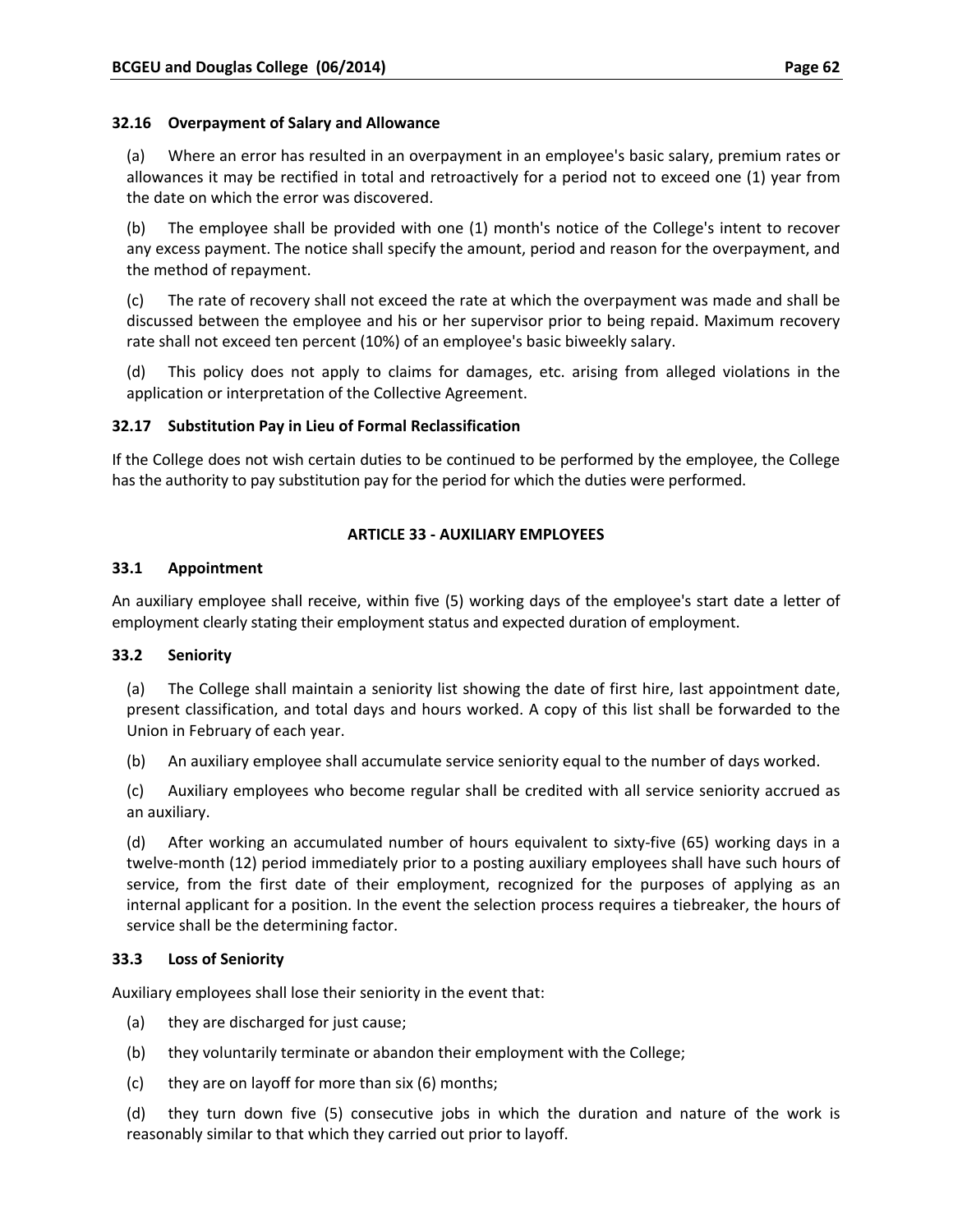#### **33.4 Layoff and Recall**

(a) Layoff of auxiliary employees shall be in reverse order of auxiliary seniority in the classification seniority grouping as follows:

(1) Accounting, Admissions, Records Clerks

(2) Departmental Assistants I and II, Clerk Typists, Educational and Student Services, Bookstore

- (3) Continuing Education
- (4) Systems and Computing
- (5) Project/Lab Technicians
- (6) Facilities
- (7) Learning Resources
- (8) Human Resources
- (9) Community Resource Development
- (10) Communications and Marketing Office
- (11) Math Advisor, International Education, Language & Cultural Assistants
- (12) Visual Language Program Assistant
- (13) Research
- (14) Co‐op Placement Clerks
- (15) Native Language Speaker, Costume Assistant, Stagehand
- $(16)$  I-Care
- (17) Women's Centre Coordinator

(b) On call auxiliary employees identified in Article 28.1(c) shall be recalled in order of service seniority in the classification seniority grouping as listed above provided the auxiliary has the qualifications, ability and experience for the job which is available.

## **33.5 Application of Agreement**

The provisions of Articles 13, 14, 19, 20, 21, 22, 23, and 27 of this Agreement do not apply to auxiliary employees. The provisions of the other articles apply to auxiliary employees except as otherwise indicated.

## **33.6 Annual Vacation**

Auxiliary employees will be entitled to receive annual vacation at the rate of four percent (4%) of their regular earnings. After one thousand (1,000) days worked, auxiliary employees will be entitled to receive annual vacation at the rate of six percent (6%) of their regular earnings.

## **33.7 Health and Welfare**

Auxiliary employees shall receive compensation of forty‐seven cents (47¢) per hour worked in lieu of Health and Welfare Benefits.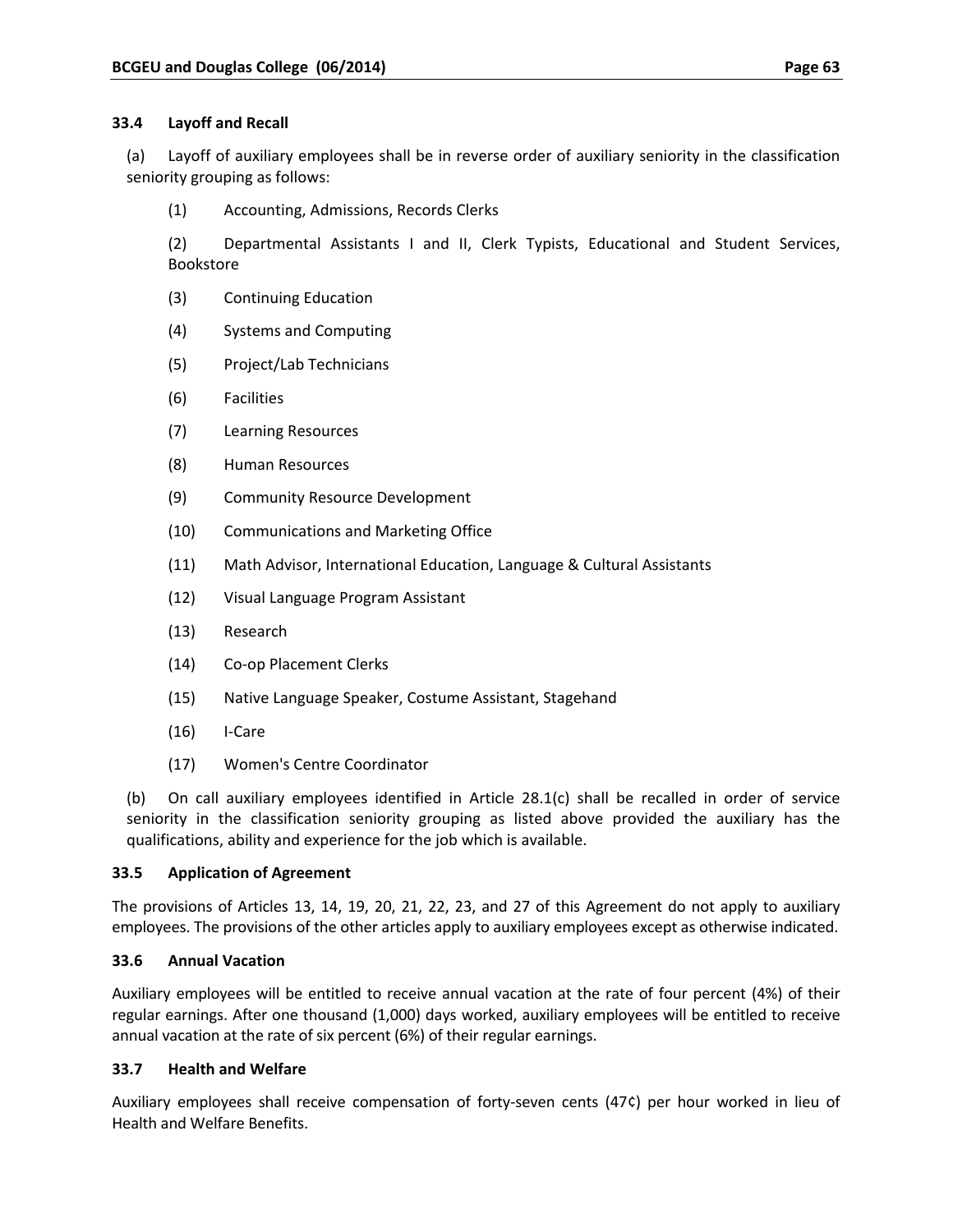### **33.8 Paid Holidays**

Auxiliary employees who work the day before and the day after a designated paid holiday, or who have worked fifteen (15) of the previous thirty (30) days, shall be paid for the holiday and entitled to the provisions of Article 18.

### **33.9 Entitlement to Wage Increments**

(a) When an auxiliary employee works in the same classification during the qualifying period defined in Article 32.4 on a full‐time or equivalent part‐time basis, the employee becomes entitled to increments in the applicable salary scale as defined in Appendix A.

(b) When an employee, filling a position on an auxiliary basis, subsequently successfully posts into the same position if it is made permanent, increment adjustments will be calculated on the individual's total service in the position.

(c) When the auxiliary employee has attained a higher increment level as per (a) above and the job subsequently ceases, the employee will carry the increment level forward to the next assignment, provided the skills and knowledge required are reasonably similar in nature.

(d) Auxiliary employees who are employed in non‐posted periods of service less than thirty (30) calendar days, shall become entitled to increments when they have worked the equivalent number of hours required by full‐time employees.

(e) Auxiliary employees hired into non‐posted positions after March 31, 2005 will be paid at increment A with no progression.

### **33.10 Entitlement to Benefits**

Auxiliary employees working a minimum of seventeen and one‐half (17½) hours per week in temporary positions of six (6) months' continuous duration or more will be eligible to apply for benefits outlined in Article 20, subject to the following:

(a) Article 33.7 will not apply;

(b) at the expiration of their term of employment, their benefit coverage will cease and would only recommence should they later succeed in posting into another seventeen and one‐half (17½) hours per week job of the required duration.

Note: Benefits for eligible auxiliary employees will be paid on a pro rata basis, proportionate to their time *worked; and will be in accordance with the terms of the policies with the carriers.*

### **33.11 College Study Benefits**

A current auxiliary employee with one (1) or more years of full‐time equivalent service seniority (two hundred and sixty-one [261] days) shall be entitled to take one (1) College credit course per semester, without payment of the tuition fee, outside the employee's normal working hours.

### **ARTICLE 34 ‐ LABORATORY HOURS**

### **34.1 Supervision Time**

For the purposes of this article, "*supervision time*" means scheduled student‐contact hours in a laboratory or other related area for the purpose of student direction or demonstration.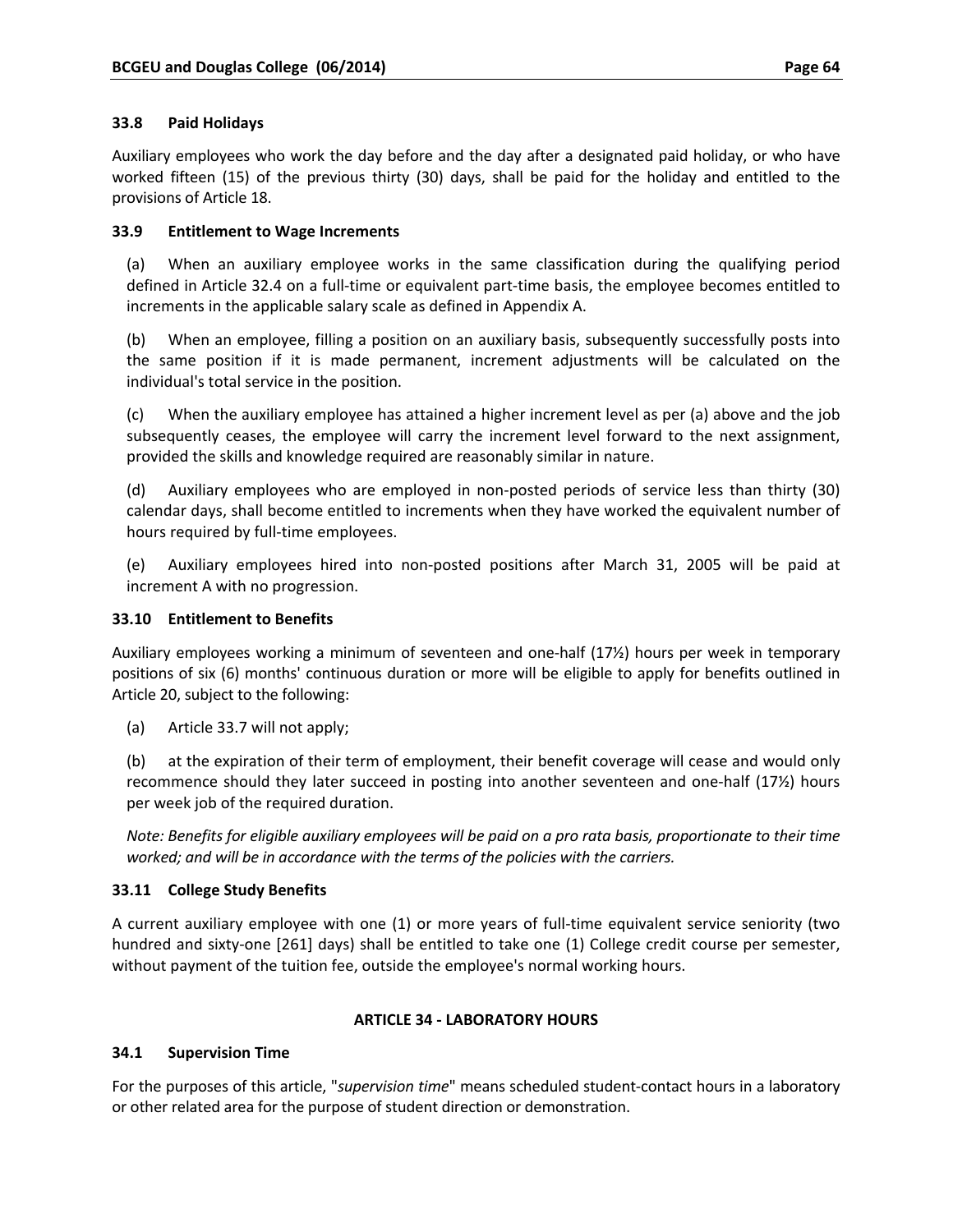### **34.2 Laboratories**

For the purpose of this article, laboratories shall be defined as:

(a) *Traditional* ‐ Group paced laboratory activities normally requiring marking external to the laboratory supervision.

(b) *Open* ‐ Individually paced laboratory activities normally including assessment as part of supervision.

(c) *Combination* ‐ Any combination of group paced and individually paced activities.

### **34.3 Non‐Supervisory Activities**

Activities exclusive of supervision time shall include marking, research, reading, preparation time, set‐up and take-down, meetings and required travel. These activities shall be allotted separate time from supervision time, and shall, together with supervision time, make up the thirty-five (35) hours per week.

### **34.4 Maximum Number of Hours**

The maximum number of supervisory hours per week that any Laboratory Technician IV can be expected to carry shall be:

(a) *Traditional Labs* ‐ The number of supervisory hours will not exceed eighteen (18) hours per week. Where the technician is required to mark fewer than sixty-five (65) students, and has three (3) or fewer preparations, then up to a maximum of twenty‐one (21) hours may be required.

- (b) *Open Lab* ‐ twenty‐five (25) hours.
- (c) *Combination Lab* ‐ shall be prorated.

#### **34.5 Maximum Number of Students**

A Laboratory Technician shall be responsible for supervising not more than eighteen (18) students at one time. For the purpose of allowing employees to alternate on rest periods the maximum of eighteen (18) may be exceeded for the duration of the rest period only.

#### **34.6 Workload**

Workload for Laboratory Technicians Working Twenty (20) Hours/Week or Less:

(a) Laboratory Technician IV working in traditional laboratory environments, shall carry a maximum course load of two (2) courses, and a maximum of three (3) sections.

(b) Article 34.3 above shall apply to the number of hours allotted.

### **ARTICLE 35 ‐ TERM OF AGREEMENT**

#### **35.1 Duration**

This Agreement shall be binding and remain in effect to midnight, June 30, 2014.

#### **35.2 Notice to Bargain**

(a) This Agreement may be opened for collective bargaining by either party on or after March 1, 2014, but in any event, not later than midnight, May 31, 2014.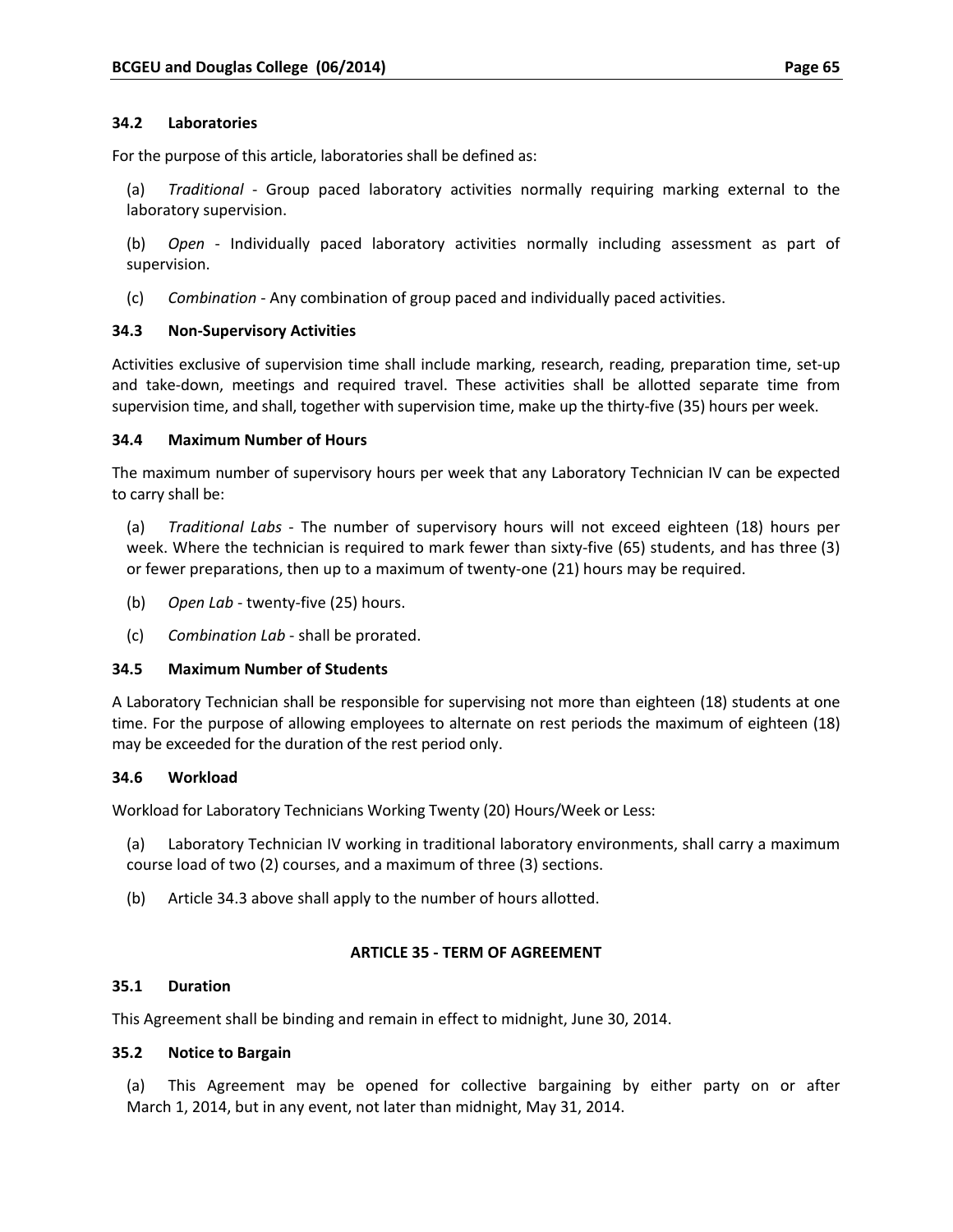(b) Where no notice is given by either party prior to March 31, 2014 and both parties shall be deemed to have given notice under this article on March 31, 2014 and thereupon Clause 35.3 of this Agreement applies.

(c) All notices on behalf of the Union shall be given by the President or designate of the Union and similar notice on behalf of the College shall be given by the Chairman of the College Board or designate.

## **35.3 Commencement of Bargaining**

Where a party to this Agreement has given notice under Article 35.2, the parties shall, within fourteen (14) days after the notice was given, commence collective bargaining.

## **35.4 Changes in Agreement**

Any change deemed necessary in this Agreement may be made by mutual agreement at any time during the life of this Agreement.

## **35.5 Agreement to Continue in Force**

Both parties shall adhere fully to the terms of this Agreement during the period of bona fide collective bargaining.

## **35.6 Effective Date of Agreement**

(a) Except where otherwise specified, the provisions of this Agreement shall be in effect from the date of ratification.

(b) Other adjustments in compensation or other changes in the Agreement will not be given retroactive effect, but instead shall become effective the day following ratification by both parties or the date specified for the applicable provision.

## **35.7 Reference to Relevant Labour Legislation**

The operation of Section 50(2) & (3) of the relevant labour legislation of British Columbia is specifically excluded.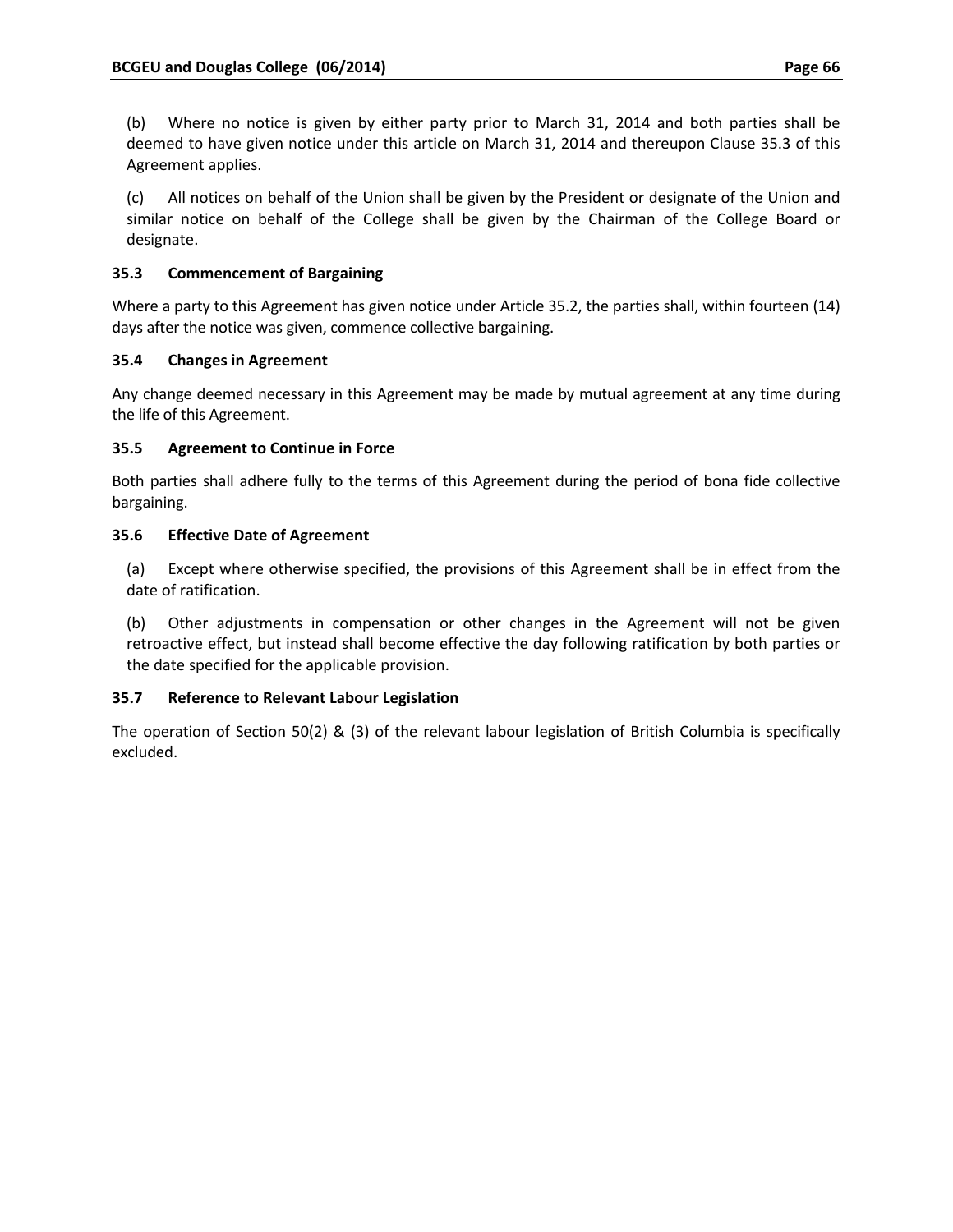**THE UNION: THE COLLEGE:**

**SIGNED ON BEHALF OF SIGNED ON BEHALF OF**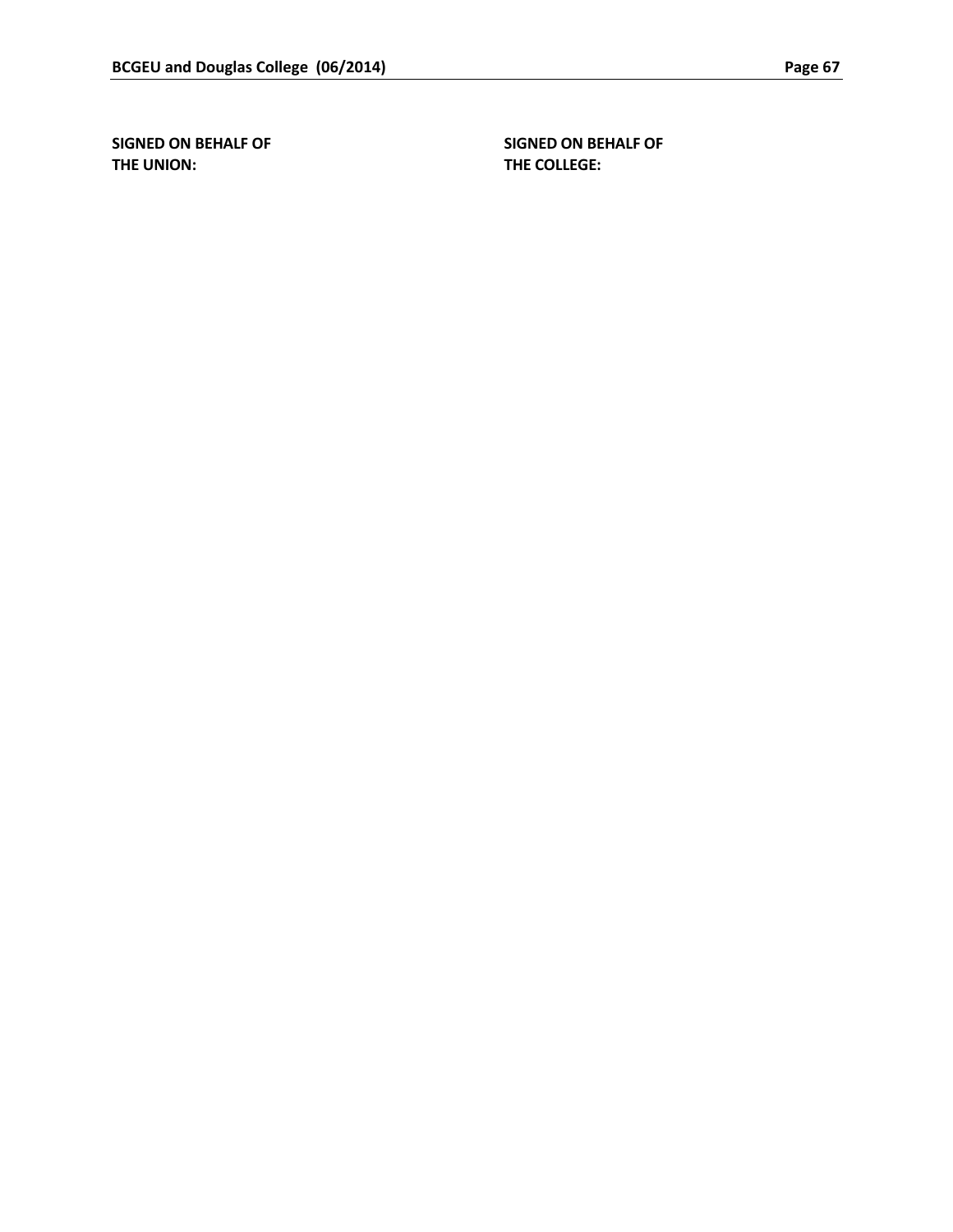| <b>JULY 1, 2009 (2.1% increase)</b> |                 |          |          |          |          |          |
|-------------------------------------|-----------------|----------|----------|----------|----------|----------|
| <b>PAY LEVEL</b>                    |                 | A        | В        | С        | D        | Е        |
| I                                   | Hourly          | 17.16    | 17.44    | 17.78    | 18.14    | 18.52    |
|                                     | <b>Biweekly</b> | 1201.08  | 1221.08  | 1244.46  | 1269.58  | 1296.27  |
|                                     | Annual          | 31228.00 | 31748.00 | 32356.00 | 33009.00 | 33703.00 |
| Ш                                   | Hourly          | 17.44    | 17.78    | 18.14    | 18.52    | 18.85    |
|                                     | <b>Biweekly</b> | 1221.08  | 1244.46  | 1269.58  | 1296.27  | 1319.58  |
|                                     | Annual          | 31748.00 | 32356.00 | 33009.00 | 33703.00 | 34309.00 |
| Ш                                   | Hourly          | 17.78    | 18.14    | 18.52    | 18.85    | 19.28    |
|                                     | <b>Biweekly</b> | 1244.46  | 1269.58  | 1296.27  | 1319.58  | 1349.54  |
|                                     | Annual          | 32356.00 | 33009.00 | 33703.00 | 34309.00 | 35088.00 |
| IV                                  | Hourly          | 18.14    | 18.52    | 18.85    | 19.28    | 19.68    |
|                                     | <b>Biweekly</b> | 1269.58  | 1296.27  | 1319.58  | 1349.54  | 1377.92  |
|                                     | Annual          | 33009.00 | 33703.00 | 34309.00 | 35088.00 | 35826.00 |
| V                                   | Hourly          | 18.52    | 18.85    | 19.28    | 19.68    | 20.09    |
|                                     | Biweekly        | 1296.27  | 1319.58  | 1349.54  | 1377.92  | 1406.35  |
|                                     | Annual          | 33703.00 | 34309.00 | 35088.00 | 35826.00 | 36565.00 |
| VI                                  | Hourly          | 18.85    | 19.28    | 19.68    | 20.09    | 20.54    |
|                                     | Biweekly        | 1319.58  | 1349.54  | 1377.92  | 1406.35  | 1438.08  |
|                                     | Annual          | 34309.00 | 35088.00 | 35826.00 | 36565.00 | 37390.00 |
| VII                                 | Hourly          | 19.28    | 19.68    | 20.09    | 20.54    | 21.04    |
|                                     | Biweekly        | 1349.54  | 1377.92  | 1406.35  | 1438.08  | 1473.04  |
|                                     | Annual          | 35088.00 | 35826.00 | 36565.00 | 37390.00 | 38299.00 |
| VIII                                | Hourly          | 19.68    | 20.09    | 20.54    | 21.04    | 21.66    |
|                                     | <b>Biweekly</b> | 1377.92  | 1406.35  | 1438.08  | 1473.04  | 1516.42  |
|                                     | Annual          | 35826.00 | 36565.00 | 37390.00 | 38299.00 | 39427.00 |
| IX                                  | Hourly          | 20.09    | 20.54    | 21.04    | 21.66    | 22.24    |
|                                     | <b>Biweekly</b> | 1406.35  | 1438.08  | 1473.04  | 1516.42  | 1556.50  |
|                                     | Annual          | 36565.00 | 37390.00 | 38299.00 | 39427.00 | 40469.00 |
| Χ                                   | Hourly          | 20.54    | 21.04    | 21.66    | 22.24    | 22.86    |
|                                     | <b>Biweekly</b> | 1438.08  | 1473.04  | 1516.42  | 1556.50  | 1599.88  |
|                                     | Annual          | 37390.00 | 38299.00 | 39427.00 | 40469.00 | 41597.00 |
| ΧI                                  | Hourly          | 21.04    | 21.66    | 22.24    | 22.86    | 23.52    |
|                                     | <b>Biweekly</b> | 1473.04  | 1516.42  | 1556.50  | 1599.88  | 1646.54  |
|                                     | Annual          | 38299.00 | 39427.00 | 40469.00 | 41597.00 | 42810.00 |
| XII                                 | Hourly          | 21.66    | 22.24    | 22.86    | 23.52    | 24.21    |
|                                     | <b>Biweekly</b> | 1516.42  | 1556.50  | 1599.88  | 1646.54  | 1694.92  |
|                                     | Annual          | 39427.00 | 40469.00 | 41597.00 | 42810.00 | 44068.00 |
| XIII                                | Hourly          | 22.24    | 22.86    | 23.52    | 24.21    | 24.95    |
|                                     | <b>Biweekly</b> | 1556.50  | 1599.88  | 1646.54  | 1694.92  | 1746.73  |
|                                     | Annual          | 40469.00 | 41597.00 | 42810.00 | 44068.00 | 45415.00 |
| XIV                                 | Hourly          | 22.86    | 23.52    | 24.21    | 24.95    | 25.69    |
|                                     | Biweekly        | 1599.88  | 1646.54  | 1694.92  | 1746.73  | 1798.42  |
|                                     | Annual          | 41597.00 | 42810.00 | 44068.00 | 45415.00 | 46759.00 |
| XV                                  | Hourly          | 23.52    | 24.21    | 24.95    | 25.69    | 26.50    |
|                                     | Biweekly        | 1646.54  | 1694.92  | 1746.73  | 1798.42  | 1855.19  |
|                                     | Annual          | 42810.00 | 44068.00 | 45415.00 | 46759.00 | 48235.00 |

# **APPENDIX A Re: Salary Scales**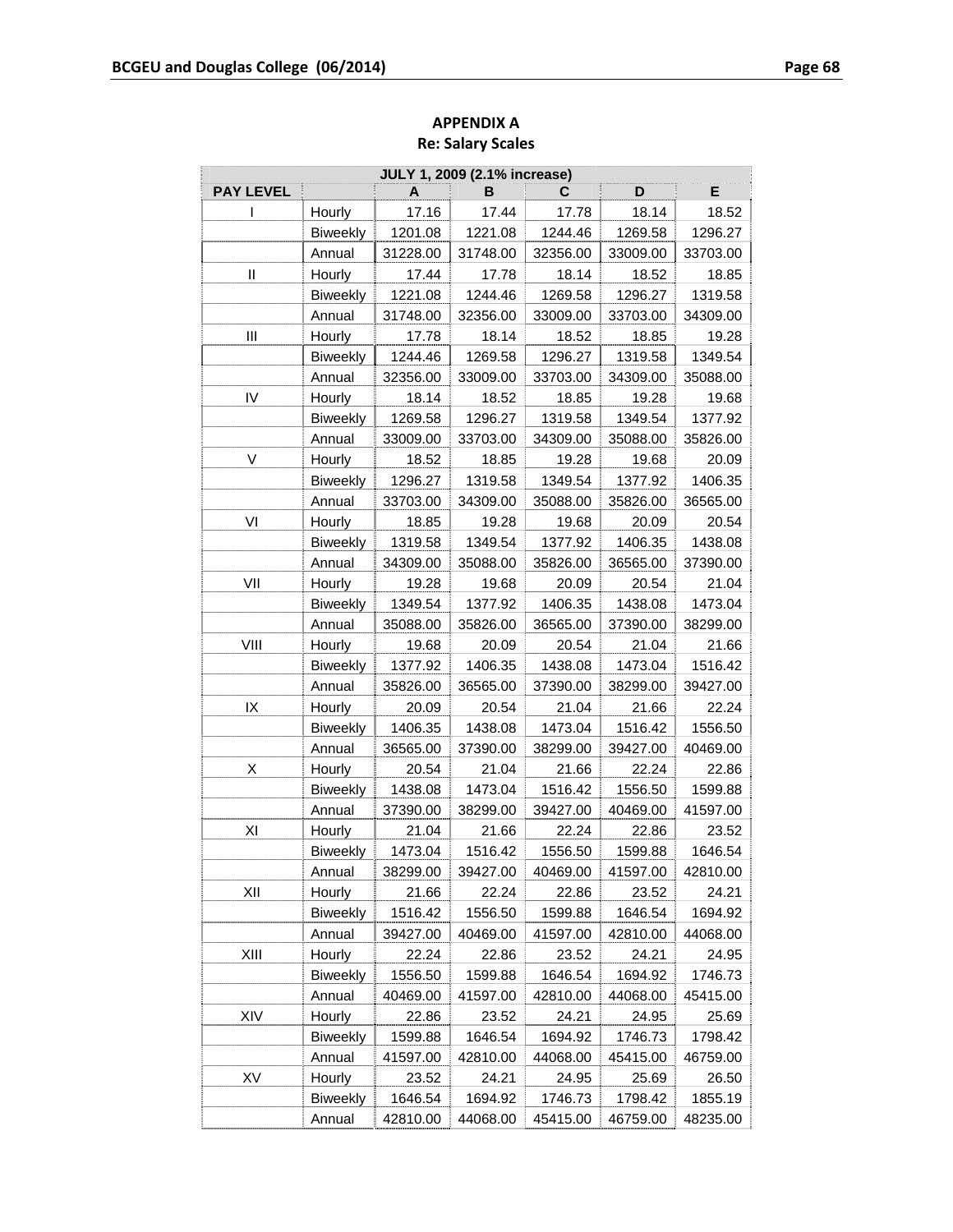| JULY 1, 2009 (2.1% increase) |                 |          |          |          |          |          |  |
|------------------------------|-----------------|----------|----------|----------|----------|----------|--|
| <b>PAY LEVEL</b>             |                 | А        | в        | С        | D        | E.       |  |
| XVI                          | Hourly          | 24.21    | 24.95    | 25.69    | 26.50    | 27.71    |  |
|                              | <b>Biweekly</b> | 1694.92  | 1746.73  | 1798.42  | 1855.19  | 1939.50  |  |
|                              | Annual          | 44068.00 | 45415.00 | 46759.00 | 48235.00 | 50427.00 |  |
| XVII                         | Hourly          | 24.95    | 25.69    | 26.50    | 27.71    | 29.13    |  |
|                              | <b>Biweekly</b> | 1746.73  | 1798.42  | 1855.19  | 1939.50  | 2039.08  |  |
|                              | Annual          | 45415.00 | 46759.00 | 48235.00 | 50427.00 | 53016.00 |  |
| XVIII                        | Hourly          | 25.69    | 26.50    | 27.71    | 29.13    | 30.63    |  |
|                              | <b>Biweekly</b> | 1798.42  | 1855.19  | 1939.50  | 2039.08  | 2143.81  |  |
|                              | Annual          | 46759.00 | 48235.00 | 50427.00 | 53016.00 | 55739.00 |  |

| December 1, 2012 (1% increase) |                 |          |          |          |          |          |
|--------------------------------|-----------------|----------|----------|----------|----------|----------|
| <b>PAY LEVEL</b>               |                 |          | B        | С        | D        | E        |
| I                              | Hourly          | 17.33    | 17.62    | 17.96    | 18.32    | 18.70    |
|                                | <b>Biweekly</b> | 1213.08  | 1233.27  | 1256.92  | 1282.27  | 1309.23  |
|                                | Annual          | 31540.00 | 32065.00 | 32680.00 | 33339.00 | 34040.00 |
| $\mathbf{I}$                   | Hourly          | 17.62    | 17.96    | 18.32    | 18.70    | 19.04    |
|                                | <b>Biweekly</b> | 1233.27  | 1256.92  | 1282.27  | 1309.23  | 1332.77  |
|                                | Annual          | 32065.00 | 32680.00 | 33339.00 | 34040.00 | 34652.00 |
| Ш                              | Hourly          | 17.96    | 18.32    | 18.70    | 19.04    | 19.47    |
|                                | <b>Biweekly</b> | 1256.92  | 1282.27  | 1309.23  | 1332.77  | 1363.04  |
|                                | Annual          | 32680.00 | 33339.00 | 34040.00 | 34652.00 | 35439.00 |
| IV                             | Hourly          | 18.32    | 18.70    | 19.04    | 19.47    | 19.88    |
|                                | <b>Biweekly</b> | 1282.27  | 1309.23  | 1332.77  | 1363.04  | 1391.69  |
|                                | Annual          | 33339.00 | 34040.00 | 34652.00 | 35439.00 | 36184.00 |
| V                              | Hourly          | 18.70    | 19.04    | 19.47    | 19.88    | 20.29    |
|                                | <b>Biweekly</b> | 1309.23  | 1332.77  | 1363.04  | 1391.69  | 1420.42  |
|                                | Annual          | 34040.00 | 34652.00 | 35439.00 | 36184.00 | 36931.00 |
| VI                             | Hourly          | 19.04    | 19.47    | 19.88    | 20.29    | 20.75    |
|                                | <b>Biweekly</b> | 1332.77  | 1363.04  | 1391.69  | 1420.42  | 1452.46  |
|                                | Annual          | 34652.00 | 35439.00 | 36184.00 | 36931.00 | 37764.00 |
| VII                            | Hourly          | 19.47    | 19.88    | 20.29    | 20.75    | 21.25    |
|                                | <b>Biweekly</b> | 1363.04  | 1391.69  | 1420.42  | 1452.46  | 1487.77  |
|                                | Annual          | 35439.00 | 36184.00 | 36931.00 | 37764.00 | 38682.00 |
| VIII                           | Hourly          | 19.88    | 20.29    | 20.75    | 21.25    | 21.88    |
|                                | <b>Biweekly</b> | 1391.69  | 1420.42  | 1452.46  | 1487.77  | 1531.58  |
|                                | Annual          | 36184.00 | 36931.00 | 37764.00 | 38682.00 | 39821.00 |
| IX                             | Hourly          | 20.29    | 20.75    | 21.25    | 21.88    | 22.46    |
|                                | <b>Biweekly</b> | 1420.42  | 1452.46  | 1487.77  | 1531.58  | 1572.08  |
|                                | Annual          | 36931.00 | 37764.00 | 38682.00 | 39821.00 | 40874.00 |
| Χ                              | Hourly          | 20.75    | 21.25    | 21.88    | 22.46    | 23.08    |
|                                | <b>Biweekly</b> | 1452.46  | 1487.77  | 1531.58  | 1572.08  | 1615.88  |
|                                | Annual          | 37764.00 | 38682.00 | 39821.00 | 4087.00  | 42013.00 |
| XI                             | Hourly          | 21.25    | 21.88    | 22.46    | 23.08    | 23.76    |
|                                | Biweekly        | 1487.77  | 1531.58  | 1572.08  | 1615.88  | 1663.00  |
|                                | Annual          | 38682.00 | 39821.00 | 40874.00 | 42013.00 | 43238.00 |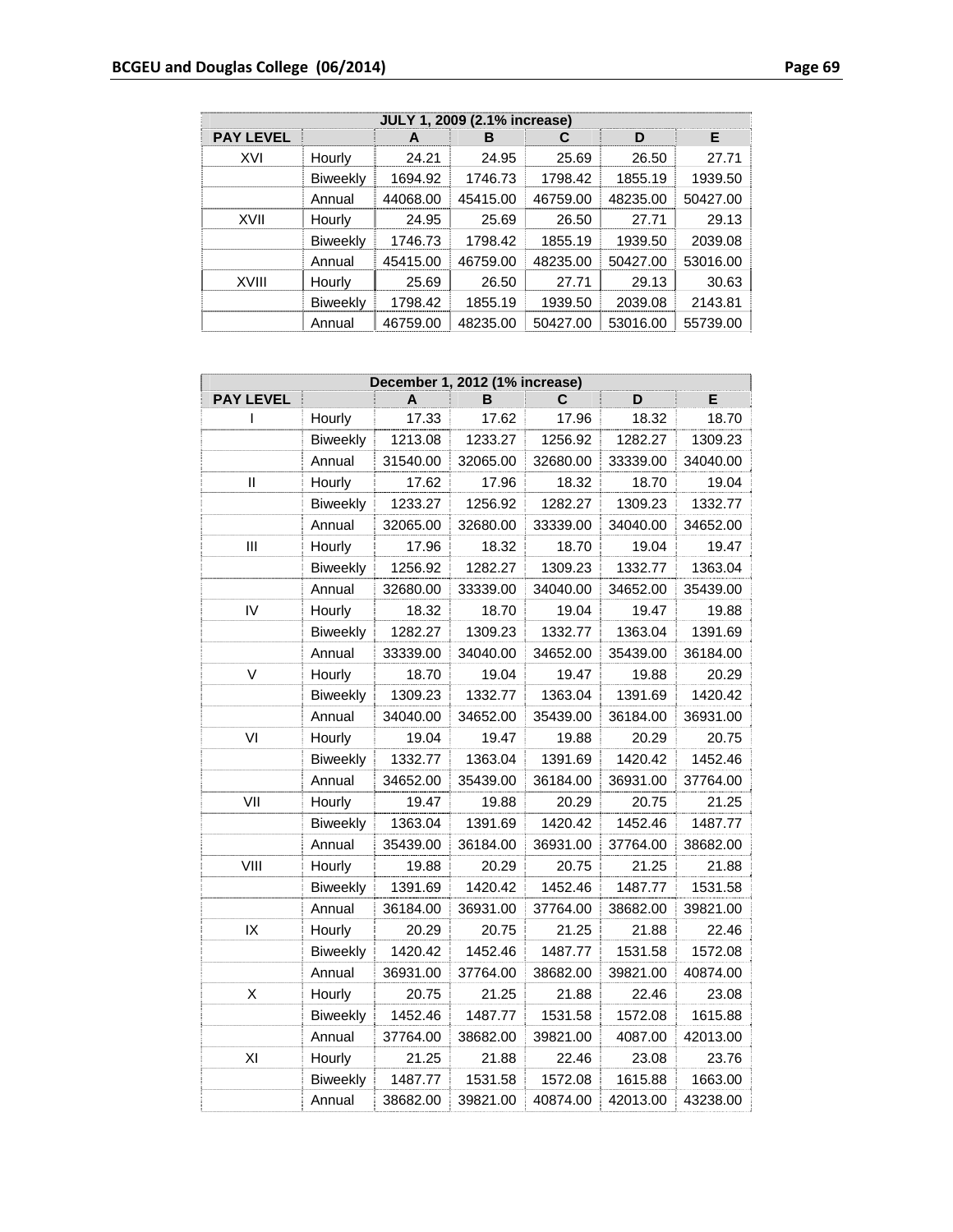| December 1, 2012 (1% increase) |                 |          |          |          |          |          |
|--------------------------------|-----------------|----------|----------|----------|----------|----------|
| <b>PAY LEVEL</b>               |                 | A        | B        | С        | D        | Е        |
| XII                            | Hourly          | 21.88    | 22.46    | 23.08    | 23.76    | 24.46    |
|                                | <b>Biweekly</b> | 1531.58  | 1572.08  | 1615.88  | 1663.00  | 1711.88  |
|                                | Annual          | 39821.00 | 40874.00 | 42013.00 | 43238.00 | 44509.00 |
| XIII                           | Hourly          | 22.46    | 23.08    | 23.76    | 24.46    | 25.20    |
|                                | <b>Biweekly</b> | 1572.08  | 1615.88  | 1663.00  | 1711.88  | 1764.19  |
|                                | Annual          | 40874.00 | 42013.00 | 43238.00 | 44509.00 | 45869.00 |
| XIV                            | Hourly          | 23.08    | 23.76    | 24.46    | 25.20    | 25.95    |
|                                | <b>Biweekly</b> | 1615.88  | 1663.00  | 1711.88  | 1764.19  | 1816.42  |
|                                | Annual          | 42013.00 | 43238.00 | 44509.00 | 45869.00 | 47227.00 |
| XV                             | Hourly          | 23.76    | 24.46    | 25.20    | 25.95    | 26.77    |
|                                | <b>Biweekly</b> | 1663.00  | 1711.88  | 1764.19  | 1816.42  | 1873.73  |
|                                | Annual          | 43238.00 | 44509.00 | 45869.00 | 47227.00 | 48717.00 |
| XVI                            | Hourly          | 24.46    | 25.20    | 25.95    | 26.77    | 27.98    |
|                                | <b>Biweekly</b> | 1711.88  | 1764.19  | 1816.42  | 1873.73  | 1958.88  |
|                                | Annual          | 44509.00 | 45869.00 | 47227.00 | 48717.00 | 50931.00 |
| XVII                           | Hourly          | 25.20    | 25.95    | 26.77    | 27.98    | 29.42    |
|                                | Biweekly        | 1764.19  | 1816.42  | 1873.73  | 1958.88  | 2059.46  |
|                                | Annual          | 45869.00 | 47227.00 | 48717.00 | 50931.00 | 53546.00 |
| <b>XVIII</b>                   | Hourly          | 25.95    | 26.77    | 27.98    | 29.42    | 30.93    |
|                                | <b>Biweekly</b> | 1816.42  | 1873.73  | 1958.88  | 2059.46  | 2165.23  |
|                                | Annual          | 47227.00 | 48717.00 | 50931.00 | 53546.00 | 56296.00 |

| March 1, 2013 (1% increase) |                 |          |          |          |          |          |  |
|-----------------------------|-----------------|----------|----------|----------|----------|----------|--|
| <b>PAY LEVEL</b>            |                 | A        | в        | С        | D        | E        |  |
|                             | Hourly          | 17.50    | 17.79    | 18.14    | 18.50    | 18.89    |  |
|                             | <b>Biweekly</b> | 1225.19  | 1245.62  | 1269.50  | 1295.08  | 1322.31  |  |
|                             | Annual          | 31855.00 | 32386.00 | 33007.00 | 33672.00 | 34380.00 |  |
| $\mathsf{I}$                | Hourly          | 17.79    | 18.14    | 18.50    | 18.89    | 19.23    |  |
|                             | <b>Biweekly</b> | 1245.62  | 1269.50  | 1295.08  | 1322.31  | 1346.12  |  |
|                             | Annual          | 32386.00 | 33007.00 | 33672.00 | 34380.00 | 34999.00 |  |
| Ш                           | Hourly          | 18.14    | 18.50    | 18.89    | 19.23    | 19.67    |  |
|                             | <b>Biweekly</b> | 1269.50  | 1295.08  | 1322.31  | 1346.12  | 1376.65  |  |
|                             | Annual          | 33007.00 | 33672.00 | 34380.00 | 34999.00 | 35793.00 |  |
| IV                          | Hourly          | 18.50    | 18.89    | 19.23    | 19.67    | 20.08    |  |
|                             | <b>Biweekly</b> | 1295.08  | 1322.31  | 1346.12  | 1376.65  | 1405.62  |  |
|                             | Annual          | 33672.00 | 34380.00 | 34999.00 | 35793.00 | 36546.00 |  |
| V                           | Hourly          | 18.89    | 19.23    | 19.67    | 20.08    | 20.49    |  |
|                             | <b>Biweekly</b> | 1322.31  | 1346.12  | 1376.65  | 1405.62  | 1434.62  |  |
|                             | Annual          | 34380.00 | 34999.00 | 35793.00 | 36546.00 | 37300.00 |  |
| VI                          | Hourly          | 19.23    | 19.67    | 20.08    | 20.49    | 20.96    |  |
|                             | <b>Biweekly</b> | 1346.12  | 1376.65  | 1405.62  | 1434.62  | 1467.00  |  |
|                             | Annual          | 34999.00 | 35793.00 | 36546.00 | 37300.00 | 38142.00 |  |
| VII                         | Hourly          | 19.67    | 20.08    | 20.49    | 20.96    | 21.47    |  |
|                             | <b>Biweekly</b> | 1376.65  | 1405.62  | 1434.62  | 1467.00  | 1502.65  |  |
|                             | Annual          | 35793.00 | 36546.00 | 37300.00 | 38142.00 | 39069.00 |  |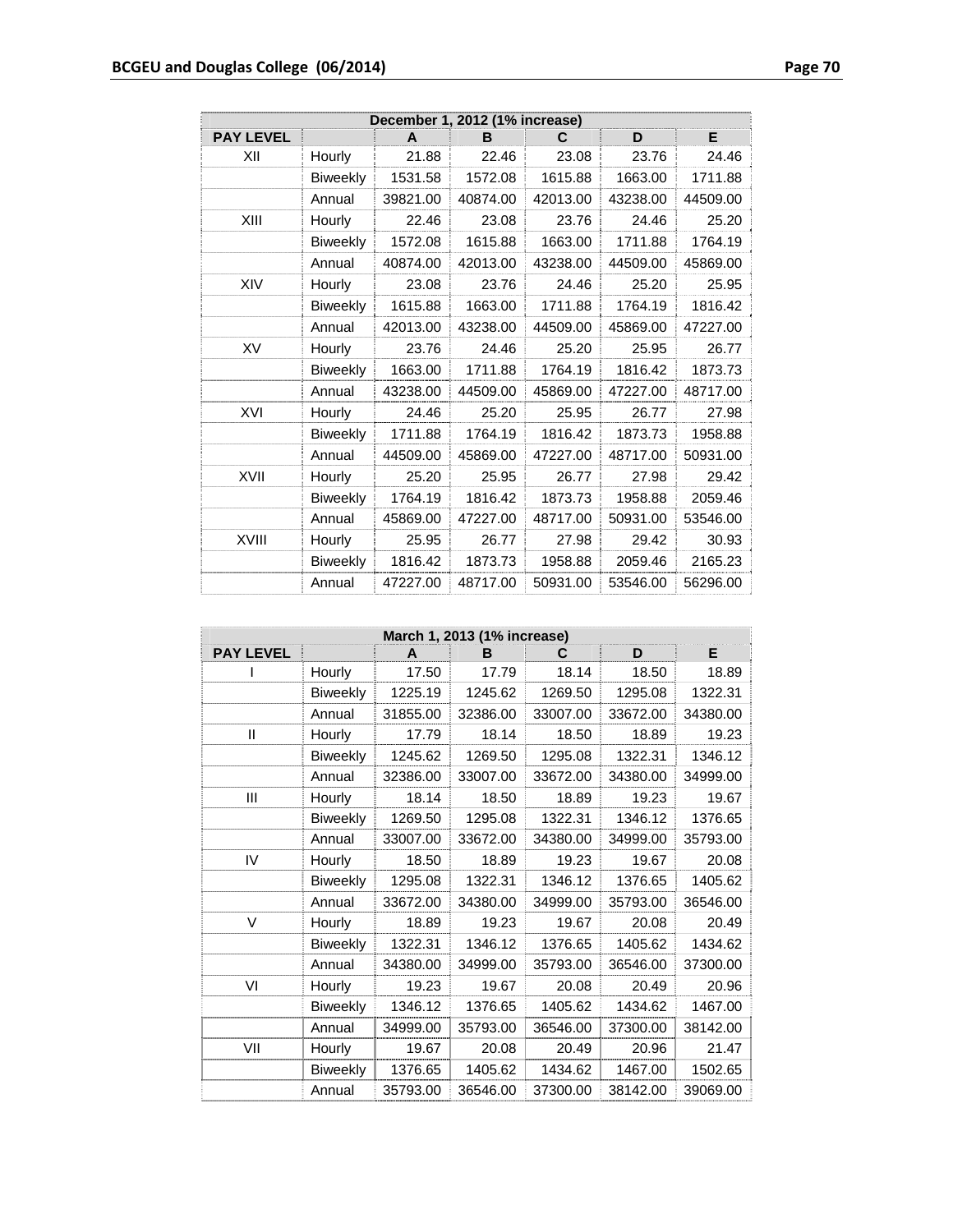| March 1, 2013 (1% increase) |                 |          |          |          |          |          |
|-----------------------------|-----------------|----------|----------|----------|----------|----------|
| <b>PAY LEVEL</b>            |                 | A        | в        | С        | D        | E        |
| VIII                        | Hourly          | 20.08    | 20.49    | 20.96    | 21.47    | 22.10    |
|                             | <b>Biweekly</b> | 1405.62  | 1434.62  | 1467.00  | 1502.65  | 1546.88  |
|                             | Annual          | 36546.00 | 37300.00 | 38142.00 | 39069.00 | 40219.00 |
| IX                          | Hourly          | 20.49    | 20.96    | 21.47    | 22.10    | 22.68    |
|                             | <b>Biweekly</b> | 1434.62  | 1467.00  | 1502.65  | 1546.88  | 1587.81  |
|                             | Annual          | 37300.00 | 38142.00 | 39069.00 | 40219.00 | 41283.00 |
| X                           | Hourly          | 20.96    | 21.47    | 22.10    | 22.68    | 23.31    |
|                             | <b>Biweekly</b> | 1467.00  | 1502.65  | 1546.88  | 1587.81  | 1632.04  |
|                             | Annual          | 38142.00 | 39069.00 | 40219.00 | 41283.00 | 42433.00 |
| XI                          | Hourly          | 21.47    | 22.10    | 22.68    | 23.31    | 23.99    |
|                             | <b>Biweekly</b> | 1502.65  | 1546.88  | 1587.81  | 1632.04  | 1679.62  |
|                             | Annual          | 39069.00 | 40219.00 | 41283.00 | 42433.00 | 43670.00 |
| XII                         | Hourly          | 22.10    | 22.68    | 23.31    | 23.99    | 24.70    |
|                             | <b>Biweekly</b> | 1546.88  | 1587.81  | 1632.04  | 1679.62  | 1729.00  |
|                             | Annual          | 40219.00 | 41283.00 | 42433.00 | 43670.00 | 44954.00 |
| XIII                        | Hourly          | 22.68    | 23.31    | 23.99    | 24.70    | 25.45    |
|                             | <b>Biweekly</b> | 1587.81  | 1632.04  | 1679.62  | 1729.00  | 1781.85  |
|                             | Annual          | 41283.00 | 42433.00 | 43670.00 | 44954.00 | 46328.00 |
| XIV                         | Hourly          | 23.31    | 23.99    | 24.70    | 25.45    | 26.21    |
|                             | <b>Biweekly</b> | 1632.04  | 1679.62  | 1729.00  | 1781.85  | 1834.58  |
|                             | Annual          | 42433.00 | 43670.00 | 44954.00 | 46328.00 | 47699.00 |
| XV                          | Hourly          | 23.99    | 24.70    | 25.45    | 26.21    | 27.04    |
|                             | <b>Biweekly</b> | 1679.62  | 1729.00  | 1781.85  | 1834.58  | 1892.46  |
|                             | Annual          | 43670.00 | 44954.00 | 46328.00 | 47699.00 | 49204.00 |
| XVI                         | Hourly          | 24.70    | 25.45    | 26.21    | 27.04    | 28.26    |
|                             | <b>Biweekly</b> | 1729.00  | 1781.85  | 1834.58  | 1892.46  | 1978.46  |
|                             | Annual          | 44954.00 | 46328.00 | 47699.00 | 49204.00 | 51440.00 |
| XVII                        | Hourly          | 25.45    | 26.21    | 27.04    | 28.26    | 29.71    |
|                             | <b>Biweekly</b> | 1781.85  | 1834.58  | 1892.46  | 1978.46  | 2080.04  |
|                             | Annual          | 46328.00 | 47699.00 | 49204.00 | 51440.00 | 54081.00 |
| XVIII                       | Hourly          | 26.21    | 27.04    | 28.26    | 29.71    | 31.24    |
|                             | <b>Biweekly</b> | 1834.58  | 1892.46  | 1978.46  | 2080.04  | 2186.88  |
|                             | Annual          | 47699.00 | 49204.00 | 51440.00 | 54081.00 | 56859.00 |

|                  | July 1, 2013 (1% increase) |          |          |          |          |          |  |  |
|------------------|----------------------------|----------|----------|----------|----------|----------|--|--|
| <b>PAY LEVEL</b> |                            | A        | в        | С        | D        | Е        |  |  |
|                  | Hourly                     | 17.68    | 17.97    | 18.32    | 18.69    | 19.08    |  |  |
|                  | <b>Biweekly</b>            | 1237.46  | 1258.08  | 1282.19  | 1308.04  | 1335.54  |  |  |
|                  | Annual                     | 32174.00 | 32710.00 | 33337.00 | 34009.00 | 34724.00 |  |  |
| Ш                | Hourly                     | 17.97    | 18.32    | 18.69    | 19.08    | 19.42    |  |  |
|                  | <b>Biweekly</b>            | 1258.08  | 1282.19  | 1308.04  | 1335.54  | 1359.58  |  |  |
|                  | Annual                     | 32710.00 | 33337.00 | 34009.00 | 34724.00 | 35349.00 |  |  |
| Ш                | Hourly                     | 18.32    | 18.69    | 19.08    | 19.42    | 19.86    |  |  |
|                  | <b>Biweekly</b>            | 1282.19  | 1308.04  | 1335.54  | 1359.58  | 1390.42  |  |  |
|                  | Annual                     | 33337.00 | 34009.00 | 34724.00 | 35349.00 | 36151.00 |  |  |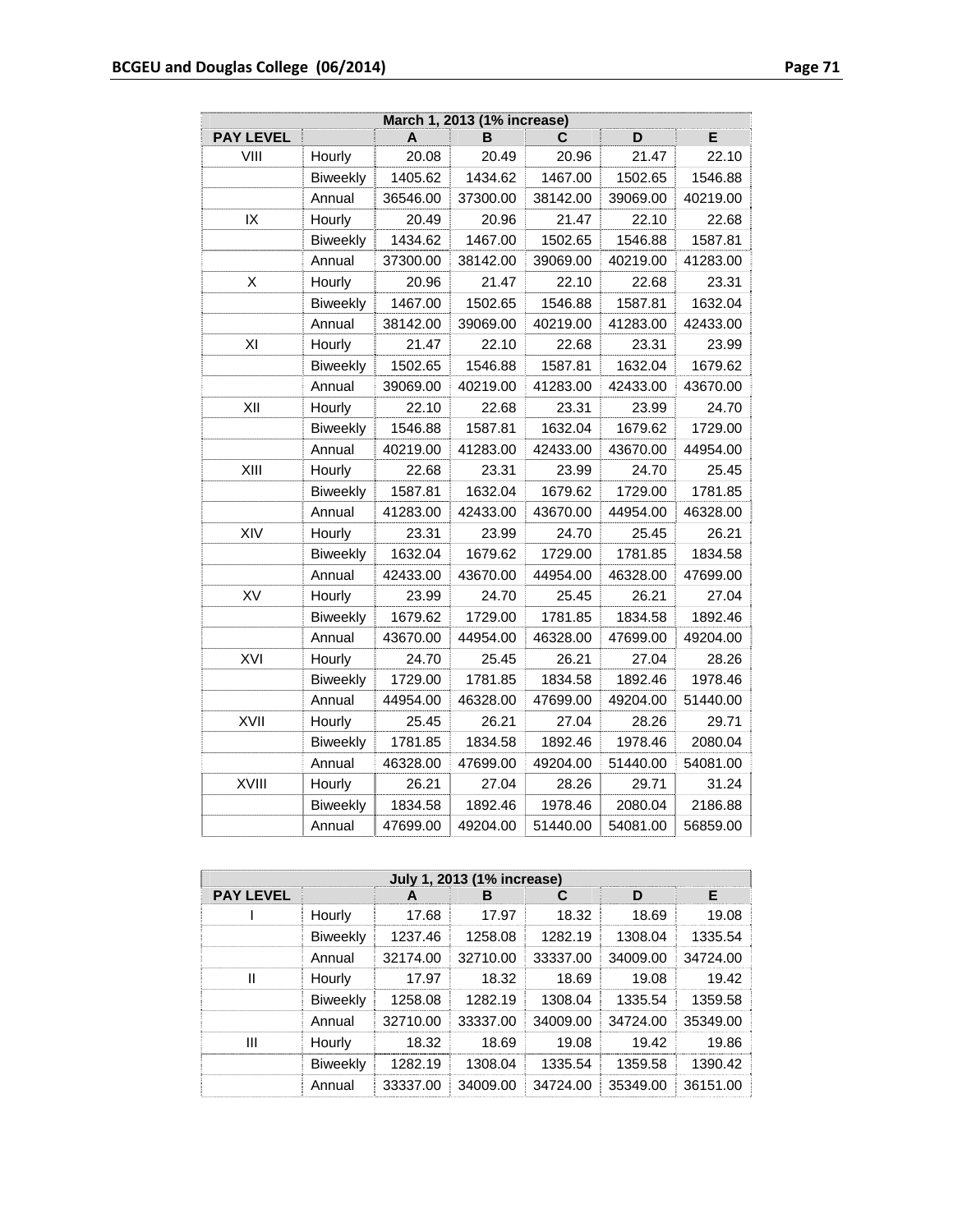| July 1, 2013 (1% increase) |                 |          |          |          |          |          |
|----------------------------|-----------------|----------|----------|----------|----------|----------|
| <b>PAY LEVEL</b>           |                 | A        | в        | С        | D        | Е        |
| IV                         | Hourly          | 18.69    | 19.08    | 19.42    | 19.86    | 20.28    |
|                            | <b>Biweekly</b> | 1308.04  | 1335.54  | 1359.58  | 1390.42  | 1419.65  |
|                            | Annual          | 34009.00 | 34724.00 | 35349.00 | 36151.00 | 36911.00 |
| V                          | Hourly          | 19.08    | 19.42    | 19.86    | 20.28    | 20.70    |
|                            | <b>Biweekly</b> | 1335.54  | 1359.58  | 1390.42  | 1419.65  | 1448.96  |
|                            | Annual          | 34724.00 | 35349.00 | 36151.00 | 36911.00 | 37673.00 |
| VI                         | Hourly          | 19.42    | 19.86    | 20.28    | 20.70    | 21.17    |
|                            | Biweekly        | 1359.58  | 1390.42  | 1419.65  | 1448.96  | 1481.65  |
|                            | Annual          | 35349.00 | 36151.00 | 36911.00 | 37673.00 | 38523.00 |
| VII                        | Hourly          | 19.86    | 20.28    | 20.70    | 21.17    | 21.68    |
|                            | <b>Biweekly</b> | 1390.42  | 1419.65  | 1448.96  | 1481.65  | 1517.69  |
|                            | Annual          | 36151.00 | 36911.00 | 37673.00 | 38523.00 | 39460.00 |
| VIII                       | Hourly          | 20.28    | 20.70    | 21.17    | 21.68    | 22.32    |
|                            | <b>Biweekly</b> | 1419.65  | 1448.96  | 1481.65  | 1517.69  | 1562.35  |
|                            | Annual          | 36911.00 | 37673.00 | 38523.00 | 39460.00 | 40621.00 |
| IX                         | Hourly          | 20.70    | 21.17    | 21.68    | 22.32    | 22.91    |
|                            | <b>Biweekly</b> | 1448.96  | 1481.65  | 1517.69  | 1562.35  | 1603.69  |
|                            | Annual          | 37673.00 | 38523.00 | 39460.00 | 40621.00 | 41696.00 |
| X                          | Hourly          | 21.17    | 21.68    | 22.32    | 22.91    | 23.55    |
|                            | <b>Biweekly</b> | 1481.65  | 1517.69  | 1562.35  | 1603.69  | 1648.35  |
|                            | Annual          | 38523.00 | 39460.00 | 40621.00 | 41696.00 | 42857.00 |
| ΧI                         | Hourly          | 21.68    | 22.32    | 22.91    | 23.55    | 24.23    |
|                            | <b>Biweekly</b> | 1517.69  | 1562.35  | 1603.69  | 1648.35  | 1696.42  |
|                            | Annual          | 39460.00 | 40621.00 | 41696.00 | 42857.00 | 44107.00 |
| XII                        | Hourly          | 22.32    | 22.91    | 23.55    | 24.23    | 24.95    |
|                            | <b>Biweekly</b> | 1562.35  | 1603.69  | 1648.35  | 1696.42  | 1746.31  |
|                            | Annual          | 40621.00 | 41696.00 | 42857.00 | 44107.00 | 45404.00 |
| XIII                       | Hourly          | 22.91    | 23.55    | 24.23    | 24.95    | 25.71    |
|                            | <b>Biweekly</b> | 1603.69  | 1648.35  | 1696.42  | 1746.31  | 1799.65  |
|                            | Annual          | 41696.00 | 42857.00 | 44107.00 | 45404.00 | 46791.00 |
| XIV                        | Hourly          | 23.55    | 24.23    | 24.95    | 25.71    | 26.47    |
|                            | <b>Biweekly</b> | 1648.35  | 1696.42  | 1746.31  | 1799.65  | 1852.92  |
|                            | Annual          | 42857.00 | 44107.00 | 45404.00 | 46791.00 | 48176.00 |
| XV                         | Hourly          | 24.23    | 24.95    | 25.71    | 26.47    | 27.31    |
|                            | <b>Biweekly</b> | 1696.42  | 1746.31  | 1799.65  | 1852.92  | 1911.38  |
|                            | Annual          | 44107.00 | 45404.00 | 46791.00 | 48176.00 | 49696.00 |
| XVI                        | Hourly          | 24.95    | 25.71    | 26.47    | 27.31    | 28.55    |
|                            | <b>Biweekly</b> | 1746.31  | 1799.65  | 1852.92  | 1911.38  | 1998.23  |
|                            | Annual          | 45404.00 | 46791.00 | 48176.00 | 49696.00 | 51954.00 |
| XVII                       | Hourly          | 25.71    | 26.47    | 27.31    | 28.55    | 30.01    |
|                            | <b>Biweekly</b> | 1799.65  | 1852.92  | 1911.38  | 1998.23  | 2100.85  |
|                            | Annual          | 46791.00 | 48176.00 | 49696.00 | 51954.00 | 54622.00 |
| XVIII                      | Hourly          | 26.47    | 27.31    | 28.55    | 30.01    | 31.55    |
|                            | <b>Biweekly</b> | 1852.92  | 1911.38  | 1998.23  | 2100.85  | 2208.77  |
|                            | Annual          | 48176.00 | 49696.00 | 51954.00 | 54622.00 | 57428.00 |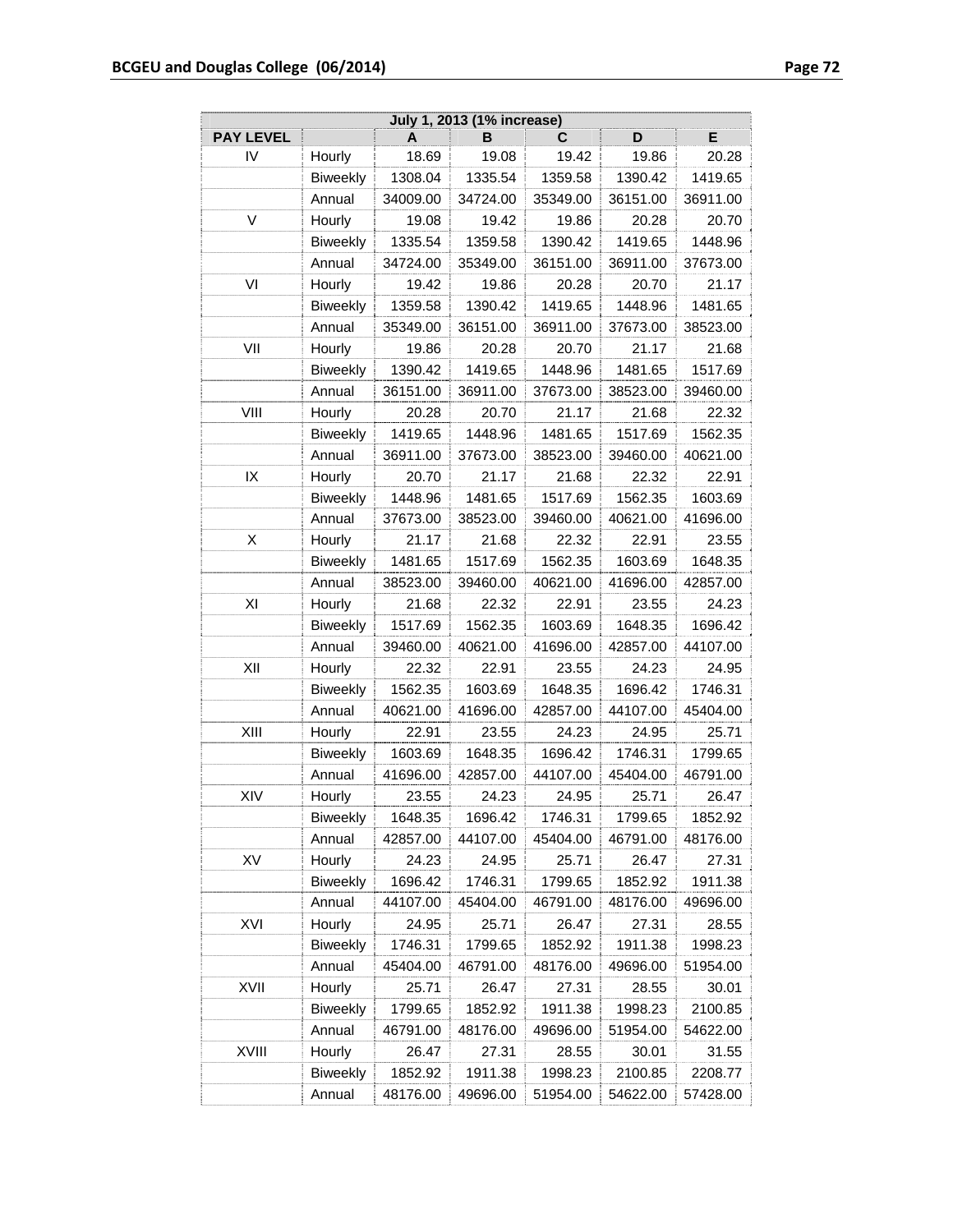| E<br>D<br>в<br>С<br>A<br>17.85<br>18.15<br>19.27<br>ı<br>Hourly<br>18.50<br>18.87<br>1295.00<br><b>Biweekly</b><br>1249.85<br>1270.65<br>1321.12<br>1348.88<br>Annual<br>33037.00<br>33670.00<br>32496.00<br>34349.00<br>35071.00<br>Hourly<br>19.27<br>Ш<br>18.15<br>18.50<br>18.87<br>19.62<br><b>Biweekly</b><br>1270.65<br>1295.00<br>1321.12<br>1348.88<br>1373.15<br>Annual<br>33037.00<br>33670.00<br>34349.00<br>35071.00<br>35702.00<br>Ш<br>Hourly<br>18.50<br>18.87<br>19.27<br>19.62<br>20.06<br>1295.00<br>1321.12<br>1348.88<br>1373.15<br>1404.35<br><b>Biweekly</b><br>33670.00<br>35071.00<br>Annual<br>34349.00<br>35702.00<br>36513.00<br>IV<br>Hourly<br>18.87<br>19.27<br>19.62<br>20.06<br>20.48<br><b>Biweekly</b><br>1321.12<br>1373.15<br>1404.35<br>1348.88<br>1433.85<br>Annual<br>34349.00<br>35071.00<br>35702.00<br>36513.00<br>37280.00<br>V<br>Hourly<br>19.27<br>19.62<br>20.06<br>20.48<br>20.91<br>1348.88<br>1373.15<br>1404.35<br>1433.85<br>1463.46<br><b>Biweekly</b><br>36513.00<br>Annual<br>35071.00<br>35702.00<br>37280.00<br>38050.00<br>VI<br>20.48<br>20.91<br>Hourly<br>19.62<br>20.06<br>21.38<br>1404.35<br>1433.85<br>1463.46<br><b>Biweekly</b><br>1373.15<br>1496.46<br>Annual<br>35702.00<br>36513.00<br>37280.00<br>38050.00<br>38908.00<br>VII<br>Hourly<br>20.06<br>20.48<br>20.91<br>21.38<br>21.90<br><b>Biweekly</b><br>1404.35<br>1433.85<br>1463.46<br>1496.46<br>1532.88<br>Annual<br>36513.00<br>37280.00<br>38050.00<br>38908.00<br>39855.00<br>VIII<br>Hourly<br>20.48<br>20.91<br>21.38<br>21.90<br>22.54<br><b>Biweekly</b><br>1433.85<br>1463.46<br>1496.46<br>1532.88<br>1577.96<br>39855.00<br>Annual<br>37280.00<br>38050.00<br>38908.00<br>41027.00<br>IX<br>Hourly<br>21.38<br>22.54<br>20.91<br>21.90<br>23.14<br><b>Biweekly</b><br>1463.46<br>1496.46<br>1532.88<br>1577.96<br>1619.73<br>Annual<br>38050.00<br>38908.00<br>39855.00<br>41027.00<br>42113.00<br>Χ<br>Hourly<br>21.38<br>21.90<br>22.54<br>23.14<br>23.78<br>Biweekly<br>1577.96<br>1619.73<br>1496.46<br>1532.88<br>1664.85<br>Annual<br>42113.00<br>38908.00<br>39855.00<br>41027.00<br>43286.00<br>ΧI<br>Hourly<br>21.90<br>22.54<br>23.14<br>23.78<br>24.48<br><b>Biweekly</b><br>1577.96<br>1619.73<br>1664.85<br>1532.88<br>1713.38<br>Annual<br>42113.00<br>39855.00<br>41027.00<br>43286.00<br>44548.00<br>Hourly<br>XII<br>22.54<br>23.78<br>24.48<br>23.14<br>25.20<br><b>Biweekly</b><br>1577.96<br>1619.73<br>1664.85<br>1713.38<br>1763.77<br>Annual<br>42113.00<br>43286.00<br>44548.00<br>41027.00<br>45858.00<br>XIII<br>Hourly<br>23.14<br>23.78<br>24.48<br>25.20<br>25.97<br><b>Biweekly</b><br>1619.73<br>1664.85<br>1713.38<br>1763.77<br>1817.65<br>Annual<br>42113.00<br>43286.00<br>44548.00<br>45858.00<br>47259.00<br>XIV<br>Hourly<br>23.78<br>24.48<br>25.20<br>25.97<br>26.74<br><b>Biweekly</b><br>1664.85<br>1713.38<br>1763.77<br>1817.65<br>1871.46<br>Annual<br>43286.00<br>44548.00<br>45858.00<br>47259.00<br>48658.00<br>XV<br>Hourly<br>24.48<br>25.20<br>25.97<br>26.74<br>27.58<br>Biweekly<br>1713.38<br>1763.77<br>1817.65<br>1871.46<br>1930.50 | April 1, 2014 (1% increase) |        |          |          |          |          |          |
|----------------------------------------------------------------------------------------------------------------------------------------------------------------------------------------------------------------------------------------------------------------------------------------------------------------------------------------------------------------------------------------------------------------------------------------------------------------------------------------------------------------------------------------------------------------------------------------------------------------------------------------------------------------------------------------------------------------------------------------------------------------------------------------------------------------------------------------------------------------------------------------------------------------------------------------------------------------------------------------------------------------------------------------------------------------------------------------------------------------------------------------------------------------------------------------------------------------------------------------------------------------------------------------------------------------------------------------------------------------------------------------------------------------------------------------------------------------------------------------------------------------------------------------------------------------------------------------------------------------------------------------------------------------------------------------------------------------------------------------------------------------------------------------------------------------------------------------------------------------------------------------------------------------------------------------------------------------------------------------------------------------------------------------------------------------------------------------------------------------------------------------------------------------------------------------------------------------------------------------------------------------------------------------------------------------------------------------------------------------------------------------------------------------------------------------------------------------------------------------------------------------------------------------------------------------------------------------------------------------------------------------------------------------------------------------------------------------------------------------------------------------------------------------------------------------------------------------------------------------------------------------------------------------------------------------------------------------------------------------------------------------------------------------------------------------------------------------------------------------------------------------|-----------------------------|--------|----------|----------|----------|----------|----------|
|                                                                                                                                                                                                                                                                                                                                                                                                                                                                                                                                                                                                                                                                                                                                                                                                                                                                                                                                                                                                                                                                                                                                                                                                                                                                                                                                                                                                                                                                                                                                                                                                                                                                                                                                                                                                                                                                                                                                                                                                                                                                                                                                                                                                                                                                                                                                                                                                                                                                                                                                                                                                                                                                                                                                                                                                                                                                                                                                                                                                                                                                                                                                        | <b>PAY LEVEL</b>            |        |          |          |          |          |          |
|                                                                                                                                                                                                                                                                                                                                                                                                                                                                                                                                                                                                                                                                                                                                                                                                                                                                                                                                                                                                                                                                                                                                                                                                                                                                                                                                                                                                                                                                                                                                                                                                                                                                                                                                                                                                                                                                                                                                                                                                                                                                                                                                                                                                                                                                                                                                                                                                                                                                                                                                                                                                                                                                                                                                                                                                                                                                                                                                                                                                                                                                                                                                        |                             |        |          |          |          |          |          |
|                                                                                                                                                                                                                                                                                                                                                                                                                                                                                                                                                                                                                                                                                                                                                                                                                                                                                                                                                                                                                                                                                                                                                                                                                                                                                                                                                                                                                                                                                                                                                                                                                                                                                                                                                                                                                                                                                                                                                                                                                                                                                                                                                                                                                                                                                                                                                                                                                                                                                                                                                                                                                                                                                                                                                                                                                                                                                                                                                                                                                                                                                                                                        |                             |        |          |          |          |          |          |
|                                                                                                                                                                                                                                                                                                                                                                                                                                                                                                                                                                                                                                                                                                                                                                                                                                                                                                                                                                                                                                                                                                                                                                                                                                                                                                                                                                                                                                                                                                                                                                                                                                                                                                                                                                                                                                                                                                                                                                                                                                                                                                                                                                                                                                                                                                                                                                                                                                                                                                                                                                                                                                                                                                                                                                                                                                                                                                                                                                                                                                                                                                                                        |                             |        |          |          |          |          |          |
|                                                                                                                                                                                                                                                                                                                                                                                                                                                                                                                                                                                                                                                                                                                                                                                                                                                                                                                                                                                                                                                                                                                                                                                                                                                                                                                                                                                                                                                                                                                                                                                                                                                                                                                                                                                                                                                                                                                                                                                                                                                                                                                                                                                                                                                                                                                                                                                                                                                                                                                                                                                                                                                                                                                                                                                                                                                                                                                                                                                                                                                                                                                                        |                             |        |          |          |          |          |          |
|                                                                                                                                                                                                                                                                                                                                                                                                                                                                                                                                                                                                                                                                                                                                                                                                                                                                                                                                                                                                                                                                                                                                                                                                                                                                                                                                                                                                                                                                                                                                                                                                                                                                                                                                                                                                                                                                                                                                                                                                                                                                                                                                                                                                                                                                                                                                                                                                                                                                                                                                                                                                                                                                                                                                                                                                                                                                                                                                                                                                                                                                                                                                        |                             |        |          |          |          |          |          |
|                                                                                                                                                                                                                                                                                                                                                                                                                                                                                                                                                                                                                                                                                                                                                                                                                                                                                                                                                                                                                                                                                                                                                                                                                                                                                                                                                                                                                                                                                                                                                                                                                                                                                                                                                                                                                                                                                                                                                                                                                                                                                                                                                                                                                                                                                                                                                                                                                                                                                                                                                                                                                                                                                                                                                                                                                                                                                                                                                                                                                                                                                                                                        |                             |        |          |          |          |          |          |
|                                                                                                                                                                                                                                                                                                                                                                                                                                                                                                                                                                                                                                                                                                                                                                                                                                                                                                                                                                                                                                                                                                                                                                                                                                                                                                                                                                                                                                                                                                                                                                                                                                                                                                                                                                                                                                                                                                                                                                                                                                                                                                                                                                                                                                                                                                                                                                                                                                                                                                                                                                                                                                                                                                                                                                                                                                                                                                                                                                                                                                                                                                                                        |                             |        |          |          |          |          |          |
|                                                                                                                                                                                                                                                                                                                                                                                                                                                                                                                                                                                                                                                                                                                                                                                                                                                                                                                                                                                                                                                                                                                                                                                                                                                                                                                                                                                                                                                                                                                                                                                                                                                                                                                                                                                                                                                                                                                                                                                                                                                                                                                                                                                                                                                                                                                                                                                                                                                                                                                                                                                                                                                                                                                                                                                                                                                                                                                                                                                                                                                                                                                                        |                             |        |          |          |          |          |          |
|                                                                                                                                                                                                                                                                                                                                                                                                                                                                                                                                                                                                                                                                                                                                                                                                                                                                                                                                                                                                                                                                                                                                                                                                                                                                                                                                                                                                                                                                                                                                                                                                                                                                                                                                                                                                                                                                                                                                                                                                                                                                                                                                                                                                                                                                                                                                                                                                                                                                                                                                                                                                                                                                                                                                                                                                                                                                                                                                                                                                                                                                                                                                        |                             |        |          |          |          |          |          |
|                                                                                                                                                                                                                                                                                                                                                                                                                                                                                                                                                                                                                                                                                                                                                                                                                                                                                                                                                                                                                                                                                                                                                                                                                                                                                                                                                                                                                                                                                                                                                                                                                                                                                                                                                                                                                                                                                                                                                                                                                                                                                                                                                                                                                                                                                                                                                                                                                                                                                                                                                                                                                                                                                                                                                                                                                                                                                                                                                                                                                                                                                                                                        |                             |        |          |          |          |          |          |
|                                                                                                                                                                                                                                                                                                                                                                                                                                                                                                                                                                                                                                                                                                                                                                                                                                                                                                                                                                                                                                                                                                                                                                                                                                                                                                                                                                                                                                                                                                                                                                                                                                                                                                                                                                                                                                                                                                                                                                                                                                                                                                                                                                                                                                                                                                                                                                                                                                                                                                                                                                                                                                                                                                                                                                                                                                                                                                                                                                                                                                                                                                                                        |                             |        |          |          |          |          |          |
|                                                                                                                                                                                                                                                                                                                                                                                                                                                                                                                                                                                                                                                                                                                                                                                                                                                                                                                                                                                                                                                                                                                                                                                                                                                                                                                                                                                                                                                                                                                                                                                                                                                                                                                                                                                                                                                                                                                                                                                                                                                                                                                                                                                                                                                                                                                                                                                                                                                                                                                                                                                                                                                                                                                                                                                                                                                                                                                                                                                                                                                                                                                                        |                             |        |          |          |          |          |          |
|                                                                                                                                                                                                                                                                                                                                                                                                                                                                                                                                                                                                                                                                                                                                                                                                                                                                                                                                                                                                                                                                                                                                                                                                                                                                                                                                                                                                                                                                                                                                                                                                                                                                                                                                                                                                                                                                                                                                                                                                                                                                                                                                                                                                                                                                                                                                                                                                                                                                                                                                                                                                                                                                                                                                                                                                                                                                                                                                                                                                                                                                                                                                        |                             |        |          |          |          |          |          |
|                                                                                                                                                                                                                                                                                                                                                                                                                                                                                                                                                                                                                                                                                                                                                                                                                                                                                                                                                                                                                                                                                                                                                                                                                                                                                                                                                                                                                                                                                                                                                                                                                                                                                                                                                                                                                                                                                                                                                                                                                                                                                                                                                                                                                                                                                                                                                                                                                                                                                                                                                                                                                                                                                                                                                                                                                                                                                                                                                                                                                                                                                                                                        |                             |        |          |          |          |          |          |
|                                                                                                                                                                                                                                                                                                                                                                                                                                                                                                                                                                                                                                                                                                                                                                                                                                                                                                                                                                                                                                                                                                                                                                                                                                                                                                                                                                                                                                                                                                                                                                                                                                                                                                                                                                                                                                                                                                                                                                                                                                                                                                                                                                                                                                                                                                                                                                                                                                                                                                                                                                                                                                                                                                                                                                                                                                                                                                                                                                                                                                                                                                                                        |                             |        |          |          |          |          |          |
|                                                                                                                                                                                                                                                                                                                                                                                                                                                                                                                                                                                                                                                                                                                                                                                                                                                                                                                                                                                                                                                                                                                                                                                                                                                                                                                                                                                                                                                                                                                                                                                                                                                                                                                                                                                                                                                                                                                                                                                                                                                                                                                                                                                                                                                                                                                                                                                                                                                                                                                                                                                                                                                                                                                                                                                                                                                                                                                                                                                                                                                                                                                                        |                             |        |          |          |          |          |          |
|                                                                                                                                                                                                                                                                                                                                                                                                                                                                                                                                                                                                                                                                                                                                                                                                                                                                                                                                                                                                                                                                                                                                                                                                                                                                                                                                                                                                                                                                                                                                                                                                                                                                                                                                                                                                                                                                                                                                                                                                                                                                                                                                                                                                                                                                                                                                                                                                                                                                                                                                                                                                                                                                                                                                                                                                                                                                                                                                                                                                                                                                                                                                        |                             |        |          |          |          |          |          |
|                                                                                                                                                                                                                                                                                                                                                                                                                                                                                                                                                                                                                                                                                                                                                                                                                                                                                                                                                                                                                                                                                                                                                                                                                                                                                                                                                                                                                                                                                                                                                                                                                                                                                                                                                                                                                                                                                                                                                                                                                                                                                                                                                                                                                                                                                                                                                                                                                                                                                                                                                                                                                                                                                                                                                                                                                                                                                                                                                                                                                                                                                                                                        |                             |        |          |          |          |          |          |
|                                                                                                                                                                                                                                                                                                                                                                                                                                                                                                                                                                                                                                                                                                                                                                                                                                                                                                                                                                                                                                                                                                                                                                                                                                                                                                                                                                                                                                                                                                                                                                                                                                                                                                                                                                                                                                                                                                                                                                                                                                                                                                                                                                                                                                                                                                                                                                                                                                                                                                                                                                                                                                                                                                                                                                                                                                                                                                                                                                                                                                                                                                                                        |                             |        |          |          |          |          |          |
|                                                                                                                                                                                                                                                                                                                                                                                                                                                                                                                                                                                                                                                                                                                                                                                                                                                                                                                                                                                                                                                                                                                                                                                                                                                                                                                                                                                                                                                                                                                                                                                                                                                                                                                                                                                                                                                                                                                                                                                                                                                                                                                                                                                                                                                                                                                                                                                                                                                                                                                                                                                                                                                                                                                                                                                                                                                                                                                                                                                                                                                                                                                                        |                             |        |          |          |          |          |          |
|                                                                                                                                                                                                                                                                                                                                                                                                                                                                                                                                                                                                                                                                                                                                                                                                                                                                                                                                                                                                                                                                                                                                                                                                                                                                                                                                                                                                                                                                                                                                                                                                                                                                                                                                                                                                                                                                                                                                                                                                                                                                                                                                                                                                                                                                                                                                                                                                                                                                                                                                                                                                                                                                                                                                                                                                                                                                                                                                                                                                                                                                                                                                        |                             |        |          |          |          |          |          |
|                                                                                                                                                                                                                                                                                                                                                                                                                                                                                                                                                                                                                                                                                                                                                                                                                                                                                                                                                                                                                                                                                                                                                                                                                                                                                                                                                                                                                                                                                                                                                                                                                                                                                                                                                                                                                                                                                                                                                                                                                                                                                                                                                                                                                                                                                                                                                                                                                                                                                                                                                                                                                                                                                                                                                                                                                                                                                                                                                                                                                                                                                                                                        |                             |        |          |          |          |          |          |
|                                                                                                                                                                                                                                                                                                                                                                                                                                                                                                                                                                                                                                                                                                                                                                                                                                                                                                                                                                                                                                                                                                                                                                                                                                                                                                                                                                                                                                                                                                                                                                                                                                                                                                                                                                                                                                                                                                                                                                                                                                                                                                                                                                                                                                                                                                                                                                                                                                                                                                                                                                                                                                                                                                                                                                                                                                                                                                                                                                                                                                                                                                                                        |                             |        |          |          |          |          |          |
|                                                                                                                                                                                                                                                                                                                                                                                                                                                                                                                                                                                                                                                                                                                                                                                                                                                                                                                                                                                                                                                                                                                                                                                                                                                                                                                                                                                                                                                                                                                                                                                                                                                                                                                                                                                                                                                                                                                                                                                                                                                                                                                                                                                                                                                                                                                                                                                                                                                                                                                                                                                                                                                                                                                                                                                                                                                                                                                                                                                                                                                                                                                                        |                             |        |          |          |          |          |          |
|                                                                                                                                                                                                                                                                                                                                                                                                                                                                                                                                                                                                                                                                                                                                                                                                                                                                                                                                                                                                                                                                                                                                                                                                                                                                                                                                                                                                                                                                                                                                                                                                                                                                                                                                                                                                                                                                                                                                                                                                                                                                                                                                                                                                                                                                                                                                                                                                                                                                                                                                                                                                                                                                                                                                                                                                                                                                                                                                                                                                                                                                                                                                        |                             |        |          |          |          |          |          |
|                                                                                                                                                                                                                                                                                                                                                                                                                                                                                                                                                                                                                                                                                                                                                                                                                                                                                                                                                                                                                                                                                                                                                                                                                                                                                                                                                                                                                                                                                                                                                                                                                                                                                                                                                                                                                                                                                                                                                                                                                                                                                                                                                                                                                                                                                                                                                                                                                                                                                                                                                                                                                                                                                                                                                                                                                                                                                                                                                                                                                                                                                                                                        |                             |        |          |          |          |          |          |
|                                                                                                                                                                                                                                                                                                                                                                                                                                                                                                                                                                                                                                                                                                                                                                                                                                                                                                                                                                                                                                                                                                                                                                                                                                                                                                                                                                                                                                                                                                                                                                                                                                                                                                                                                                                                                                                                                                                                                                                                                                                                                                                                                                                                                                                                                                                                                                                                                                                                                                                                                                                                                                                                                                                                                                                                                                                                                                                                                                                                                                                                                                                                        |                             |        |          |          |          |          |          |
|                                                                                                                                                                                                                                                                                                                                                                                                                                                                                                                                                                                                                                                                                                                                                                                                                                                                                                                                                                                                                                                                                                                                                                                                                                                                                                                                                                                                                                                                                                                                                                                                                                                                                                                                                                                                                                                                                                                                                                                                                                                                                                                                                                                                                                                                                                                                                                                                                                                                                                                                                                                                                                                                                                                                                                                                                                                                                                                                                                                                                                                                                                                                        |                             |        |          |          |          |          |          |
|                                                                                                                                                                                                                                                                                                                                                                                                                                                                                                                                                                                                                                                                                                                                                                                                                                                                                                                                                                                                                                                                                                                                                                                                                                                                                                                                                                                                                                                                                                                                                                                                                                                                                                                                                                                                                                                                                                                                                                                                                                                                                                                                                                                                                                                                                                                                                                                                                                                                                                                                                                                                                                                                                                                                                                                                                                                                                                                                                                                                                                                                                                                                        |                             |        |          |          |          |          |          |
|                                                                                                                                                                                                                                                                                                                                                                                                                                                                                                                                                                                                                                                                                                                                                                                                                                                                                                                                                                                                                                                                                                                                                                                                                                                                                                                                                                                                                                                                                                                                                                                                                                                                                                                                                                                                                                                                                                                                                                                                                                                                                                                                                                                                                                                                                                                                                                                                                                                                                                                                                                                                                                                                                                                                                                                                                                                                                                                                                                                                                                                                                                                                        |                             |        |          |          |          |          |          |
|                                                                                                                                                                                                                                                                                                                                                                                                                                                                                                                                                                                                                                                                                                                                                                                                                                                                                                                                                                                                                                                                                                                                                                                                                                                                                                                                                                                                                                                                                                                                                                                                                                                                                                                                                                                                                                                                                                                                                                                                                                                                                                                                                                                                                                                                                                                                                                                                                                                                                                                                                                                                                                                                                                                                                                                                                                                                                                                                                                                                                                                                                                                                        |                             |        |          |          |          |          |          |
|                                                                                                                                                                                                                                                                                                                                                                                                                                                                                                                                                                                                                                                                                                                                                                                                                                                                                                                                                                                                                                                                                                                                                                                                                                                                                                                                                                                                                                                                                                                                                                                                                                                                                                                                                                                                                                                                                                                                                                                                                                                                                                                                                                                                                                                                                                                                                                                                                                                                                                                                                                                                                                                                                                                                                                                                                                                                                                                                                                                                                                                                                                                                        |                             |        |          |          |          |          |          |
|                                                                                                                                                                                                                                                                                                                                                                                                                                                                                                                                                                                                                                                                                                                                                                                                                                                                                                                                                                                                                                                                                                                                                                                                                                                                                                                                                                                                                                                                                                                                                                                                                                                                                                                                                                                                                                                                                                                                                                                                                                                                                                                                                                                                                                                                                                                                                                                                                                                                                                                                                                                                                                                                                                                                                                                                                                                                                                                                                                                                                                                                                                                                        |                             |        |          |          |          |          |          |
|                                                                                                                                                                                                                                                                                                                                                                                                                                                                                                                                                                                                                                                                                                                                                                                                                                                                                                                                                                                                                                                                                                                                                                                                                                                                                                                                                                                                                                                                                                                                                                                                                                                                                                                                                                                                                                                                                                                                                                                                                                                                                                                                                                                                                                                                                                                                                                                                                                                                                                                                                                                                                                                                                                                                                                                                                                                                                                                                                                                                                                                                                                                                        |                             |        |          |          |          |          |          |
|                                                                                                                                                                                                                                                                                                                                                                                                                                                                                                                                                                                                                                                                                                                                                                                                                                                                                                                                                                                                                                                                                                                                                                                                                                                                                                                                                                                                                                                                                                                                                                                                                                                                                                                                                                                                                                                                                                                                                                                                                                                                                                                                                                                                                                                                                                                                                                                                                                                                                                                                                                                                                                                                                                                                                                                                                                                                                                                                                                                                                                                                                                                                        |                             |        |          |          |          |          |          |
|                                                                                                                                                                                                                                                                                                                                                                                                                                                                                                                                                                                                                                                                                                                                                                                                                                                                                                                                                                                                                                                                                                                                                                                                                                                                                                                                                                                                                                                                                                                                                                                                                                                                                                                                                                                                                                                                                                                                                                                                                                                                                                                                                                                                                                                                                                                                                                                                                                                                                                                                                                                                                                                                                                                                                                                                                                                                                                                                                                                                                                                                                                                                        |                             |        |          |          |          |          |          |
|                                                                                                                                                                                                                                                                                                                                                                                                                                                                                                                                                                                                                                                                                                                                                                                                                                                                                                                                                                                                                                                                                                                                                                                                                                                                                                                                                                                                                                                                                                                                                                                                                                                                                                                                                                                                                                                                                                                                                                                                                                                                                                                                                                                                                                                                                                                                                                                                                                                                                                                                                                                                                                                                                                                                                                                                                                                                                                                                                                                                                                                                                                                                        |                             |        |          |          |          |          |          |
|                                                                                                                                                                                                                                                                                                                                                                                                                                                                                                                                                                                                                                                                                                                                                                                                                                                                                                                                                                                                                                                                                                                                                                                                                                                                                                                                                                                                                                                                                                                                                                                                                                                                                                                                                                                                                                                                                                                                                                                                                                                                                                                                                                                                                                                                                                                                                                                                                                                                                                                                                                                                                                                                                                                                                                                                                                                                                                                                                                                                                                                                                                                                        |                             |        |          |          |          |          |          |
|                                                                                                                                                                                                                                                                                                                                                                                                                                                                                                                                                                                                                                                                                                                                                                                                                                                                                                                                                                                                                                                                                                                                                                                                                                                                                                                                                                                                                                                                                                                                                                                                                                                                                                                                                                                                                                                                                                                                                                                                                                                                                                                                                                                                                                                                                                                                                                                                                                                                                                                                                                                                                                                                                                                                                                                                                                                                                                                                                                                                                                                                                                                                        |                             |        |          |          |          |          |          |
|                                                                                                                                                                                                                                                                                                                                                                                                                                                                                                                                                                                                                                                                                                                                                                                                                                                                                                                                                                                                                                                                                                                                                                                                                                                                                                                                                                                                                                                                                                                                                                                                                                                                                                                                                                                                                                                                                                                                                                                                                                                                                                                                                                                                                                                                                                                                                                                                                                                                                                                                                                                                                                                                                                                                                                                                                                                                                                                                                                                                                                                                                                                                        |                             |        |          |          |          |          |          |
|                                                                                                                                                                                                                                                                                                                                                                                                                                                                                                                                                                                                                                                                                                                                                                                                                                                                                                                                                                                                                                                                                                                                                                                                                                                                                                                                                                                                                                                                                                                                                                                                                                                                                                                                                                                                                                                                                                                                                                                                                                                                                                                                                                                                                                                                                                                                                                                                                                                                                                                                                                                                                                                                                                                                                                                                                                                                                                                                                                                                                                                                                                                                        |                             |        |          |          |          |          |          |
|                                                                                                                                                                                                                                                                                                                                                                                                                                                                                                                                                                                                                                                                                                                                                                                                                                                                                                                                                                                                                                                                                                                                                                                                                                                                                                                                                                                                                                                                                                                                                                                                                                                                                                                                                                                                                                                                                                                                                                                                                                                                                                                                                                                                                                                                                                                                                                                                                                                                                                                                                                                                                                                                                                                                                                                                                                                                                                                                                                                                                                                                                                                                        |                             |        |          |          |          |          |          |
|                                                                                                                                                                                                                                                                                                                                                                                                                                                                                                                                                                                                                                                                                                                                                                                                                                                                                                                                                                                                                                                                                                                                                                                                                                                                                                                                                                                                                                                                                                                                                                                                                                                                                                                                                                                                                                                                                                                                                                                                                                                                                                                                                                                                                                                                                                                                                                                                                                                                                                                                                                                                                                                                                                                                                                                                                                                                                                                                                                                                                                                                                                                                        |                             |        |          |          |          |          |          |
|                                                                                                                                                                                                                                                                                                                                                                                                                                                                                                                                                                                                                                                                                                                                                                                                                                                                                                                                                                                                                                                                                                                                                                                                                                                                                                                                                                                                                                                                                                                                                                                                                                                                                                                                                                                                                                                                                                                                                                                                                                                                                                                                                                                                                                                                                                                                                                                                                                                                                                                                                                                                                                                                                                                                                                                                                                                                                                                                                                                                                                                                                                                                        |                             |        |          |          |          |          |          |
|                                                                                                                                                                                                                                                                                                                                                                                                                                                                                                                                                                                                                                                                                                                                                                                                                                                                                                                                                                                                                                                                                                                                                                                                                                                                                                                                                                                                                                                                                                                                                                                                                                                                                                                                                                                                                                                                                                                                                                                                                                                                                                                                                                                                                                                                                                                                                                                                                                                                                                                                                                                                                                                                                                                                                                                                                                                                                                                                                                                                                                                                                                                                        |                             | Annual | 44548.00 | 45858.00 | 47259.00 | 48658.00 | 50193.00 |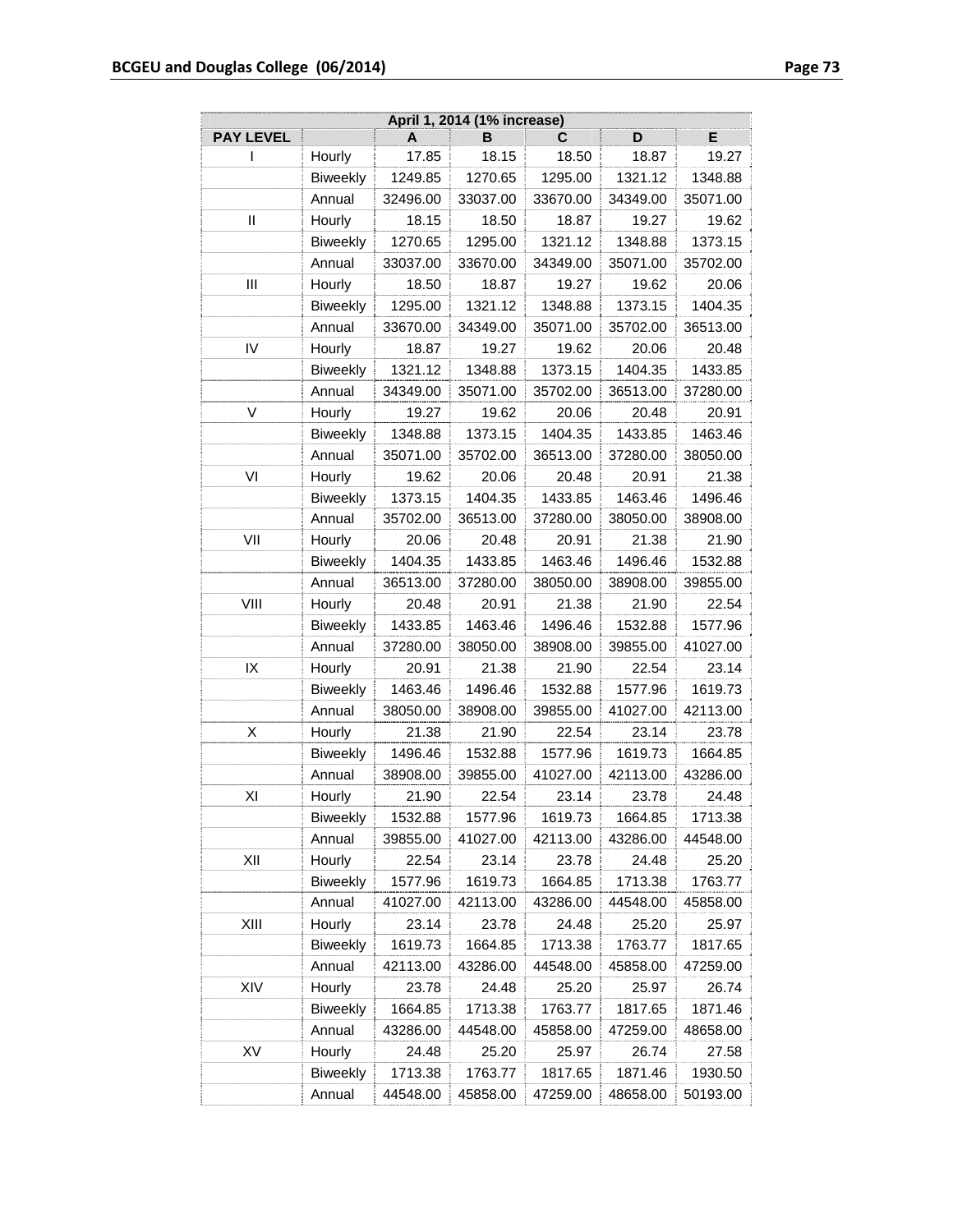| April 1, 2014 (1% increase) |                 |          |          |          |          |          |  |
|-----------------------------|-----------------|----------|----------|----------|----------|----------|--|
| <b>PAY LEVEL</b>            |                 | A        | в        | C        | D        | Е        |  |
| XVI                         | Hourly          | 25.20    | 25.97    | 26.74    | 27.58    | 28.83    |  |
|                             | <b>Biweekly</b> | 1763.77  | 1817.65  | 1871.46  | 1930.50  | 2018.23  |  |
|                             | Annual          | 45858.00 | 47259.00 | 48658.00 | 50193.00 | 52474.00 |  |
| XVII                        | Hourly          | 25.97    | 26.74    | 27.58    | 28.83    | 30.31    |  |
|                             | <b>Biweekly</b> | 1817.65  | 1871.46  | 1930.50  | 2018.23  | 2121.85  |  |
|                             | Annual          | 47259.00 | 48658.00 | 50193.00 | 52474.00 | 55168.00 |  |
| <b>XVIII</b>                | Hourly          | 26.74    | 27.58    | 28.83    | 30.31    | 31.87    |  |
|                             | <b>Biweekly</b> | 1871.46  | 1930.50  | 2018.23  | 2121.85  | 2230.85  |  |
|                             | Annual          | 48658.00 | 50193.00 | 52474.00 | 55168.00 | 58002.00 |  |

## **APPENDIX B Re: BCGEU Positions and Respective Pay Levels**

### **PAY LEVEL / JOB TITLE**

1 This level is to be used exclusively for auxiliary on call work of less than thirty (30) days' duration, which encompasses less than half of the principal duties of any job description in the bargaining unit.

2 It is agreed that Pay Level 2 is eliminated from Appendix B.

| 4  | Activities Attendant – Centre for Campus Life<br>Shipper/Receiver Assistant - Bookstore Office<br>Assistant II | Registrar's Telephone Receptionist<br>Stagehand<br>Utility Worker                         |
|----|----------------------------------------------------------------------------------------------------------------|-------------------------------------------------------------------------------------------|
| 5. | <b>Bookstore Cashier</b>                                                                                       | <b>Media Production Assistant</b>                                                         |
| 6  | <b>Office Assistant III</b><br>Clerk Typist/Receptionist<br>Mail Clerk                                         | Native Language Speaker (Student Development)<br>Shipper/Receiver<br>Switchboard Operator |
| 7  | Admissions Assistant<br>Assessment Services Assistant                                                          | <b>ESL Assistant</b><br>General Clerk Assistant I (Registrar's Office)                    |

Assessment Services Assistant Cashier Clerk Clerk ‐ Student Services Centre CRDO – Clerk CRDO – Research Clerk

General Clerk Assistant I (Registrar's Office) Information System Assistant Native Language Speaker (Modern Languages) Data Entry Clerk ‐ Bookstore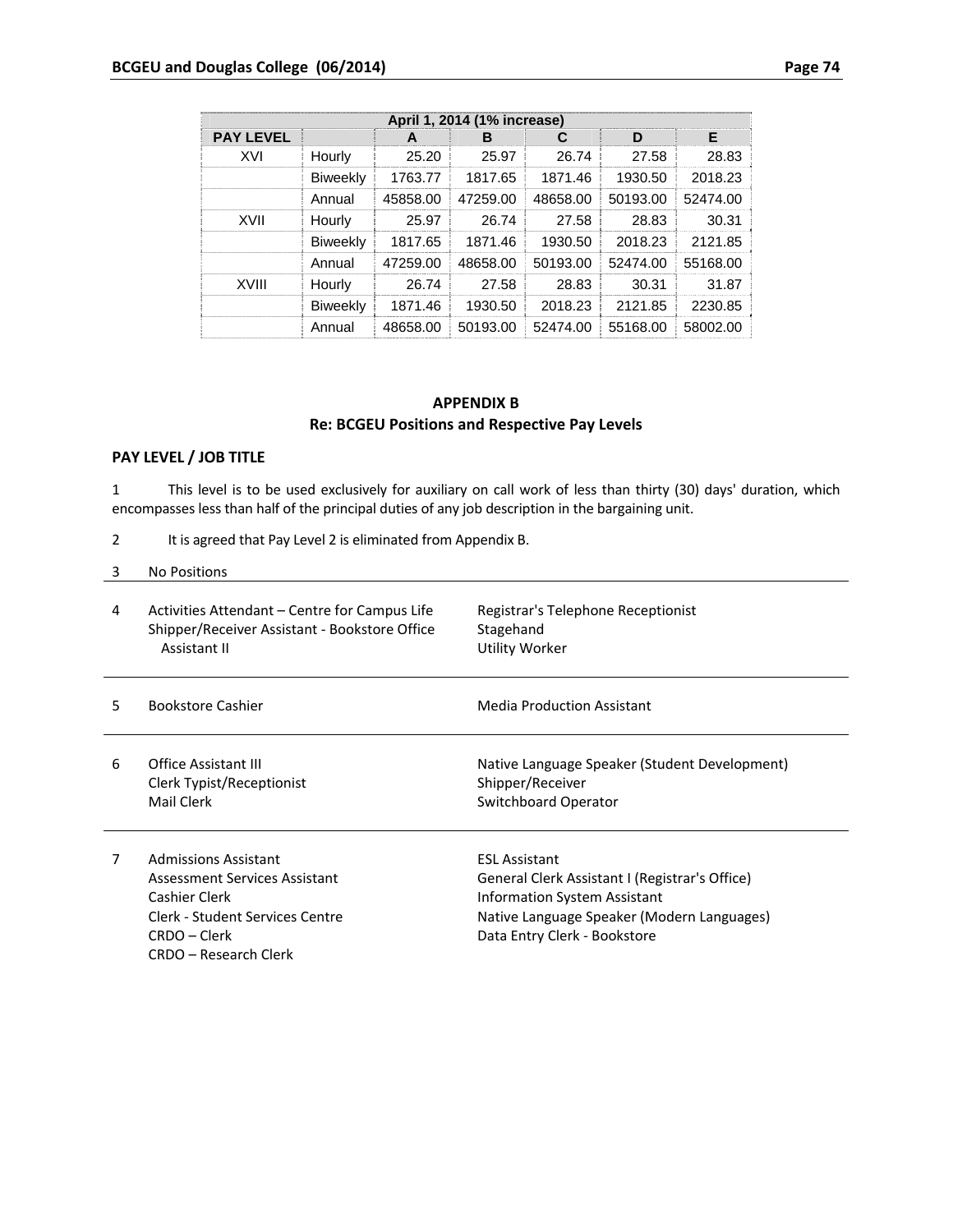- 8 Accounts Payable Clerk Admissions Officer Building Service Worker CEIT Support Clerk Office Assistant IV Office Assistant – Sr. Admin Community Music School Assistant Departmental Assistant I (Adult Special Education) Departmental Assistant I (Health Sciences) Departmental Assistant I (Instructional Division) Departmental Assistant I (Centre for Campus Life) Departmental Assistant I (Humanities & Social Sciences) Human Resources Clerk/Receptionist Event Assistant – Centre for Campus Life Information Services Assistant Program Assistant I – Continuing Education Program Assistant I – Health Sciences Program Assistant I ‐ Special Project (Generic) Records Assistant Registrar's General Clerk
	- Departmental Assistant I (Child, Family & Community Studies) Departmental Assistant I (LLPA) Site Services Assistant (David Lam Campus) Site Services Assistant (New Westminster Campus) Departmental Assistant I – Regular Event Assistant – Registrar's Office
- 9 Accounts Receivable/Cashier Assistant ‐ International Education Bookstore Clerk CAFD Office Coordinator Clerk, Student Finance Client Service Assistant Clinical Placement Officer Departmental Assistant II (Centre for Health & Community Partnerships) Departmental Assistant II (Child, Family and Community Studies) Departmental Assistant II (Commerce & Business) Departmental Assistant II (Health Sciences)
- Departmental Assistant II (Humanities & Social Sciences) Departmental Assistant II (Office of the Registrar) Departmental Assistant II (Science & Technology) Desktop Publishing Specialist General Ledger Accounting Clerk Language & Literature Assistant Performing Arts Assistant Production Assistant Purchasing Clerk Records Officer – Course Scheduler Records Officer – Transfer Credit Articulation Student Employment Services Assistant Student Life Assistant ‐ International Education Foundation Assistant
- 10 Career Resource Centre Assistant Co‐op Education Placement Officer Coursepack/Copyright Coordinator Duplicating Operator Marketing Assistant Graduation/CAPP Officer Library Technician – Public Services Program Assistant II CE Program Assistant II (Centre for Campus Life, Sport Institute)
- Program Assistant II (Child, Family & Community Studies) Program Assistant II (Health Sciences) Program Assistant II (Special Projects) Program Assistant II (TTG) Senior Bookstore Clerk – Buyer Sport Facility Assistant Web Site/Graphics Specialist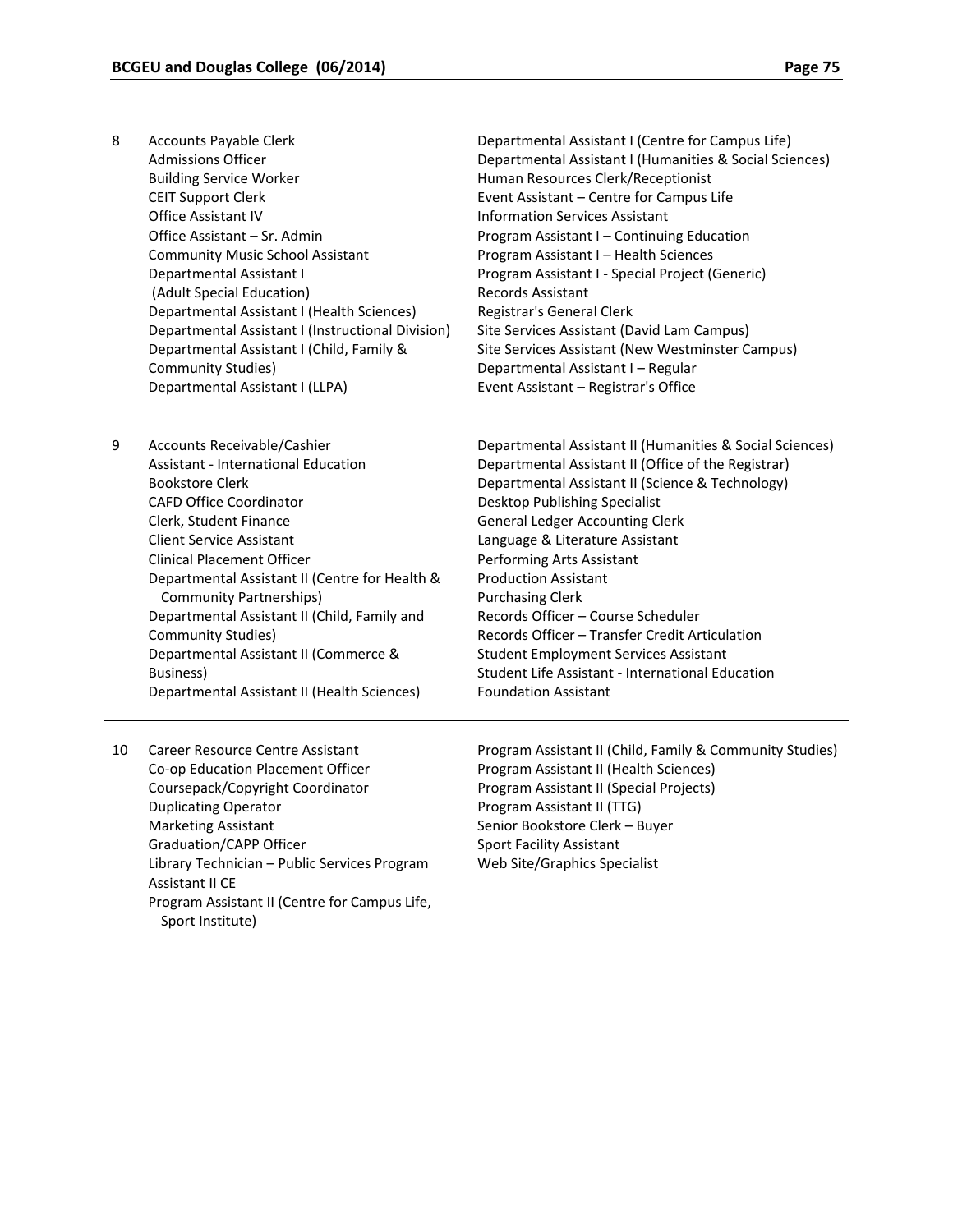| 11 | Assessment Services Advisor                      | Media Support Technician                         |
|----|--------------------------------------------------|--------------------------------------------------|
|    | Assistant Editor - Event                         | <b>Printing Services Technician</b>              |
|    | <b>Bookstore Accounting Coordinator</b>          | Program Technician - INTR                        |
|    | Centre Coordinator (Centre for Campus Life)      | <b>Publications Specialist/Trainer</b>           |
|    | Divisional Secretary/Education Council Secretary | Senior Accounting Clerk                          |
|    | <b>Financial Aid Advisor</b>                     | Senior Admissions Officer                        |
|    | Graphic Designer I                               | Senior Bookstore Clerk - Textbooks               |
|    | Instructional Facilitator/(CFCS)                 | Senior Information Services Assistant            |
|    | <b>Bookstore Logistics Coordinator</b>           | Senior Records Assistant                         |
|    | Buyer                                            | Senior Registration Clerk - CE and TTG           |
|    | International Admissions/Recruitment Officer     | Student Information System & Records Coordinator |
|    | Library Technician - Technical Services          | (CE/TTG)                                         |
|    | <b>Marketing Specialist</b>                      | Web and Social Media Content Specialist          |
|    | <b>Media Production Technician/Trainer I</b>     | Writer/Media Specialist                          |
|    |                                                  |                                                  |

12 Academic Advisor Academic Advisor/Admissions/Records Assistant Lab Technician DC Vision Centre Business Systems Specialist MCO Graphic Designer Coordinator, I‐Care Program Costume Assistant Dental Technician ‐ UBC Program Facilitator, Centre for Students with Disabilities Foundation Coordinator Instructional Facilitator (Career & Employment Preparation) Instructional Facilitator (Consumer & Job Preparation) International Education – Advisor International Education Student Life Coordinator Lab Technician ‐ Dental Lab Technician – Nursing

Lab Technician – UBC Dental International Academic Advisor Sport Science Coordinator Lab Technician II ‐ Biology Lab Technician II ‐ Chemistry Media Production Technician II Payroll Officer Student Life Coordinator ‐ International Education Support Technician – Educational Technology Theatre and Stagecraft Technician Training Facilitator ‐ Basic Occupational Education Training Facilitator – Customer Service and Cashier **Training** Training Facilitator – Light Warehouse Training International Project Coordinator Tutor/Coordinator (I CARE) Web Designer (MCO) Sr. Financial Aid Advisor

13 Alumni Relations Coordinator Budget Accounting Analyst Computer Technician Computer Technician (Help Desk) Coordinator, First Nations Services Coordinator, Women's Centre Education Technology Facilitator ‐ EASL Employment Specialist FHS Simulation Technician Graphic Designer II Health & Safety Coordinator Lab Supervisor – Mathematics Math Assistant

International Marketing Coordinator and Support Specialist Learning Centre Services Coordinator Learning Resources Coordinator Media Production Technician/Trainer II Network Computer Technician On‐line Services Coordinator Performing and Creative Arts Event Officer Student Recruiting & Support Specialist Supervisor – The Training Group Web Site Designer/Trainer (CLS) Library Technician – Web and Systems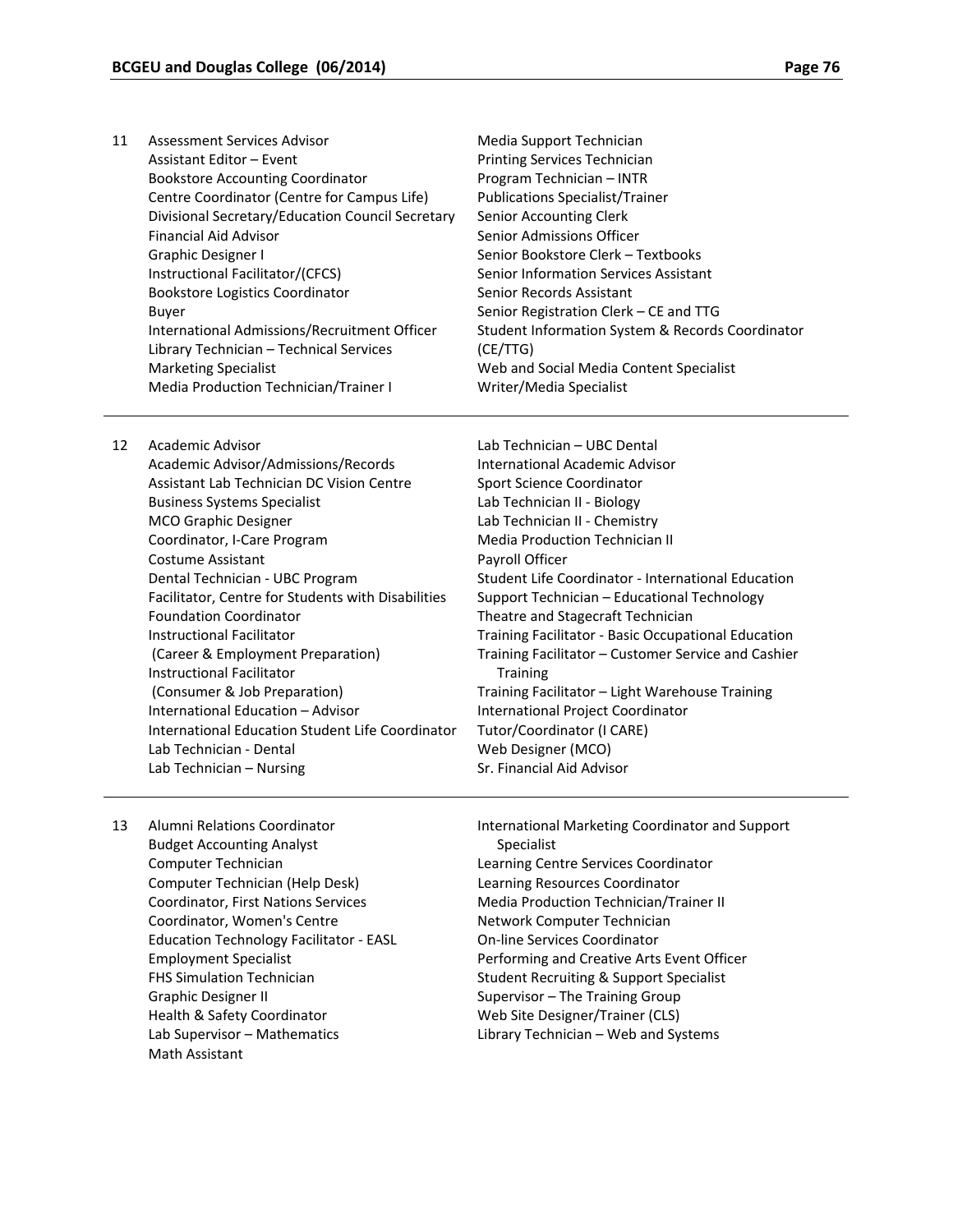| 14 | Activities/Athletics Coordinator<br>Assessment Services Coordinator<br><b>MCO Production Supervisor</b><br>Campus Life Coordinator | Media Buyer<br><b>Online Learning Designer/Trainer</b><br>Senior Analyst<br>Supervisor, Print Shop |
|----|------------------------------------------------------------------------------------------------------------------------------------|----------------------------------------------------------------------------------------------------|
|    | Administrative Officer I (Sci & Tech)<br>International Advising and Articulation Specialist                                        | Administrative Officer (Finance)<br>Advertising Specialist and Media Buyer                         |
| 15 | Accounts Receivable Supervisor                                                                                                     | Lab Assistant                                                                                      |
|    | <b>Biological Control Technician</b>                                                                                               | Library Operations Supervisor NW                                                                   |
|    | Development Officer                                                                                                                | Library Operations Supervisor (DL)                                                                 |
|    | Lab Technician - Dispensing Optician Program                                                                                       | Library Operations Supervisor - Technical Services                                                 |
|    | Lab Technician IV - Animal Health Technology                                                                                       | <b>Facilities Services Officer</b>                                                                 |
|    | Lab Technician IV - Biology                                                                                                        | <b>Registrar Operations Supervisor</b>                                                             |
|    | Lab Technician IV - Chemistry                                                                                                      | <b>Senior Marketing Specialist</b>                                                                 |
|    | Lab Technician IV - Computing science<br>Lab Technician IV - Geography                                                             | Supervisor, Bookstore<br>Supervisor, Web Production and Administration                             |
|    | Lab Technician IV - Geology                                                                                                        | Urban Ecology Technician - IUE                                                                     |
|    | Lab Technician IV - Physics                                                                                                        | Learning Centre Services Supervisor                                                                |
|    | Lab Technician IV - Psychology                                                                                                     | Lab Technician IV - Math and Science Teaching                                                      |
|    | Lab Technician IV - Sport Science Instructional                                                                                    |                                                                                                    |
| 16 | Network Technician/System Administrator                                                                                            | <b>Purchasing Officer</b>                                                                          |
|    | Production Supervisor, CLS                                                                                                         | Web Administrator/Operating Systems Specialist                                                     |
| 17 | Administrative Officer (Child, Family &<br><b>Community Studies)</b>                                                               | Administrative Officer (Language, Literature &<br>Performing Arts)                                 |
|    | Administrative Officer (Commerce & Business                                                                                        | Administrative Officer (Science and Technology)                                                    |
|    | Administration)                                                                                                                    | Administrative Officer (Student and Enrolment Services)                                            |
|    | Administrative Officer (Developmental                                                                                              | Administrative Officer (TTG)                                                                       |
|    | Education)                                                                                                                         | Data Base Administrator/Programmer                                                                 |
|    | Administrative Officer (Health Sciences)                                                                                           | <b>Operations Supervisor (Adult Special Education)</b>                                             |
|    | Administrative Officer (Humanities & Social<br>Sciences)                                                                           | Programmer Analyst                                                                                 |
| 18 | Health Sciences Simulation Lab Supervisor                                                                                          | Supervisor, Financial Aid & Placement                                                              |
|    | Lab Supervisor - Biology                                                                                                           | Supervisor, Instructional Computing & Desktop Services                                             |
|    | Lab Supervisor - Chemistry                                                                                                         | Supervisor, Production & Network Services                                                          |

Supervisor, Client & Office Support

Supervisor, Production & Network Services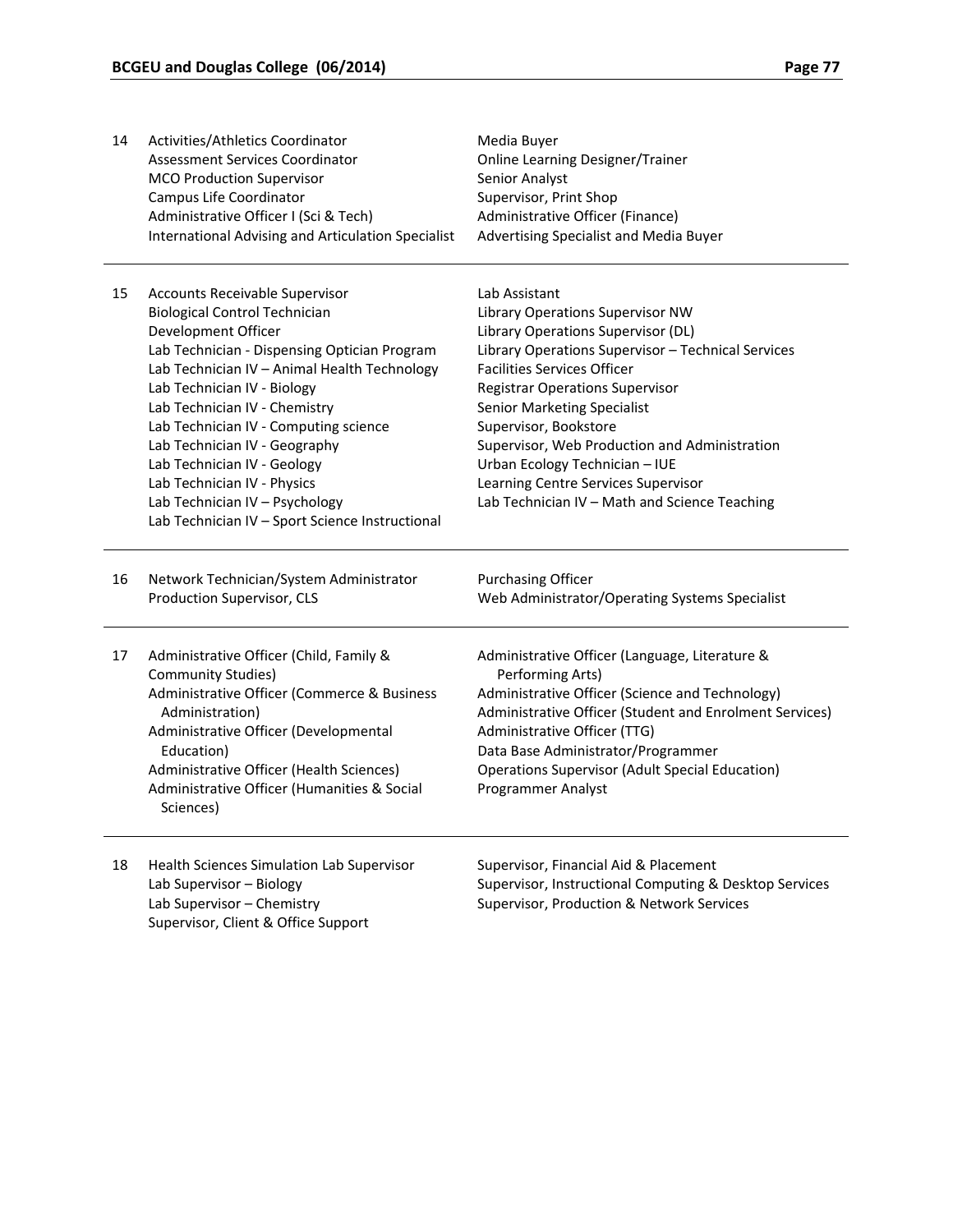### **APPENDIX C Re: Post‐Secondary Employers' Association Registry Form 001**

| $\Omega$ . |                                                                                                      |
|------------|------------------------------------------------------------------------------------------------------|
| 1.         |                                                                                                      |
| 2.         |                                                                                                      |
| 3.         |                                                                                                      |
| 4.         |                                                                                                      |
| 5.         |                                                                                                      |
| 6.         |                                                                                                      |
| 7.         |                                                                                                      |
| 8.         |                                                                                                      |
|            |                                                                                                      |
|            |                                                                                                      |
|            |                                                                                                      |
|            |                                                                                                      |
| Act".      | Information Release Waiver for the purposes of the "Freedom of Information and Protection of Privacy |

I agree that the above personal information, my current resume, and the positions I was interviewed for can be made available to prospective Colleges and Union via the internet or other means.

<u> 2008 - Andrea State Barbara, amerikan personal di sebagai personal di sebagai personal di sebagai personal d</u>

Signature of Registrant Date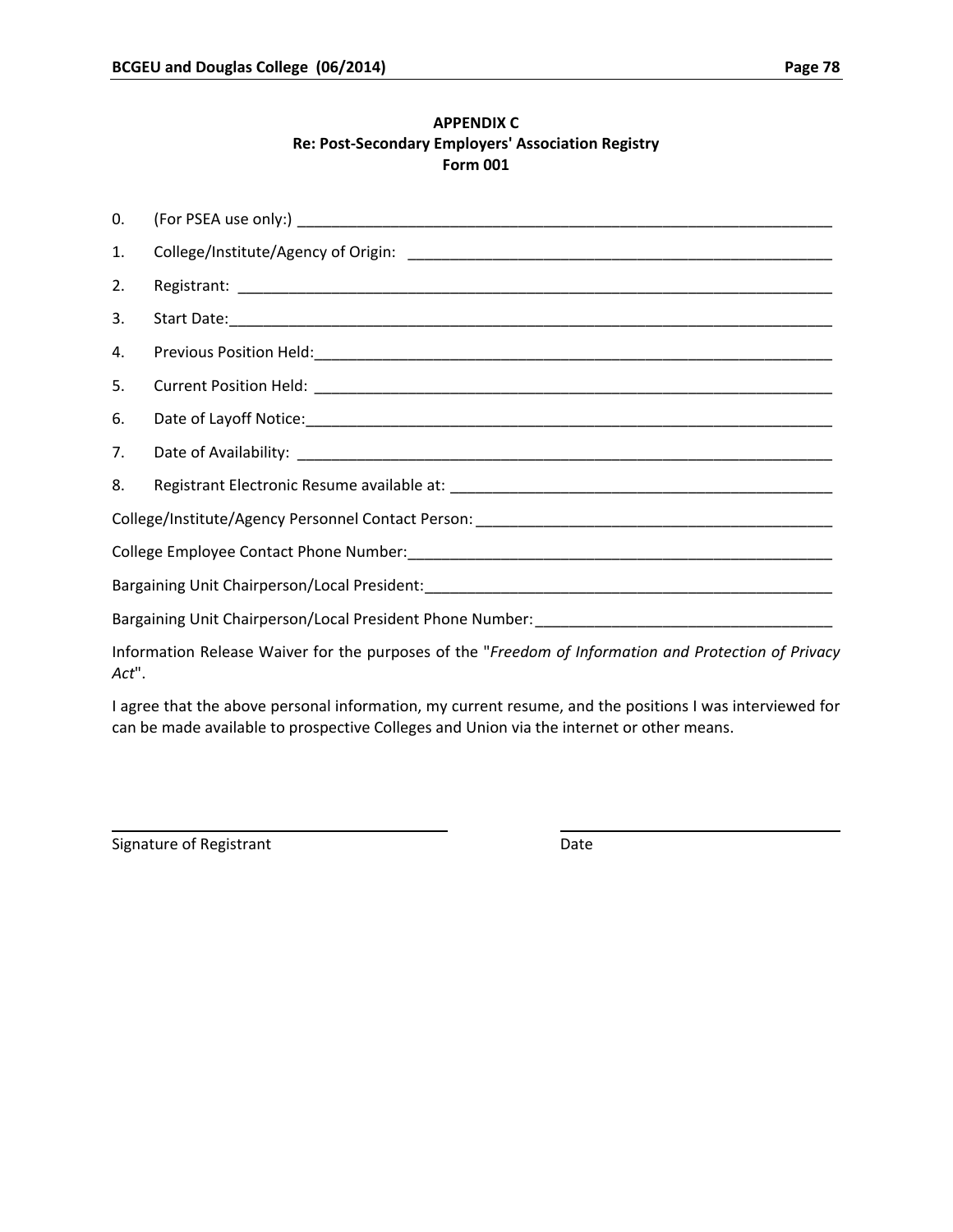## **LETTER OF UNDERSTANDING #1 Re: Exclusions**

Positions agreed upon as excluded from the bargaining unit of Local 703, BCGEU.

It is understood and agreed that the following positions are excluded from the bargaining unit to which this Agreement applies:

- 1. College President and Chief Executive Officer
- 2. Vice President, Educational Services
- 3. Vice President, Finance and Administration
- 4. Vice President, Academic
- 5. Associate Vice President, Human Resources
- 6. Associate Vice President, External Relations
- 7. Associate Vice President, Douglas International
- 8. Dean, Commerce & Business Administration
- 9. Dean, Child, Family and Community Studies
- 10. Dean, Language, Literature and Performing Arts
- 11. Dean, Science & Technology
- 12. Dean, Health Sciences
- 13. Dean, Humanities and Social Sciences
- 14. Special Projects Officer, Office of the Vice-President, Academic
- 15. Director, Facilities Services
- 16. Director of Finance
- 17. Director, Safety, Security, and Risk Management
- 18. Director, Student and Enrolment Services and Registrar
- 19. Executive Director, The Training Group
- 20. Director, Centre for Educational and Information Technology
- 21. Director, Marketing and Communications
- 22. Visiting Scholar, Office of the Vice-President, Academic
- 23. Associate Dean, Commerce and Business Administration
- 24. Associate Dean, Child, Family and Community Studies
- 25. Associate Dean, Health Sciences
- 26. Associate Dean, Humanities and Social Sciences
- 27. Associate Dean, Science and Technology
- 28. Associate Dean, Language, Literature and Performing Arts
- 29. Associate Director, The Training Group
- 30. Director, Learning Resources
- 31. Associate Director, Facilities Services
- 32. Comptroller
- 33. Director, Institutional Research
- 34. Director, Centre for Campus Life and Athletics
- 35. Director, Nursing
- 36. Director, Human Resources
- 37. Manager, Accounting Information & Internal Audit
- 38. Manager, Accounting Information, Self‐Funded Activity
- 39. Manager, Douglas International, Contracts and Projects
- 40. Manager, International Marketing and Recruitment
- 41. Associate Registrar
- 42. Manager, Human Resources
- 43. Manager, Applications Services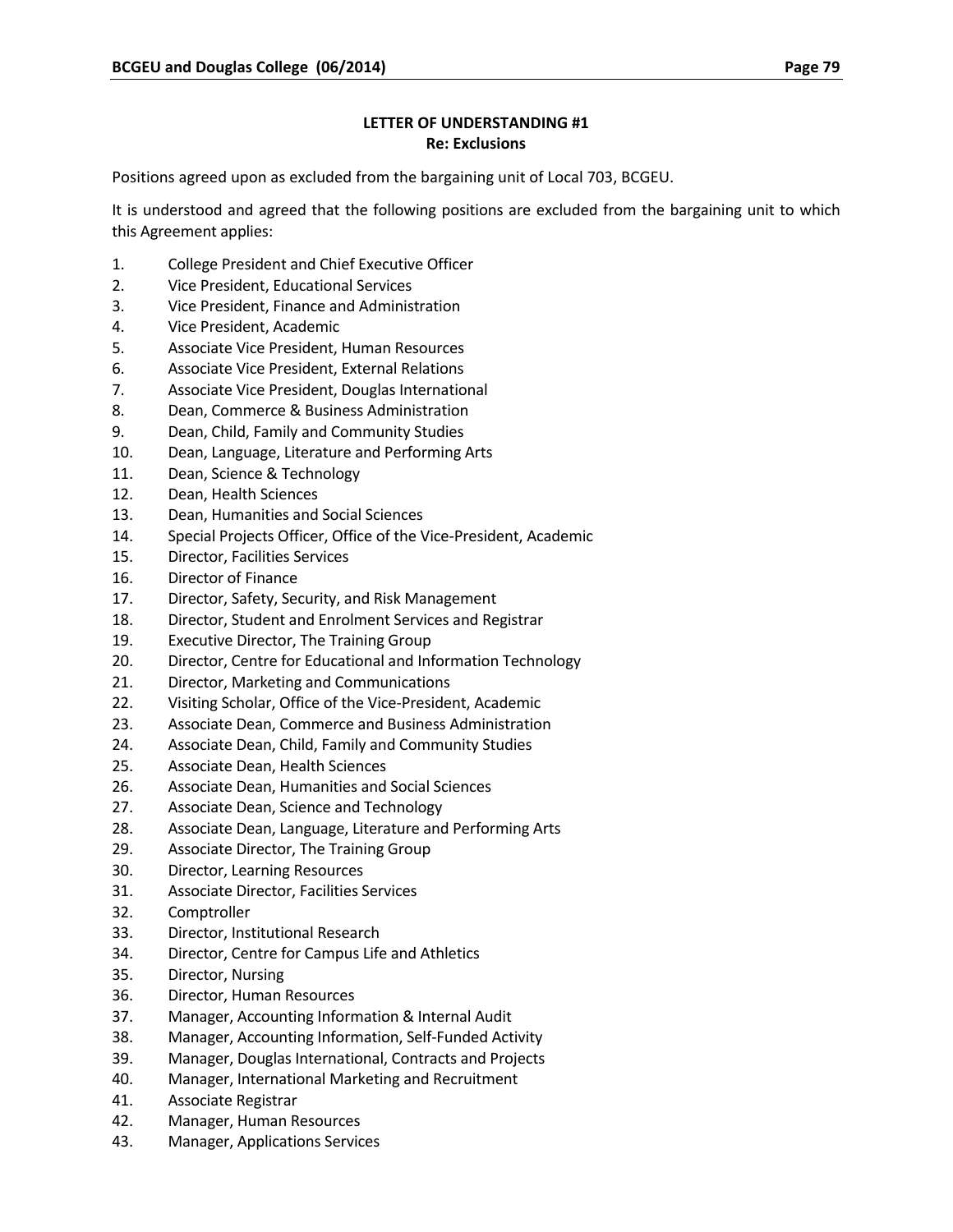- 44. Manager, Learning Support and Client Services CEIT
- 45. Manager, Facilities Services
- 46. Manager, Office for New Students
- 47. Manager, Payroll Services and Systems
- 48. Manager, Projects & Business Solutions
- 49. Manager, Technology Services
- 50. Manager, Bookstores
- 51. Manager, Financial Information
- 52. Manager, Institutional Research
- 53. Manager, Marketing & Operations MCO
- 54. Human Resources Advisor
- 55. Executive Assistant to the Board
- 56. Executive Assistant to the President
- 57. Administrative Assistant (Academic)
- 58. Administrative Assistant (Educational Services)
- 59. Administrative Assistant (Finance and Administration)
- 60. Administrative Assistant to Associate VP –Human Resources
- 61. Administrative Assistant to Associate VP External Relations
- 62. Administrative Assistant to Associate VP Douglas International
- 63. Human Resources Assistant
- 64. Evening and Weekend Administrator
- 65. Manager, Douglas International
- 66. Chief Information Officer
- 67. Office Administrator, The Training Group

### **LETTER OF UNDERSTANDING #2 Re: Student Assistants**

For the purpose of this Letter of Understanding, the term "*student*" shall be defined as an individual enrolled in one (1) or more credit courses at Douglas College or other accredited public post-secondary institution in British Columbia.

1. Students hired to carry out the principal duties of a job covered by an existing classification specification shall be classified accordingly and paid according to the rate established for that position.

#### **Student Assistant I**

2. Students hired to carry out the principal duties for a job not normally covered by an existing classification specification in the bargaining unit shall be classified and paid according to the following wages/benefits:

|            | July   | May    | November | May     | December | <b>March</b> | July    | April   |
|------------|--------|--------|----------|---------|----------|--------------|---------|---------|
|            | . 2010 | 2011   | 2011     | 2012    | . 2012   | .2013        | 1, 2013 | 1,2014  |
| *Base Rate | \$8.70 | \$8.75 | \$9.50   | \$10.25 | \$10.35  | \$10.45      | \$10.55 | \$10.66 |

(i)

\*Per hour or minimum wage, whichever is greater

- (ii) Health & Welfare ..........................forty-seven cents (47¢) per hour;
- (iii) Vacation ....................................at four percent (4%) of regular earnings.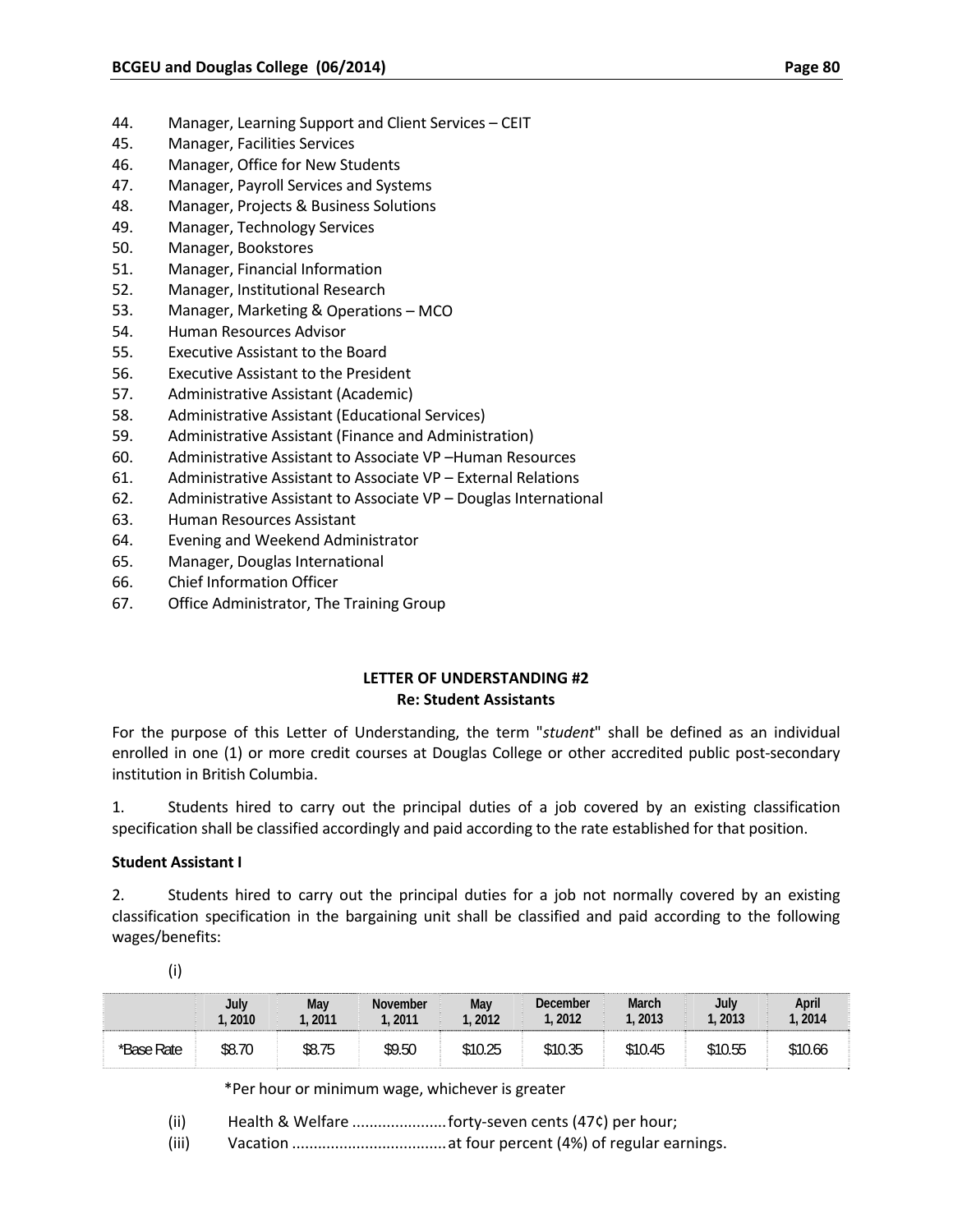### **Student Assistant II**

3. Students hired as Peer Tutors, Access Aides and students employed for fixed‐term special projects shall be classified and paid according to the following wages/benefits:

| วกาก | 2012 | 2013<br>Marc | 2013       | 2014            |
|------|------|--------------|------------|-----------------|
| ∩ 07 | O    | na<br>I.U    | .20<br>ሖ ብ | $\sim$<br>ا ب ا |

\*Per hour or minimum wage, whichever is greater

- (ii) Health & Welfare .......................forty‐seven cents (47¢) per hour;
- (iii) Vacation .....................................at four percent (4%) of regular earnings.

4. In the event there is a dispute as to whether an employee hired under this program should be classified in accordance with Points 1 or 2 preceding, the dispute shall be dealt with through the grievance procedure in the Collective Agreement.

5. The parties agree that individuals employed and paid as per this Agreement will be considered auxiliary employees and receive the appropriate benefits as per the Collective Agreement but not be subject to or affected by any layoff and recall provisions in the Collective Agreement. Auxiliary employees hired as Student Assistants shall be terminated upon completion of the term of employment and they shall not retain seniority.

6. All Student Assistant employees are exempt from the articles set out in Clause 33.5. In addition, Student Assistant II employees are exempt from Article 16 – Shift Work.

7. The provisions of Article 15.1(a) shall apply to Student Assistants with the exception that Student Assistants can be scheduled to work on both Saturday and Sunday.

8. The standard hours of work for Student Assistants will be no more than twenty (20) hours per week. A student must be enrolled in one (1) or more courses to be covered by this Agreement. Overtime compensation as outlined in Article 17 shall apply to Student Assistants for time worked in excess of a seven (7) hour day.

### **Student Research Assistants**

9. Students hired as research assistants are exempt from the agreement that BCGEU members will not be supervised by faculty.

10. This Agreement shall form part of the Collective Agreement between the B.C. Government and Service Employees' Union and Douglas College.

## **LETTER OF UNDERSTANDING #3 Re: Job Training for Students in the Consumer and Job Preparation Program for Adults with Disabilities**

The parties recognize that there is a need to provide job training at the College for adults with a mental disability who are enrolled in the Consumer and Job Preparation Program.

Subject to the procedure set out below to ensure that these students are not employed to do jobs which are performed by members of the bargaining unit, the parties agree that such students are part of the B.C. Government and Service Employees' Union bargaining unit.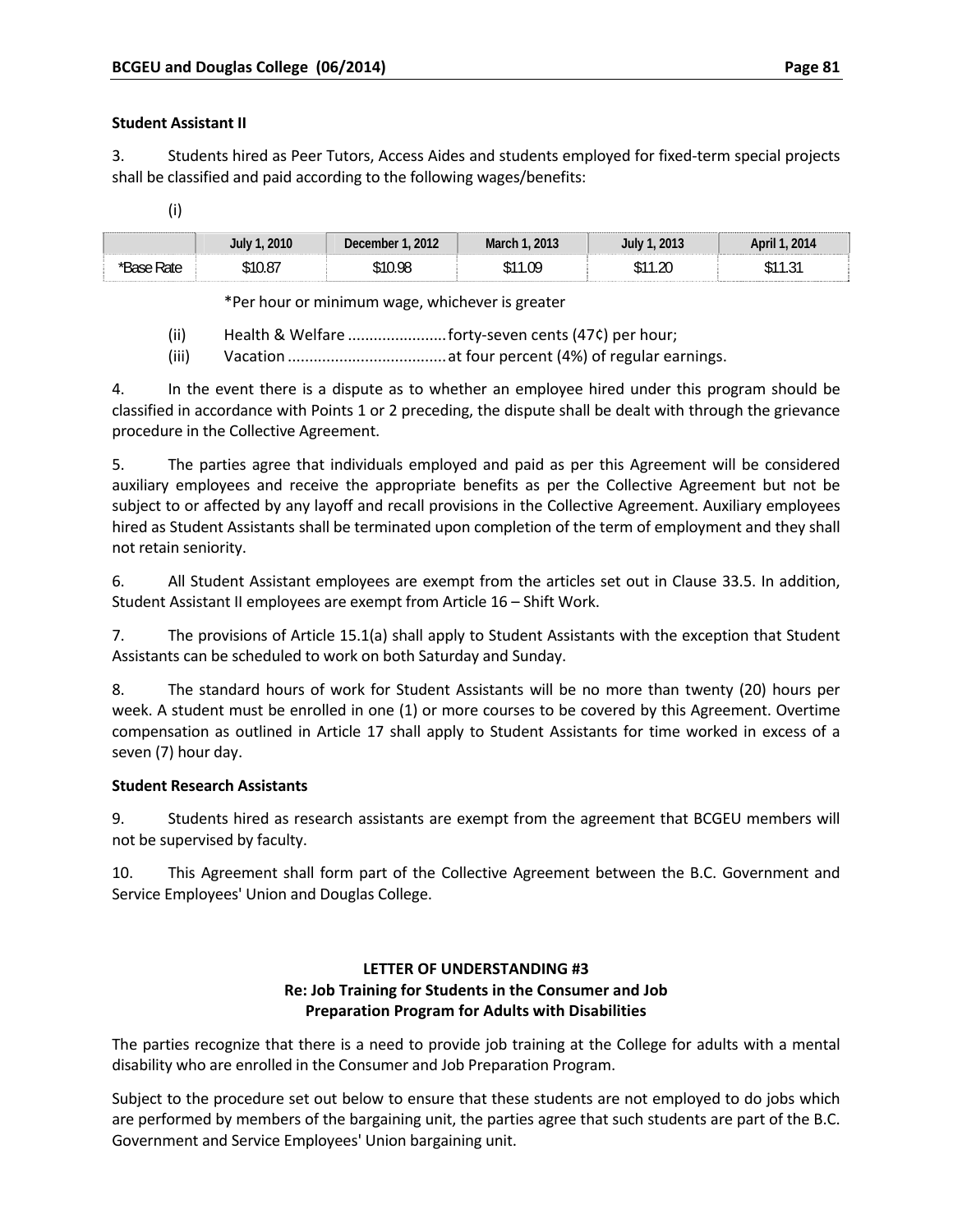1. A committee will be struck comprised of an appointee from each of the Union and the College.

2. The Committee shall review the site and operational skills components in each proposal submitted by the Faculty Coordinator of the Consumer and Job Preparation Program. The Committee shall approve the applications based on the following criteria:

(a) Only students enrolled in Consumer and Job Preparation Program are eligible for the job training.

(b) The job training does not entail work performed by B.C. Government and Service Employees' Union members.

(c) There will be a maximum of four (4) students in job training at any one time.

(d) Students hired will not receive operational skill training either in excess of fifteen (15) hours a week or for greater than six (6) months.

3. Students hired to carry out the operational skills of the job training shall be paid according to the following wages:

(i)

|            | <b>July</b> | Mav    | <b>November</b> | May     | December | <b>March</b> | July    | April   |
|------------|-------------|--------|-----------------|---------|----------|--------------|---------|---------|
|            | .2010       | 2011   | . 2011          | 2012    | 2012     | .2013        | . 2013  | . 2014  |
| *Base Rate | \$8.70      | \$8.75 | \$9.50          | \$10.25 | \$10.35  | \$10.45      | \$10.55 | \$10.66 |

\*Per hour or minimum wage, whichever is greater

(ii) Health & Welfare ...........forty‐seven cents (47¢) per hour;

(iii) Vacation................................at four percent (4%) of regular earnings.

4. The parties agree that individuals employed and paid in accordance with this Agreement will be considered auxiliary employees and receive the appropriate benefits as per the Collective Agreement, but will not be subject to or affected by any layoff and recall provisions in the Collective Agreement. Individuals hired under this Agreement shall be considered term employees whose employment is terminated upon completion of the term of employment and they shall not retain seniority.

5. Any dispute in the application of the terms of this Letter of Understanding shall be resolved by the grievance and arbitration procedure of the Collective Agreement between the two (2) parties.

### **LETTER OF UNDERSTANDING #4 Re: Cooperative Education Student Training Program Placement**

The parties recognize the advantages in assisting students in obtaining practical work experience as part of Co-operative Education. In recognition, this Agreement will establish the salary rate and working conditions for Co‐operative Education students hired to work at the College.

1. This Agreement will apply to students registered in a recognized Co-operative Education Program at a participating post‐secondary institution.

2. A Co-operative Education Student Training Committee will be struck composed of an appointee from each of the Union and College. This Committee will both review the applications for placing Co-operative Education students, and will monitor the students once placed to ensure that the work being performed does not include the majority of the principal duties covered by an existing job description in the bargaining unit.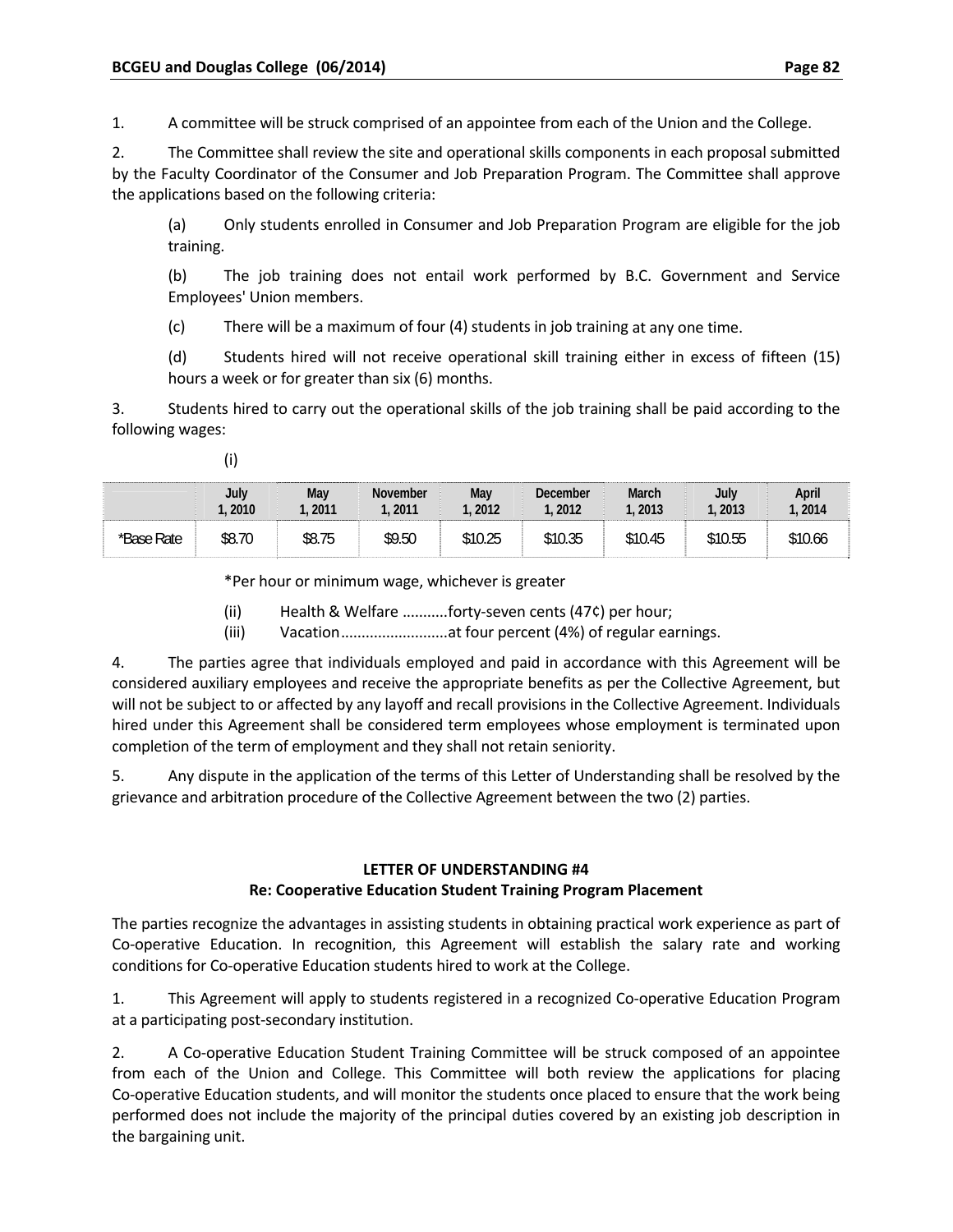The Co-operative Education Students shall be paid according to the following wage/benefits:

|      | 2010<br>aulve 7 | 2012<br>December | 2013<br>March | 2013<br>aniv | 2014            |
|------|-----------------|------------------|---------------|--------------|-----------------|
| 'ate | 10.87,          | \$10.98          | \$11.09       | \$11.20      | ົດ 1<br>- 11.91 |

\*Per hour or minimum wage, whichever is greater

(ii) Health & Welfare ...........forty‐seven cents (47¢) per hour;

(iii) Vacation ............................ at four percent (4%) of regular earnings.

3. The parties agree that Co-operative Education students employed and paid as per this Agreement will be considered auxiliary employees and receive the appropriate benefits as per the Collective Agreement, but will not be subject to or affected by layoff and recall provisions in the Collective Agreement. Co‐operative Education students, as auxiliary employees, shall be considered terminated upon completion of the term of employment and shall not retain seniority.

4. No Co-operative Education student will be hired when regular employees are on layoff and have the necessary qualifications, abilities and experience to perform the work. Auxiliary employees will not be displaced by the College as a result of the employment of Co-operative Education students.

5. The standard hours of work for Co-operative Education students will be seven (7) hours per day and thirty-five (35) hours per week. These hours may be varied by mutual agreement between the Union and the College provided that the Co-operative Education student does not work more than ten (10) hours in one (1) day and seventy (70) hours in a biweekly period. Notwithstanding the above, there will be a maximum of five (5) students employed by the College per semester with the maximum duration of any one (1) placement or work experience to not exceed four (4) months.

6. This Agreement shall form part of the Collective Agreement between the B.C. Government and Service Employees' Union and Douglas College.

7. Any dispute in the application of the terms of this Letter of Understanding shall be resolved by the grievance and arbitration procedure of the Collective Agreement between the two (2) parties.

## **LETTER OF UNDERSTANDING #5 Re: Alphabetical Listing of Collective Agreement**

The parties agree there will be an alphabetical listing of the Table of Contents located at the end of the Collective Agreement for all future printings.

## **LETTER OF UNDERSTANDING #6 Re: Employment Equity**

The parties recognize there is a need to review Employment Equity with respect to the following four (4) categories of people:

- (1) Women;
- (2) Aboriginal people;
- (3) Persons with disabilities;
- (4) Visible minorities.

(i)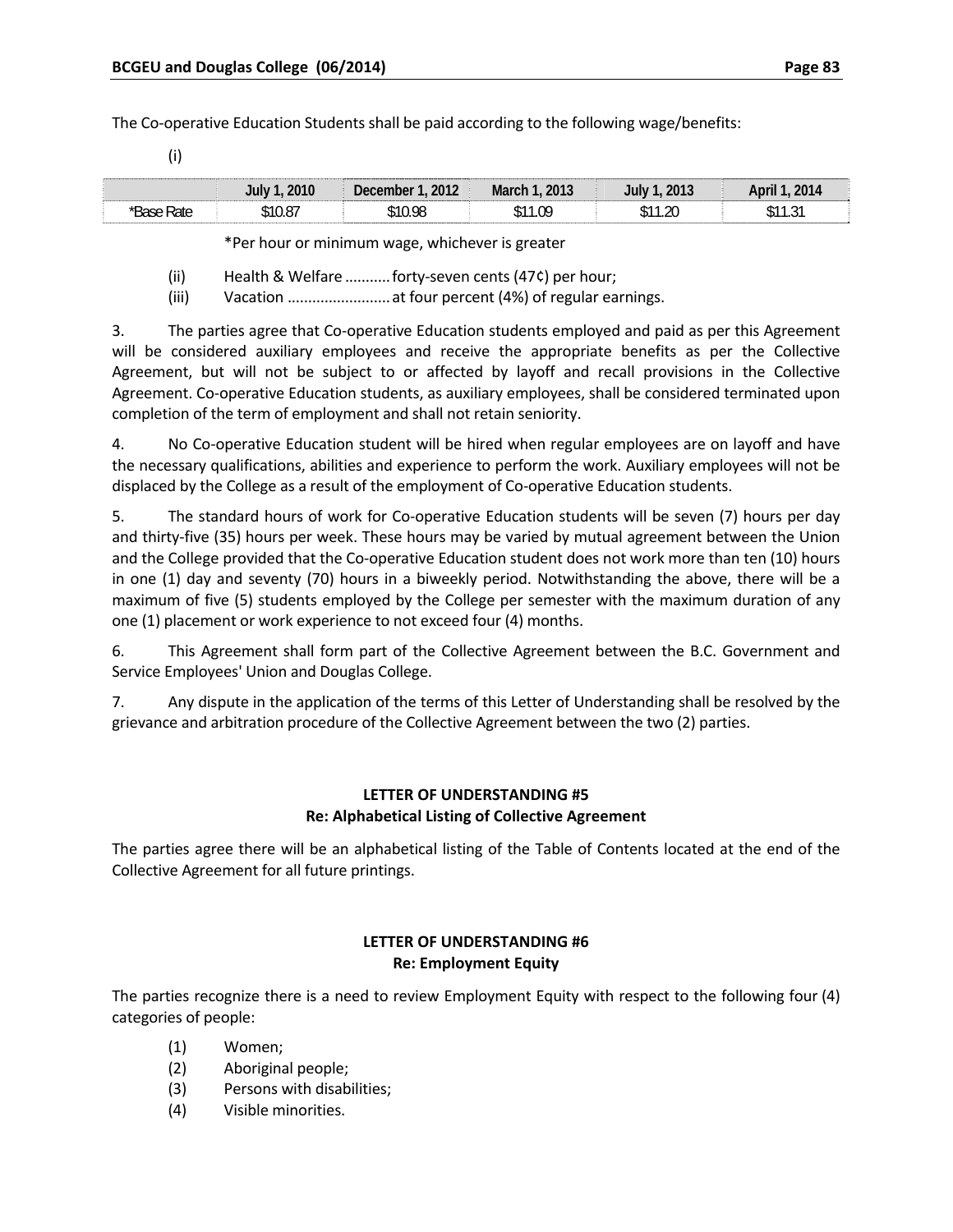The parties therefore agree to:

(a) establish a college‐wide committee consisting of equal representation of Staff (BCGEU), Faculty, and Administration; and

(b) an ex‐officio administrator will be assigned as a staff officer to the Committee.

The mandate of the Committee will be to:

- (i) develop a database of employee positions within the College;
- (ii) examine recruiting, hiring, and promotion policies; and

(iii) make recommendations as necessary to the principles for the implementation of an Employment Equity Program.

It is agreed that any recommendations made by the Committee are not binding and are subject to agreement by the College and the respective union.

### **LETTER OF UNDERSTANDING #7 Re: Job‐Sharing**

The following outlines the circumstances under which job-sharing may occur, and the terms and conditions of job‐sharing.

#### **Definitions:**

| Job-Sharing                 | A voluntary work arrangement in which two (2) employees adjust<br>the number of hours they work by written agreement to share<br>the responsibility for one (1) full-time regular position.                                                                                    |
|-----------------------------|--------------------------------------------------------------------------------------------------------------------------------------------------------------------------------------------------------------------------------------------------------------------------------|
| Job-Sharing Proposal        | A document initiated by two (2) employees, which outlines their<br>request to become part-time regular employees and<br>recommends how the duties of a position previously performed<br>by one (1) full-time regular employee, can be divided to<br>accommodate their request. |
| Job-Sharing Arrangement     | Where two (2) employees perform the duties of a position<br>previously performed by one (1) full-time regular employee,<br>thereby becoming two (2) regular part-time employees.                                                                                               |
| <b>Job-Sharing Partners</b> | Employees participating in a job-sharing arrangement.                                                                                                                                                                                                                          |
| Hours of Work               | No more than, nor less than eighteen (18) hours per five (5) day<br>period per partner.                                                                                                                                                                                        |

#### **Criteria:**

Job-sharing proposals may be considered where:

(a) one (1) of the partners proposing the job‐sharing arrangement already occupies the regular full-time position under consideration and has completed the trial period. The second partner must have completed a trial period or accumulated one hundred and thirty‐one (131) days of seniority, and must be qualified to perform the duties of the position without additional training. Both partners must be currently performing at a satisfactory level.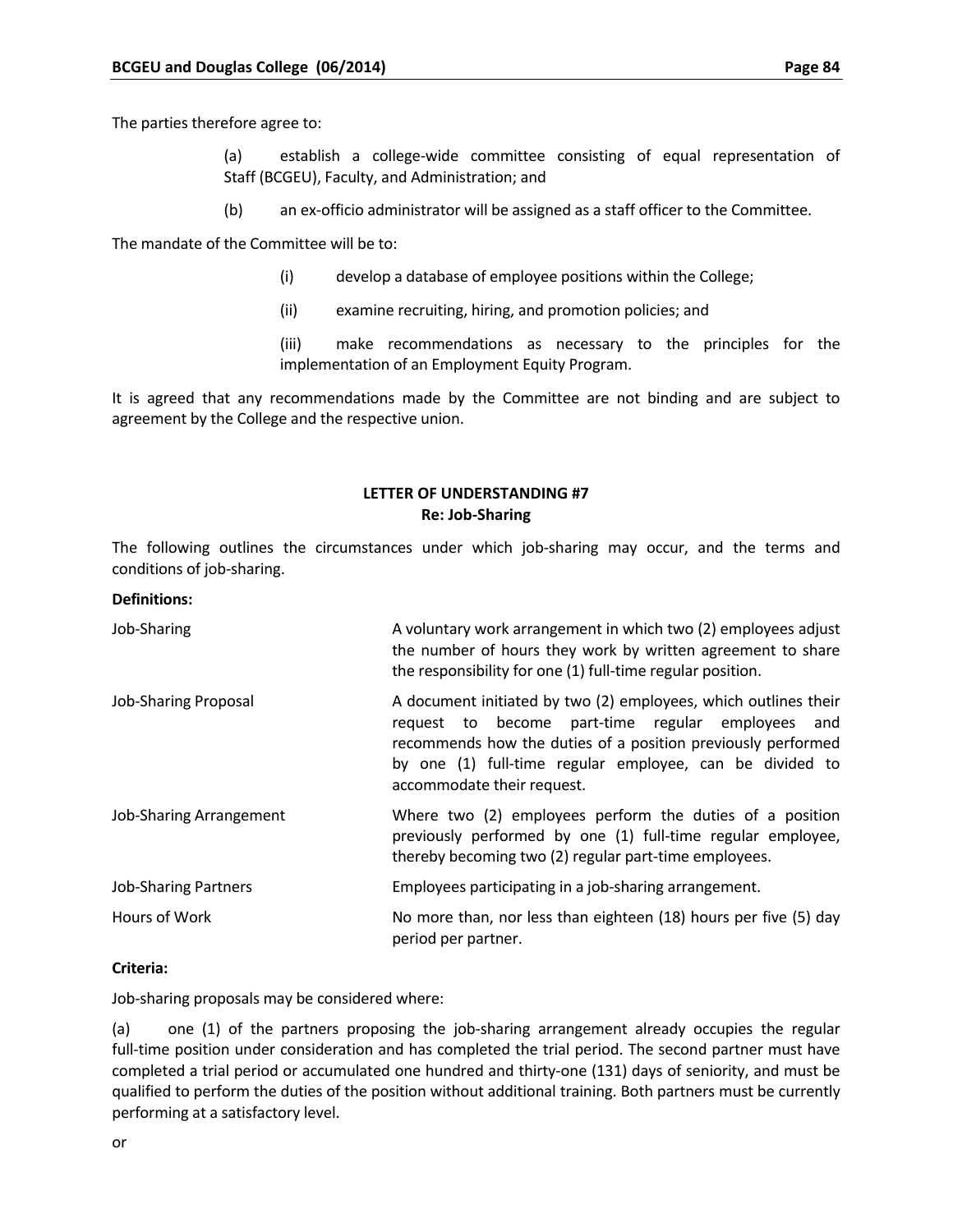(b) two (2) partners with the necessary education, skills, knowledge and experience, apply for one (1) full-time regular posted vacancy, as one (1) application, and both are selected as a single application as the successful candidates for the position. Both partners must have completed a trial period or accumulated one hundred and thirty‐one (131) days of seniority. Both partners must be currently performing at a satisfactory level. Disputes regarding selection decisions made with respect to applications submitted in accordance with this clause will be referred to the grievance and arbitration procedure of the Collective Agreement.

### **Job‐Sharing Proposals**

Proposals for job‐sharing arrangements will be forwarded to the appropriate excluded supervisor with copies to Human Resources, the B.C. Government and Service Employees' Union staff representative, and the B.C. Government and Service Employees' Union Chairperson. The job‐sharing guidelines will be developed at LMRC and mutually agreed to by the parties and will be available in Human Resources.

### **Approval of Job‐Sharing Proposals**

Approval of the job‐sharing arrangement is at the discretion of the excluded supervisor. Any objections to the supervisor's decision must be referred to the Labour/Management Relations Committee within fifteen (15) days for discussion and attempted resolution. The parties agree that the Labour/Management Relations Committee is the final avenue for appeal of a denied job‐sharing proposal. Appointments are subject to the applicable Collective Agreement provisions. The appointment letter shall indicate that the employee's hours may temporarily be increased up to full‐time, if required and with as much notice as possible, to cover the other partner's absence of one (1) week or greater.

### **Terms and Conditions**

The total number of job-sharing arrangements shall not exceed five (5) at any one time. Job-sharing arrangements will not result in increased cost to the College beyond that incurred by the overlap in hours of work resulting from the two (2) eighteen (18) hour workweeks. The total hours per week to be shared between the partners will be thirty‐six (36). Benefits, wage increments, seniority, vacations and statutory holidays for job‐sharing partners will be paid on a pro rata basis, based on an eighteen (18) hour per week schedule per job‐sharing partner.

#### **Termination of Job‐Sharing Arrangements**

A job‐sharing arrangement may be terminated, upon thirty (30) days' notice, by:

- (a) the College, due to bona fide operational reasons;
- (b) either job‐sharing partner;

(c) notification of the termination will be given to the job‐sharing partners or the Excluded Supervisor as appropriate, the Human Resources Department, the B.C. Government and Service Employees' Union staff representative, and the B.C. Government and Service Employees' Union Chairperson. Subject to satisfactory performance, the most senior employee will be offered the full-time position. The onus will be on the junior employee to find alternate employment. In the event the most senior employee declines the offer of the full‐time position, the onus is on that employee to find alternate employment, and the most junior employee, subject to satisfactory performance, will be offered the full‐time position. Should the junior employee decline the offer of the full‐time position, the onus is on that employee to seek alternate employment. The position will then revert to full-time regular status and be posted in accordance with Article 28 of the Collective Agreement.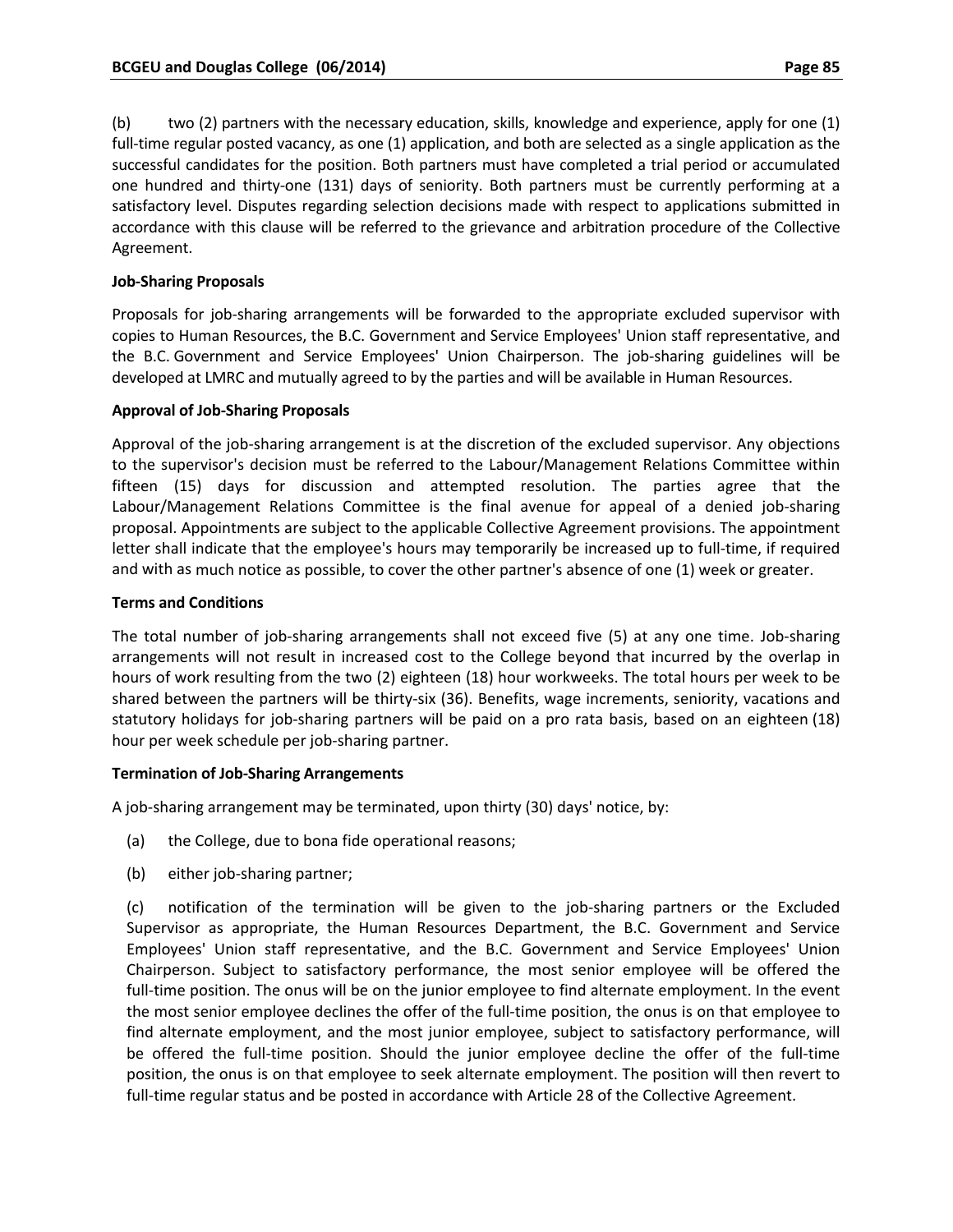(d) In the event that one (1) of the job‐sharing partners resigns the other job‐sharing partner, subject to satisfactory performance, will be offered the position on a full-time basis. Job-sharing partners must provide the College thirty (30) days' written notice of resignation. If the remaining job-sharing partner declines the full-time position, he/she will revert to full-time and be provided sixty (60) days to propose and finalize another job-share arrangement. The onus is on the employee to seek alternate employment if he/she declines the offer of the full-time position or if he/she is unable to obtain an approved job-sharing arrangement. In that case, the position will revert to full-time status and be posted in accordance with Article 28 of the Collective Agreement.

(e) The parties agree that decisions to terminate a job‐sharing arrangement are not grievable.

The College shall provide five thousand, three hundred and sixty‐six dollars (\$5,366) per year for this purpose. Funds allocated for the purposes of this article that are unused at the end of any given fiscal year shall be re-allocated to the Education and Training Fund provided for in Article 21.

### **LETTER OF UNDERSTANDING #8 Re: Contract(s) to Purchase Service**

Prior to the effective date of any Contract(s) to Purchase Service, which is being issued to bargaining unit employees, the College agrees to inform the bargaining unit Chairperson of the contract(s). This will not apply to existing Contract(s) to Purchase Service nor will it apply to Contract(s) to Purchase Service of a repeating nature, except upon the first issuance.

This Letter of Understanding will be reviewed upon expiry of this Collective Agreement and will only be renewed if mutually agreed to by the parties.

## **LETTER OF UNDERSTANDING #9 Re: Human Resources Database**

1. The parties agree to provide and support the accumulation and dissemination of available data to the Post‐Secondary Employers Association, or some other mutually agreed‐upon organization. The parties may undertake joint projects for the comparative analysis of such data.

2. The parties recommend that the Ministry of Advanced Education, provide funding to assist in the gathering, analysis, and maintenance of such data through the agreed‐upon organization.

3. The parties believe that their ongoing and collective bargaining relationships are enhanced through useful, timely and accessible data on relevant human resources matters, including those listed below.

4. Relevant Matters Include:

Health and Welfare

- Types of coverage
- Participation rates
- Premiums
- Cost sharing
- Commission costs
- Available studies commissioned by government agencies (e.g. comparative benefit analysis)
- Carrier contracts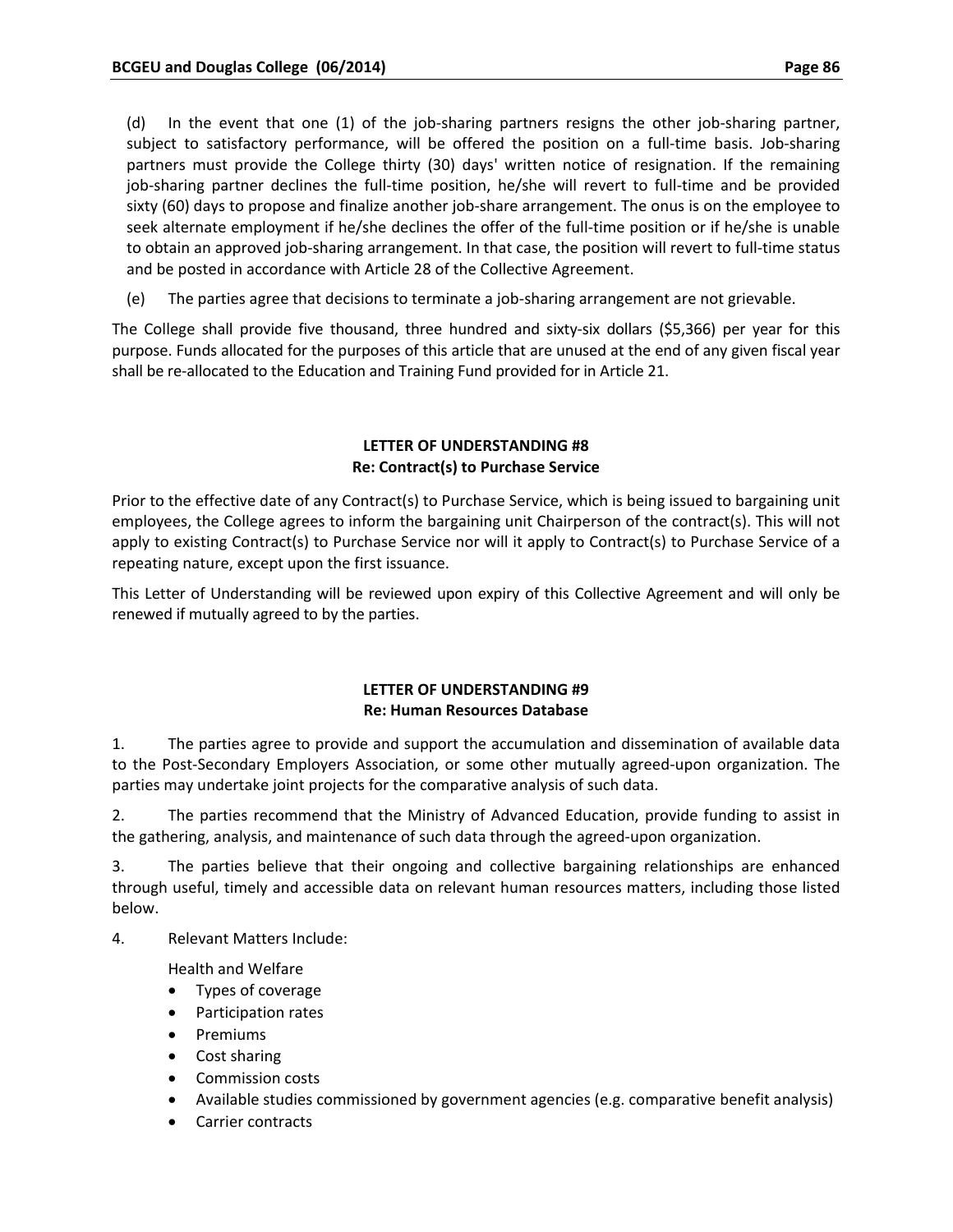Collective Bargaining

- Wage information and any other bargaining unit compensation information requested
- Demographics: age, sex, salary, placement, and status
- Analysis of local collective agreements within the system
- Pension Plan participation rates

Contract Administration

- Arbitration, Labour Relations Board and other decisions and costs thereof for the system
- Local Letters of Understanding

## **LETTER OF UNDERSTANDING #10 Re: System‐Wide Electronic Job Registry**

The PSEA will establish and maintain a system‐wide electronic registry of job postings and the necessary supporting database.

1. Posting

(a) Colleges shall ensure that the internal selection procedure in the applicable local Collective Agreement has been concluded prior to job postings being listed on the system‐wide registry.

(b) Institutions will post on the Registry all employment opportunities of half‐time or more and longer than three (3) months in duration that are available to applicants beyond those employed by the institution.

(c) Postings will be removed from the registry one (1) week after the closing date.

(d) Colleges may elect to include job postings from institutions not covered by this Agreement.

(e) Unions, colleges and employees have the right to access the information on the system‐ wide registry. Computer terminal access will be provided and the location will be mutually agreed at the local level. Where Internet access is not available, other arrangements will be made.

2. Electronic Registry of Eligible Employees (Registrants)

(a) Employees covered by the Agreement are eligible for listing on the system‐wide registry if they are regular employees who have received notice of layoff or who have been laid off.

(b) Laid‐off employees will become ineligible in the following situations:

(1) They are recalled or appointed to an equivalent position at the institution from which they were laid-off;

(2) They obtain an equivalent position as a result of being listed on the system‐wide registry; or

(3) Upon the expiration of the employee's recall rights, or two (2) years from the date of registration, whichever is later.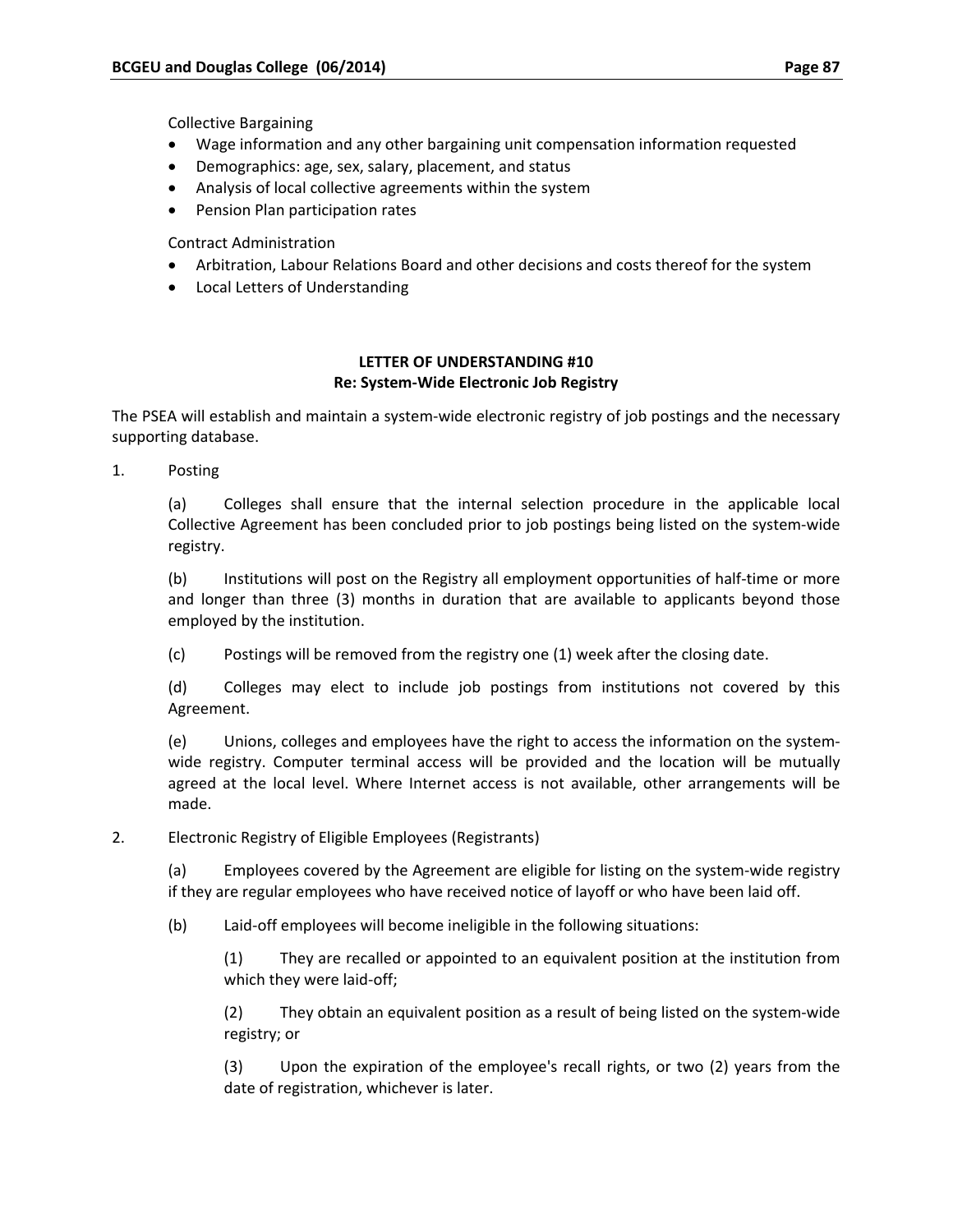### 3. Application Procedures

(a) An employee applies for a listing on the system-wide registry through the employee's Human Resources Department by completing the form in Appendix C.

(b) The institution will immediately forward the completed form to the PSEA who will list eligible employees on the system‐wide registry.

(c) A registrant is responsible to ensure the information is current and to immediately notify the College and the local union if the registrant is no longer available for employment through the Registry.

4. Registrant Applying for Vacancies

(a) It is the responsibility of registrants listed on the system-wide registry to inquire about and apply for the available positions.

(b) Registrants applying for a posted position in the manner prescribed by the posting institution must inform the institution at the time of application that they are a registrant on the system‐wide registry and what their registry status is as per Appendix C.

### 5. Rights of Registrants

### (a) Entitlement for Interview

Registrants who apply for a job posting at an institution who meet the selection criteria as described in the job posting will be interviewed in person, by phone or video conference. In the event that more than five (5) qualified registrants apply, the institution shall interview the five (5) most senior qualified registrants plus qualified external applicants. Registrants will be given preference over external applicants for registry job postings. Selection will be made on the basis of the selection language in the local collective agreements.

(b) Entitlements for Successful Applicants

Orientation/Training: A registrant who accepts an offer of available work shall be entitled to a responsible amount of orientation and training.

Benefits: Registrants who are eligible for Health and Welfare Benefits at the hiring institution shall have the waiting period(s) waived subject to carrier provisions.

Seniority: All registrants who accept an offer of available work at the hiring institution shall have their seniority recognized for all purposes other than severance accrual for subsequent layoff. If necessary, the seniority will be recalculated in accordance with the Collective Agreement at the hiring institution.

Relocation Costs for Registrants: Relocation costs for successful applicants who change residence as a result of the hiring that are supported by proper proof of expenditures within ninety (90) days of commencing employment, will be paid by the hiring institution in accordance with its relocation policies and practices for the position for which the registrant was hired. If funding is available, the cost will be reimbursed to the hiring institution from the Labour Adjustment Fund.

Recall and Repayment: An employee hired from the Registry who is recalled by an institution and returns to work at the institution will pay relocation costs from that institution that hired him/her in accordance with its relocation policies and practices for the position for which the registrant was hired.

Reporting of Registry Activities: colleges shall report all registry activities to the Labour/Management Relations Committee, including names of those interviewed and those hired.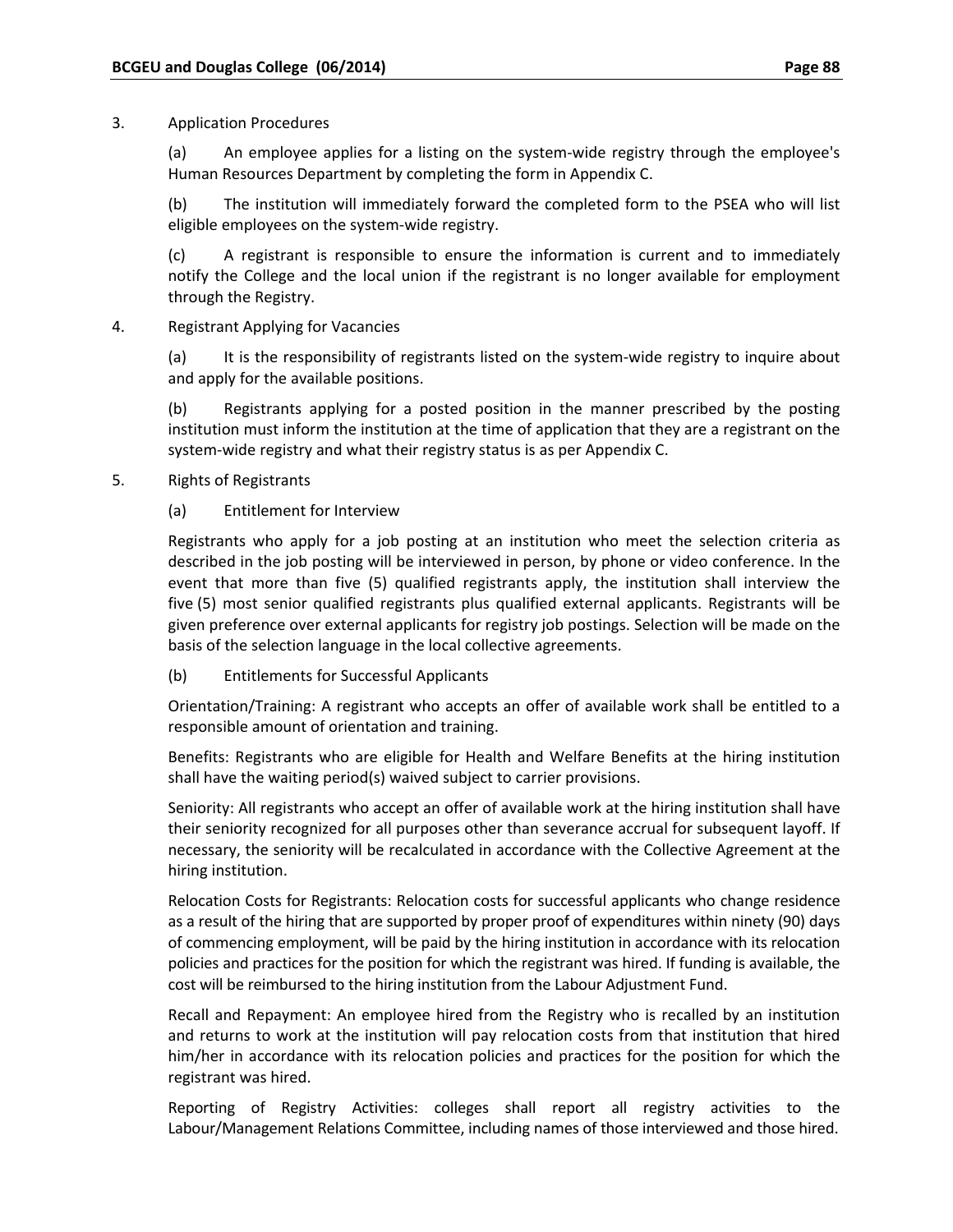### **LETTER OF UNDERSTANDING #11**

The parties agree that this Letter of Understanding will supplement Article 3.1 – Bargaining Unit Defined.

The parties agree that in addition to the existing exclusions listed in LOU #1, any new position created by the College in the following position categories are excluded from the bargaining unit and from the process set out in Article 3.1(a) of the Agreement:

- 1. President
- 2. Vice President
- 3. Associate Vice President
- 4. Dean
- 5. Associate Dean
- 6. Human Resources Manager
- 7. Human Resources Advisor
- 8. Comptroller

The parties understand and agree that the Article 3.1(a) process will be followed for all other exclusions sought.

### **LETTER OF UNDERSTANDING #12 Post‐Secondary Early Intervention Program**

The parties agree to develop an Early Intervention Program (EIP) with the following characteristics:

- The purpose of the program is rehabilitative; each college covered by this Agreement will develop an administrative approach to implement the program that will be reviewed with its local union;
- Where an employee is absent for five (5) or more consecutive days of work or where it appears that there is a pattern of consistent or frequent absence from work, the employee may be referred to participation in the EIP. If an employee is referred, the employee must participate in the EIP.
- Assessment of an employee's eligibility for the EIP will continue through the period of the employee's absence;
- The employee will provide the information necessary for the College, the Union, and the disability management services provider to determine the employee's prognosis for early managed return work;
- The parties jointly must maintain the employee's medical records and related records as confidential; managers will only be provided with information necessary for rehabilitative employment; and
- An employee enrolled into the program is entitled to union representation. The Union agrees to maintain the confidentiality of the employee's medical and related records.

The parties will establish a committee of five (5) members each that will develop detailed implementation plans for the Early Intervention Program.

The Committee will commence meetings by January 5, 2013 and will conclude by January 31, 2013. In the event that the parties are unable to reach agreement on the program by January 31, 2013, they agree to submit their differences to an arbitrator agreed to by the parties, by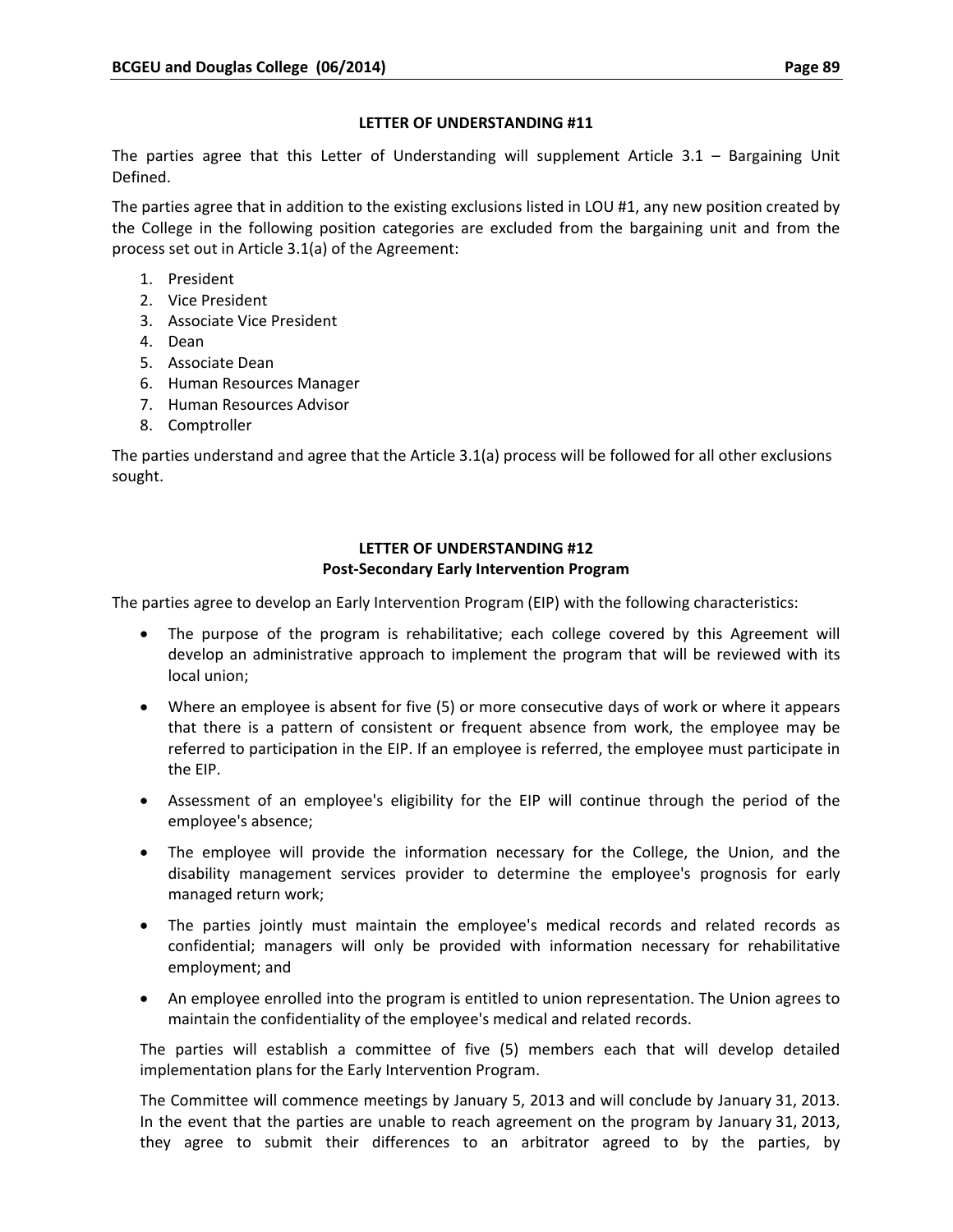February 14, 2013. The Arbitrator must adhere to the principles outlined above, and the parties will request that the Arbitrator will issue his/her decision on the design of the plan by February 21, 2013 for implementation by March 1, 2013.

### **MEMORANDUM OF AGREEMENT #1 Re: Market Value Stipend for Selected Systems Positions**

In recognition of the recruitment and retention issues that arise due to the market value for certain information technology positions, Douglas College and the B.C. Government and Service Employees' Union agree to the following guidelines to cover the payment of a market value stipend to incumbents in selected Centre for Educational and Information Technology positions.

1. The positions have been evaluated using the Job Evaluation Plan and have been placed in the appropriate band.

2. Effective June 1, 2000, a market-value stipend was added to each step of the salary ranges for selected Centre for Educational and Information Technology positions as provided in Paragraph 8 below. These amounts were determined by comparing the salaries paid to these positions at Douglas College with the salaries paid to similar positions in other public and private sector organizations in BC.

3. New employees in the affected positions will receive the market value stipend provided in Paragraph 8 below and will be placed on a step in the salary scale (based on each individual circumstance) and will progress up the salary scale in accordance with the Collective Agreement to the maximum range for that position.

4. Current incumbents in the affected positions will receive the market value stipend provided in Paragraph 8 below effective June 1, 2000 or on the first day of actual work after being hired.

5. Incumbents will continue to receive the market value stipend for the length of time they remain in the position.

6. At the end of two (2) years, the parties will review the market value stipend to determine if it is still required. If at the end of two (2) years, the market value is no longer required, then the incumbents will continue to receive the stipend but their salary on the salary grid will be red-circled.

7. In the future, when a position in these classifications becomes vacant, Douglas College and the B.C. Government and Service Employees' Union will review the situation to determine if the market value stipend is still required.

8. In the event similar new positions are created in the Systems and Computing Department where similar market concerns are identified, consultation with the Union will occur prior to the position being posted.

| <b>Title</b>                                             | <b>Stipend (Annual)</b> |
|----------------------------------------------------------|-------------------------|
| Supervisor, Instructional Computing and Desktop Services | \$8,000.00              |
| Supervisor, Production and Network Services              | \$12,000.00             |
| Analyst/Programmer                                       | \$12,000.00             |
| Database Administrator/Programmer                        | \$12,000.00             |
| Web Administrator/Operating Systems Specialist           | \$12,000.00             |
| Computer Technician                                      | \$5,000.00              |
| Computer Technician (Help Desk)                          | \$5,000.00              |
| Network Computer Technician                              | \$5,000.00              |

9. The stipend(s) will be as follows:

10. The Market Value stipend will be reflected on all internal and external postings.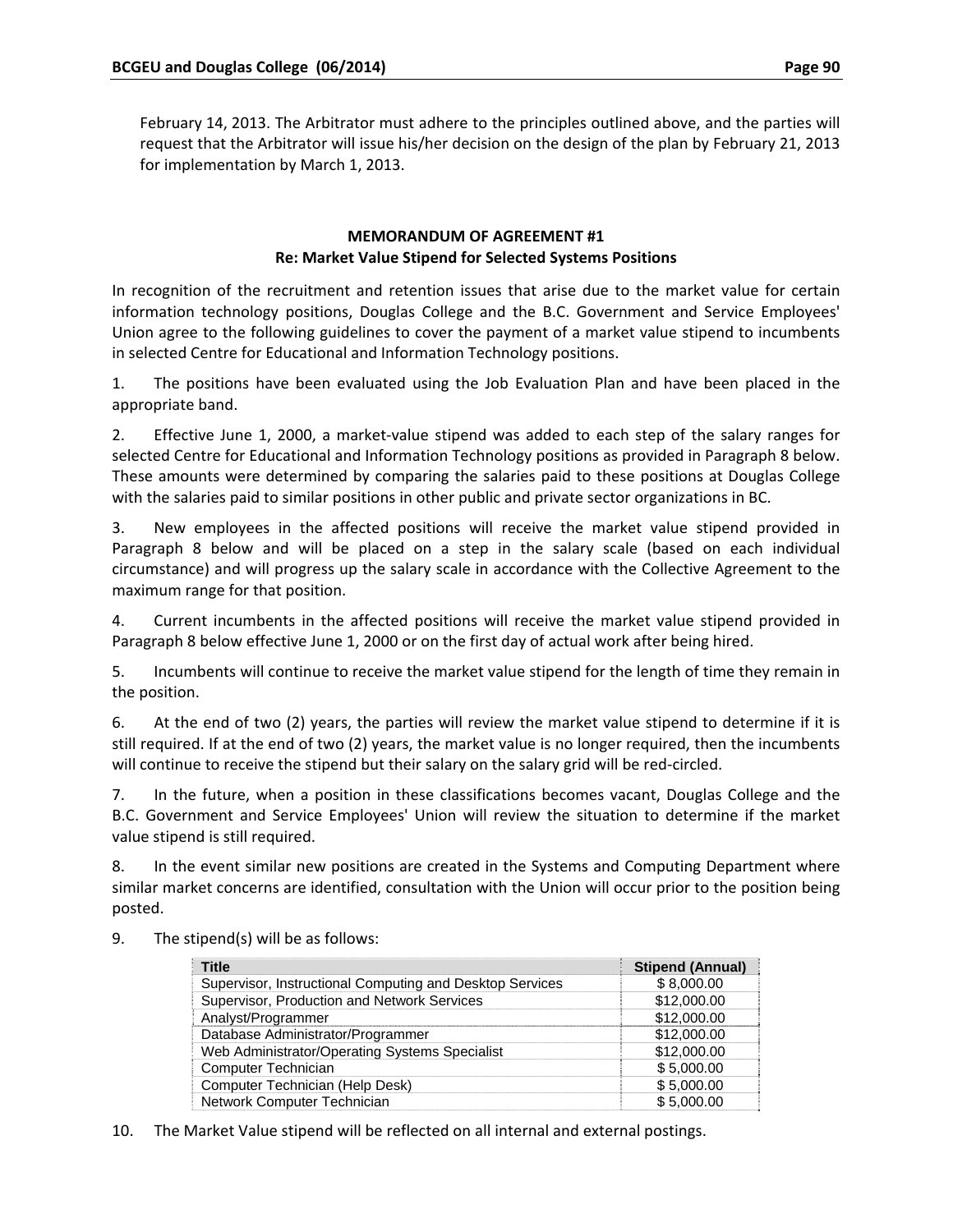### **MEMORANDUM OF UNDERSTANDING #1**

### **Subfactor 1: Skill**

(a) *Definition*

This factor does not measure the actual education level of employee(s). This factor measures the education and training necessary to prepare an individual for the job in question.

### **Subfactor 4: Physical Demands**

- (a) *Description*
	- (1) Frequent (20 40%)
	- (2) Almost Continuous / Continuous (more than 40%)

(b) Equivalency ‐ add "*pushing or pulling*" to "*lifting*", so that it reads, "*Forces exerted are equivalent to lifting, pushing or pulling between X and X pounds*"

## **Subfactor 9: Environmental Working Conditions**

- (a) Under "*Work Surroundings – Exposure to*", add "*animals*"
- (b) Under "*Physical Hazards and Personal Health and Safety Risks*", add "*air travel*"
- (c) Degree for Equivalency ‐ add "*air travel*" and "*animals*"

### **Subfactor 10: Safety of Others**

(a) Degree 3 Equivalency ‐ add "*animals*"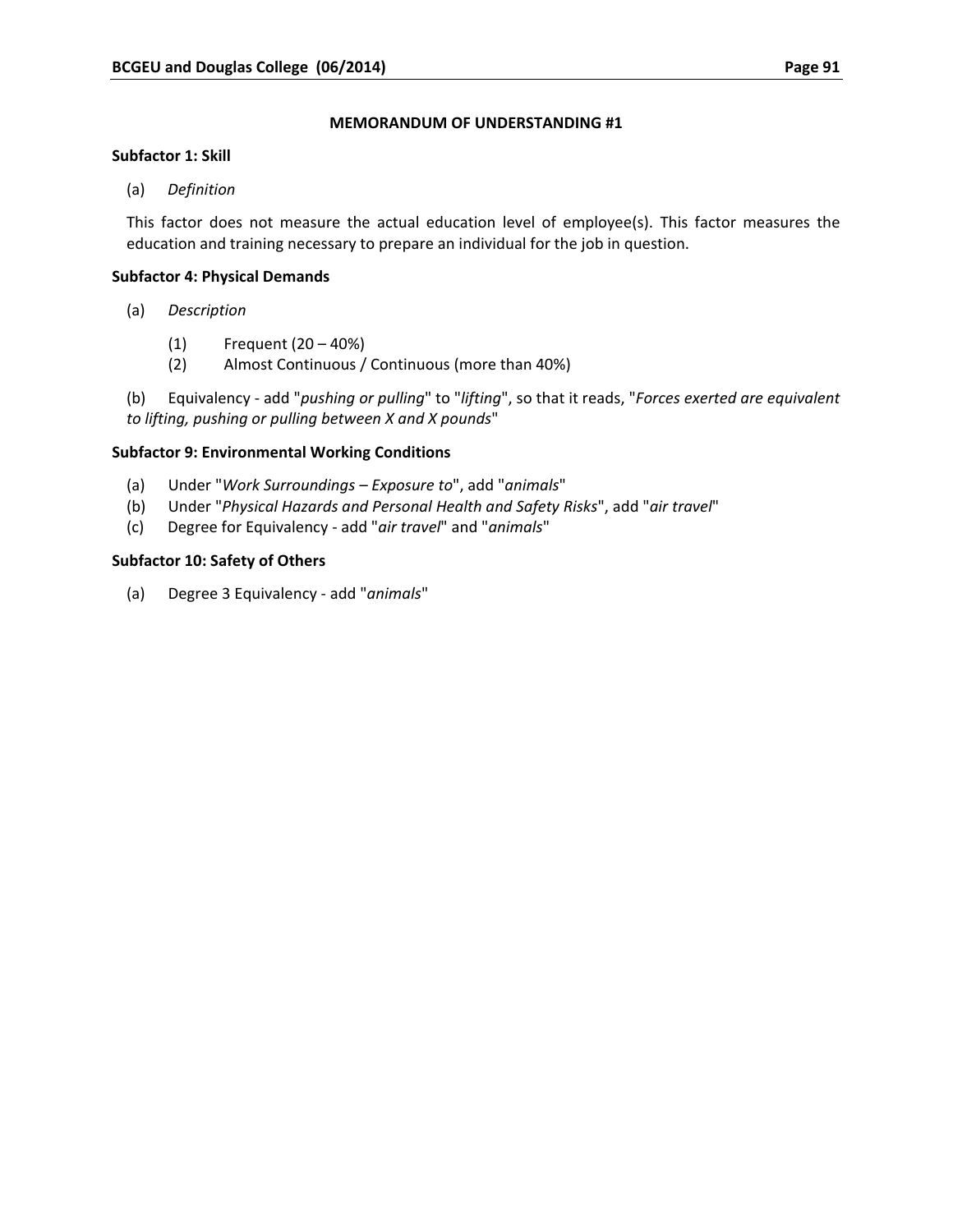### **INDEX**

| Page #<br><b>Heading, Article</b>            |
|----------------------------------------------|
| A                                            |
| <b>Additional Limitations on Contracting</b> |
|                                              |
| Administration of the Fund, 21.4 40          |
|                                              |
| Alphabetical Listing of Collective           |
|                                              |
| Agreement to Continue in Force, 35.5  66     |
|                                              |
| Amending of Time Limits, 10.10 12            |
|                                              |
|                                              |
|                                              |
|                                              |
|                                              |
| Application of Clauses 14.6 and 14.9, 14.722 |
|                                              |
| Appointment of the Arbitrator/Board of       |
|                                              |
| Approved Leave of Absence with Pay During    |
|                                              |
|                                              |
|                                              |
|                                              |
| В                                            |
|                                              |
|                                              |
|                                              |
|                                              |
| <b>BCGEU Positions and Respective Pay</b>    |
|                                              |
| Benefit Coverage During Leave of             |
|                                              |
| Benefits for Part-Time Employees, 20.435     |
|                                              |
|                                              |
|                                              |
|                                              |
| С                                            |
|                                              |
|                                              |
|                                              |
|                                              |
| Changes in Hours of Work - Work              |
|                                              |
|                                              |
|                                              |
|                                              |
|                                              |
|                                              |
|                                              |
|                                              |

| Heading, Article<br>Page #                      |  |
|-------------------------------------------------|--|
|                                                 |  |
| Commencement of Bargaining, 35.3 66             |  |
|                                                 |  |
| Complaint Procedure for Sexual Harassment or    |  |
| Personal Harassment based on Discriminatory     |  |
|                                                 |  |
|                                                 |  |
|                                                 |  |
|                                                 |  |
|                                                 |  |
|                                                 |  |
|                                                 |  |
| Contract(s) to Purchase Service, LOU #8 86      |  |
| Contributions in Advance, 20.15  38             |  |
| <b>Cooperative Education Student Training</b>   |  |
| Program Placement, LOU #4 82                    |  |
|                                                 |  |
|                                                 |  |
| D                                               |  |
|                                                 |  |
|                                                 |  |
|                                                 |  |
|                                                 |  |
|                                                 |  |
|                                                 |  |
|                                                 |  |
|                                                 |  |
| Deviation from Grievance Procedure, 10.1212     |  |
| Discharge, Suspension and Discipline, Art 12 14 |  |
|                                                 |  |
| Dismissal or Suspension Grievance, 10.11 12     |  |
| Disposition of Vacation Time, 19.14 34          |  |
|                                                 |  |
| E                                               |  |
| Early Retirement Incentive, 20.17  38           |  |
|                                                 |  |
|                                                 |  |
| Effective Date of Agreement, 35.6  66           |  |
|                                                 |  |
| Employee Assistance Program, 3.12 6             |  |
|                                                 |  |
| Employee to Inform College, 20.9  36            |  |
|                                                 |  |
|                                                 |  |
| College and Union Shall Acquaint New            |  |
|                                                 |  |
|                                                 |  |
|                                                 |  |
|                                                 |  |
|                                                 |  |
|                                                 |  |
| Entitlement to Wage Increments, 33.9  64        |  |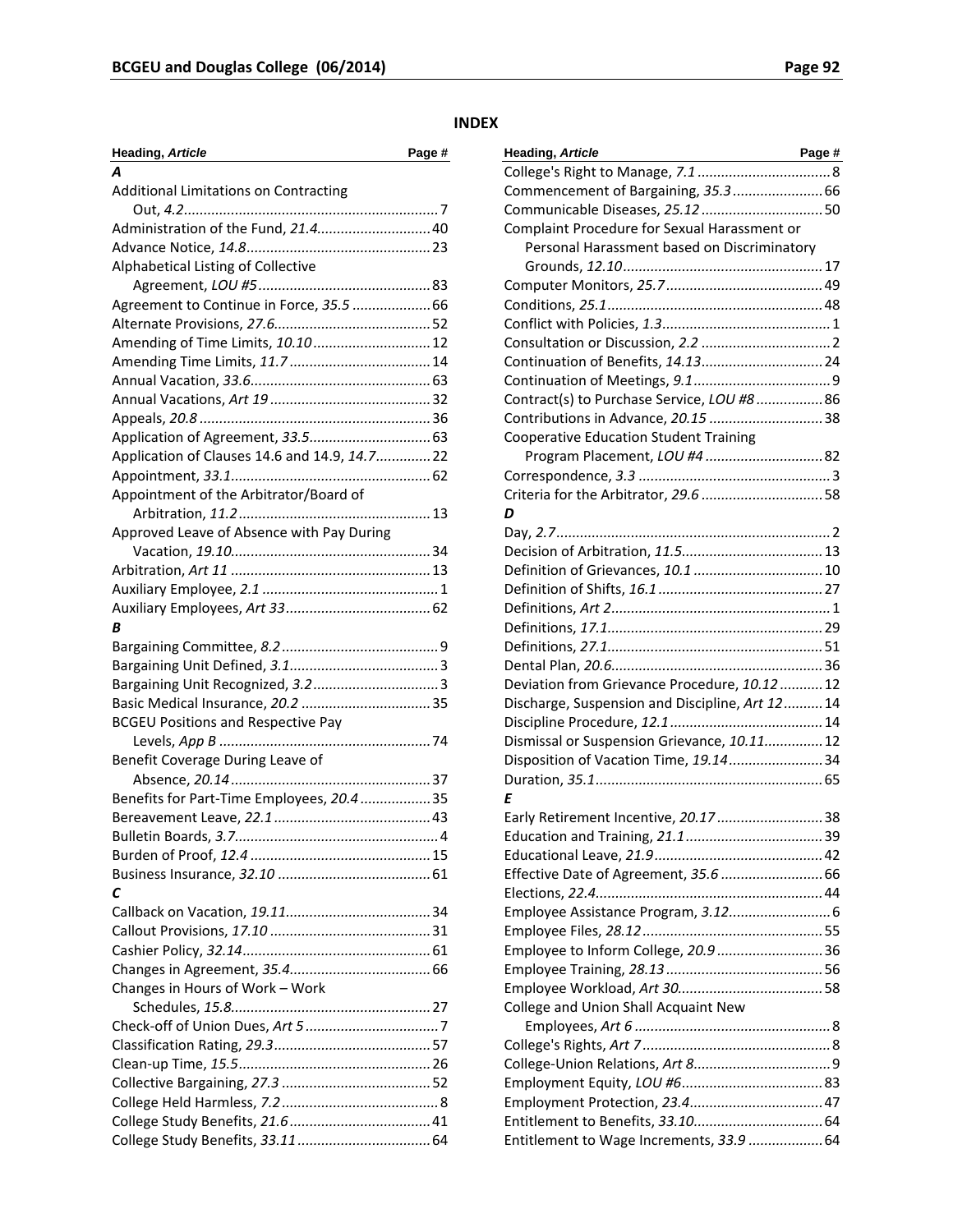| Extended Health Benefits, 20.3  35                  |
|-----------------------------------------------------|
| Extension of Parental or Adoption Leave, 23.5  47   |
| F                                                   |
|                                                     |
|                                                     |
| Failure to Reach Agreement, 27.452                  |
|                                                     |
|                                                     |
| Full-Time Union or Public Duties, 22.2  43          |
|                                                     |
|                                                     |
|                                                     |
|                                                     |
| G                                                   |
| Gender and Singular Terms, 1.4  1                   |
|                                                     |
|                                                     |
|                                                     |
| Group Life, Short-Term Disability and Long-Term     |
|                                                     |
|                                                     |
| н                                                   |
|                                                     |
|                                                     |
| Health and Safety Courses, 25.8 49                  |
| Health and Safety Training, 25.11  50               |
|                                                     |
|                                                     |
| Holiday Coinciding with a Day of Vacation, 18.5  32 |
| Holiday Falling on a Day of Rest, 18.331            |
| Holiday Falling on a Scheduled Workday, 18.432      |
|                                                     |
| Holidays Falling on Saturday or Sunday, 18.231      |
|                                                     |
| Human Resources Database, LOU #9  86                |
|                                                     |
| ı                                                   |
| Inappropriate Personal Conduct, 12.9 17             |
|                                                     |
|                                                     |
|                                                     |
|                                                     |
|                                                     |
|                                                     |
|                                                     |
| J                                                   |
| Job Classification and Reclassification, Art 29  57 |
|                                                     |
| Job Evaluation and Salary Assignment, 29.4  57      |
| Job Evaluation Plan and Committee, 29.257           |
|                                                     |
|                                                     |

| Job Training for Students in the Consumer and     |  |
|---------------------------------------------------|--|
| Job Preparation Program for Adults with           |  |
|                                                   |  |
|                                                   |  |
|                                                   |  |
| К                                                 |  |
|                                                   |  |
| Knowledge and Skills Development                  |  |
|                                                   |  |
| L                                                 |  |
|                                                   |  |
|                                                   |  |
| Labour Force Adjustment, 14.1  20                 |  |
| Labour Force Adjustment, Layoff and               |  |
|                                                   |  |
| Labour Market Adjustment, LOU #11 89              |  |
| Labour/Management Relations Committee, Art 9 9    |  |
|                                                   |  |
|                                                   |  |
|                                                   |  |
|                                                   |  |
| Leave for Court Appearances, 22.3  43             |  |
| Leave of Absence for College Committees, 22.1045  |  |
|                                                   |  |
|                                                   |  |
|                                                   |  |
|                                                   |  |
|                                                   |  |
| м                                                 |  |
|                                                   |  |
| Market Value Stipend for Selected Systems         |  |
|                                                   |  |
|                                                   |  |
| Maternity, Parental and Adoption Leaves, Art 2345 |  |
| Maximum Number of Hours, 34.4 65                  |  |
| Maximum Number of Students, 34.5  65              |  |
|                                                   |  |
|                                                   |  |
| Medical and Dental Appointments, 22.6 44          |  |
|                                                   |  |
|                                                   |  |
| Menu of Labour Adjustment Strategies, 14.2  20    |  |
| N                                                 |  |
|                                                   |  |
|                                                   |  |
| No Discrimination for Union Activity, 3.53        |  |
| No Layoff to Compensate for Overtime, 17.7  30    |  |
|                                                   |  |
|                                                   |  |
| No Stacking of Entitlements, 14.4  21             |  |
|                                                   |  |
|                                                   |  |
|                                                   |  |
|                                                   |  |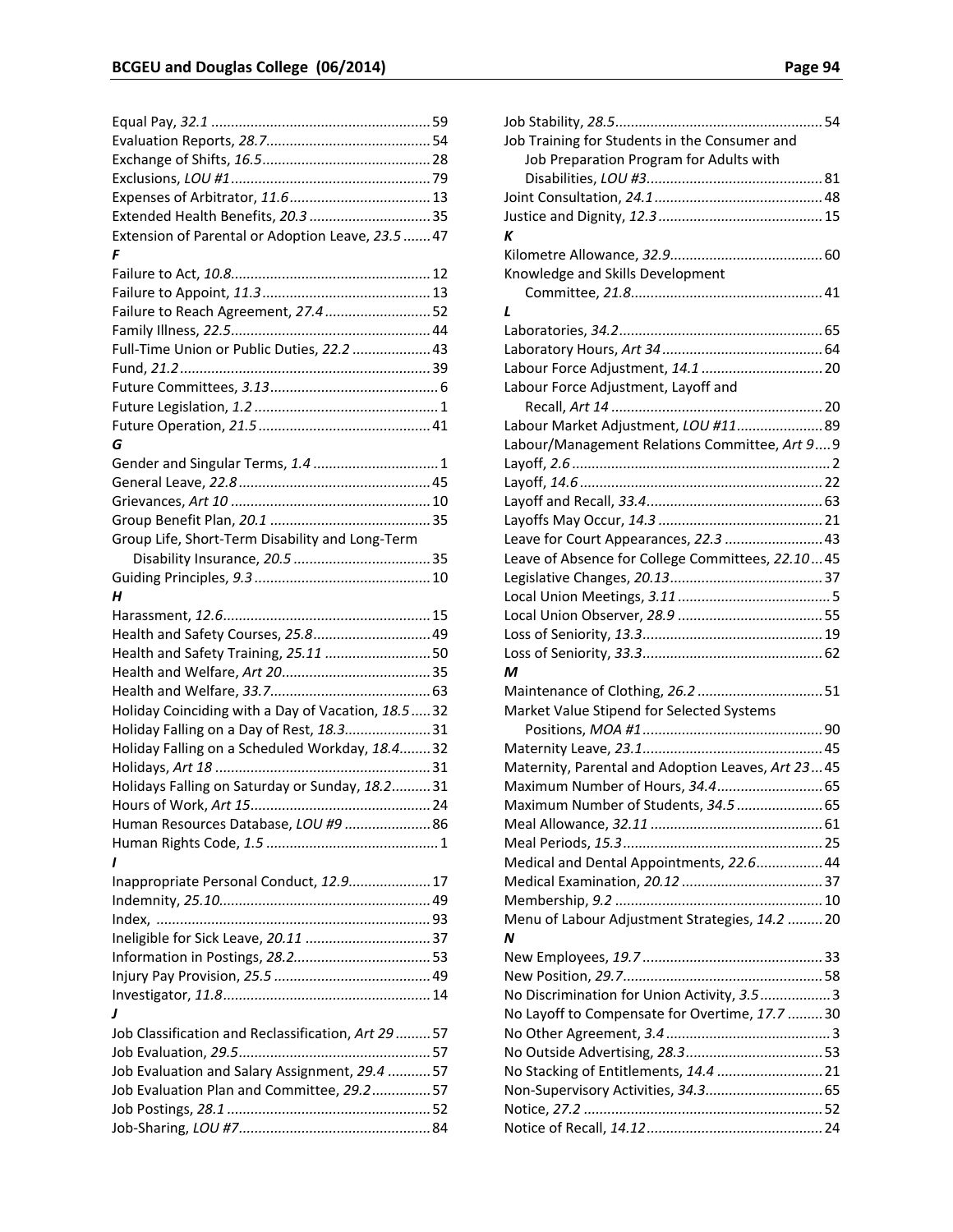| Notice of Shift Schedules, 16.3 28                   |  |
|------------------------------------------------------|--|
|                                                      |  |
|                                                      |  |
| Notification to Employee and Union, 28.10  55        |  |
| Ο                                                    |  |
| Occupational First Aid Level 2 Requirements, 25.348  |  |
|                                                      |  |
| Overpayment of Salary and Allowance, 32.16 62        |  |
|                                                      |  |
|                                                      |  |
|                                                      |  |
| Overtime for Part-Time Employees, 17.930             |  |
|                                                      |  |
| Overtime Meal Allowance, 17.6  30<br>Ρ               |  |
|                                                      |  |
|                                                      |  |
|                                                      |  |
|                                                      |  |
| Parental and Adoption Leave, 23.2  46                |  |
| Pay on Temporary Assignment, 32.8 60                 |  |
|                                                      |  |
| Payment of Wages and Allowances, Art 3259            |  |
|                                                      |  |
|                                                      |  |
| Personal Harassment Based Upon Discriminatory        |  |
|                                                      |  |
|                                                      |  |
|                                                      |  |
| Post-Secondary Early Intervention                    |  |
|                                                      |  |
| Post-Secondary Employers' Association                |  |
|                                                      |  |
|                                                      |  |
|                                                      |  |
| Prime Time Vacation Period, 19.3  32                 |  |
|                                                      |  |
|                                                      |  |
| Professional Development for Specialized             |  |
|                                                      |  |
|                                                      |  |
| Promotions and Staff Changes, Art 28 52              |  |
|                                                      |  |
| R                                                    |  |
|                                                      |  |
| Rate of Pay on Promotion or Reclassification, 32.760 |  |
|                                                      |  |
| Recall from Layoff Without Posting, 14.1123          |  |
| Recall Rights and Procedure, 14.9  23                |  |
| Reclassification of Position, 29.8  58               |  |
| Recognition and Rights of Stewards, 3.6 4            |  |
|                                                      |  |
|                                                      |  |
| Reference to Relevant Labour Legislation, 35.7 66    |  |
|                                                      |  |
|                                                      |  |
| Repeating Term Employees, 14.10 23                   |  |

| Reporting Stations and Reporting to Work, 15.6  26 |  |
|----------------------------------------------------|--|
|                                                    |  |
| Representation on Open Management                  |  |
|                                                    |  |
|                                                    |  |
|                                                    |  |
|                                                    |  |
|                                                    |  |
|                                                    |  |
|                                                    |  |
| Right to Grieve Other Disciplinary Action, 12.515  |  |
|                                                    |  |
| Right to Refuse to Cross Picket Lines, 3.9 4       |  |
| Role of Seniority in Promotions and                |  |
|                                                    |  |
|                                                    |  |
| S                                                  |  |
|                                                    |  |
|                                                    |  |
|                                                    |  |
|                                                    |  |
|                                                    |  |
|                                                    |  |
|                                                    |  |
|                                                    |  |
|                                                    |  |
|                                                    |  |
|                                                    |  |
|                                                    |  |
|                                                    |  |
|                                                    |  |
|                                                    |  |
|                                                    |  |
|                                                    |  |
|                                                    |  |
| Short Changeover Premium, 16.6 29                  |  |
|                                                    |  |
|                                                    |  |
| Special and Other Leave, Art 22  43                |  |
|                                                    |  |
| Special Leave for Religious Holidays, 22.9 45      |  |
|                                                    |  |
| Staff Training and Development, Art 21 39          |  |
| Staff Training and Development Fund, 21.339        |  |
|                                                    |  |
|                                                    |  |
| Step 1 - Verbal Grievances, 10.2 11                |  |
|                                                    |  |
| Step 2 - Written Grievance, 10.4  11               |  |
|                                                    |  |
|                                                    |  |
|                                                    |  |
| Substitution Pay in Lieu of Formal                 |  |
|                                                    |  |
|                                                    |  |